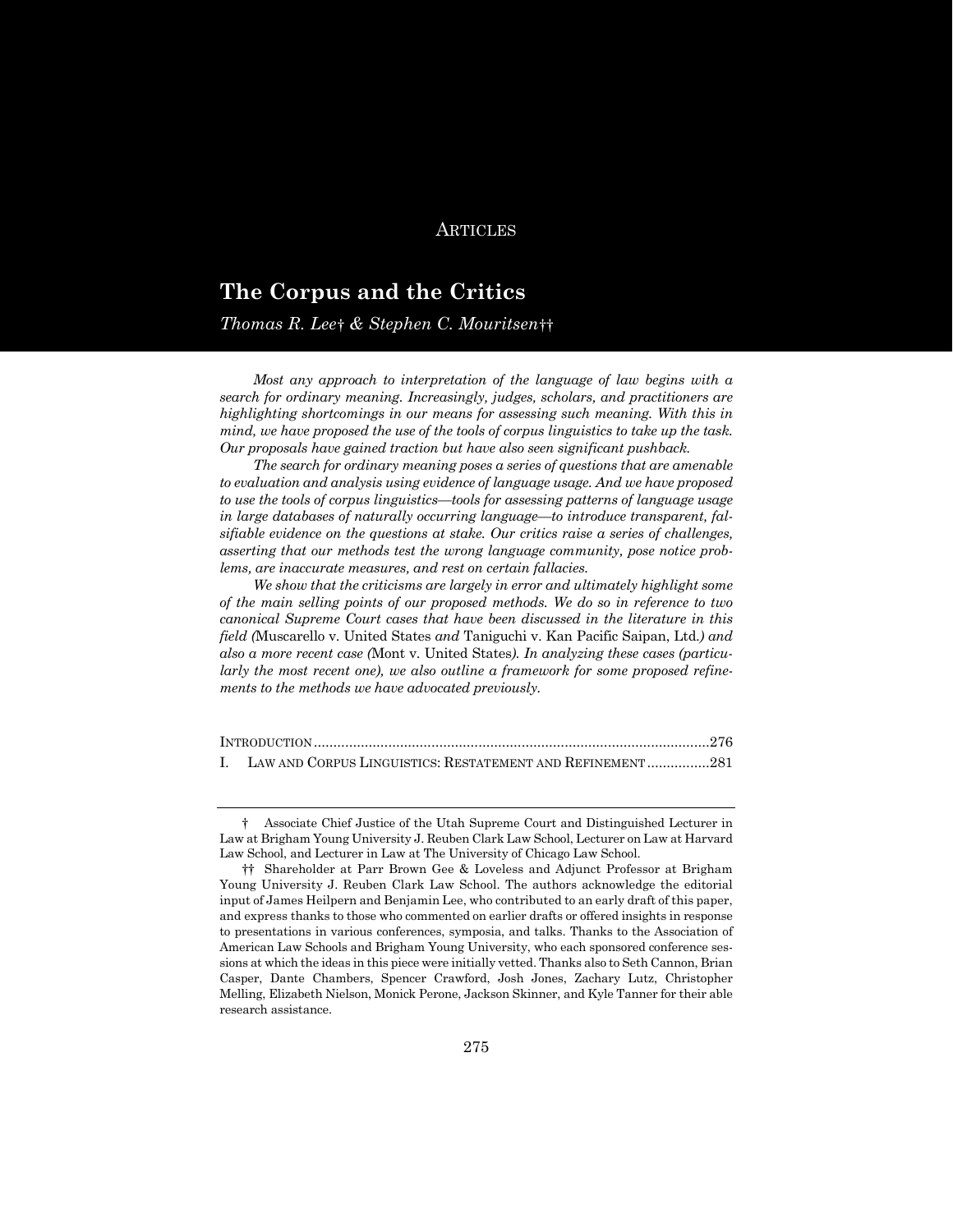|    | А.                                                              |                  | The Why of Corpus Linguistic Analysis: Deficiencies in Current Legal |  |  |
|----|-----------------------------------------------------------------|------------------|----------------------------------------------------------------------|--|--|
|    |                                                                 |                  |                                                                      |  |  |
|    |                                                                 | 1.               |                                                                      |  |  |
|    |                                                                 | $\overline{2}$ . |                                                                      |  |  |
|    |                                                                 | 3.               |                                                                      |  |  |
|    |                                                                 | 4.               |                                                                      |  |  |
|    | B.                                                              |                  | The How of Corpus Linguistic Analysis: A Primer 291                  |  |  |
|    | C.                                                              |                  |                                                                      |  |  |
|    |                                                                 | 1.               |                                                                      |  |  |
|    |                                                                 | 2.               |                                                                      |  |  |
|    |                                                                 | 3.               | Testing the tools of statutory interpretation299                     |  |  |
| H. |                                                                 |                  |                                                                      |  |  |
|    | $\mathbf{A}$                                                    |                  |                                                                      |  |  |
|    | $\mathbf{B}$                                                    |                  |                                                                      |  |  |
|    | C.                                                              |                  |                                                                      |  |  |
|    |                                                                 |                  |                                                                      |  |  |
|    | IV. SURVEY-BASED CRITIQUES OF THE ACCURACY OF CORPUS LINGUISTIC |                  |                                                                      |  |  |
|    |                                                                 |                  |                                                                      |  |  |
|    | А.                                                              |                  | Tobia's Concept Condition Results Do Not Establish Baseline          |  |  |
|    |                                                                 | 1.               | Survey methods do not give privileged access to linguistic           |  |  |
|    |                                                                 |                  |                                                                      |  |  |
|    |                                                                 | $\overline{2}$ . | Tobia's data are unhelpful given his study design323                 |  |  |
|    |                                                                 | 3.               | Tobia's data fail to consider syntactic and pragmatic context326     |  |  |
|    | B.                                                              |                  | Tobia's Survey Does Not Show That Corpus Tools Are Biased 330        |  |  |
|    |                                                                 | 1.               | Tobia's results come from his flawed corpus condition design. 332    |  |  |
|    |                                                                 | $\overline{2}$ . |                                                                      |  |  |
|    |                                                                 | 3.               | Tobia's critiques highlight the need to refine our methodology. 337  |  |  |
| V. | ORDINARY MEANING AND FREQUENCY OF OCCURRENCE 341                |                  |                                                                      |  |  |
|    |                                                                 |                  |                                                                      |  |  |
|    |                                                                 |                  |                                                                      |  |  |
|    |                                                                 |                  |                                                                      |  |  |
|    |                                                                 |                  |                                                                      |  |  |

# **INTRODUCTION**

A decade ago we proposed the use of the tools of corpus linguistics in the interpretation of legal language. First in a student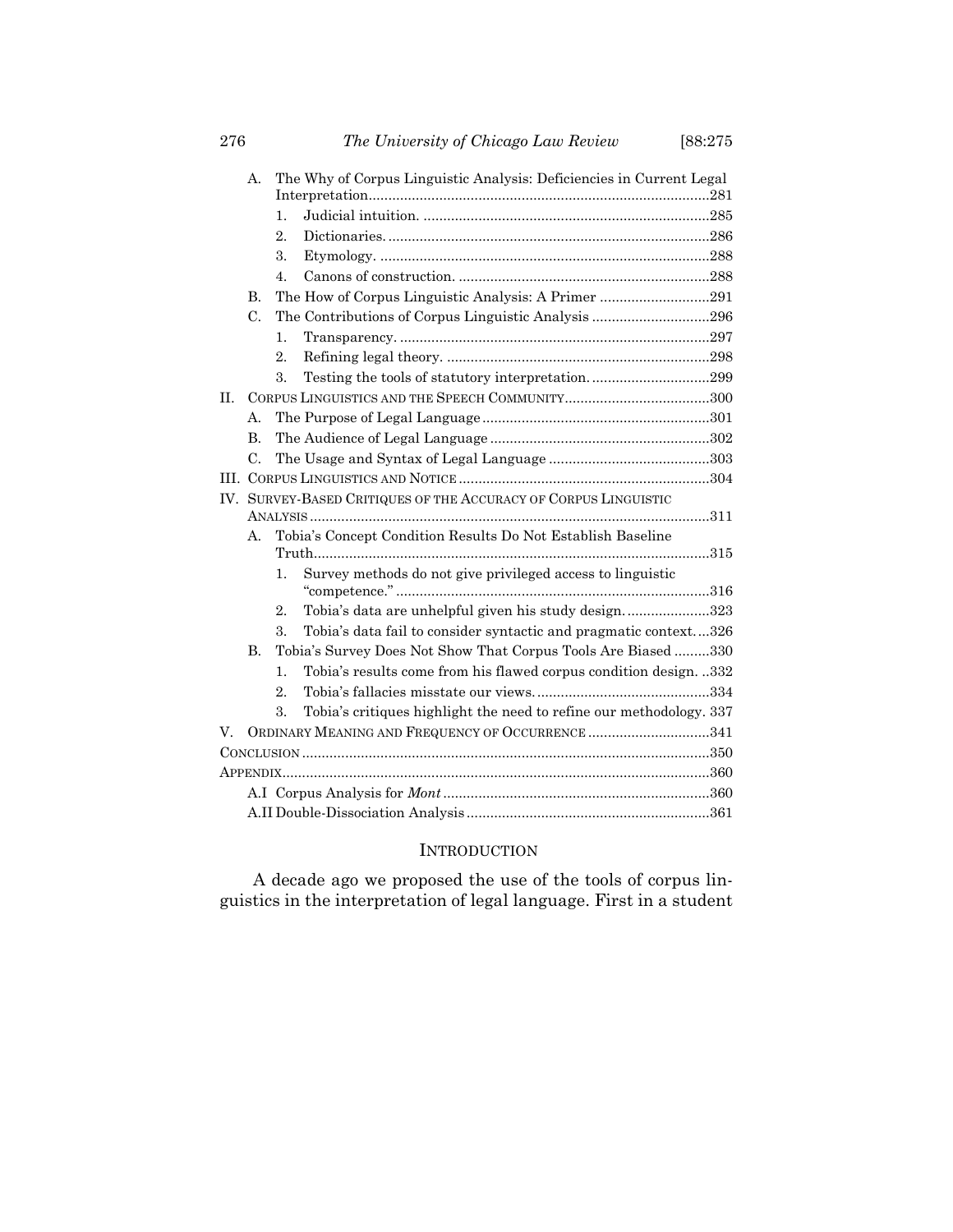<span id="page-2-10"></span>law review note<sup>[1](#page-2-0)</sup> and then in a concurring opinion,<sup>[2](#page-2-1)</sup> we began to highlight a series of shortcomings in traditional tools for assessing the ordinary meaning of legal language (etymology, dictionaries, judicial intuition) and to propose that corpus linguistic analysis could fill those voids. We extended our ideas in further opinions,<sup>[3](#page-2-2)</sup> blog posts,<sup>[4](#page-2-3)</sup> workshops,<sup>5</sup> and conferences.<sup>[6](#page-2-5)</sup> And we eventually presented a thorough defense of the use of corpus linguistics in statutory interpretation in *Judging Ordinary Meaning*,[7](#page-2-6) an extensive article followed by other pieces proposing extensions of the methodology to constitutional<sup>[8](#page-2-7)</sup> and contract interpretation.<sup>[9](#page-2-8)</sup>

<span id="page-2-11"></span><span id="page-2-9"></span>Corpus linguistics is the study of language through the analysis of large bodies of naturally occurring text. By sampling and analyzing words and phrases in their natural setting we can access evidence about meaning and usage that before we could only guess about, making our assessment of the meaning of the language of the law more transparent and independently verifiable.

<span id="page-2-0"></span><sup>1</sup> Stephen C. Mouritsen, Note, *The Dictionary Is Not a Fortress: Definitional Fallacies and a Corpus-Based Approach to Plain Meaning*, 2010 BYU L. REV. 1915, 1919 [hereinafter Mouritsen, *Definitional Fallacies*].

<span id="page-2-1"></span><sup>2</sup> J.M.W. v. T.I.Z. (*In re* Adoption of Baby E.Z.), 266 P.3d 702, 723–29 (Utah 2011) (Lee, J., concurring in part and concurring in the judgment).

<span id="page-2-2"></span><sup>3</sup> *See, e.g.*, State v. Rasabout, 356 P.3d 1258, 1275–82 (Utah 2015) (Lee, A.C.J., concurring in part and concurring in the judgment) (using corpus linguistic analysis to ascertain the meaning of "discharge" in a statutory scheme and describing how corpus linguistics works to aid judicial decision-making when resort to dictionary definitions does not reveal ordinary meaning in light of multiple possible definitions).

<span id="page-2-3"></span><sup>4</sup> *See, e.g.*, Thomas Lee & Stephen Mouritsen, *Judging Ordinary Meaning with Corpus Linguistics*, WASH. POST (Aug. 8, 2017), https://perma.cc/8NSU-GFXF [hereinafter Lee & Mouritsen, *Corpus Linguistics*].

<span id="page-2-4"></span><sup>5</sup> *See, e.g.*, *19th Annual Faculty Conference: Corpus Linguistics and Legal Interpretation*, FEDERALIST SOC'Y (Jan. 5, 2017), https://perma.cc/6MQL-ZFFQ.

<span id="page-2-5"></span><sup>6</sup> The Brigham Young University J. Reuben Clark Law School has held a Law & Corpus Linguistics Conference for each of the last five years. *See Call for Papers: 5th Annual Law & Corpus Linguistics Conference*, BYU L., https://perma.cc/UQS8-7YJX. The Section on Law and Interpretation of the Association of American Law Schools also convened a program on "Corpus Linguistics: The Search for Objective Interpretation" at the annual meeting in New Orleans in January 2019. *See Program: 2019 AALS Annual Meeting*, ASS'N OF AM. L. SCHS. (Jan. 2019), https://perma.cc/3K22-ZJTB. Many of the ideas in this Article were presented at the BYU conference in 2020 and the AALS meeting in 2019.

<span id="page-2-6"></span><sup>7</sup> *See generally* Thomas R. Lee & Stephen C. Mouritsen, *Judging Ordinary Meaning*, 127 YALE L.J. 788 (2018) [hereinafter Lee & Mouritsen, *Judging Ordinary Meaning*].

<span id="page-2-7"></span><sup>8</sup> *See generally* Thomas R. Lee & James C. Phillips, *Data-Driven Originalism*, 167 U. PA. L. REV. 261 (2019).

<span id="page-2-8"></span><sup>9</sup> Stephen C. Mouritsen, *Contract Interpretation with Corpus Linguistics*, 94 WASH. L. REV. 1337 (2019) [hereinafter Mouritsen, *Contract Interpretation*].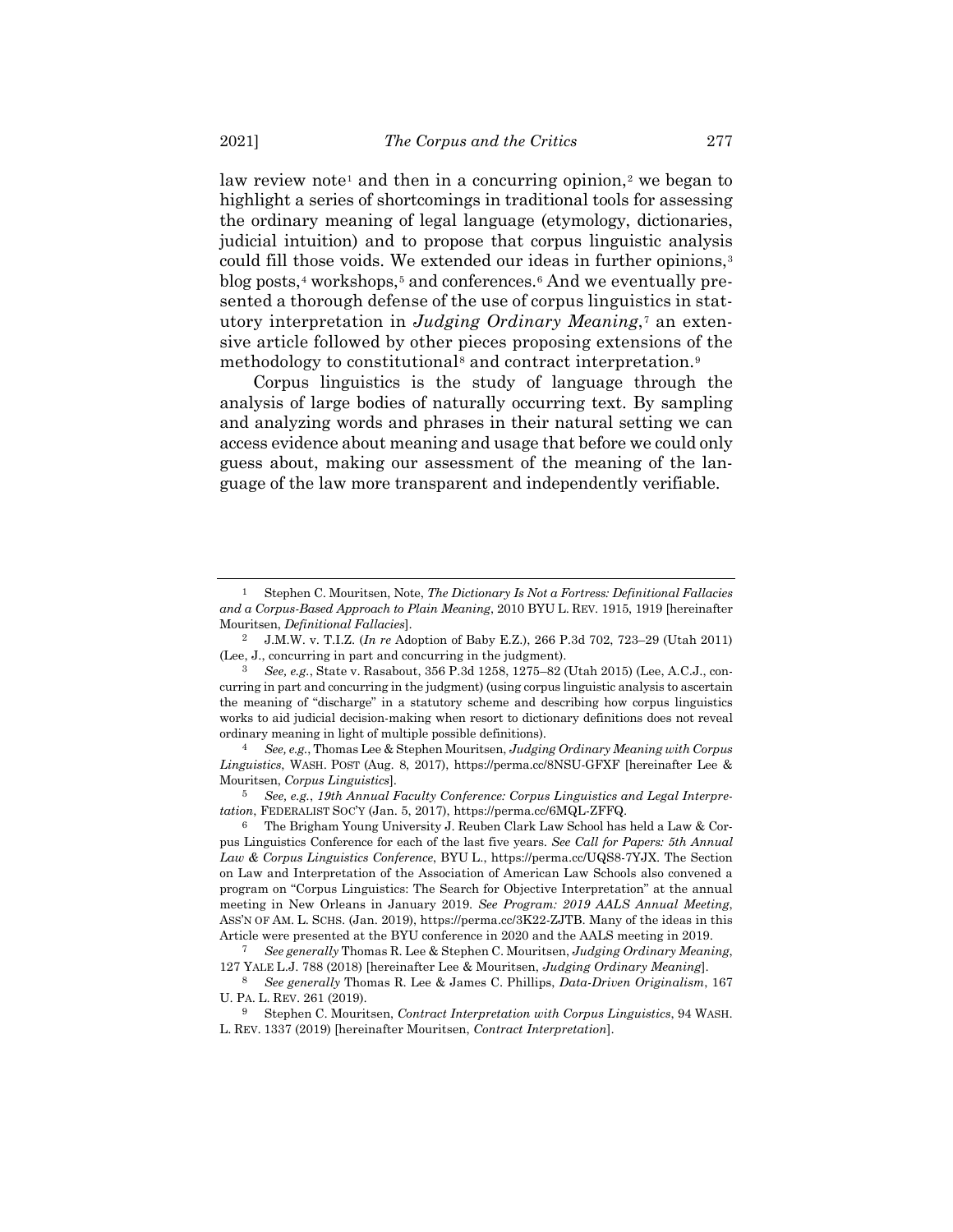Judges, scholars, and advocates have begun to take note. In recent opinions, judges on various state supreme courts<sup>[10](#page-3-0)</sup> and fed- $eral \, courts \, of \, appears^{11} \, have \, accepted \, the \, invitation \, to \, bring \, corpus$  $eral \, courts \, of \, appears^{11} \, have \, accepted \, the \, invitation \, to \, bring \, corpus$  $eral \, courts \, of \, appears^{11} \, have \, accepted \, the \, invitation \, to \, bring \, corpus$ linguistic analysis to bear in the interpretation of legal language. And in 2018, Justice Clarence Thomas employed the tools of corpus linguistics in two separate opinions on questions of constitutional law.<sup>[12](#page-3-2)</sup> Judges are not alone in this regard; legal scholars<sup>[13](#page-3-3)</sup> and practicing lawyers[14](#page-3-4) are also increasingly advocating the use of these tools.

<span id="page-3-5"></span>Not everyone is impressed. Our advocacy for the increased use of corpus linguistic tools in legal interpretation has drawn skepticism and criticism from various quarters. And the criticism has exploded of late—with a range of scholars seeking to pump the brakes on or outright repudiate the utility of corpus tools in

<span id="page-3-2"></span>12 *See* Carpenter v. United States, 138 S. Ct. 2206, 2238–39, 2238 n.4 (2018) (Thomas, J., dissenting) (using corpus linguistics to argue that the term "search" in the Fourth Amendment "did not mean a violation of someone's reasonable expectation of privacy" "[a]t the founding"); Lucia v. SEC, 138 S. Ct. 2044, 2056–57 (2018) (Thomas, J., concurring) (quoting NLRB v. SW Gen., Inc.,  $137$  S. Ct. 929, 946 (2017) (Thomas, J., concurring)) (relying on a law review article, Jennifer L. Mascott, *Who Are "Officers of the United States"?*, 70 STAN. L. REV. 443, 564 (2018), that used corpus linguistic analysis and concluding, like that article, that "Officers of the United States" "encompassed all federal civil officials 'with responsibility for an ongoing statutory duty'").

<span id="page-3-3"></span>13 *See generally, e.g.*, Jennifer L. Mascott, *Who Are "Officers of the United States"?*, 70 STAN. L. REV. 443 (2018); Lawrence M. Solan, *Can Corpus Linguistics Help Make Originalism Scientific?*, 126 YALE L.J.F. 57 (2016); Lawrence M. Solan & Tammy Gales, *Corpus Linguistics as a Tool in Legal Interpretation*, 2017 BYU L. REV. 1311.

<span id="page-3-0"></span><sup>10</sup> *See, e.g.*, Richards v. Cox, 450 P.3d 1074, 1079–81 (Utah 2019); State v. Lantis, 447 P.3d 875, 880–81 (Idaho 2019); People v. Harris, 885 N.W.2d 832, 838–39 (Mich. 2016); *Rasabout*, 356 P.3d at 1275–82 (Lee, A.C.J., concurring in part and concurring in the judgment).

<span id="page-3-1"></span><sup>11</sup> *See, e.g.*, Caesars Ent. Corp. v. International Union of Operating Engineers Local 68 Pension Fund, 932 F.3d 91, 95–96 (3d Cir. 2019) (employing corpus linguistics in conjunction with dictionary definitions to interpret the phrase "previously required" and concluding, in part because "previously" most commonly "co-occurred with . . . 'had' (35%) and 'been' (15%)—perfect tense verbs that connote completed action," that "to say something is 'previously required' is to suggest it is no longer required"); Wilson v. Safelite Grp., Inc., 930 F.3d 429, 439–45 (6th Cir. 2019) (Thapar, J., concurring in part and concurring in the judgment) (proposing the use of corpus linguistics as one "important tool" in the "judicial toolkit" and relying on searches in the Corpus of Historical American English to further support the majority's statutory conclusion); *see also, e.g.*, Wright v. Spaulding, 939 F.3d 695, 700 n.1 (6th Cir. 2019) (taking the unusual step of asking the parties to submit supplemental briefing on whether corpus linguistic analysis helped illuminate the original meaning of Article III's case-or-controversy requirement but noting "that corpus linguistics turned out not to be the most helpful tool" in this particular case).

<span id="page-3-4"></span><sup>14</sup> For example, the emoluments litigation after President Donald Trump's election drew substantial attention from linguistics scholars. *See generally, e.g.*, Brief of Amici Curiae Professor Clark D. Cunningham and Professor Jesse Egbert on Behalf of Neither Party, *In re* Trump, 928 F.3d 360 (4th Cir. 2019) (No. 18-2486).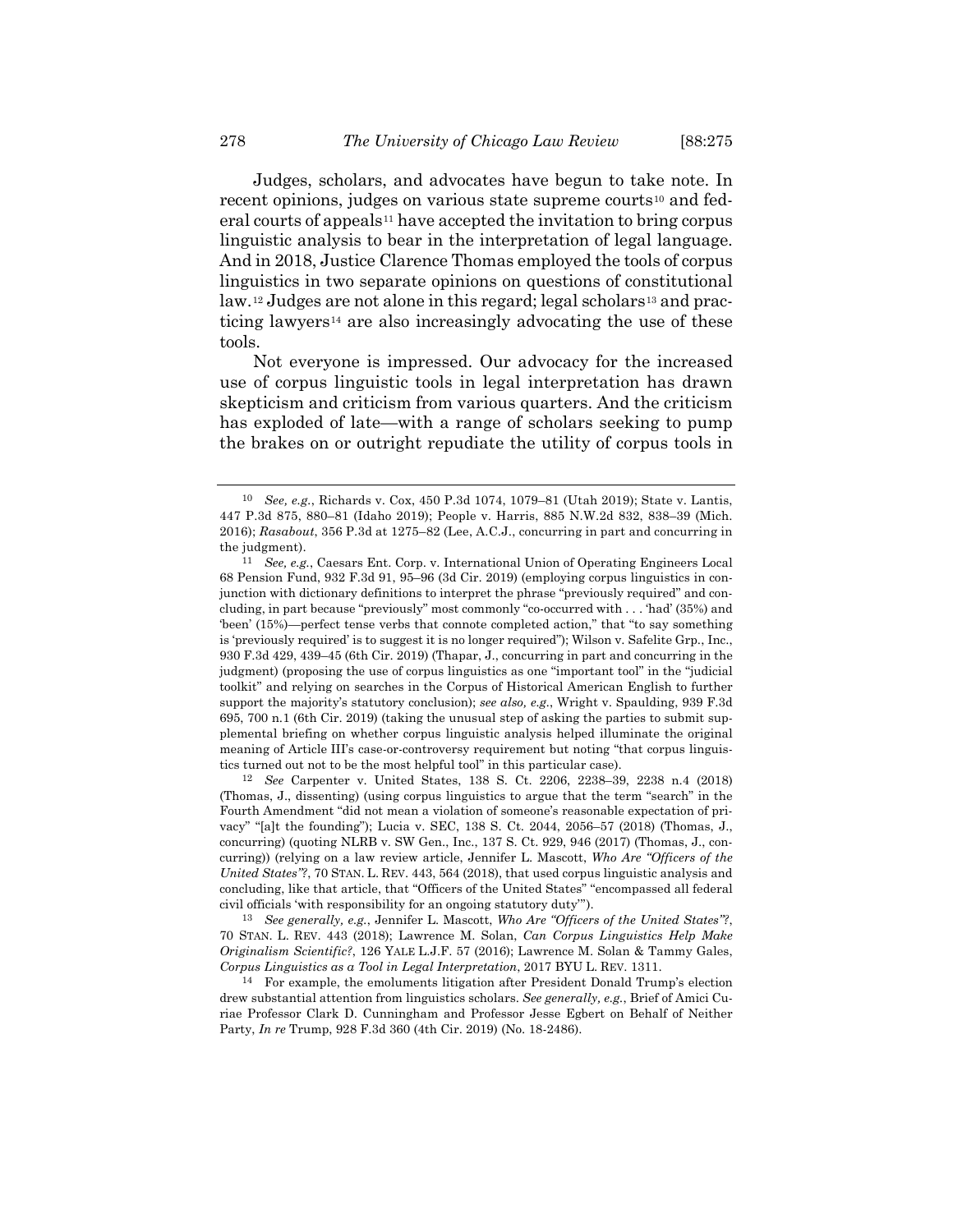<span id="page-4-8"></span><span id="page-4-7"></span><span id="page-4-0"></span>law. Some of the criticism questions the viability of our proposed methodology by challenging the speech community that our methods have sought to test<sup>[15](#page-4-1)</sup> or suggesting that there is a public notice problem with a resort to tools that the public lacks the means or expertise to access.[16](#page-4-2) A more recent piece in the *Harvard Law Review* presents a more fundamental, empirical critique.[17](#page-4-3) In that article, Professor Kevin Tobia advances the results of an extensive series of surveys aimed at demonstrating that corpus tools are an inaccurate measure of ordinary meaning[18](#page-4-4) and are systematically biased in favor of the wrong sense of ordinary meaning ("prototypical" meaning).[19](#page-4-5) Tobia also presents his survey results in support of a further criticism (echoed by other scholars)—that corpus tools credit only the "most frequent" sense of a given legal term—the wrong measure of ordinary meaning.[20](#page-4-6)

We welcome the pushback. The method that we have proposed is novel and disruptive. And the opportunity to respond to our critics will help refine the methodology that we advocate, situate it more carefully within existing theories and practices of interpretation, and either refute or credit the major critiques that have been identified.

That said, some of the criticisms have posited a caricature of our proposed approach. With that in mind, we begin in Part I with clarification and refinement of our central idea—that the tools of corpus linguistics can address shortcomings of existing tools for assessing the ordinary meaning of legal language. The balance of the Article is a response to the main criticisms that have been raised to date. In Part II we address concerns about whether corpus tools are aimed at the right speech community. Here we clarify that the choice of speech community presents a problem for legal theory—an intentionalist who is interested in crediting the meaning attributed to a lawmaker would want to study specialized legislative speech, while a textualist who is concerned about public notice would be more interested in the everyday language of the

<span id="page-4-1"></span><sup>15</sup> *See* Evan C. Zoldan, *Corpus Linguistics and the Dream of Objectivity*, 50 SETON HALL L. REV. 401, 430–35 (2019); Anya Bernstein, *Democratizing Interpretation*, 60 WM. & MARY L. REV. 435, 458–60 (2018).

<span id="page-4-6"></span><span id="page-4-5"></span><span id="page-4-4"></span><span id="page-4-3"></span><span id="page-4-2"></span><sup>16</sup> *See* Carissa Byrne Hessick, *Corpus Linguistics and the Criminal Law*, 2017 BYU L. REV. 1503, 1514–16.

<sup>17</sup> Kevin P. Tobia, *Testing Ordinary Meaning*, 134 HARV. L. REV. 727, 753–77 (2020).

<sup>18</sup> *See id.* at 766.

<sup>19</sup> *See id.* at 770.

<sup>20</sup> *See id.* at 759, 792; *see also* Hessick, *supra* note [16,](#page-4-0) at 1506.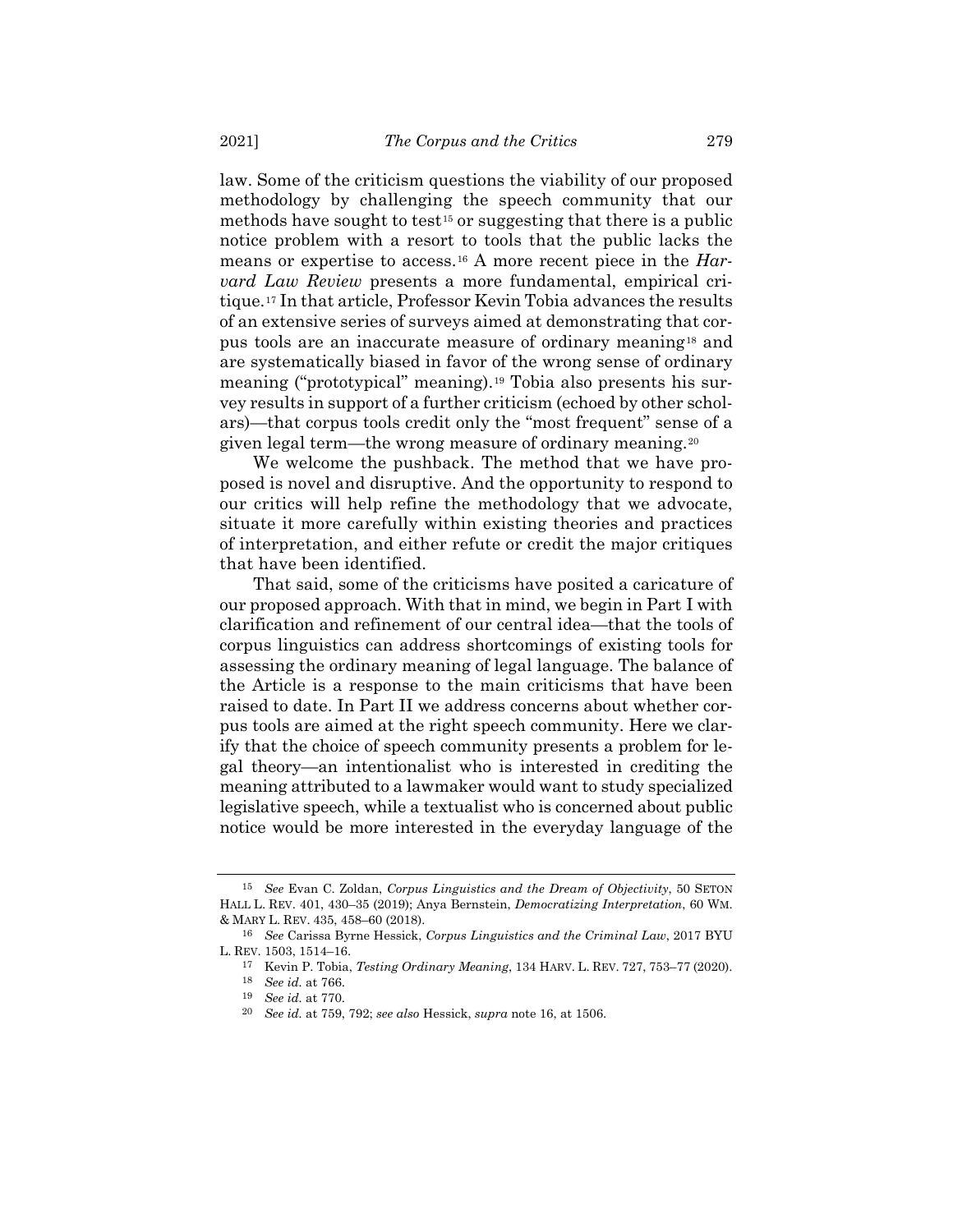public. We also acknowledge that there may be circumstances where language evidence from different regions, industries, social backgrounds, or racial, ethnic, or community identities may appropriately be brought to bear on an interpretive question. And we emphasize that this concern is not a weakness but a strength of corpus tools, which allow the interpreter to construct a corpus of any appropriate speech community and analyze the language of that community.

Part III speaks to questions about whether a lack of public access to corpus analysis raises notice concerns. We concede the need for fair notice and acknowledge that corpus tools will not be accessible to the general public. But we show that concerns about fair notice cut against maintaining the status quo and strongly in favor of the addition of corpus tools to the judge's existing toolbox.

In Part IV we turn to Tobia's "accuracy" criticism—the claim that corpus analysis is problematic because it fails to paint an accurate picture of ordinary meaning. Tobia's accuracy charge is based on the premise that the results of his "concept condition" surveys paint an accurate picture of ordinary meaning.<sup>[21](#page-5-0)</sup> Tobia also argues that corpus analysis is biased in a particular way that it measures only language "prototype," and is premised on a fallacy of "nonappearance" (that the nonappearance in a corpus of any uses of a tested term means that such use does not count as "ordinary").[22](#page-5-1) We highlight a range of problems with these criticisms. We note that Tobia's starting premise (the accuracy of Tobia's "concept" surveys) is merely presumed with no open attempt to defend it and little engagement with relevant social science literature on survey methods. We engage with that literature and identify a broad range of reasons why this premise is wrong. And we show that Tobia's critiques of corpus methods are also flawed—that the purported fallacies are based on a misunderstanding of our methods and that the "prototype" results that Tobia complains about flow not from corpus analysis generally but from Tobia's survey design.

In Part V we consider what seems to be the most persistent claim of our critics (Tobia, and also Professor Carissa Byrne Hessick)—that our methods always credit only the most frequent sense of a tested term in a corpus. This misstates our position. We

<sup>21</sup> Tobia, *supra* not[e 17,](#page-4-7) at 772–74.

<span id="page-5-1"></span><span id="page-5-0"></span><sup>22</sup> *Id.* at 789–90, 795.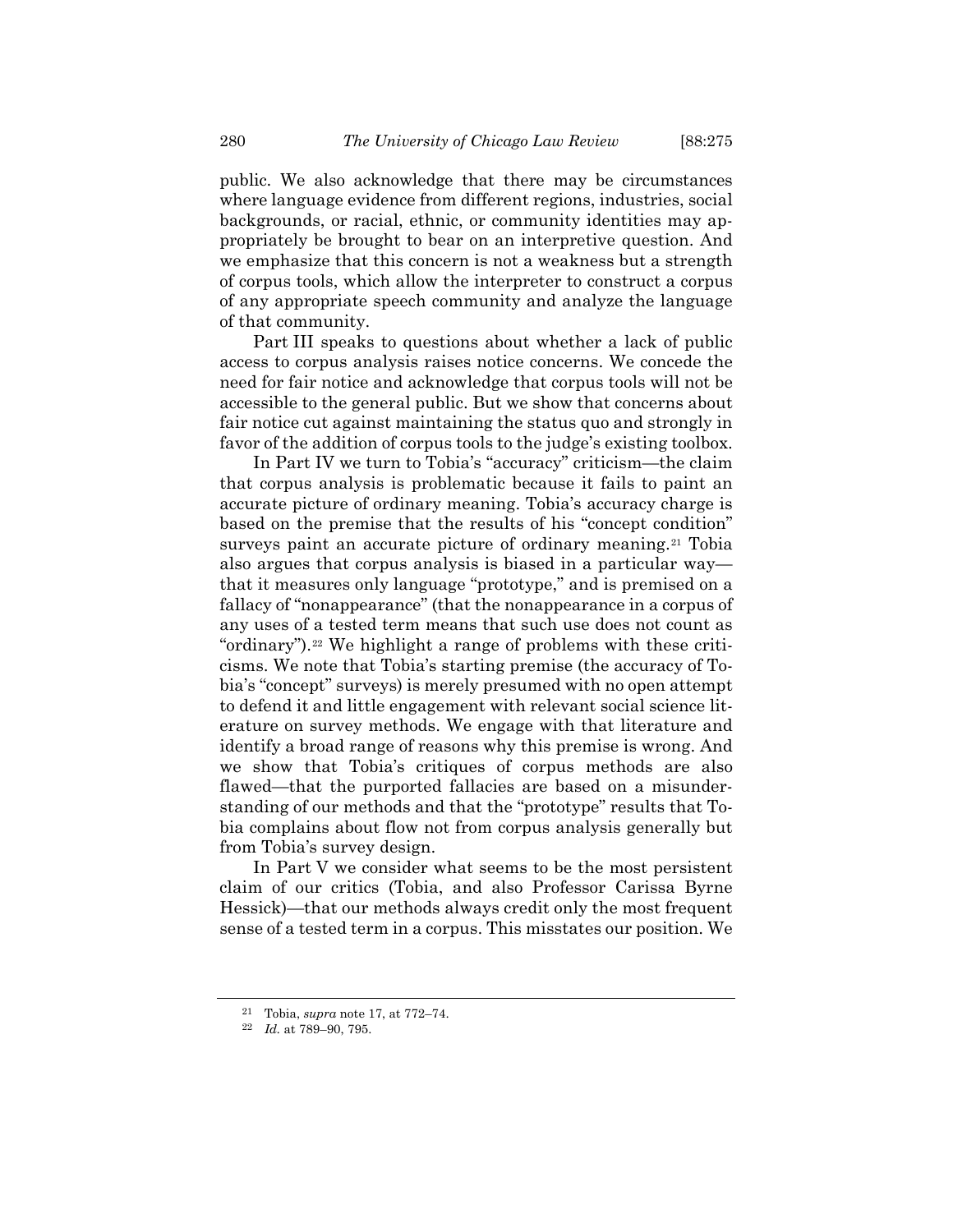respond to it by highlighting the utility of corpus tools in assessing any of a range of senses of ordinary meaning.

We conclude with some observations about next steps. Though most of the criticisms either misstate our proposals or highlight concerns that backfire on our critics, some of them help underscore the need for us to enhance and refine the interpretive methodology that we envision. We close with some thoughts on specific steps that can be taken.

# I. LAW AND CORPUS LINGUISTICS: RESTATEMENT AND REFINEMENT

The critics of corpus methods have raised important questions. But along the way they have also missed some fundamental tenets and important nuances of our proposed approach. With that in mind, we begin with a restatement and refinement of the potential contributions of corpus linguistic analysis set forth in our prior writings. To do so, (A) we highlight the deficiencies of the principal tools and techniques currently used by judges to discern the communicative content of legal texts; (B) we describe the corpus linguistic enterprise and explain how tools imported from this field can help address existing shortcomings; and (C) we synthesize and summarize the principal contributions of the use of the methodology of corpus linguistics in the law of interpretation.

A. The Why of Corpus Linguistic Analysis: Deficiencies in Current Legal Interpretation

<span id="page-6-0"></span>The first step for any inquiry into the meaning of a legal text is the search for its "communicative content"—the intended and understood meaning of the words of the law.[23](#page-6-1) Jurists have long described the communicative content of legal texts as the "ordi-nary" or "plain" meaning of the law.<sup>[24](#page-6-2)</sup> The inquiry into communicative content is sometimes distinguished from an attempt to discern the law's legal effect—its legal content.[25](#page-6-3) Scholars sometimes

<span id="page-6-1"></span><sup>23</sup> Lawrence B. Solum, *Communicative Content and Legal Content*, 89 NOTRE DAME L. REV. 479, 480 (2013).

<span id="page-6-3"></span><span id="page-6-2"></span><sup>24</sup> *See* William Baude & Ryan D. Doerfler, *The (Not So) Plain Meaning Rule*, 84 U. CHI. L. REV. 539, 545 (2017).

<sup>25</sup> *See* Solum, *supra* note [23,](#page-6-0) at 480.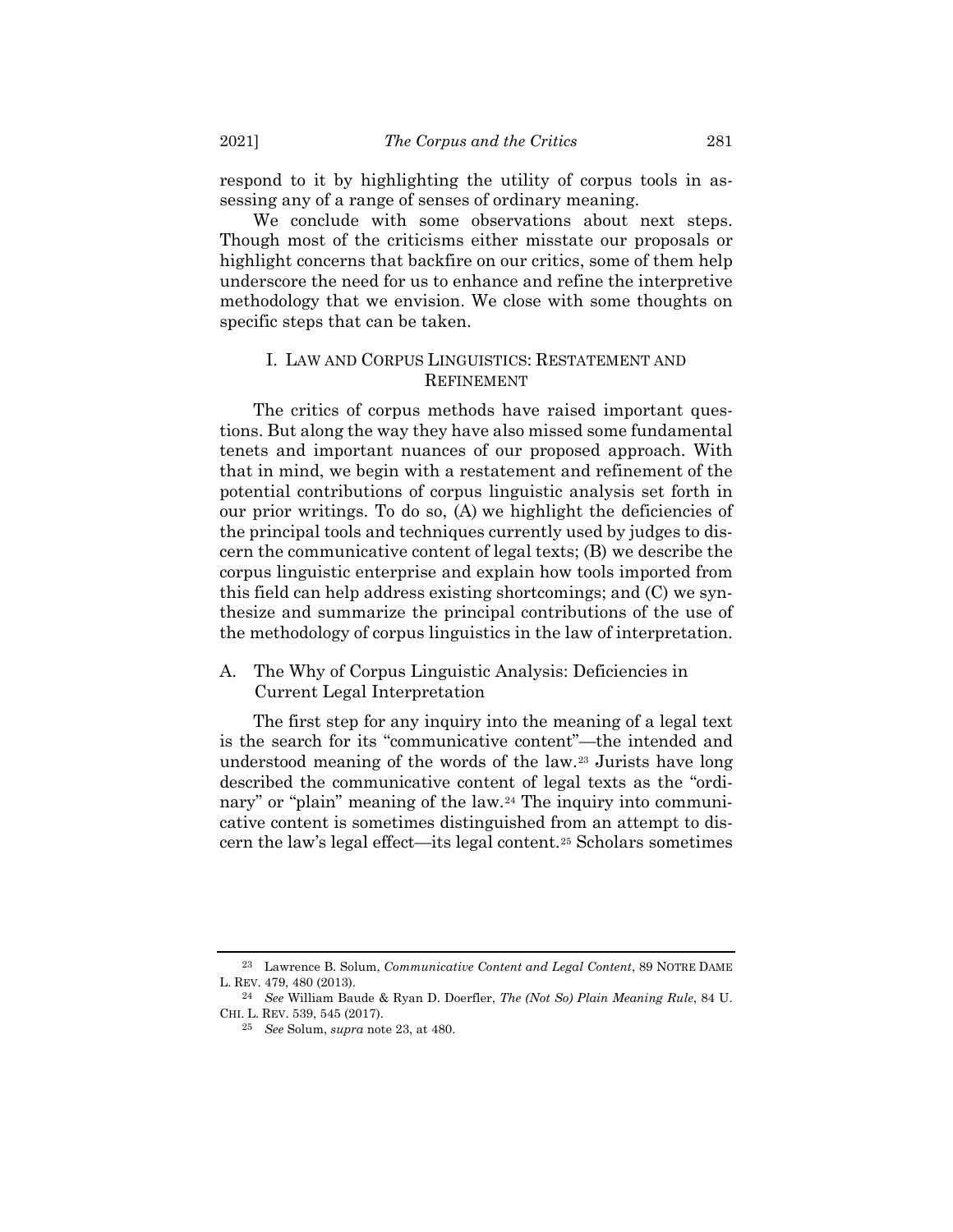refer to the first of these tasks as "interpretation" and the latter as "construction."[26](#page-7-0) Our focus is on the former.

Ordinary meaning is crucial to the interpretative enterprise because, as Professor William Eskridge, Jr., has written, "[a] polity governed by the rule of law aspires to have legal directives that are known to the citizenry, that are predictable in their application, and that officials can neutrally and consistently apply based upon objective criteria."[27](#page-7-1) And while the search for "ordinary meaning does not always yield predictable answers," it does "yield greater predictability than any other *single* methodology."[28](#page-7-2)

<span id="page-7-7"></span>Almost everyone agrees that a search for the communicative content of the law is the starting point when interpreting the language of law. And countless cases thus frame the interpretive question in terms of a search for the ordinary meaning. And where a court can discern the ordinary or plain meaning, that is the end of the interpretive analysis.[29](#page-7-3)

Yet the general consensus on the appropriate starting point masks latent conflicts—acknowledged and subconscious—about our search for ordinary meaning. One set of unresolved problems goes to our legal theory of ordinary meaning. Another is in operationalizing the theory. In highlighting these two sets of problems we will refer to two of the canonical Supreme Court cases, which we considered in our recent scholarship—*Muscarello v. United States*[30](#page-7-4) and *Taniguchi v. Kan Pacific Saipan, Ltd*.[31](#page-7-5) And we show that the problems are ongoing by including a more recent case, *Mont v. United States*.[32](#page-7-6)

Each of these cases presents a question of lexical ambiguity (the core kind of problem for which we have proposed the use of corpus tools)—a choice between alternative senses of a given statutory term or phrase. In *Muscarello* the question was whether a person "carries a firearm," as that term is used in the mandatory minimum sentencing provision in 18 U.S.C.  $\S 924(c)(1)(A)$ , when

<span id="page-7-0"></span><sup>26</sup> *See id.* at 483; Amy Barrett, *The Interpretation/Construction Distinction in Constitutional Law: Annual Meeting of the AALS Section on Constitutional Law*, 27 CONST. COMMENT. 1, 1 (2010).

<span id="page-7-1"></span><sup>27</sup> WILLIAM N. ESKRIDGE, JR., INTERPRETING LAW: A PRIMER ON HOW TO READ STATUTES AND THE CONSTITUTION 35 (2016).

<sup>28</sup> *Id.* at 36 (emphasis in original).

<span id="page-7-6"></span><span id="page-7-5"></span><span id="page-7-4"></span><span id="page-7-3"></span><span id="page-7-2"></span><sup>29</sup> Presumably this is what Justice Elena Kagan means when she says, "[W]e're all textualists now." *The 2015 Scalia Lecture: A Dialogue with Justice Elena Kagan on the Reading of Statutes*, HARV. L. TODAY at 8:29 (Nov. 17, 2015), https://perma.cc/APM3-Y9EU.

<sup>30</sup> 524 U.S. 125 (1998).

 $31\quad 566$  U.S. 560 (2012).

<sup>32</sup> 139 S. Ct. 1826 (2019).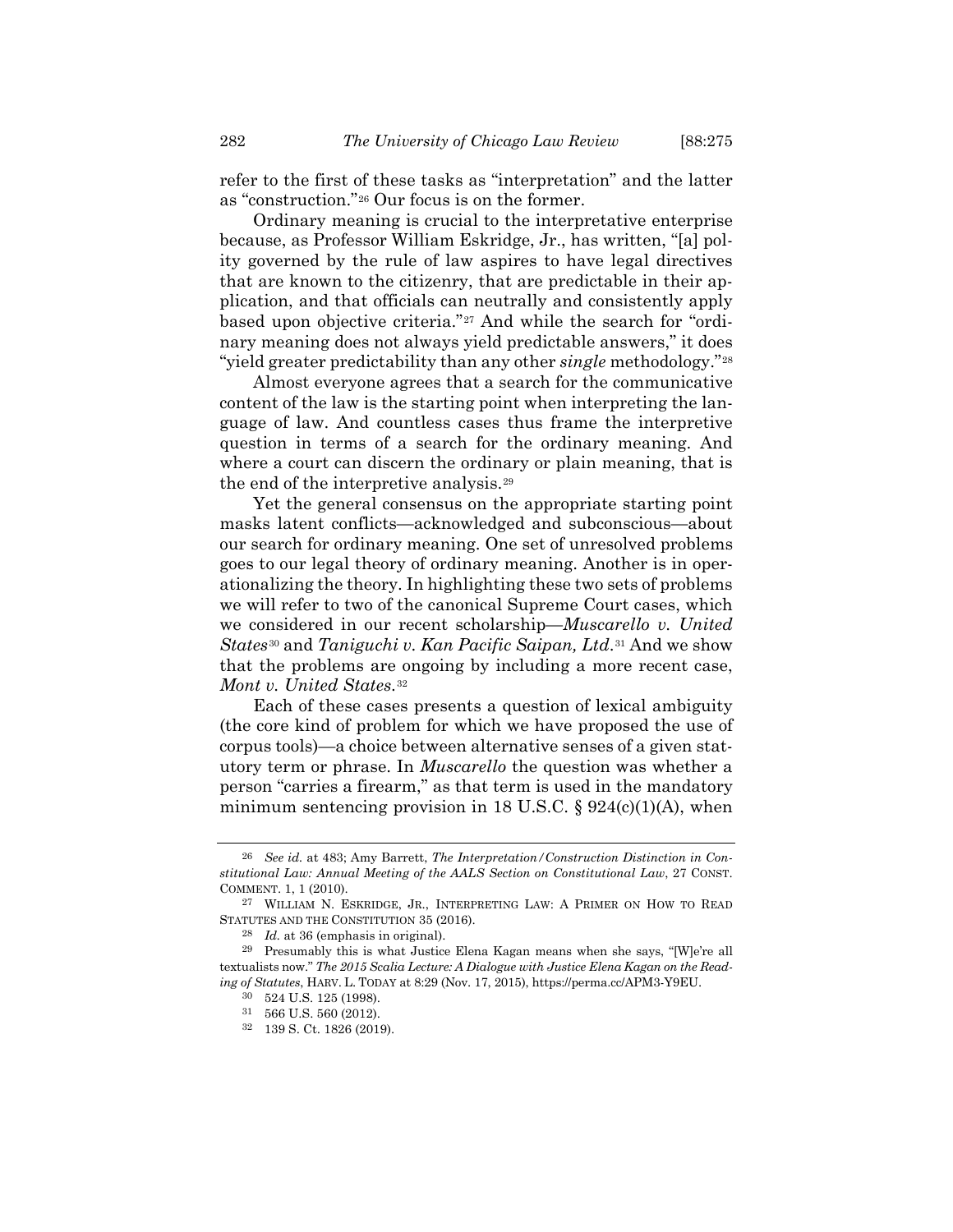he transports it in the glove box of a truck he drives to a drug deal.[33](#page-8-0) The interpretive question has no plain answer—each side has a plausible definition of "carry," and the *Muscarello* Court was deeply divided, producing a 5–4 vote.[34](#page-8-1) *Taniguchi* presented a similar kind of problem. There the question was whether the ordinary meaning of "interpreter" under 28 U.S.C. § 1920 is limited to real-time translation of oral speech or also includes translation of written texts.[35](#page-8-2) Again the Court was split (this time  $6-3$ ),<sup>[36](#page-8-3)</sup> and again each side has a plausible interpretation of the statutory term. *Mont* was along the same lines. There the question was whether the ordinary meaning of "imprison[ment] in connection with a conviction" for a crime under 18 U.S.C. § 3624(e) is limited to terms served after the conviction is entered or encompasses terms of pretrial detention that are later credited in the ultimate sentence.[37](#page-8-4) The *Mont* Court was also deeply split (5–4) and again the dispute was over two plausible senses of the statutory term.<sup>[38](#page-8-5)</sup>

The threshold problem in these kinds of cases is in our imprecision in the theory of what we are seeking to measure. Are we looking for the understanding of a legislator, or of a member of the public who is governed by the law? Should we interpret a legal instrument through the lens of modern, linguistic conventions, or conventions from the time that it was drafted and went into effect? What are we looking for when we search for the plain or ordinary meaning of the language of law? Are we asking about the most common sense of a given term or phrase, or just whether a term is often or permissibly used in a certain way? And how do we resolve ambiguity if the meaning of the text is not clear?

Judges speak confidently about the need to credit ordinary meaning. But we have no "ordinary meaning of ordinary meaning."[39](#page-8-6) When we speak of ordinary meaning, we sometimes seem to be seeking the understanding of a legislator and sometimes seem to be seeking public meaning. More fundamentally, we are

<sup>33</sup> *Muscarello*, 524 U.S. at 126–27.

<sup>34</sup> *See id.* at 126.

<sup>35</sup> *Taniguchi*, 566 U.S. at 562.

<sup>36</sup> *See id.* at 561.

<sup>37</sup> *Mont*, 136 S. Ct. at 1829 (alteration in original).

<sup>38</sup> *See id.*

<span id="page-8-6"></span><span id="page-8-5"></span><span id="page-8-4"></span><span id="page-8-3"></span><span id="page-8-2"></span><span id="page-8-1"></span><span id="page-8-0"></span><sup>39</sup> Lee & Mouritsen, *Judging Ordinary Meaning*, *supra* note [7,](#page-2-9) at 798 (quotation marks omitted).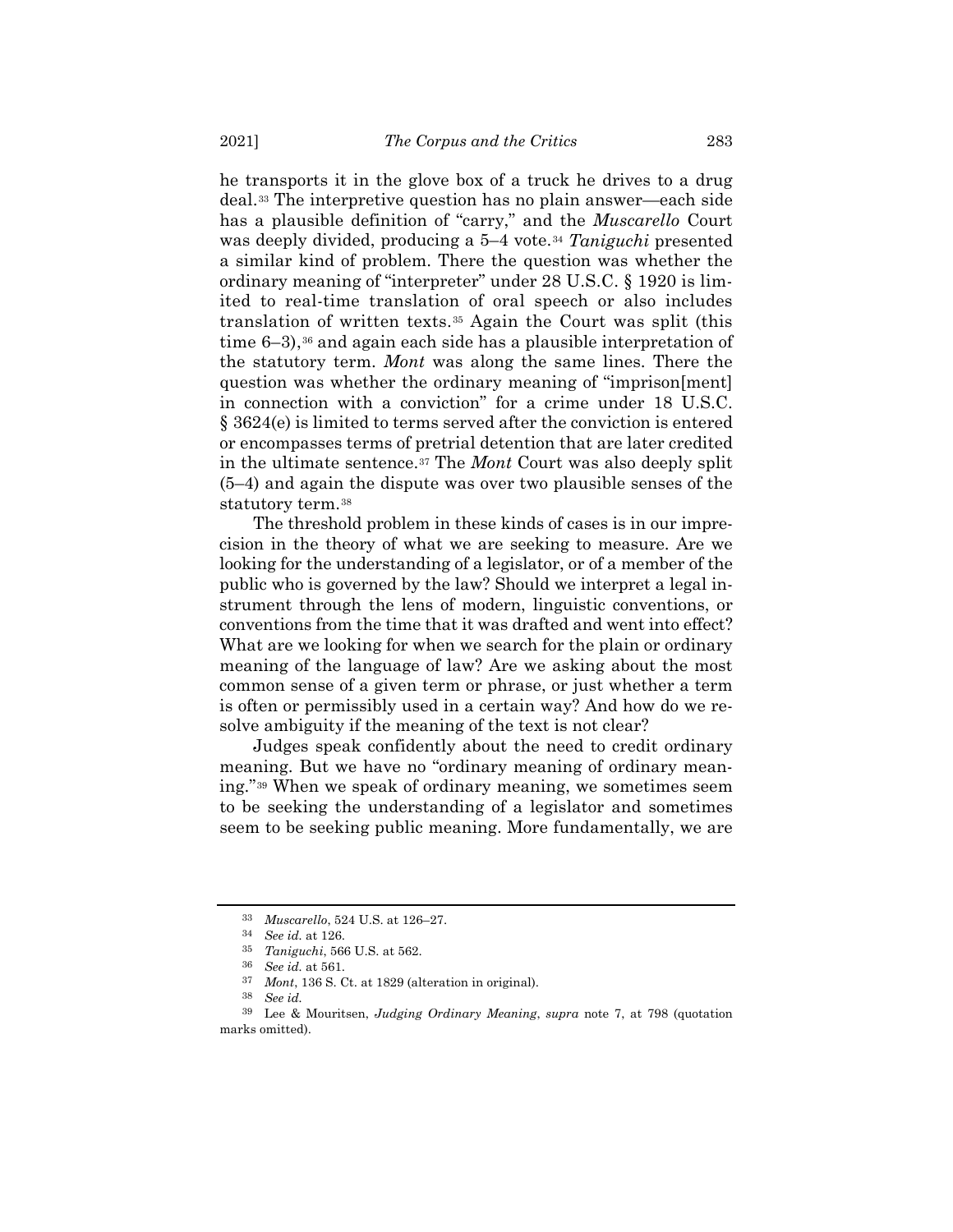inconsistent in the standard that we have in mind (permissible versus most frequent use, etc.).[40](#page-9-0)

These problems are on display in *Taniguchi*, *Muscarello*, and *Mont*. In *Taniguchi*, the majority says that only a real-time translator falls within the ordinary meaning of "interpreter." In so concluding it asserts that "an interpreter is *normally understood* as one who translates orally from one language to another."[41](#page-9-1) Although the majority concedes that a written translator could also be spoken of as an interpreter, that sense is rejected as "hardly a common or ordinary meaning."[42](#page-9-2) The dissent seems to have a different sense of ordinary meaning in mind. It concludes that a written translator is an interpreter because we use the term that way "more than occasionally."[43](#page-9-3) The majority and dissenting opinions in *Muscarello* are perhaps even more problematic. The majority opinion is internally inconsistent—asserting that transporting a gun in a glove box is within the ordinary sense of "carry" both because it is a common sense of the term and insisting that this is the "primary" sense of the term.[44](#page-9-4) And the dissent has parallel problems.[45](#page-9-5)

These imprecisions are also reflected in the more recent opinions in *Mont*. In concluding that pretrial detention falls within the meaning of a provision that tolls a term of supervised release, the majority said that the phrase "imprisoned in connection with a conviction" "may well include" and can "encompass" a term of "pretrial detention credited toward another sentence for a new conviction."[46](#page-9-6) The dissent had a different conception of ordinary meaning in mind. It sought for "normal usage" or "the colloquial sense" of the statutory phrase—the one "most naturally understood in context."[47](#page-9-7)

<sup>40</sup> *See id.* at 800.

<sup>41</sup> *Taniguchi*, 566 U.S. at 569 (emphasis added).

<sup>42</sup> *Id.*

<sup>43</sup> *Id*. at 576 (Ginsburg, J., dissenting).

<span id="page-9-4"></span><span id="page-9-3"></span><span id="page-9-2"></span><span id="page-9-1"></span><span id="page-9-0"></span><sup>44</sup> *Muscarello*, 524 U.S. at 128–29 (asserting that "many"—"perhaps more than onethird"—of the uses of "carry" with respect to a "vehicle" and "weapon" in the *New York Times* and *U.S. News* databases reflect the "transport-in-a-car" sense of carry, while also stating that this sense is the "primary" sense that Congress had in mind).

<span id="page-9-7"></span><span id="page-9-6"></span><span id="page-9-5"></span><sup>45</sup> *See id.* at 143–44 (Ginsburg, J., dissenting) (asserting "that 'carry' is a word *commonly used* to convey various messages," and that it "*could mean*" either personally bear or transport in a vehicle (emphasis added)); *id.* at 149 (stating that the personally bear sense of "carry" is "hardly implausible nor at odds with *an accepted meaning*" of the statutory terms (emphasis added)).

<sup>46</sup> *Mont*, 139 S. Ct. at 1832.

<sup>47</sup> *Id.* at 1837–38 (Sotomayor, J., dissenting).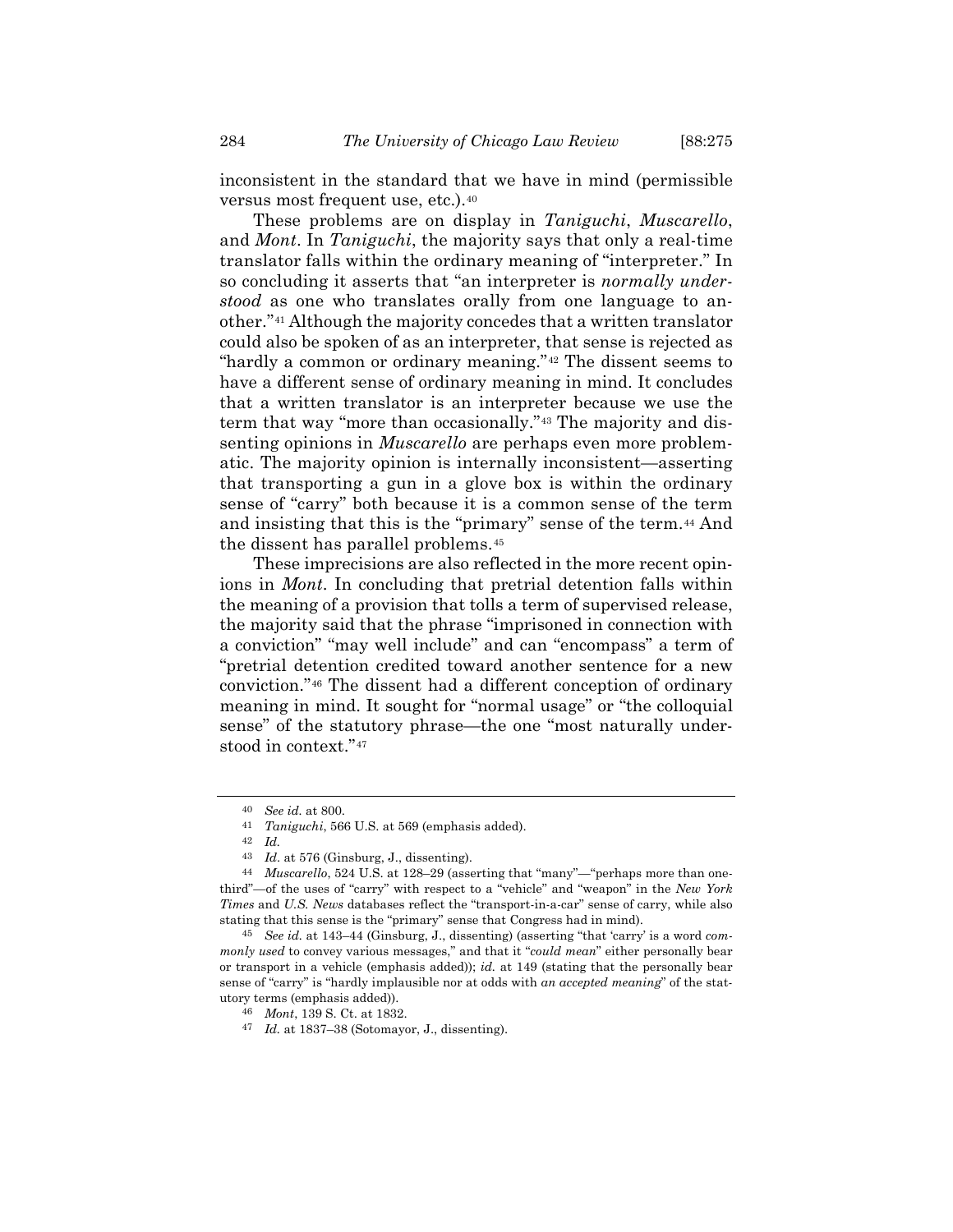Imprecisions in our theory of ordinary meaning are one problem. Yet additional problems are apparent when we examine the tools that jurists employ in operationalizing ordinary meaning. Judges typically measure ordinary meaning by resort to linguistic intuition and by reference to dictionaries, etymology, and canons of construction. Yet these tools are insufficient. Their weaknesses have been discussed at length elsewhere, both by us and others.<sup>[48](#page-10-0)</sup> But we briefly sketch the major problems associated with each below.

#### <span id="page-10-4"></span>1. Judicial intuition.

Judges often begin and end their assessment of a text's linguistic meaning with a gut-level intuitive determination. As a competent English speaker, a judge may present her view of the ordinary understanding of a phrase like "carry a firearm" simply based on her intuitive understanding of the language. This is an inevitable—and entirely appropriate—starting point for interpretation. But there are ample grounds for questioning the wisdom of relying exclusively on the intuition of an individual judge as the end point.

Absent corpus linguistic analysis, "a judge has no way of determining whether . . . her own interpretation is widely shared."[49](#page-10-1) And because "humans tend to notice unusual occurrences [of words] more than typical occurrences," judges run the risk of overcrediting the frequency of obscure word senses when relying exclusively on intuition.<sup>[50](#page-10-2)</sup> This risk is exacerbated when a word has many different senses.

The inquiry into ordinary meaning is typically framed as a search for how the ordinary, reasonable person would understand a given term or phrase.[51](#page-10-3) Yet the judge represents only a single data point—a data point that is unlikely representative of the

<span id="page-10-0"></span><sup>48</sup> *See, e.g.*, Lee & Mouritsen, *Judging Ordinary Meaning*, *supra* note [7,](#page-2-9) at 806–07; Mouritsen, *Definitional Fallacies*, *supra* note [1,](#page-2-10) at 1925–26, 1939–41; Solan & Gales, *supra* note [13,](#page-3-5) at 1331–36; James A. Heilpern, *Dialects of Art: A Corpus-Based Approach to Technical Term of Art Determinations in Statutes*, 58 JURIMETRICS 377, 380–81 (2018).

<span id="page-10-1"></span><sup>49</sup> Lawrence Solan, Terri Rosenblatt & Daniel Osherson, *False Consensus Bias in Contract Interpretation*, 108 COLUM. L. REV. 1268, 1273 (2008).

<span id="page-10-2"></span><sup>50</sup> DOUGLAS BIBER, SUSAN CONRAD & RANDI REPPEN, CORPUS LINGUISTICS: INVESTIGATING LANGUAGE STRUCTURE AND USE 3 (1998).

<span id="page-10-3"></span><sup>51</sup> *See, e.g.*, Frank H. Easterbrook, *The Role of Original Intent in Statutory Construction*, 11 HARV. J.L. & PUB. POL'Y 59, 65 (1988) ("We should look at the statutory structure and hear the words as they would sound in the mind of a skilled, objectively reasonable user of words. . . . The meaning of statutes is to be found . . . in the understanding of the objectively reasonable person.").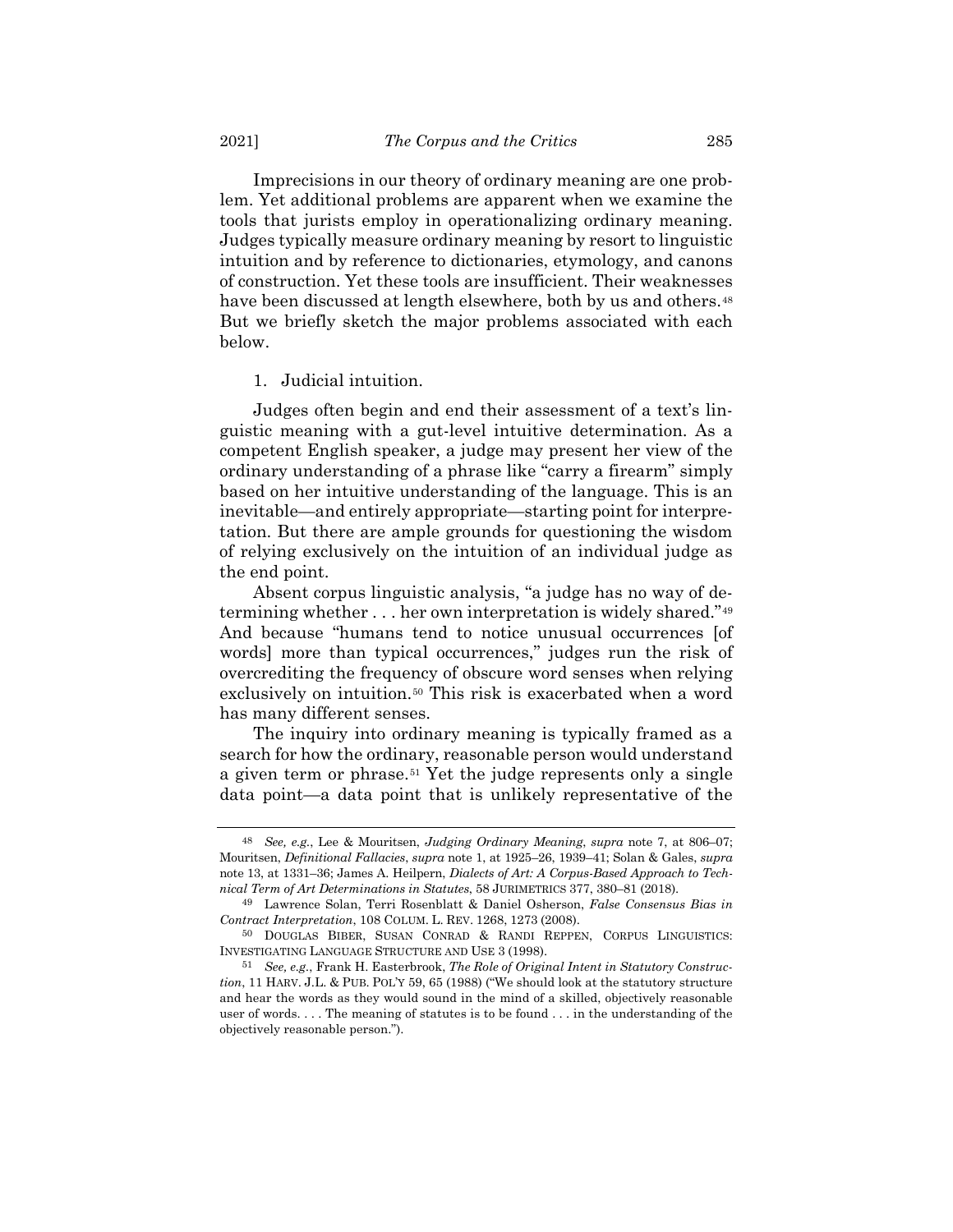general population. Judges are generally wealthier and better educated than the average American and have often spent significant time studying at elite institutions. Such judges may not be ideally suited to make gut-level assessments of ordinary usage. If the question is whether "carry a firearm" is typically limited to personal bearing (rather than transporting in a vehicle), the judge may not be in a good position to answer the question.

The problem may be compounded by the introduction of a time-dimension problem. A modern originalist judge, for example, may posit the need to interpret historical documents in light of the semantic conventions of the time they were drafted and ratified. But he may not be in a good position to intuitively assess the meaning of language enacted in prior eras due to "linguistic drift—the notion that language usage and meaning shifts over time."[52](#page-11-0) His twenty-first-century linguistic intuition may be out of sync with the original ordinary meaning of the text presented. Some changes in the language of law can be quite dramatic and occur for no apparent reason and can be nigh unto impossible for a judge to detect.[53](#page-11-1)

The judge may also bring latent biases or prejudices about preferred outcomes in cases that come before her. Opening the door to judicial resort to intuition risks motivated reasoning and confirmation bias. And it obscures the basis of judicial decisions, precluding the ability of parties, counsel, or commentators to assess and challenge the decision. An implicit or explicit "take my word for it" decision is impossible to question or falsify.

#### 2. Dictionaries.

Perhaps because of these limitations on human linguistic intuition, judges frequently turn to dictionaries for help.[54](#page-11-2) When a judge cites a dictionary, she is seeking to avoid the appearance of a subjective decision by a single individual and to signal objectivity and authoritativeness. But there is often more veneer than

<sup>52</sup> Lee & Phillips, *supra* note [8,](#page-2-11) at 265.

<span id="page-11-1"></span><span id="page-11-0"></span><sup>53</sup> *See* John W. Welch & James A. Heilpern, *Recovering Our Forgotten Preamble*, 91 S. CAL. L. REV. 1021, 1065 (2018).

<span id="page-11-2"></span><sup>54</sup> *See, e.g.*, *Taniguchi*, 566 U.S. at 566–69 (citing a wide range of dictionaries in support of the conclusion that the ordinary sense of "interpreter" is limited to real-time translation of oral speech); *Muscarello*, 524 U.S. at 128 (first citing 2 THE OXFORD ENGLISH DICTIONARY 919 (2d ed. 1989); then citing WEBSTER'S THIRD NEW INTERNATIONAL DICTIONARY 343 (1986); and then citing RANDOM HOUSE DICTIONARY OF THE ENGLISH LANGUAGE UNABRIDGED 319 (2d ed. 1987)) (supporting the conclusion that transporting something in a vehicle is within the primary sense of the verb "carry").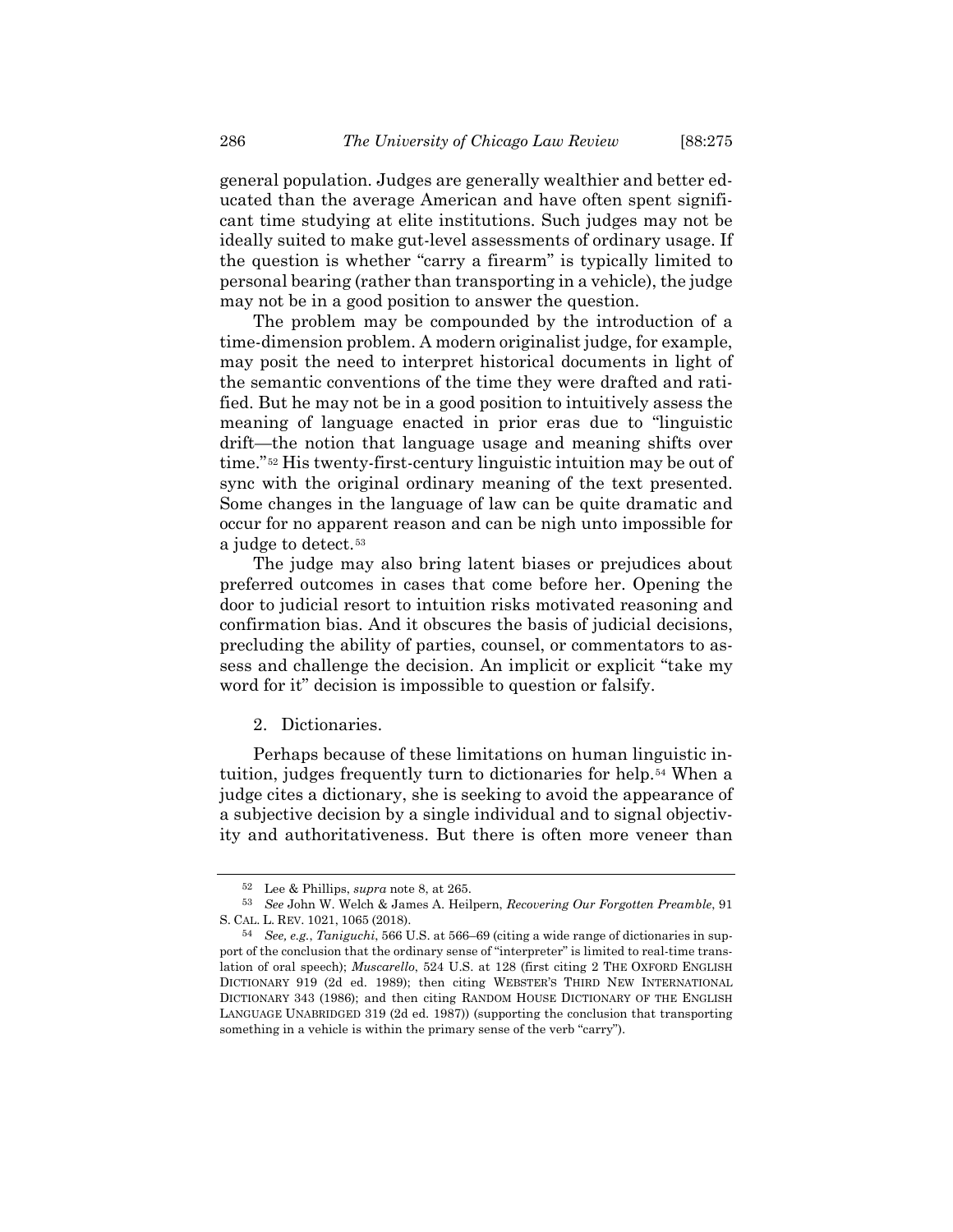substance to this impulse—not just because dictionaries do not emerge from some lexical Mount Sinai (a fallible "someone sat there and wrote the dictionary")<sup>55</sup>—but also because dictionaries typically do not answer the ordinary meaning questions presented to courts. In most cases, the dictionary will simply show that both sides have a plausible argument.

This is true in the canonical cases that we have studied. In *Muscarello* and *Taniguchi*, both the majority and dissenting opinions cited dictionaries in support of their views: The *Muscarello* majority cited a "convey . . . in any vehicle" definition of "carry"[56](#page-12-1) and the dissent cited a "bear . . . upon the person" definition.<sup>[57](#page-12-2)</sup> The *Taniguchi* majority cited "oral[ ]" translator definitions of "interpreter"[58](#page-12-3) and the dissent cited a broader sense (that included the translation of written texts).[59](#page-12-4)

The competing opinions in *Mont* are a bit more nuanced. The majority cites dictionary definitions of "imprison" in support of its view that this term can "encompass pretrial detention."[60](#page-12-5) And the dissent focuses more on the need to assess phrasal meaning, while insisting that the "natural[ ]" or "normal" usage of "imprisoned in connection with a conviction" is "postconviction incarceration."[61](#page-12-6) But again dictionaries are front and center.

A further problem is in the details of the courts' reliance on dictionaries. Judges tend to cite dictionaries for propositions they do not establish. A principal problem is in what we have called the "sense-ranking fallacy"—the notion that a given sense of a statutory term is ordinary (in the sense of being more commonly used) because it is listed higher in the dictionary's list of senses. This is on display in *Muscarello*, where the majority credits the "transport in a vehicle" sense of carry because it is listed ahead of

<span id="page-12-0"></span><sup>55</sup> Mouritsen, *Definitional Fallacies*, *supra* note [1,](#page-2-10) at 1916 (quoting Lawrence Solan, *When Judges Use the Dictionary*, 68 AM. SPEECH 50, 50 (1993)).

<span id="page-12-1"></span><sup>56</sup> *Muscarello*, 524 U.S. at 128 (quoting 2 THE OXFORD ENGLISH DICTIONARY 919 (2d ed. 1989)).

<span id="page-12-2"></span><sup>57</sup> *Id.* at 143 (Ginsburg, J., dissenting) (quoting *Carry*, BLACK'S LAW DICTIONARY (6th ed. 1990)).

<span id="page-12-3"></span><sup>58</sup> *Taniguchi*, 566 U.S. at 568–69, 568 n.2 (asserting that "only a handful" of dictionaries include the written translator sense of "interpreter" but "all" of them speak of the oral translator sense).

<sup>59</sup> *See id.* at 576 (Ginsburg, J., dissenting).

<span id="page-12-6"></span><span id="page-12-5"></span><span id="page-12-4"></span><sup>60</sup> *Mont*, 139 S. Ct. at 1832 (stating that "the term 'imprison' has meant '[t]o put in a prison,' 'to incarcerate,' [and] '[t]o confine a person, or restrain his liberty, in any way'" (first quoting *Imprison*, BLACK'S LAW DICTIONARY (5th ed. 1979); and then quoting 5 THE OXFORD ENGLISH DICTIONARY 113 (1933)) (citing *Imprison*, BLACK'S LAW DICTIONARY (10th ed. 2014))).

<sup>61</sup> *Id.* at 1837–38 (Sotomayor, J., dissenting).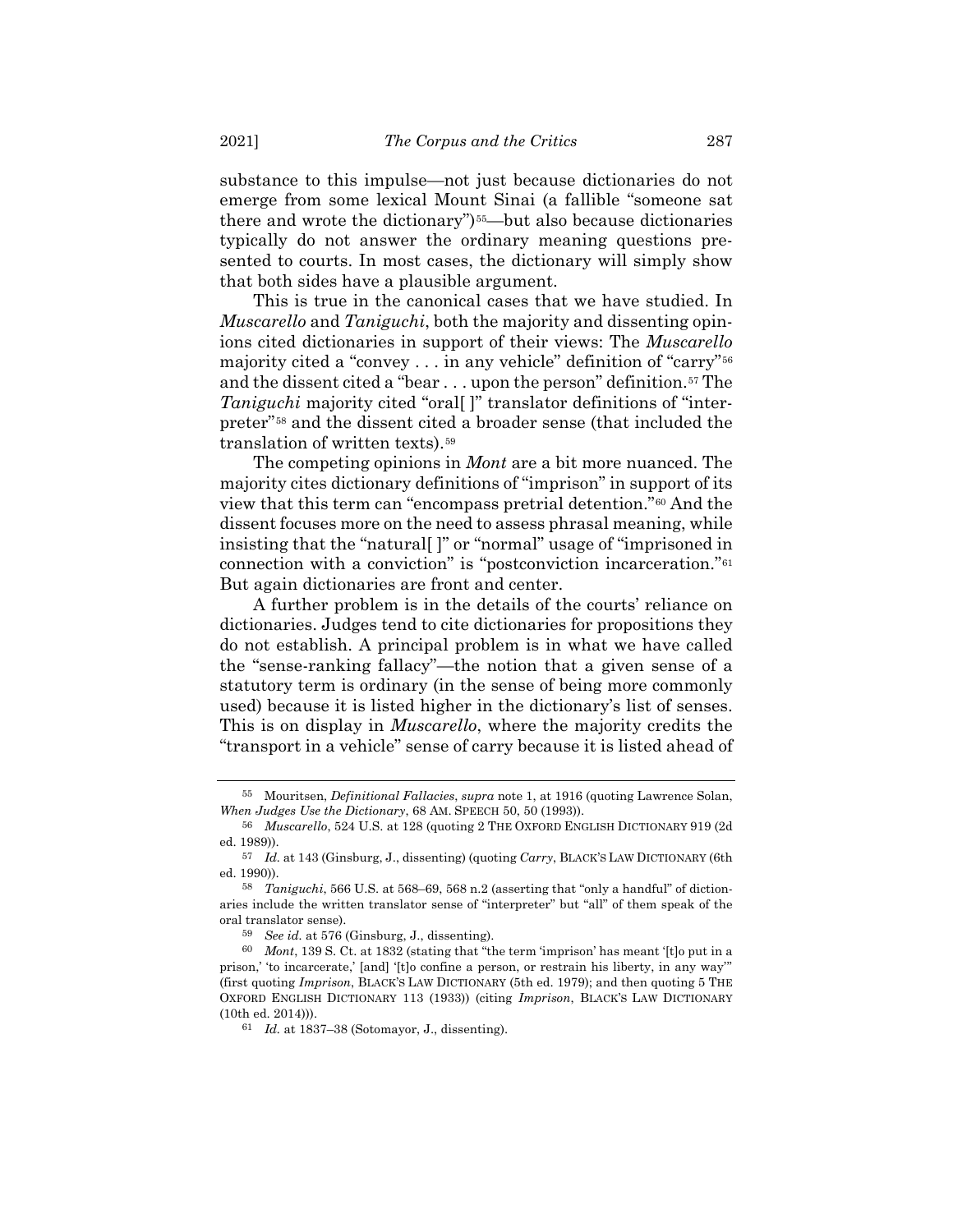the "personally bear" sense in the *Oxford English Dictionary*'s list of senses.[62](#page-13-0) But the analysis is fallacious, as evidenced by the fact that the very dictionaries relied upon by courts explain that the order of definitions is either arbitrary or reflects historical usage (oldest first).[63](#page-13-1) And this again underscores the need to look elsewhere to check judicial intuition, or to more reliably discern and determine the ordinary meaning of the language of the law.

3. Etymology.

Judges also sometimes look to a word's etymology—its historical pedigree in other languages—to help decipher its linguistic meaning. The majority made this move in *Muscarello*. It noted that the verb "carry" traces from "the Latin 'carum,' which means 'car' or 'cart,'" and "from Old French 'carier' and late Latin 'carricare,' which meant to 'convey in a car."<sup>[64](#page-13-2)</sup> And on that basis the Court concluded that the ordinary meaning of the phrase "carry a fire-arm" must include transporting it in a locked glove compartment.<sup>[65](#page-13-3)</sup>

This again is fallacious. The idea that the ordinary meaning of words in phrases in our language can be assessed by the way they were used in completely different languages in centuries past is incoherent. That's not how language works. "[W]ord[s] needn't mean forever what they meant in Greek or Latin."[66](#page-13-4) If they did, "*December* would mean the tenth month, and an *anthology* would mean a bouquet of flowers."[67](#page-13-5)

# 4. Canons of construction.

Judges may also look to "linguistic" or "semantic" canons often Latin-labeled principles that claim to identify shared

<span id="page-13-0"></span><sup>62</sup> *See Muscarello*, 524 U.S. at 128 (citing 2 THE OXFORD ENGLISH DICTIONARY 919 (2d ed. 1989)) (crediting the former sense as "primary" and dismissing the latter as "special" and noting that the "first" definition in the *Oxford English Dictionary* is the transport sense).

<span id="page-13-1"></span><sup>63</sup> *See* 1 THE OXFORD ENGLISH DICTIONARY xxix (2d ed. 1989) ("[T]hat sense is placed first which was actually the earliest in the language: the others follow in the order in which they appear to have arisen.").

<span id="page-13-2"></span><sup>64</sup> *See Muscarello*, 524 U.S. at 128 (first quoting THE BARNHART DICTIONARY OF ETYMOLOGY 146 (Robert K. Barnhart ed., 1988); and then quoting 2 THE OXFORD ENGLISH DICTIONARY 919 (2d ed. 1989)).

<sup>65</sup> *See id.*

<span id="page-13-4"></span><span id="page-13-3"></span><sup>66</sup> R.L.G., *The Etymological Fallacy*, THE ECONOMIST (Aug. 2, 2011), https://perma.cc/R9MB-QCZB.

<span id="page-13-5"></span><sup>67</sup> Lee & Mouritsen, *supra* note [7,](#page-2-9) at 809 (emphasis in original) (providing the etymology of "anthology," THE BARNHART CONCISE DICTIONARY OF ETYMOLOGY 29 (Robert K. Barnhart ed., 1995), and "December," *id.* at 188).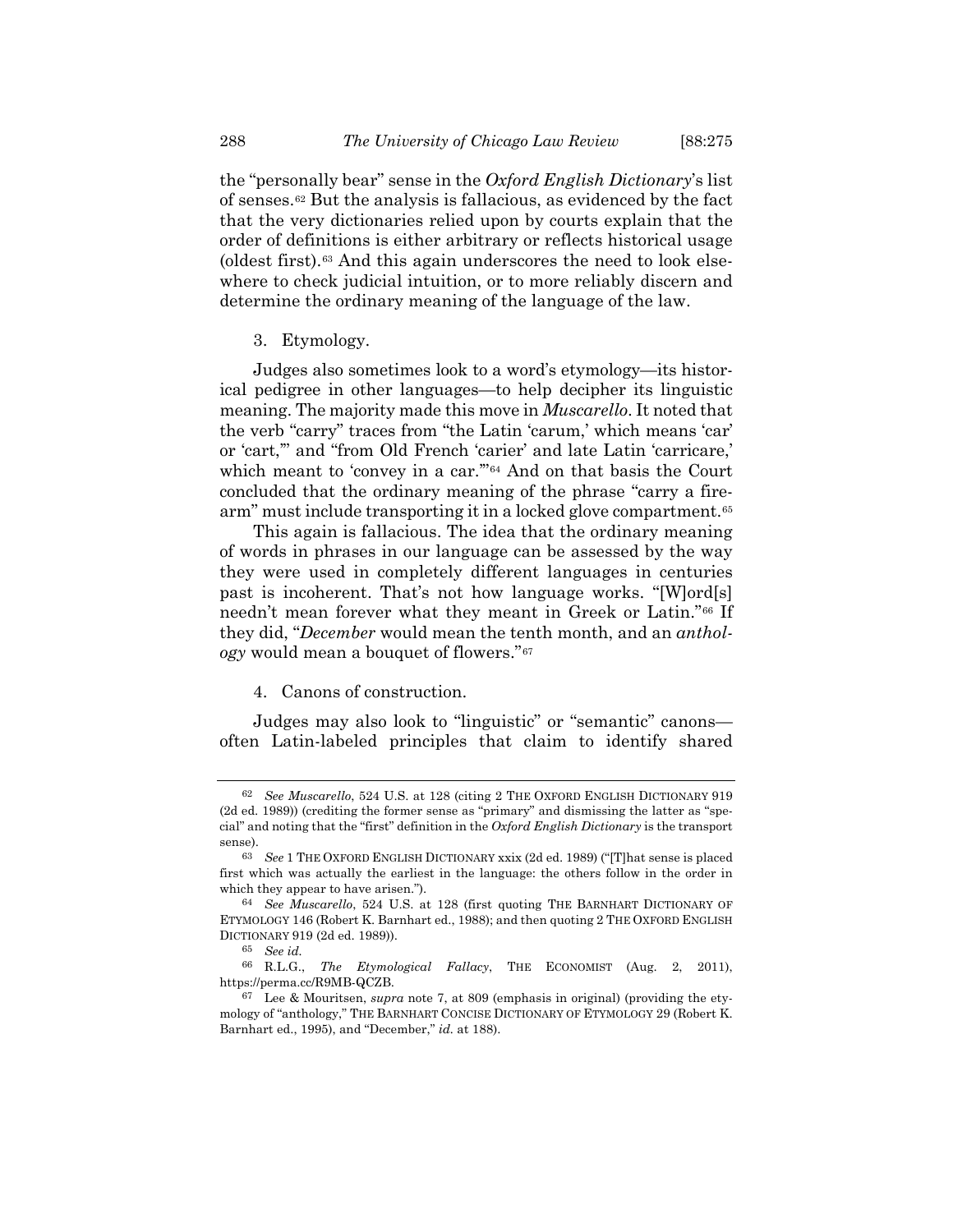<span id="page-14-6"></span>premises or conventions of language usage—to inform their search for the ordinary meaning of statutory language.<sup>[68](#page-14-0)</sup> Examples include the notion that the meaning of a word may be informed by the meaning of surrounding terms and phrases (*ejusdem generis* and *noscitur a sociis*) and the presumption that each word or phrase in the law should be given independent meaning (the surplusage canon).<sup>[69](#page-14-1)</sup>

Canons have been around for centuries and purport to articulate shared premises of how language is ordinarily understood in context, potentially providing an air of objectivity and authoritativeness like dictionaries. But like dictionaries, canons also fall short for a number of reasons. First, there is internal tension in the way the canons are framed. At most they state rebuttable presumptions. And the law surrounding canons has never done a good job of identifying the circumstances in which the presumption should be rebutted. This highlights a related (and more central) problem. It is unclear whether they in fact capture ordinary usage. Thus, courts have cited these canons for centuries without questioning whether (or when) they are consistent with ordinary language usage, which means that the linguistic premises that undergird them are untested. That is problematic. This leads to a third, related problem. Many of the canons are subject to countercanons,[70](#page-14-2) which open the door to the very subjectivity and motivated reasoning that resort to ordinary meaning claims to avoid.

Canon-based reasoning is invoked in *Mont*. There the majority buttresses its interpretation of "imprisonment in connection with a conviction" by reference to the surplusage canon.<sup>[71](#page-14-3)</sup> Because the statute speaks not just of imprisonment but "imprisonment in connection with a conviction," the majority says that imprisonment must be interpreted broadly.[72](#page-14-4) "[I]f imprisonment referred only to 'confinement that is the result of a penalty or sentence,'" the majority says that "the phrase 'in connection with a conviction' [would] becom[e] entirely superfluous." [73](#page-14-5)

<span id="page-14-0"></span><sup>68</sup> William Baude & Stephen E. Sachs, *The Law of Interpretation*, 130 HARV. L. REV. 1079, 1084, 1088 (2017).

<sup>69</sup> *See id.* at 1087, 1126.

<span id="page-14-3"></span><span id="page-14-2"></span><span id="page-14-1"></span><sup>70</sup> *See* Karl N. Llewellyn, *Remarks on the Theory of Appellate Decision and the Rules or Canons of About How Statutes Are to Be Construed*, 3 VAND. L. REV. 395, 401–06 (1950).

<sup>71</sup> *Mont*, 139 S. Ct. at 1832 (alteration omitted).

<sup>72</sup> *Id.* (alteration omitted).

<span id="page-14-5"></span><span id="page-14-4"></span><sup>73</sup> *Id.* (second and third alterations in original) (quoting United States v. Goins, 516 F.3d 416, 421 (6th Cir. 2008)).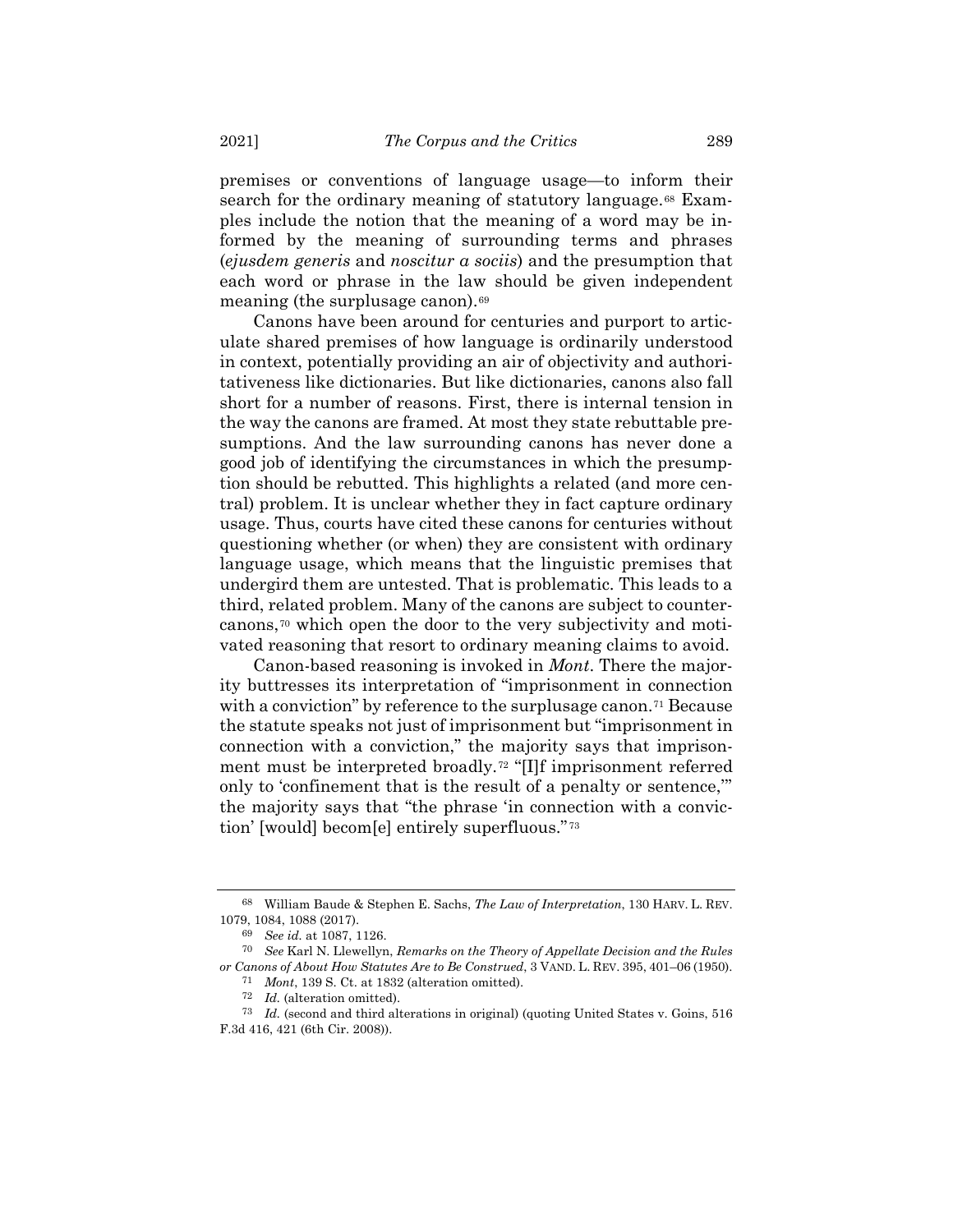As with dictionaries or the use of judicial intuition, the point is not that linguistic canons are never helpful. It's just that they may not always be independently up to the task of gauging ordinary meaning. These canons should "stand or fall" by whether they reflect ordinary use in a given linguistic setting.[74](#page-15-0) And they will not always do that.

The *Mont* analysis is illustrative. The surplusage canon has great force in some linguistic settings. But no one thinks that every term in every legal phrase always has independent meaning. We also have a countercanon that speaks to the idea of surplus language included in an abundance of caution or by way of emphasis. The Supreme Court invoked the countercanon in the same term in which it decided *Mont*—in *Rimini Street, Inc. v. Oracle USA, Inc.*[75](#page-15-1) There the Court acknowledged prior cases in which it had said that "some redundancy is hardly unusual" in some statutory settings[.76](#page-15-2) Thus, the Court embraced a general rule favoring an "interpretation of a statute" that "would avoid redundancy" over an alternative interpretation that "would cause some redundancy." But it emphasized that this is only a presumption—noting that "[s]ometimes the better overall reading of the statute contains some redundancy."<sup>[77](#page-15-3)</sup>

This is the difficulty with the surplusage canon, and many others. A canon isn't a hard-and-fast rule. They are general presumptions subject to rebuttal. And unless and until we can speak clearly about the proper basis for the presumptions and the grounds for rebuttal, we will not have a set of tools that can properly cabin our judges' intuition in legal interpretation.

\* \* \*

If judicial intuition, dictionaries, etymology, and linguistic canons are insufficient tools for discovering a statute's ordinary meaning, what is to be done? We see three possible answers: First, we can abandon the "the view that we can explain our legal norms by pointing to the ordinary communicative content of our

<sup>74</sup> Baude & Sachs, *supra* note [68,](#page-14-6) at 1084.

<sup>75</sup> 139 S. Ct. 873 (2019).

<span id="page-15-3"></span><span id="page-15-2"></span><span id="page-15-1"></span><span id="page-15-0"></span><sup>76</sup> *Id.* at 881 (quotation marks omitted) (quoting Marx v. Gen. Revenue Corp., 568 U.S. 371, 385 (2013)).

<sup>77</sup> *Id.*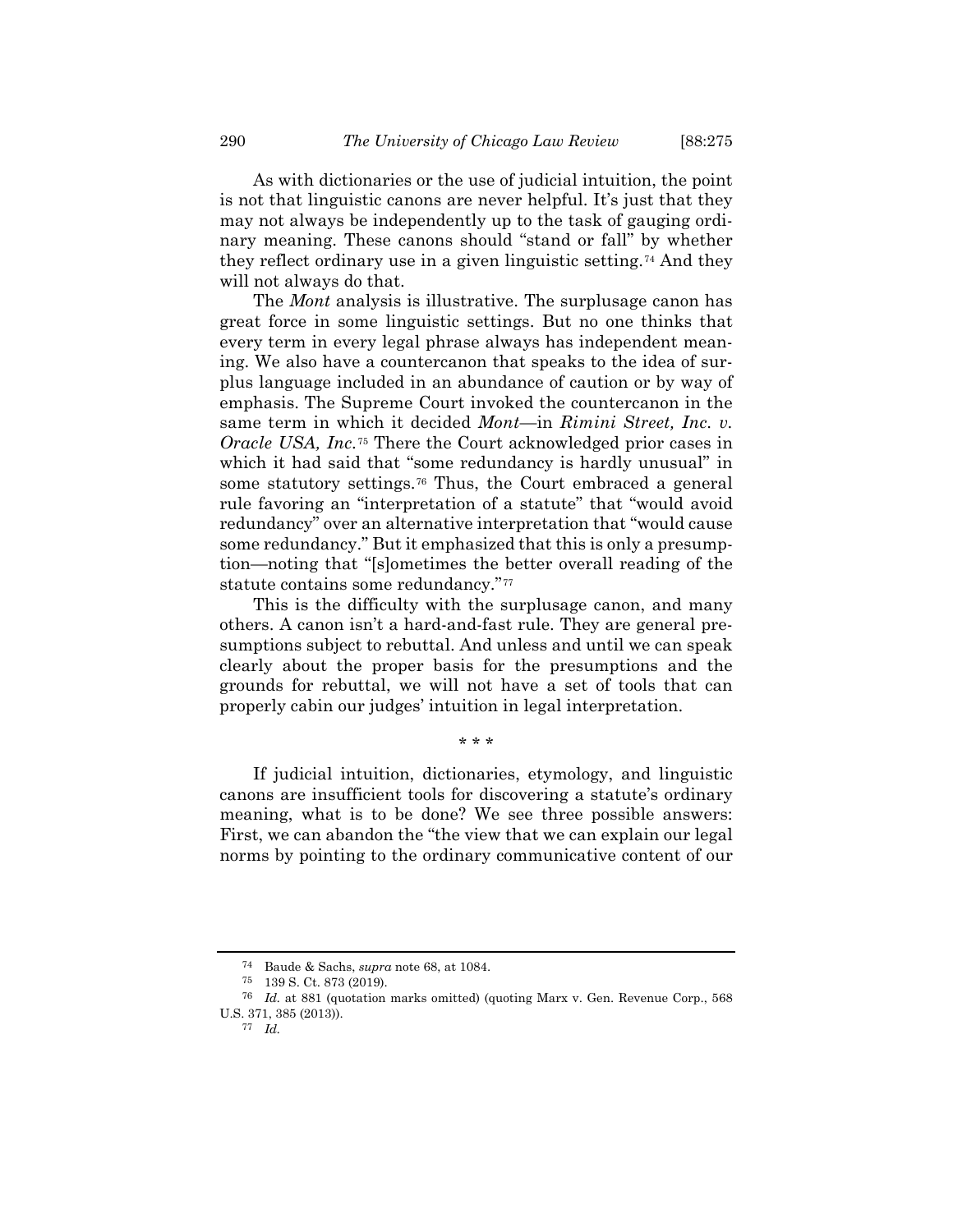legal texts" (the "Standard Picture")[78](#page-16-0) completely and revive the premises of "strong purposivism"—freeing judges to make decisions based on some sort of sense of the purpose or intent of the legislature, with the text as a secondary consideration.[79](#page-16-1) Second, we can bury our heads in the sand and continue to pretend that there are no problems with our faulty tools in the name of convention or tradition because we've always done it that way. Or third, we can open our eyes to the problems with our existing methods and search for new tools and solutions that will do a better job of helping judges and practitioners evaluate claims about the meaning of legal instruments. We can evaluate whether and to what extent existing tools successfully provide evidence of meaning, and whether such tools (like the canons of interpretation) can be reformulated to better represent prevailing linguistic conventions. We see the third answer as the only viable one, and we see the tools of corpus linguistics as an important step forward in the law's attempt to better capture the "standard picture."

#### B. The How of Corpus Linguistic Analysis: A Primer

Corpus linguistics is a subfield of linguistics that investigates real language use and function by analyzing electronic collections of naturally occurring texts. These collections are called "corpora," and are digitally searchable compilations of real-world sources—books, newspapers, speeches, scholarly articles, television transcripts, etc.—drawn from a particular speech community and annotated with linguistic metadata. They are designed to be representative samples of all of the language produced by a community, and therefore reflect (both in diversity and relative frequency) the language patterns within that community.[80](#page-16-2)

Linguists have designed a number of different tools for analyzing the evidence drawn from these databases, many of which we have barely begun to think about in terms of how they might assist the judge in her judicial task. But here we will focus on just two—what linguists refer to as "collocation" analysis and "concordance line" analysis.

<span id="page-16-0"></span><sup>78</sup> Baude & Sachs, *supra* note [68,](#page-14-6) at 1086 (citing Mark Greenberg, *The Standard Picture and Its Discontents*, *in* 1 OXFORD STUDIES IN PHILOSOPHY OF LAW 39, 48 (Leslie Green & Brian Leiter eds., 2011).

<span id="page-16-2"></span><span id="page-16-1"></span><sup>79</sup> *See* Jonathan T. Molot, *The Rise and Fall of Textualism*, 106 COLUM. L. REV. 1, 23 (2006).

<sup>80</sup> See Lee & Mouritsen, *Judging Ordinary Meaning*, *supra* note [7,](#page-2-9) at 828–33.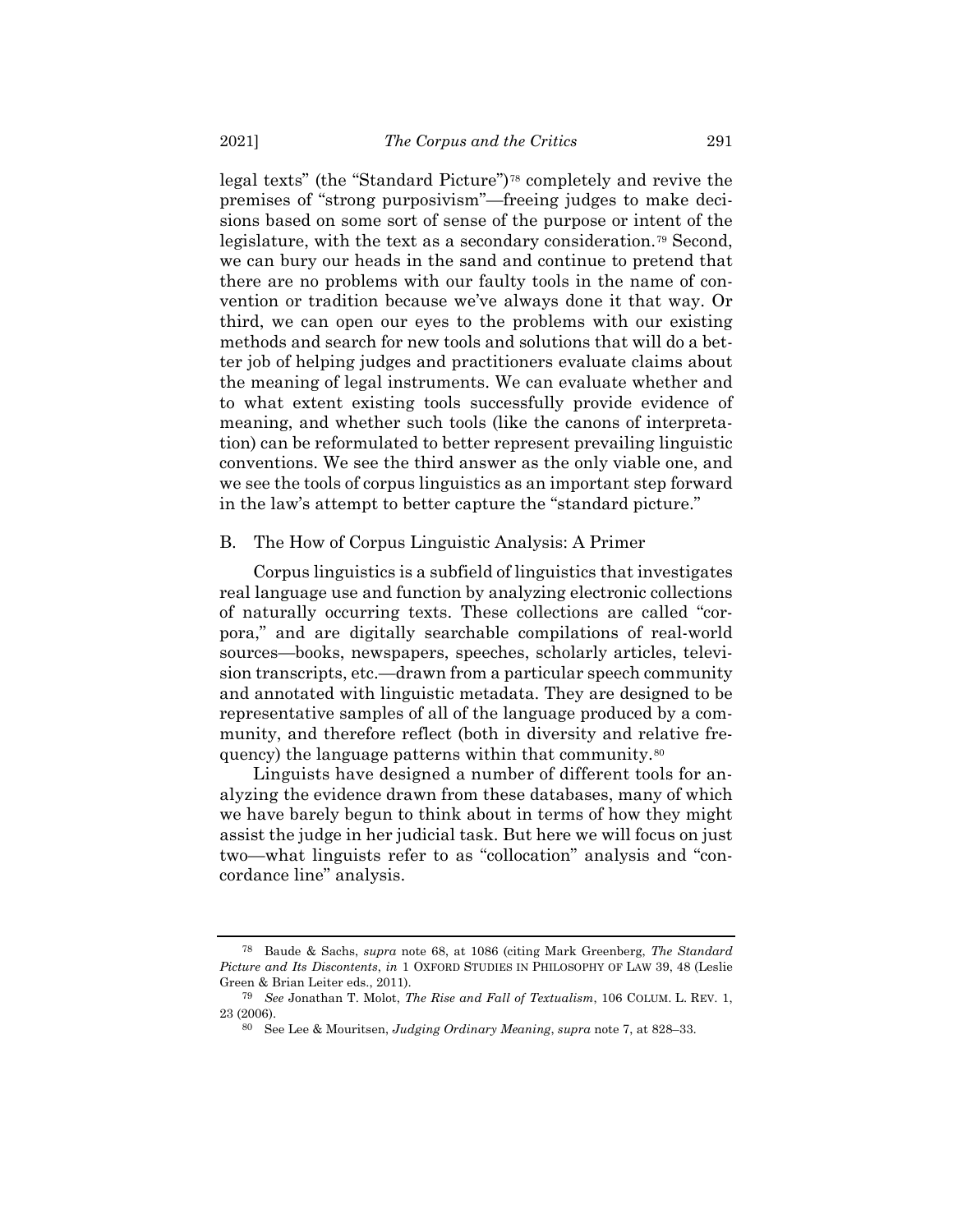<span id="page-17-0"></span>Collocation is simply "the tendency of words to be biased in the way they co-occur."[81](#page-17-1) By examining collocation in a corpus, we can identify words that tend to occur in close proximity with terms we are assessing—a collocate is just a word neighbor. This can give us a starting point for an attempt to discern the range of senses of a given word that we may wish to test further.<sup>[82](#page-17-2)</sup>

Corpora also permit the analysis of concordance lines. A concordance line is a sample sentence from real-world language that shows how a queried word or phrase has been used in the past.<sup>[83](#page-17-3)</sup> For a judge or lawyer, this can make the corpus "like Lexis on steroids,"[84](#page-17-4) enabling her—through the use of computer-aided searches—to "assemble a greater number of examples" of a particular word or phrase used in a particular grammatical and topical context than she could "summon by memory."[85](#page-17-5) By doing so, the judge can check her intuition to ensure that it conforms with the way language is actually used, and not the result of her own idiosyncratic linguistic tendencies.

Justice Stephen Breyer took a step in this direction in his opinion in the *Muscarello* case when he cited some sample sentences from the *New York Times* database in LexisNexis to support his view that we often speak of "carry" in terms of transporting something in a vehicle.[86](#page-17-6) Corpus linguistics takes this impulse a step further by allowing us to use more reliable tools employed by linguists to gauge the most common usage of terms like "carry" a firearm and "harbor" an alien through searches of large databases producing replicable, falsifiable datasets of actual language usage. This is the premise—and promise—of corpus linguistic analysis.

Some have characterized the corpus linguistics project as introducing a new "theory of interpretation."[87](#page-17-7) Others dismiss it as useful only for textualists or originalists, or as presupposing the

<span id="page-17-1"></span><sup>81</sup> SUSAN HUNSTON, CORPORA IN APPLIED LINGUISTICS 68 (2002); *see also* John R. Firth, *A Synopsis of Linguistic Theory, 1930–1955*, *in* STUDIES IN LINGUISTIC ANALYSIS 1, 14 (1957) ("Collocations are actual words in habitual company.").

<sup>82</sup> *See* HUNSTON*, supra* note [81,](#page-17-0) at 76.

<sup>83</sup> *See* Mouritsen, *Definitional Fallacies*, *supra* note [1,](#page-2-10) at 1958.

<span id="page-17-4"></span><span id="page-17-3"></span><span id="page-17-2"></span><sup>84</sup> Brief for the Project on Government Oversight, the Brechner Center for Freedom of Information, and Tax Analysts as Amici Curiae in Support of Petitioners at 14, FCC v. AT&T, Inc., 562 U.S. 397 (2011) (No. 09-1279).

<span id="page-17-7"></span><span id="page-17-6"></span><span id="page-17-5"></span><sup>85</sup> State v. Rasabout, 356 P.3d 1258, 1271 (Utah 2015) (Lee, A.C.J., concurring in part and concurring in the judgment).

<sup>86</sup> *Muscarello*, 524 U.S. at 129–30.

<sup>87</sup> Hessick, *supra* note [16,](#page-4-0) at 1526 n.96.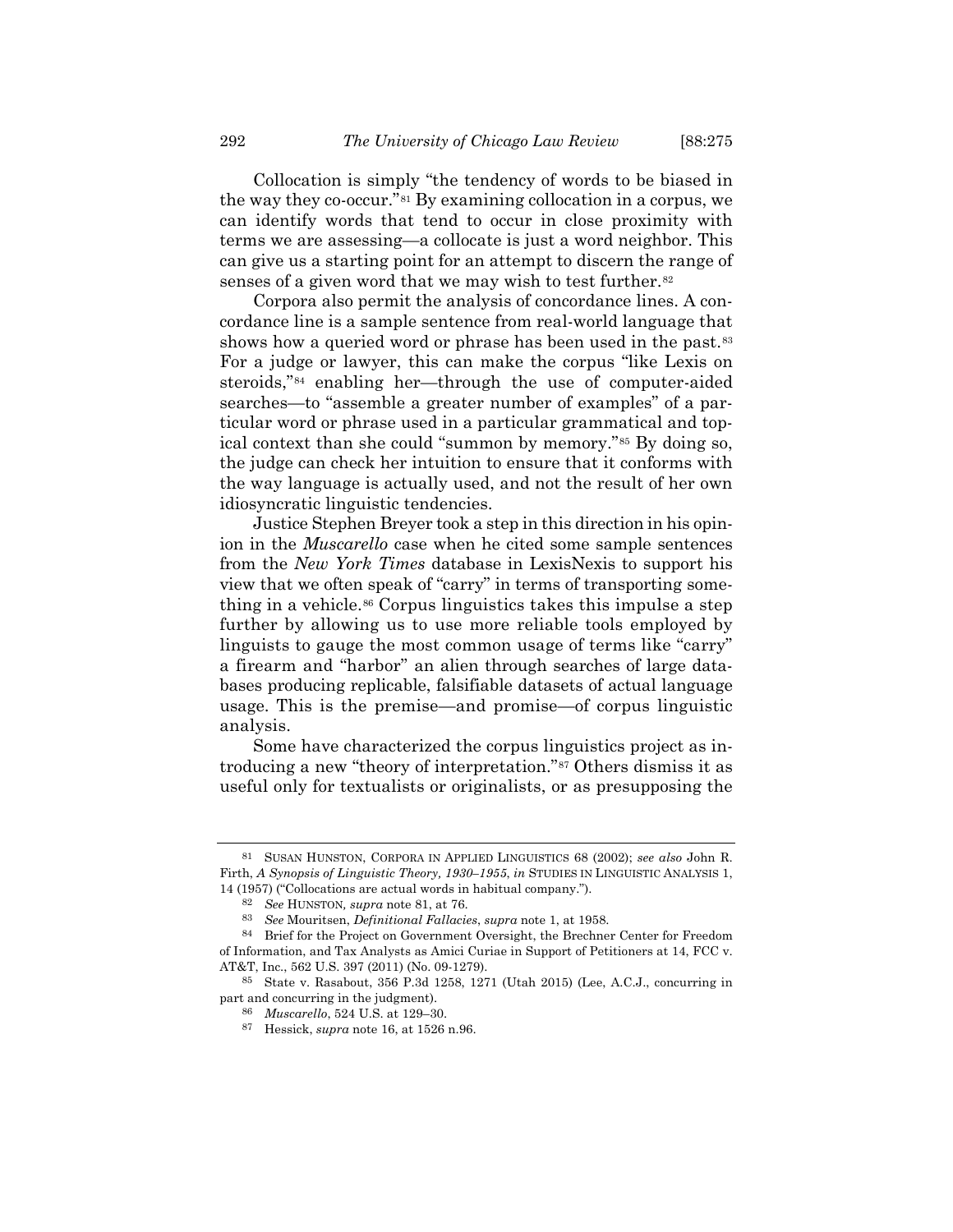primacy of these theories.[88](#page-18-0) But these are mistaken premises. Corpus linguistic analysis is not a theory of interpretation; it is a tool for assessing ordinary usage of language in context. Such a tool takes no position on the judge's preferred theory of interpretation. Indeed, the tool may be useful to question some of the premises of textualism and originalism. As noted above, the insights from the corpus linguistics project can offer ammunition to those who seek to question the objectivity or determinacy of the search for ordinary (or original) meaning. To that extent this tool may be quite valuable to the antitextualist, or living constitutionalist—who may use corpus linguistic methods to highlight the indeterminacy of language, and open the door to more pragmatic, purposivist inquiries. Such theories, moreover, typically at least start with a nod to ordinary meaning.<sup>[89](#page-18-1)</sup> So corpus linguistics is not a theory, and it's hardly just for textualists.

How does corpus linguistic analysis work? The starting point is to answer a series of threshold questions:

(1) *What is the relevant speech community I want to investigate?* Should the judge assume that the legal text she is interpreting is written in ordinary American English? Or is it written in a legal "dialect"?<sup>[90](#page-18-2)</sup> The answer to this question may depend on whether the judge agrees with Justice Oliver Wendell Holmes, Jr., who argued that "it is reasonable that a fair warning should be given to the world *in language that the common world will understand*, of what the law intends to do if a certain line is passed,"[91](#page-18-3) or Justice Stanley Reed who felt that "[i]n the interpretation of statutes, the function of the courts is . . . to construe the language so as to give effect to the intent of Congress"[92](#page-18-4)―a Congress that is

<span id="page-18-0"></span><sup>88</sup> *See, e.g.*, John S. Ehrett, *Against Corpus Linguistics*, 108 GEO. L.J. ONLINE 50, 72 (2019) ("Judges committed to textualism and originalism may see in this new methodology the potential to resolve longstanding debates over linguistic subjectivity and finally triumph over the demon of arbitrariness. But corpus-based research is a temptation the judiciary should resist.").

<span id="page-18-3"></span><span id="page-18-2"></span><span id="page-18-1"></span><sup>89</sup> *See, e.g.*, John F. Manning, *What Divides Textualists from Purposivists?*, 106 COLUM. L. REV. 70, 87 (2006) ("While purposivism is characterized by the conviction that judges should interpret a statute in a way that carries out its reasonably apparent purpose and fulfills its background justification, purposivists start—and most of the time end their inquiry with the semantic meaning of the text.").

<sup>90</sup> *See* Heilpern, *supra* note [48,](#page-10-4) at 394.

<sup>91</sup> McBoyle v. United States, 283 U.S. 25, 27 (1931) (emphasis added).

<span id="page-18-4"></span><sup>92</sup> United States v. Am. Trucking Ass'ns, Inc., 310 U.S. 534, 542 (1940).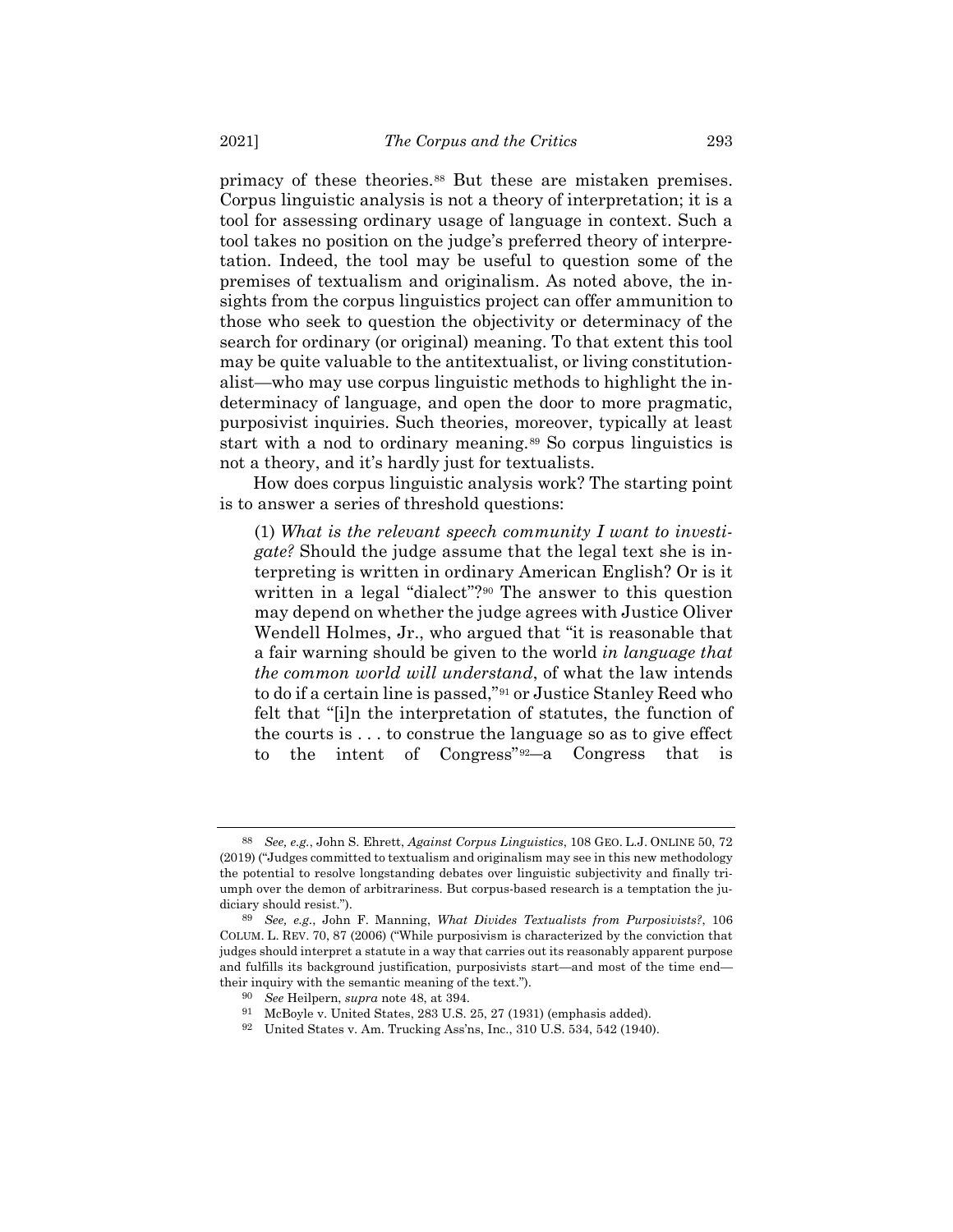demographically wealthier, better educated, and contains a greater percentage of lawyers than the nation as a whole.

(2) *What is the relevant time period I want to investigate?* Should the Constitution or statute be interpreted according to the linguistic conventions at the time it was enacted? Or reflect the understanding of people reading it today?

The answers to these questions will determine which corpus a judge should use in a particular case. An original public meaning originalist interpreting the Commerce Clause might want a corpus composed of documents written or read by the general public during the Founding Era. An original methods originalist might want to limit her search to legal documents from that time period. And a living constitutionalist who believes that the Constitution should be interpreted in light of society's evolving standards would be more interested in examples drawn from a modern corpus. The same is true with statutes. Judges who prioritize fair notice in statutory interpretation may want to consult a modern, general corpus―especially for criminal statutes―while those who view themselves as "faithful agents of the legislature"[93](#page-19-0) may wish for a corpus of congressional speech from the time of enactment, such as all of the legislative history created by a specific Congress. The evidence drawn from different corpora may point to different answers to the same question, but it is the judge's legal theory that makes the difference. Corpus linguistics simply helps judges operationalize their normative values―whatever they may be―in a systematic and scientific manner.

After answering these threshold questions, a judge could assemble concordance line evidence to inform the inquiry into the ordinary meaning of the language of law according to her interpretive theory. We have done so in an attempt to offer some evidencebased answers to the questions that the courts were opining on in *Muscarello*, *Taniguchi*, and *Mont*. The tools that the judges used in those cases weren't up to the task of discerning ordinary meaning. But corpus linguistic analysis can at least begin to fill in some of the gaps.

Our corpus analysis has uncovered linguistic evidence that can make the inquiries in these cases more transparent. For each of the above cases, we were able to assemble objective evidence of

<span id="page-19-0"></span><sup>93</sup> Cass R. Sunstein, *Interpreting Statutes in the Regulatory State*, 103 HARV. L. REV. 405, 435 (1989).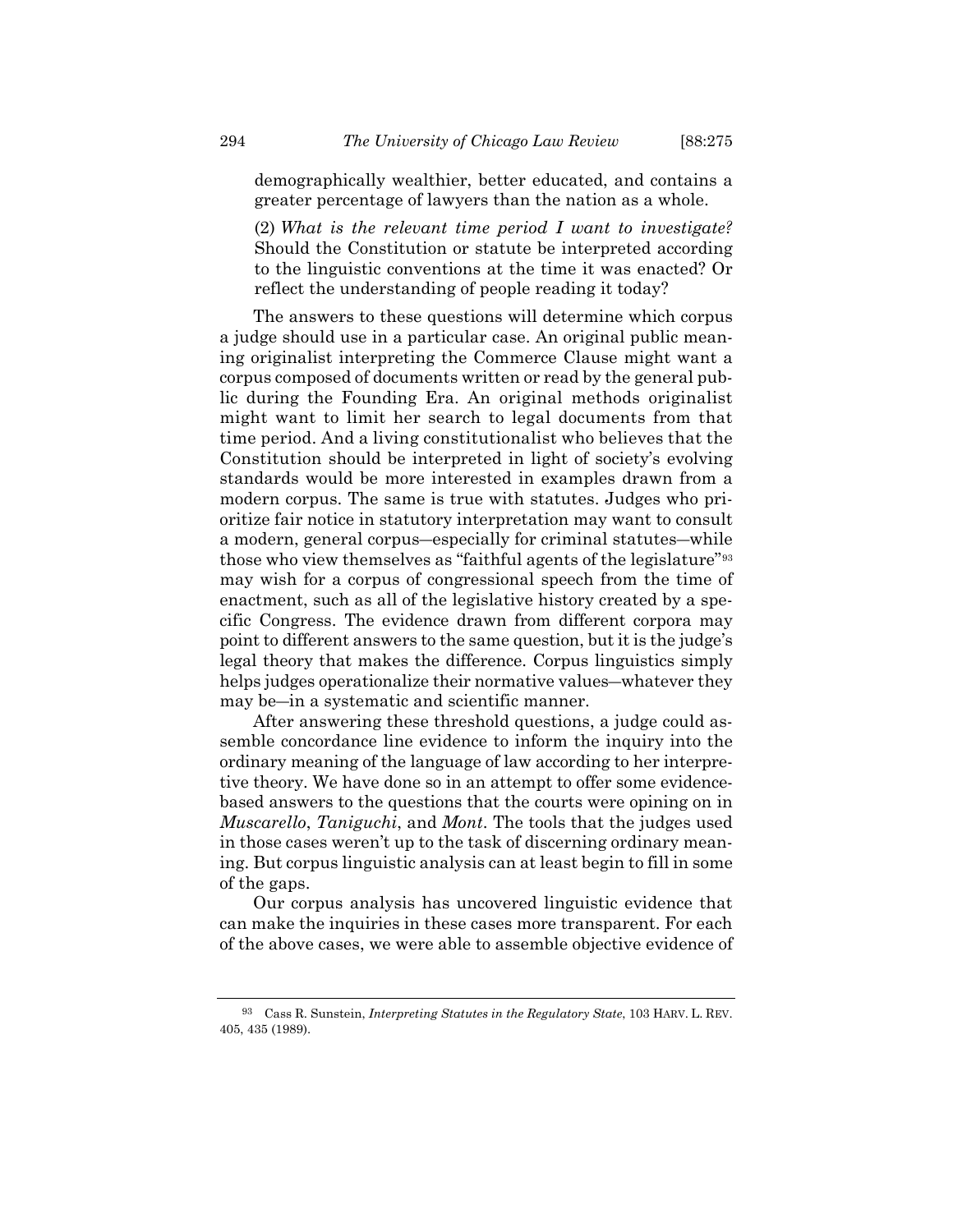ordinary meaning that cannot be derived from the use of dictionaries, etymology, or linguistic canons.

In assessing the problem in *Muscarello*, we determined that the verb "carry" co-occurs with the word "firearm" (or its synonyms) in 109 codable concordance lines in the News on the Web (NOW) Corpus.[94](#page-20-0) Of those lines, 104 refer to personally transport a gun, only 5 to transporting a gun in a vehicle.[95](#page-20-1)

As to *Taniguchi*, we found that the noun "interpreter" appears in 188 codable concordance lines in the NOW Corpus. Of those lines, we found none that refer to the text-to-text written translator idea.<sup>[96](#page-20-2)</sup>

We presented our corpus analyses of *Muscarello* and *Taniguchi* in our prior scholarship.<sup>[97](#page-20-3)</sup> We refer the reader to that work for the details of our analyses. We have not previously considered the *Mont* case, however. And the corpus tools introduced above can also be used to analyze the ordinary meaning question presented there, in a manner highlighting some of the important contributions of these tools.

A threshold question, as noted, concerns the relevant language community. This is a point on which the majority and dissent in *Mont* disagreed—albeit without really acknowledging that this was a focus of their disagreement. The majority cited both general-usage and legal dictionaries in support of its view of "imprison,"[98](#page-20-4) while the dissent looked to usage of this term in the U.S. Code and the Sentencing Reform Act.[99](#page-20-5) So the majority is imagining (at least in part) a general-usage language community, while the dissent has in mind a more specialized community of statutory language.

Corpus tools can provide evidence of the use of "imprison" in either of these communities. We can assess the former by looking to the use of this term in Corpus of Contemporary American English (COCA). A search for the verb "imprison" in COCA generates two hundred codable concordance lines where the object of the verb is a person. Of those, thirty make clear reference to a person being detained after conviction, thirty-three could be

<sup>94</sup> Lee & Mouritsen, *Judging Ordinary Meaning*, *supra* note [7,](#page-2-9) at 847.

<sup>95</sup> *Id.*

<sup>96</sup> *Id.* at 849–50.

<span id="page-20-5"></span><span id="page-20-4"></span><span id="page-20-3"></span><span id="page-20-2"></span><span id="page-20-1"></span><span id="page-20-0"></span><sup>97</sup> *See* Lee & Mouritsen, *Judging Ordinary Meaning*, *supra* note [7,](#page-2-9) at 845–48 (presenting corpus analysis of the *Muscarello* case); *id.* at 848–50 (presenting corpus analysis of *Taniguchi*).

<sup>98</sup> *Mont*, 139 S. Ct. at 1832.

<sup>99</sup> *See id.* at 1838 (Sotomayor, J., dissenting).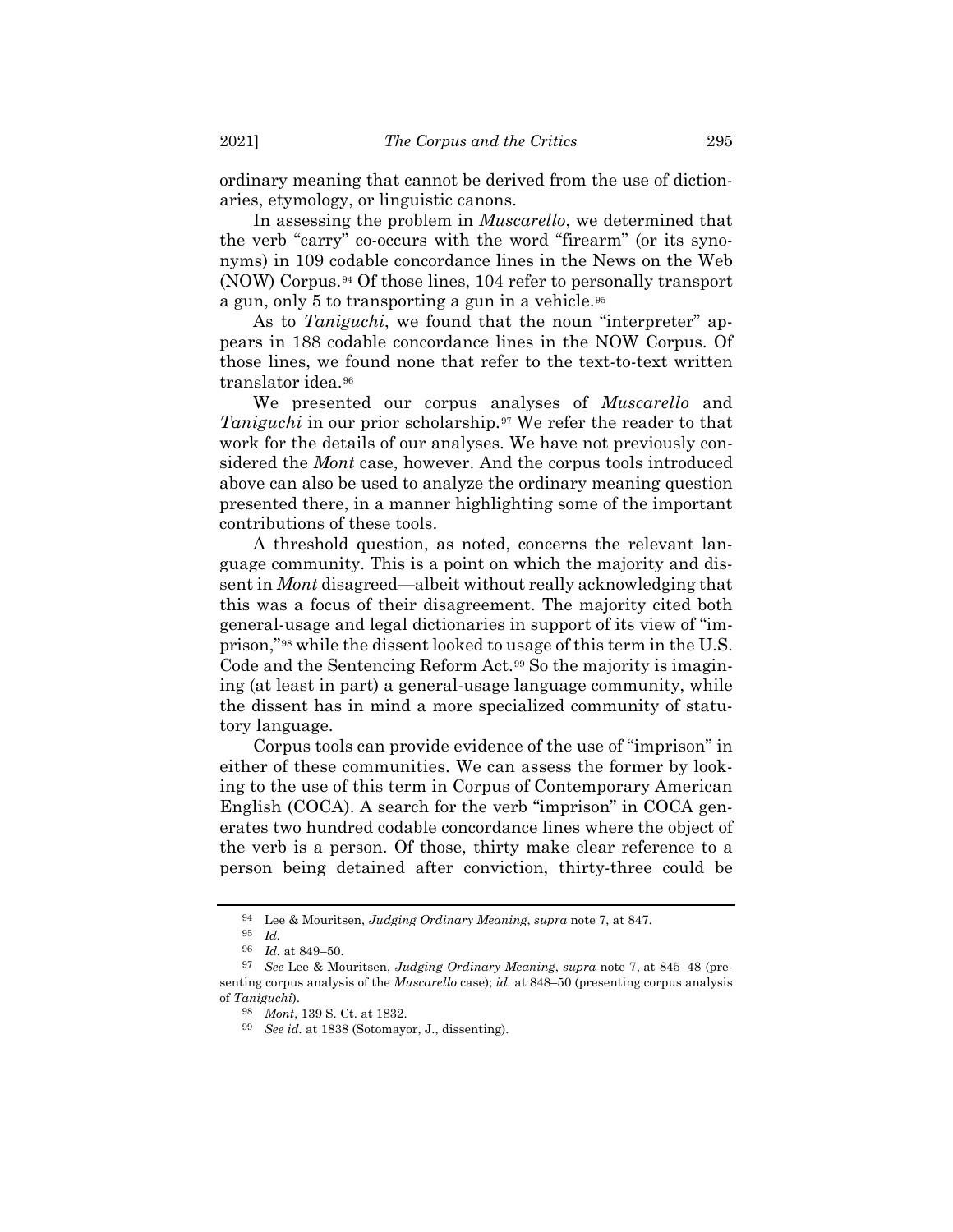referring to either pre- or post-conviction, and fifty-five refer to detainment without conviction. Another twenty-five lines were unclear or made reference to some other meaning (like a metaphorical use).

We can also assess use of "imprison" in a statutory setting. We did so by searching use of the term in a corpus of the U.S. Code prepared by linguist Jesse Egbert. Here we found two hundred codable concordance lines that use the verb "imprison" in connection with a person as a direct object. One hundred ninetyfive of those lines referred to post-conviction detainment, one could be viewed to refer to either pre- or post-conviction detainment, and none refer to detainment pre-conviction.

This evidence can serve as a check on a single judge's linguistic intuition. It can also help refine and focus our legal theory on the inquiry into ordinary meaning. Does the corpus evidence also paint a conclusive view of the "standard picture"—the ordinary meaning of the statutory text?

The answer to this crucial question is that it depends—on some refinements that need to be made to our (legal) interpretive theory of the nature of the "standard picture" (or in other words our view of what we are looking for in our search for ordinary meaning). Those refinements will require us to decide whether ordinary meaning encompasses only the most frequent sense of a term in a given context, to all permissible meanings of a term, or perhaps to the term's prototypical meaning. We must also explore how the law's search for ordinary meaning fits in the broader structure of the law of interpretation—whether and when we end the interpretive enterprise with the "standard picture," and how the ordinary meaning inquiry interacts with other premises of the law of interpretation (such as substantive canons of construction).

We offer some answers to these questions in the course of our responses to critics in Parts II–V below. For now, we are focused on the ordinary meaning inquiry. And we are confident in concluding that corpus linguistic analysis can fill in some significant holes in our existing methodologies, even if it can't resolve all of the problems it highlights with our existing approach to the "standard picture."

#### C. The Contributions of Corpus Linguistic Analysis

Corpus linguistics cannot solve all of the problems described above. But its potential contributions are significant.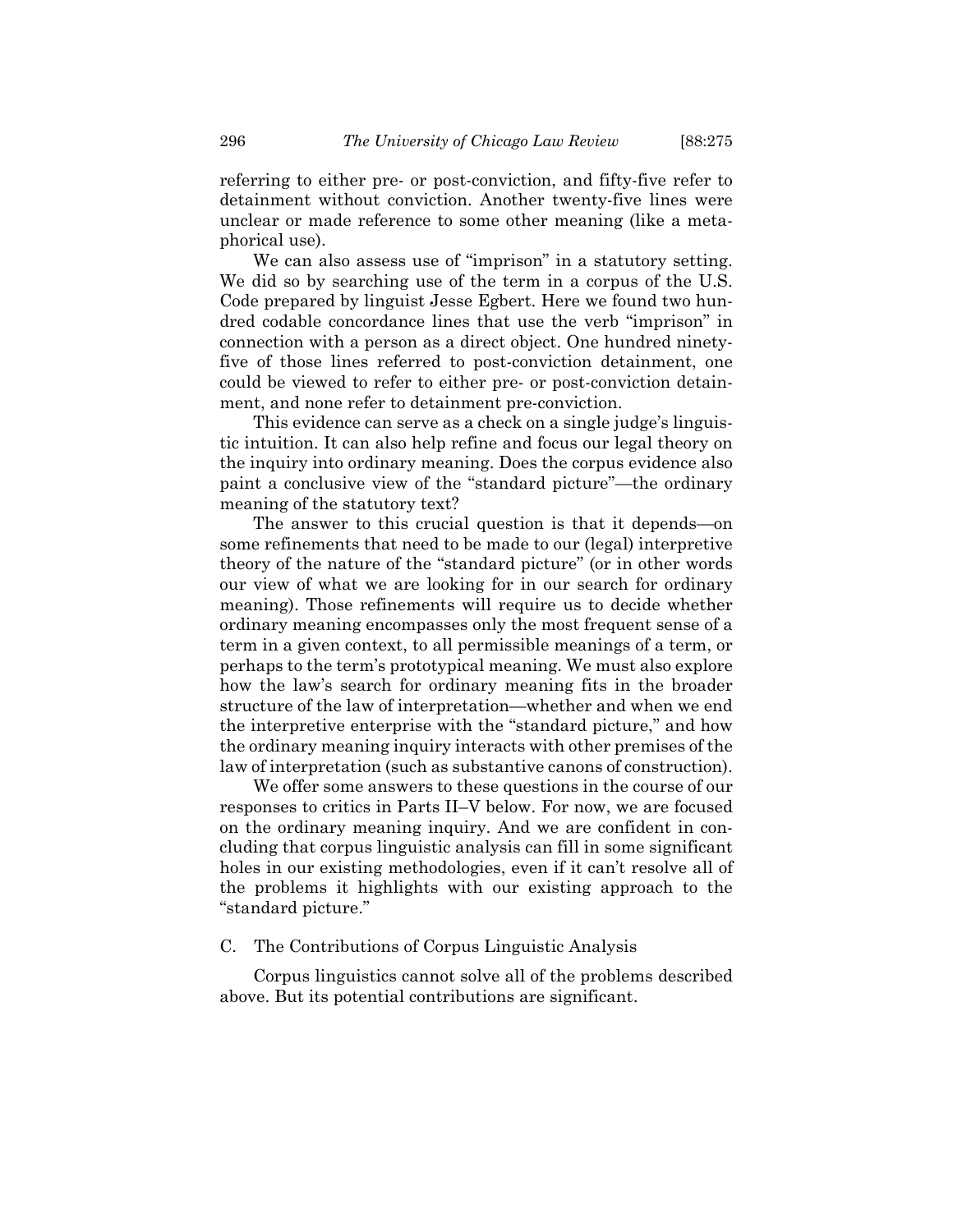1. Transparency.

First, corpus linguistic analysis can promote greater transparency in the assessment of ordinary meaning. Without this tool, judicial analysis in this field resides within the black box of judicial intuition, or, worse, under tools that provide a false sense of objectivity and authoritativeness (as under the sense-ranking fallacy as applied to dictionaries, the fallacy of etymology, or the decision to credit an untested linguistic canon). The tools of corpus linguistics can begin to provide checks on these forms of judicial analysis.

Textualists have accused purposivists of abusing legislative history in a manner that amounts to "looking over a crowd and picking out your friends."[100](#page-22-0) Meanwhile, purposivists accuse textualists of doing the same thing with semantic tools and canons in an attempt to justify a preferred outcome.[101](#page-22-1) The problem of motivated reasoning is a real one. Some empirical work in the *Chevron* domain is a stark illustration. Scholars have shown that a judge's partisan alignment is among the greatest predictors of whether the judge will defer to an agency under *Chevron*: "Where the [judges'] partisanship aligned with the direction of the agency outcome, those judges were more likely to [find the statute ambiguous and] affirm the agency's interpretation."[102](#page-22-2) The attempt to judge ambiguity by intuition overlaps substantially with the attempt to assess ordinary meaning. There will always be a risk of motivated reasoning or confirmation bias. The introduction of an evidence-based tool like corpus linguistic analysis can help reduce this risk.

The evidence-based methodology of corpus linguistic analysis can help force a judge to show her work. To begin with, a judge

<span id="page-22-0"></span><sup>100</sup> Patricia M. Wald, *Some Observations on the Use of Legislative History in the 1981 Supreme Court Term*, 68 IOWA L. REV. 195, 214 (1983) ("It sometimes seems that citing legislative history is still, as my late colleague [Judge] Harold Leventhal once observed, akin to 'looking over a crowd and picking out your friends.'").

<span id="page-22-1"></span><sup>101</sup> *See, e.g.*, Richard J. Pierce, Jr., *The Supreme Court's New Hypertextualism: An Invitation to Cacophony and Incoherence in the Administrative State*, 95 COLUM. L. REV. 749, 752 (1995); Thomas W. Merrill, *Textualism and the Future of the* Chevron *Doctrine*, 72 WASH. U. L.Q. 351, 372 (1994).

<span id="page-22-2"></span><sup>102</sup> Kent Barnett, Christina L. Boyd & Christopher J. Walker, *The Politics of Selecting*  Chevron *Deference*, 15 J. EMPIRICAL L. STUD. 597, 601 (2018); *see id.* at 608–09, 614 (finding that this only held true for liberal panels, not conservative ones who applied *Chevron* consistently regardless); Thomas J. Miles & Cass R. Sunstein, *Do Judges Make Regulatory Policy? An Empirical Investigation of* Chevron, 73 U. CHI. L. REV. 823, 851 (2006); Frank B. Cross & Emerson H. Tiller, *Judicial Partisanship and Obedience to Legal Doctrine: Whistleblowing on the Federal Courts of Appeals*, 107 YALE L.J. 2155, 2175 (1998).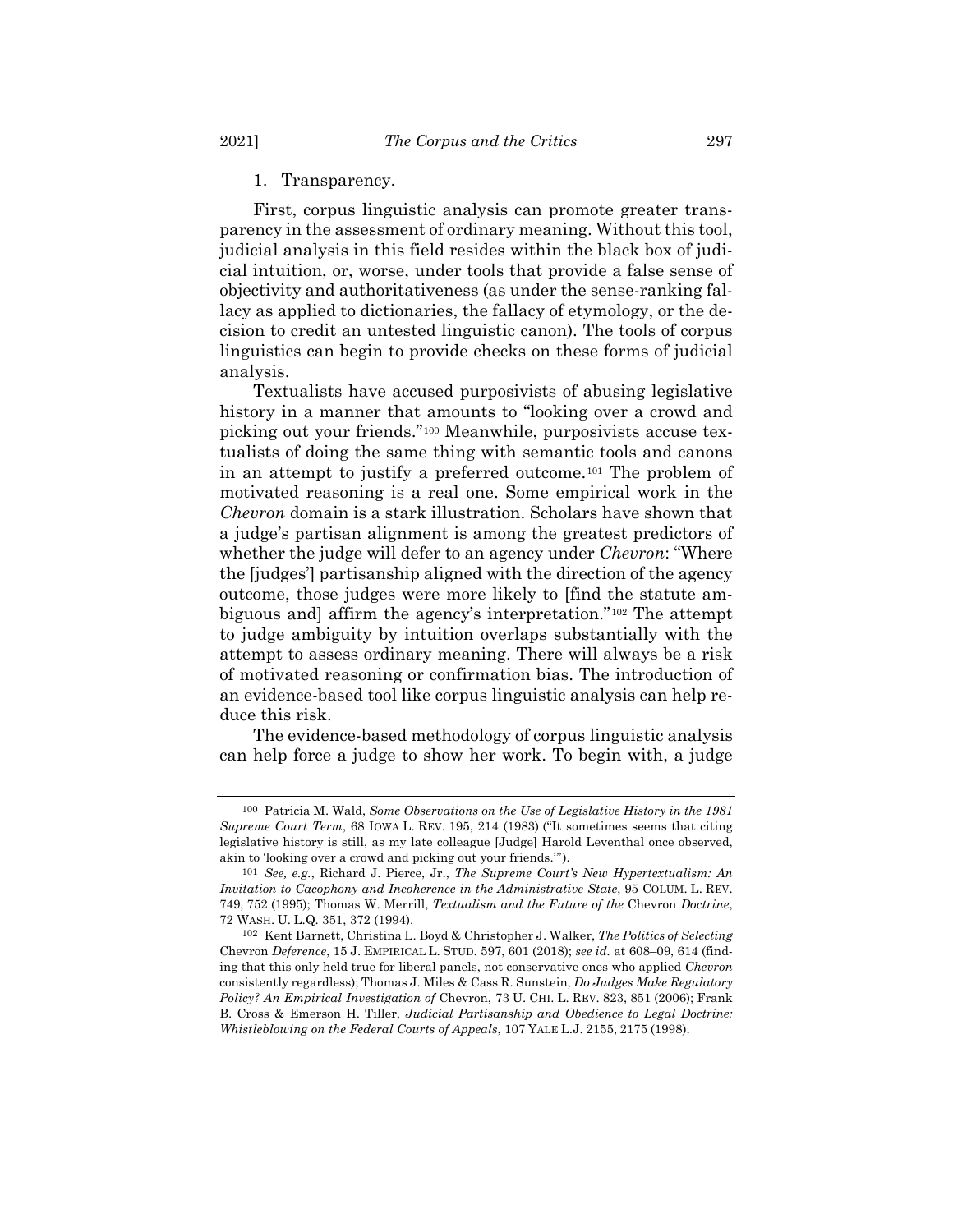will need to articulate her normative assumptions and values in order to justify her use of a particular corpus and to describe her search parameters. Ideally, a judge would then provide the public with a copy of her coded concordance lines (as exemplified in two amicus briefs submitted to the Supreme Court, which included links to spreadsheets available online[103\)](#page-23-0) and detailed instructions about how to replicate her search (as one of us has done in a judicial opinion<sup>[104](#page-23-1)</sup>). Fellow judges on the panel, reviewing judges on appeal, and legal scholars could check her work to ensure that she has not manipulated the evidence or engaged in motivated reasoning. One of the great virtues of corpus linguistics is that it is falsifiable. Critics can replicate the judge's search to test her conclusions. And if the judge has engaged in cherry-picking or motivated reasoning, a replicated search will reveal this and expose the judge to public criticism.

2. Refining legal theory.

Second, corpus linguistics can help promote some needed and overdue refinements to our legal theory of interpretation. One of the more difficult problems highlighted by the corpus linguistics project is the law's failure to speak precisely about what we are looking for in inquiring into ordinary meaning. Are we looking for the most common sense of a given term or phrase in a given linguistic setting? Or is it enough that a given sense is attested and somewhat frequent? The debate in the *Muscarello* case highlights the law's imprecisions in this regard. In that case the majority opinion says it is seeking the ordinary meaning of "carry" a firearm, but in the Court's analysis it seems to be alternatively either looking for the most common sense of this term or for simply a permissible one.[105](#page-23-2)

It is tempting to say that this highlights a fatal problem with the attempt to assemble corpus evidence of ordinary meaning. But the problems highlighted above do not go away if we abandon the idea of evaluating claims about meaning with usage evidence. We could keep guessing about ordinary meaning using our

<span id="page-23-0"></span><sup>103</sup> *See* Brief of *Amici Curiae* Scholars of Corpus Linguistics at 18 n.11, Lucia v. SEC, 138 S. Ct. 2044 (2018) (No. 17-130); Brief of *Amici Curiae* Scholars of Corpus Linguistics Supporting Petitioners at 18 n.21, Rimini Street, Inc. v. Oracle USA Inc., 139 S. Ct. 873 (2019) (No. 17-1625).

<span id="page-23-2"></span><span id="page-23-1"></span><sup>104</sup> *See* J.M.W. v. T.I.Z. (*In re* Adoption of Baby E.Z.), 266 P.3d 702, 725 n.26 (Utah 2011) (Lee, J., concurring in part and concurring in the judgment).

<sup>105</sup> *Muscarello*, 524 U.S. at 128.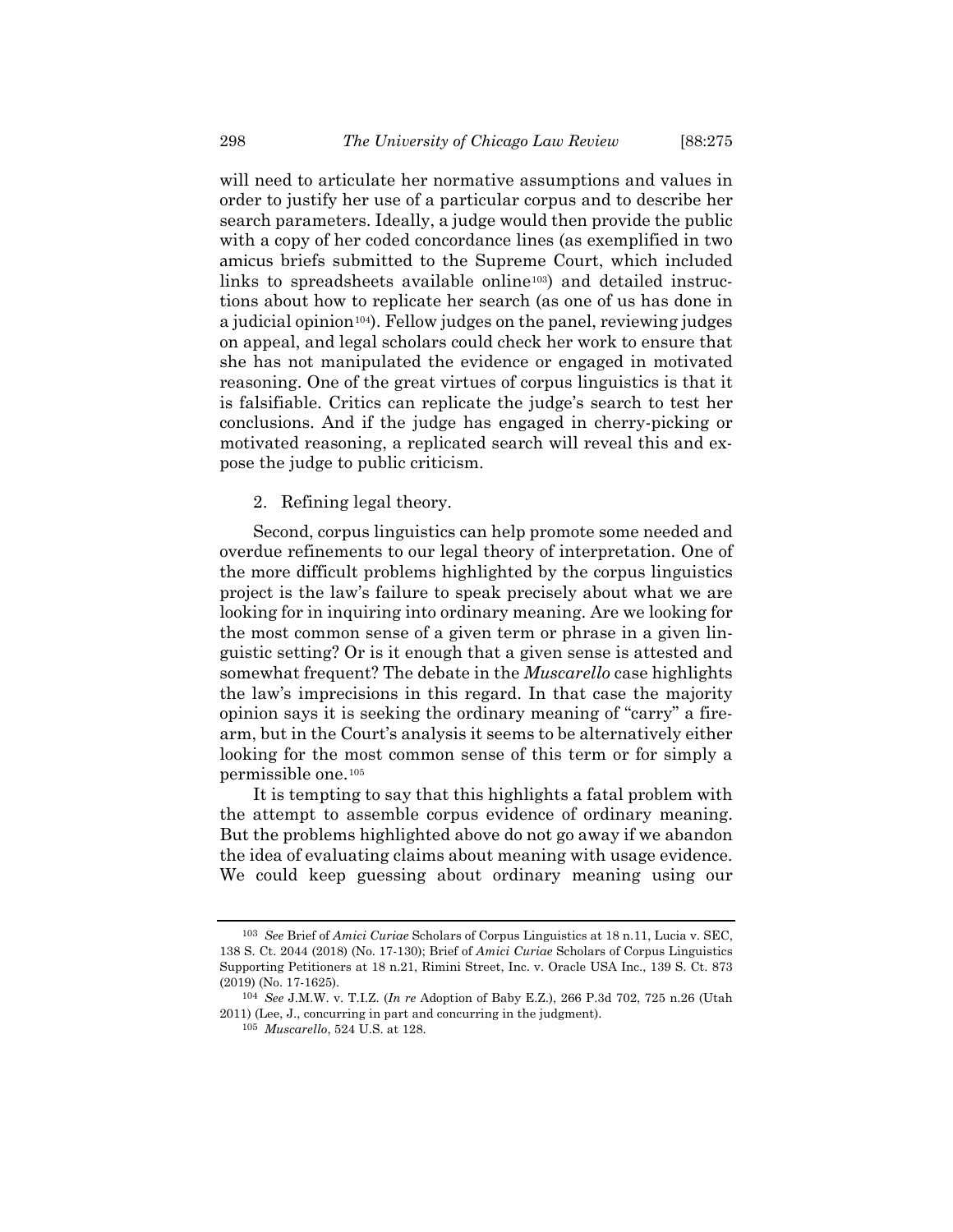intuition, or pretend to find objective support for our sense of ordinary meaning using dictionaries or etymology or linguistic canons. Without the evidence, we could mask the fact that we have long been imprecise about what we mean by ordinary meaning. But the question would still remain unanswered.

The question, moreover, is one for legal theory—not linguistics. If we struggle to find an answer to the question whether the law is interested in the most common sense of a given term, simply a common sense, or even a linguistic prototype, then it is because the law hasn't decided what question it is asking when it seeks after ordinary meaning. Linguistic tools can help us measure whatever it is we decide we want to measure. We lawyers just need to decide what we're looking for. And interest in the use of corpus linguistics in legal interpretation has already helped us see the need for this refinement.

3. Testing the tools of statutory interpretation.

Corpus linguistics also provides the means for testing the validity of many of the traditional tools of statutory interpretation. One of the main contributions of corpus linguistics so far has been in highlighting the deficiencies of our current methods of interpretation, such as those discussed in Part I.A. Scholars have been able to show that dictionaries and etymology are poor tools for assessing ordinary meaning. But there is still so much work left to be done. Corpus linguistics provides a means of testing the socalled linguistic canons. Do they actually reflect linguistic usage? And if so, from when?

Further analysis of our linguistic canons is in order. And we can utilize corpus linguistic analysis to determine the extent to which the canons accurately reflect linguistic practices by beginning to identify the circumstances in which the presumptions set forth in the canons should hold and when those presumptions may be rebutted. Corpus analysis of extant canons may also help the legal profession identify new presumptions not yet reflected in our canons—a new set of canons, which are supported by linguistic evidence but not yet reflected in our law.

\* \* \*

The law and corpus linguistics project is still in its infancy. But it has much to offer. Already it has helped highlight the deficiencies of the methods currently used by judges to discover the communicative content of legal text. If judges are serious about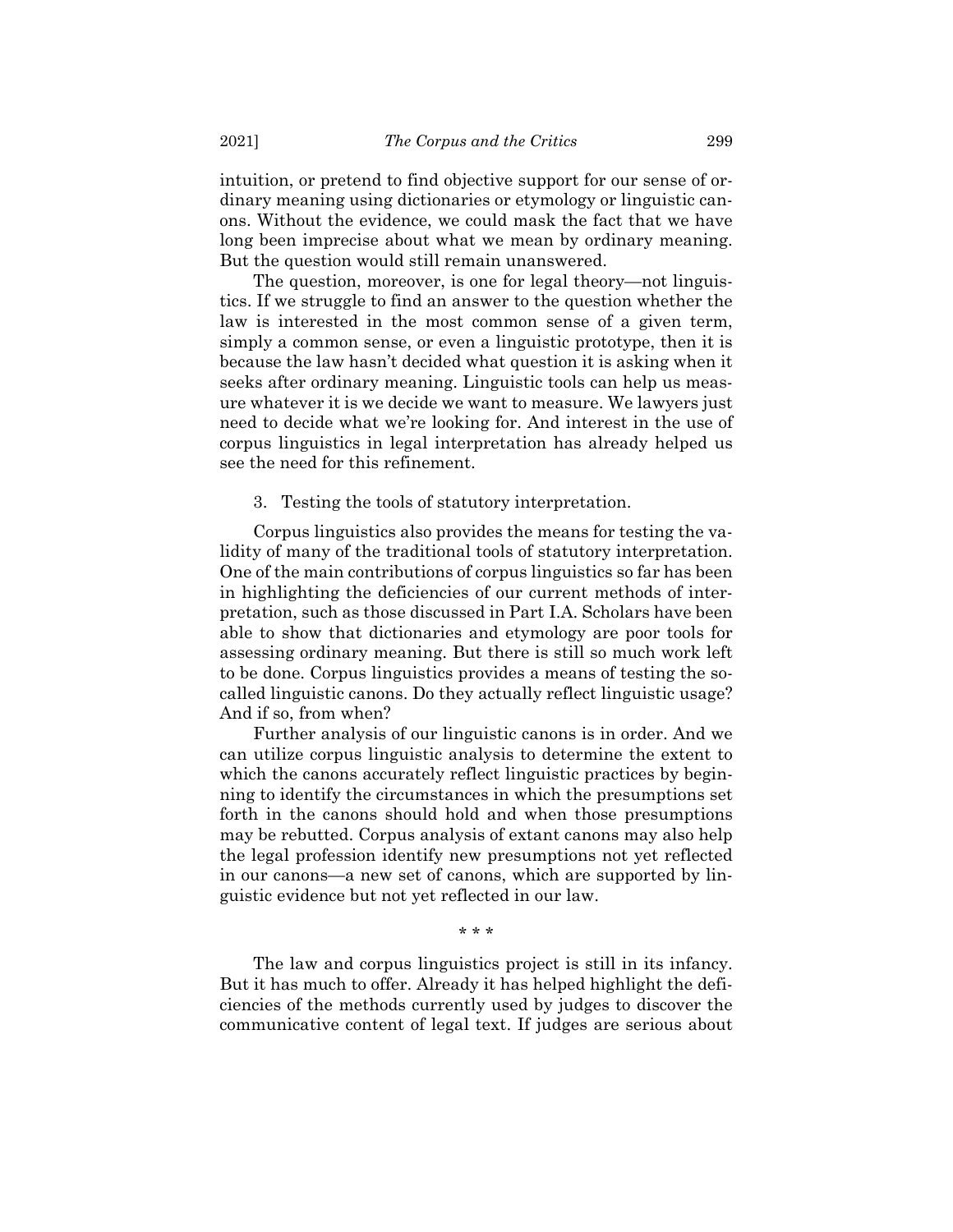our search for ordinary meaning, they should heartily embrace this new methodology, regardless of their jurisprudential leanings or views of the nature of legal interpretation. Doing so will improve transparency in judicial analysis and promote refinements in both our legal theory and canons of interpretation.

## II. CORPUS LINGUISTICS AND THE SPEECH COMMUNITY

One critique of the use of corpus tools concerns the selection of the relevant language community. Professor Evan Zoldan, for example, has asserted that the language of statutes differs in potentially important ways from the language of general corpora like the COCA, the NOW Corpus, and the Corpus of Historical American English (COHA).[106](#page-25-0) Zoldan suggests that "statutory language and the language of texts found in a general corpus have different purposes, audiences, and other linguistic characteristics."[107](#page-25-1) And from that premise he concludes that "[i]t is never appropriate to search for statutory meaning in a general corpus."[108](#page-25-2)

Zoldan's points are echoed to some degree by Professor Anya Bernstein, who suggests the possible need to identify specialized speech communities to study—such as the community "directly affected or addressed by [a] statute."[109](#page-25-3) Bernstein posits that the relevant language community for the cost-shifting statute at issue in *Taniguchi* may not be professional translators and interpreters but the judges who are charged with shifting costs.[110](#page-25-4) And she asserts that African Americans, who are "dramatically overrepresented in drug arrests, convictions, and incarceration," may be the relevant speech community for "drug-related criminal and sentencing statutes."<sup>[111](#page-25-5)</sup>

We agree with elements of the above premises. But we think the criticism is substantially overstated. And we think that the arguments about language community ultimately reinforce rather than undermine the need for and utility of corpus linguistic analysis.

<span id="page-25-5"></span><span id="page-25-4"></span>111 *Id.*

<span id="page-25-0"></span><sup>106</sup> *See* Zoldan, *supra* note [15,](#page-4-8) at 423–41.

<span id="page-25-2"></span><span id="page-25-1"></span><sup>107</sup> *Id.* at 426.

<sup>108</sup> *Id.* at 438.

<span id="page-25-3"></span><sup>109</sup> *See* Bernstein, *supra* note [15,](#page-4-8) at 459.

<sup>110</sup> *Id.* (citing *Taniguchi*, 566 U.S. at 576–77 (Ginsburg, J., dissenting)).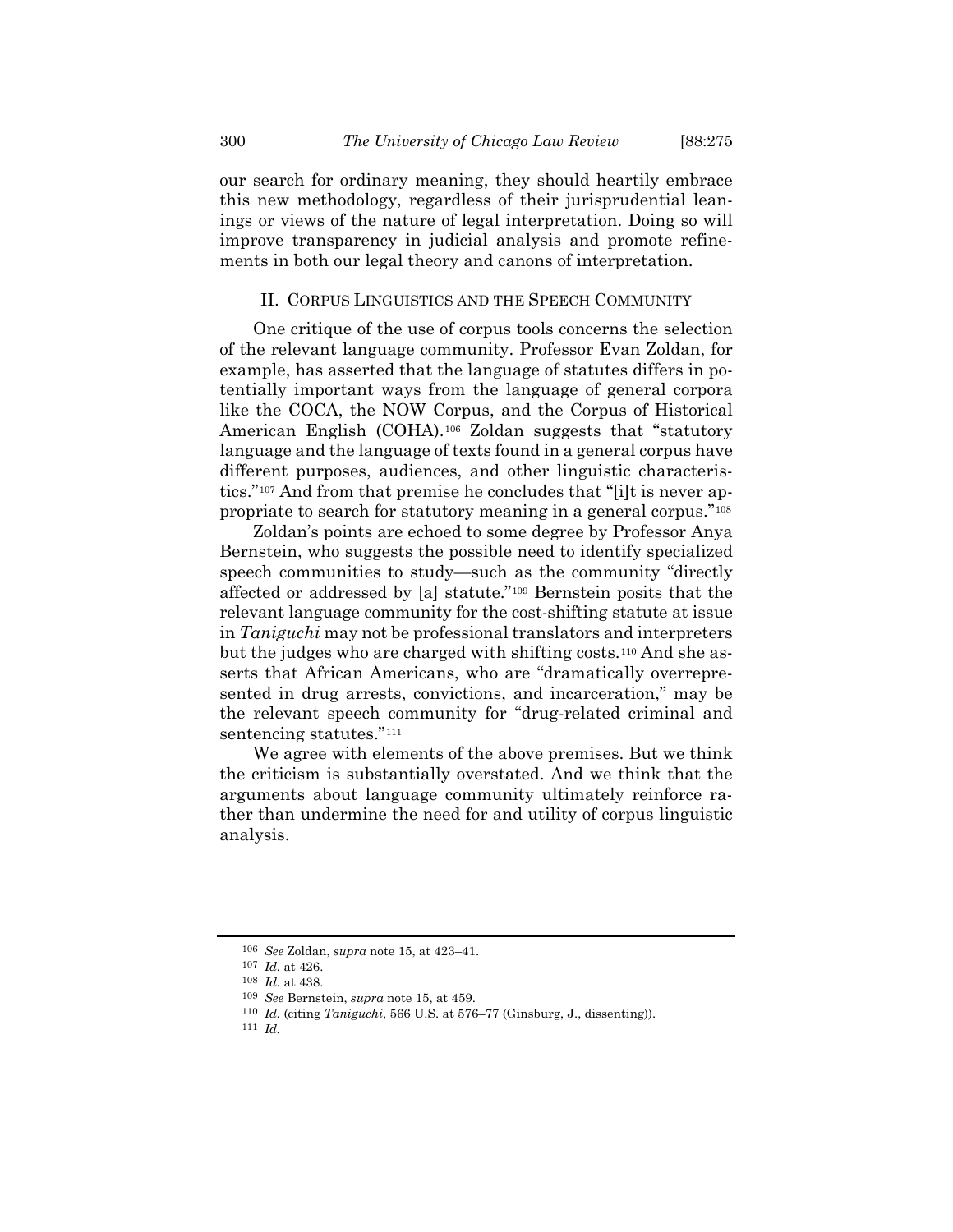# A. The Purpose of Legal Language

We agree that "statutory language serves different purposes than the language found in the texts of a general corpus."[112](#page-26-0) The fact that the former is prescriptive—in "prescrib[ing] modes of conduct, grant[ing] rights, [and] impos[ing] obligations"—could highlight a significant point of distinction.<sup>[113](#page-26-1)</sup> It may be that the prescriptive nature of legal language could sometimes call into question the probity of evidence from a general corpus. Perhaps we use the terminology of "carry" a firearm differently when we are prohibiting it in a criminal law establishing a mandatory minimum sentence than we do when we are merely speaking descriptively. And if so, that could call into question the utility of a general corpus for assessing the meaning of the language of this statute.

Yet that premise does not render corpus linguistic analysis untenable. Zoldan and Bernstein offer no alternative mechanism for assessing the communicative content of the language of law. This project, as noted, is as much about underscoring inadequacies in our existing theories and tools as it is in proposing a range of new tools. Critics questioning the utility of corpus linguistic analysis should choose a place on the spectrum of key questions we raised in Part I—whether they are proposing to abandon the search for the "standard picture" altogether, to stick with nowdebunked tools for painting that picture (sense-ranking fallacy, fallacy of etymology, etc.), or to help in the quest for more reliable tools.[114](#page-26-2) Zoldan and Bernstein offer no alternatives. They only suggest that a general corpus may not be perfect. That may be true, but it is not enough to justify either the continued use of more problematic tools or the abandonment of the corpus linguistics project altogether.

That leads to a second response to Zoldan's point about the purpose of statutory language: If and when his premise is correct, it may be tested using the very methods that Zoldan criticizes. There is nothing about corpus linguistic analysis that limits its use to a general corpus. BYU Law is in the initial stages of developing a corpus of legislative history. Such a corpus might allow us to test the premise of Zoldan's argument. We could look to see how "carry" a firearm is used in legal language. And we could

<sup>112</sup> Zoldan, *supra* note [15,](#page-4-8) at 426.

<span id="page-26-2"></span><span id="page-26-1"></span><span id="page-26-0"></span><sup>113</sup> *Id.* at 426 & n.158 (third alteration in original) (quoting Andrei Marmor, *The Pragmatics of Legal Language*, 21 RATIO JURIS 423, 425 (2008)).

<sup>114</sup> *See supra* Part I.A.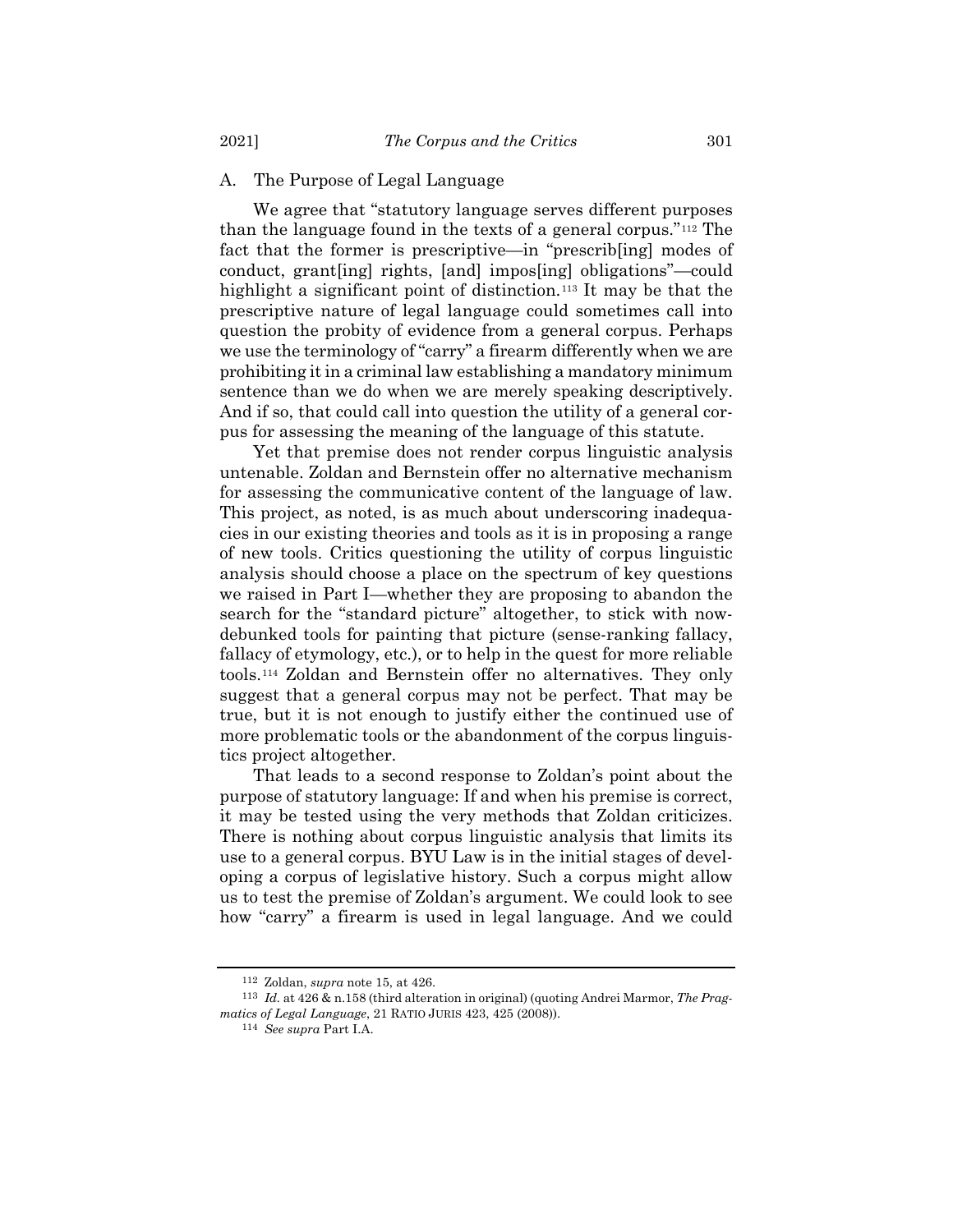assemble evidence of whether the use of this term in this context differs in any meaningful way from its use in a general corpus. Such analysis, moreover, would give us evidence that could never be derived from current methods.

# B. The Audience of Legal Language

Zoldan also suggests that legal language is aimed at a different audience. He says that "[t]he audience of statutes always includes experts who interpret statutory language in their official capacity."[115](#page-27-0) And he notes that general corpora like COCA are measuring informal language aimed at a different audience, in that they include transcripts of unscripted conversation from TV and radio programs, short stories and plays, etc.[116](#page-27-1) This premise is not wrong. But it is overstated. And, again, it fails to undermine the corpus linguistics project because Zoldan offers no better way to assess the communicative content of the language of law.

A key problem with this critique is that it sweeps too broadly. It is surely true that the audience of a statute "always *includes* public officials, subject-matter experts, lawyers, and judges" who will have specialized training about the language of law.<sup>[117](#page-27-2)</sup> But that doesn't tell us that this is the *only* audience at which our laws are aimed. Much of the criminal and regulatory law of state and local government is aimed at individuals. This is Bernstein's point. In the criminal law we assume that people read the law and are entitled to regulate their behavior in accordance with its terms.[118](#page-27-3) This may often be a fiction. But it advances a core function of law—a notice function, which is aimed at avoiding unfair surprise, or upsetting settled reliance interests.<sup>[119](#page-27-4)</sup>

This helps to highlight a central point we have been making all along—that many of the problems we encounter in the law and corpus linguistics movement are rooted in imprecisions in legal theory, not in problems with corpus linguistics. What Zoldan has done is to take a position on an unsettled question of legal theory inadvertently emphasizing the need to be clear about the nature of meaning that the law is trying to measure. There may be

<sup>115</sup> Zoldan, *supra* not[e 15,](#page-4-8) at 430.

<sup>116</sup> *See id.*

<sup>117</sup> *Id.* (emphasis added).

<span id="page-27-4"></span><span id="page-27-3"></span><span id="page-27-2"></span><span id="page-27-1"></span><span id="page-27-0"></span><sup>118</sup> *See* McBoyle v. United States, 283 U.S. 25, 27 (1931) (Holmes, J.) ("[I]t is reasonable that a fair warning should be given to the world in language that the common world will understand, of what the law intends to do if a certain line is passed.").

<sup>119</sup> *See* Lee & Mouritsen, *Judging Ordinary Meaning*, *supra* not[e 7,](#page-2-9) at 818 & n.131.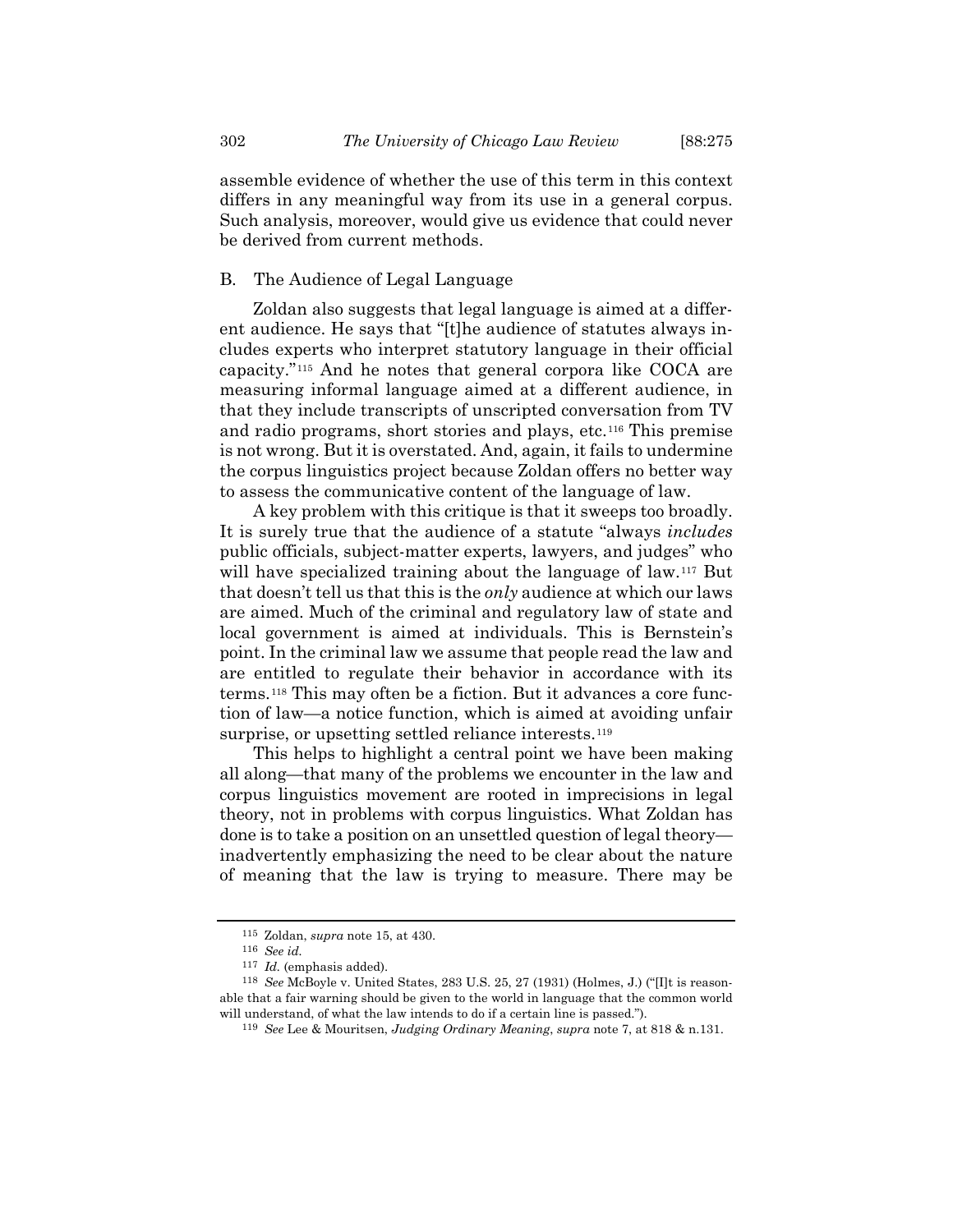reasons (rooted in the goals of advancing the coherence of the broader fabric of the law) for crediting specialized legal meaning in the words of our law. But there are also strong arguments in favor of a search for ordinary meaning. At least sometimes, moreover, the concepts will overlap. Zoldan has failed to identify any examples of cases in which he thinks the audience problem would distort the utility of corpus linguistic analysis. We see no reason to doubt the utility of our corpus analysis of "carry" a firearm, or "harbor" an alien, especially since these cases involve criminal laws where concerns for fair notice call for application of the rule of lenity. And Zoldan has offered no better way to assess the meaning of language within the specialized community that he imagines.

Again, this highlights a feature—not a bug—of corpus linguistic analysis. To the extent the language of law is specialized, we can build a specialized corpus to assess its meaning. If "carry" a firearm has a distinct meaning in the dialect of law, we can build a specialized legal corpus to measure it. So the critique ultimately comes back as a ground for endorsing (and of course refining) the corpus linguistic project, not abandoning it.

## C. The Usage and Syntax of Legal Language

Zoldan's last point is to assert that legal language may differ from ordinary language in terms of word usage and syntax. He says that "differences in syntax and drafting conventions [ ] 'render[ ] legislative texts incomprehensible to all except the specialist reader'" [120](#page-28-0) and that "[legal texts] contain 'word usages that have no parallel in ordinary conversation."<sup>[121](#page-28-1)</sup>

Zoldan may be right that a general corpus search could be unhelpful as to these sorts of phrases and constructions. If a word or phrase is uncommon or unattested in a general corpus, then of course a corpus search will not be helpful. But once again, Zoldan has cited no examples of this in the case studies we have presented. And it doesn't undermine the general utility of corpus analysis to suggest that it will not always be useful. Our principal responses to this critique are made above, but we remind the reader that our existing tools for assessing ordinary meaning are

<span id="page-28-0"></span><sup>120</sup> Zoldan, *supra* note [15,](#page-4-8) at 436 (quoting Yon Maley, *The Language of Law*, *in* LANGUAGE AND THE LAW 11, 25 (John Gibbons ed., 1994)).

<span id="page-28-1"></span><sup>121</sup> *Id.* at 435 (quoting Paul E. McGreal, *Slighting Context: On the Illogic of Ordinary Speech in Statutory Interpretation*, 52 U. KAN. L. REV. 325, 326 (2004)) (giving as examples "interplead" and "demurrer").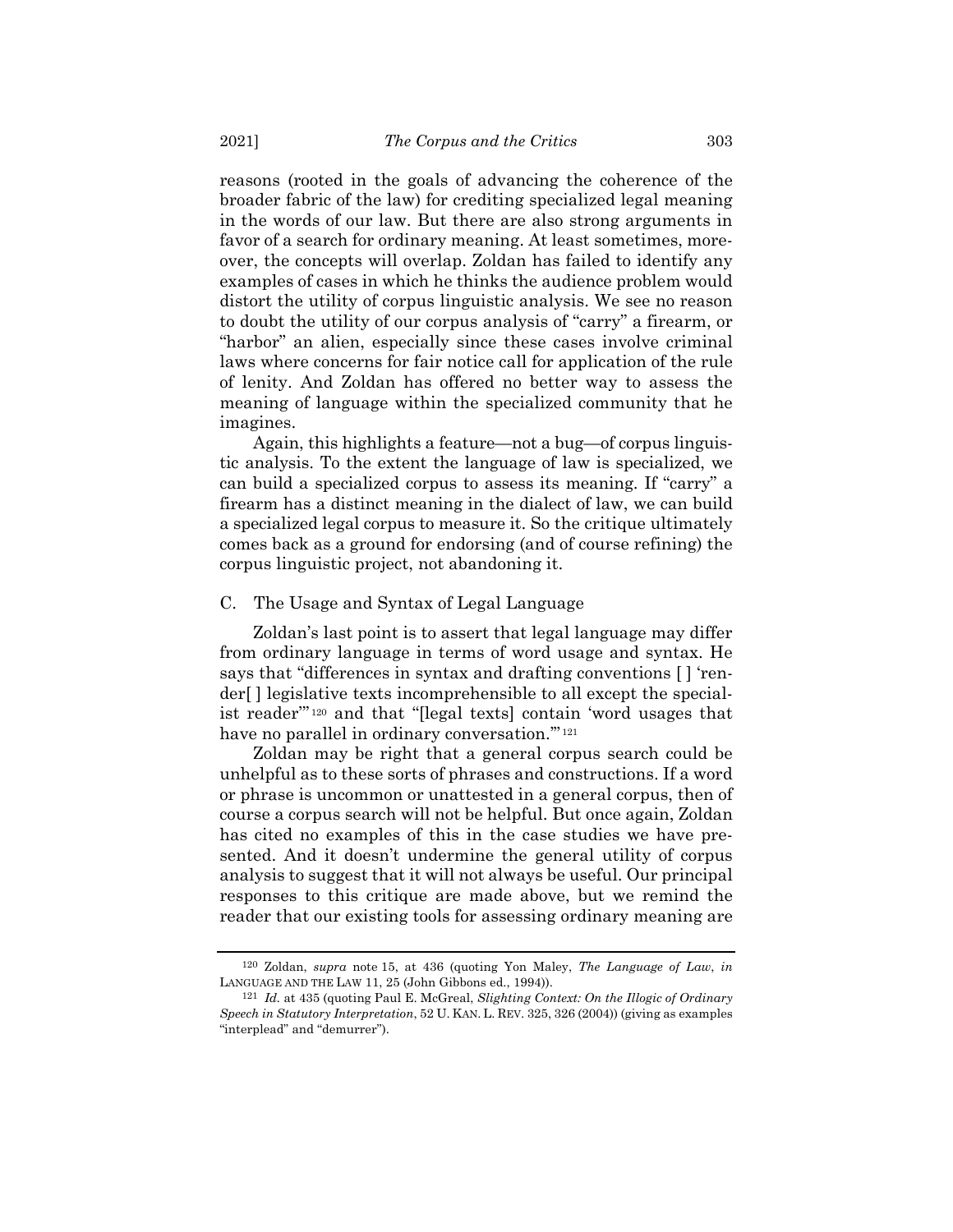even more problematic and that we can construct corpora to assess the specialized language communities that Zoldan is interested in.

Corpus searches—especially in large corpora—allow the user to find many examples of comparatively infrequent linguistic phenomena, like "carry" as a verb within so many words of some type of firearm or gun. Questions like the one raised in *Muscarello* are not concerned with the general syntax of the law, but with the particular syntax of the relevant statute. And in this case, the NOW Corpus provided many examples of language containing the relevant information, including the relevant syntax, of the statute. Because these corpora range from hundreds of millions of words to several billion words, they often provide more than enough evidence, even if the syntax of a particular clause differs from how most people speak and write.

#### III. CORPUS LINGUISTICS AND NOTICE

Another objection to corpus linguistic analysis of the language of the law concerns whether the tool gives fair notice to litigants and legislatures who don't have access to or knowledge of corpora and wouldn't know how to use them if they did. The critics seem to have two forms of notice in mind: notice of what the law requires and notice of the methods used by judges to decide their cases.

Professor Hessick observes that our criminal law in particular "must give us fair notice of what conduct is permitted and what conduct is prohibited."<sup>[122](#page-29-0)</sup> And because the average person "cannot be expected to perform their own corpus searches and analyses," Hessick asserts that the public will not have fair notice.[123](#page-29-1) With that concern in mind, she warns that a person subject to criminal liability based on corpus linguistic analysis of a criminal statute "may accidentally engage in illegal conduct," or "may choose to avoid large swaths of legal conduct because she does not know for certain whether such conduct is permitted."[124](#page-29-2)

Hessick starts from valid premises—about the importance of fair notice, and the inability of defendants to perform corpus linguistic analysis on their own. But those premises are hardly

<sup>122</sup> Hessick, *supra* note [16,](#page-4-0) at 1514.

<sup>123</sup> *Id.* at 1515.

<span id="page-29-2"></span><span id="page-29-1"></span><span id="page-29-0"></span><sup>124</sup> *Id.* at 1514–15 (first citing Grayned v. City of Rockford, 408 U.S. 104, 108 (1972); and then citing United States v. Nat'l Dairy Prods. Corp., 372 U.S. 29, 36 (1963)).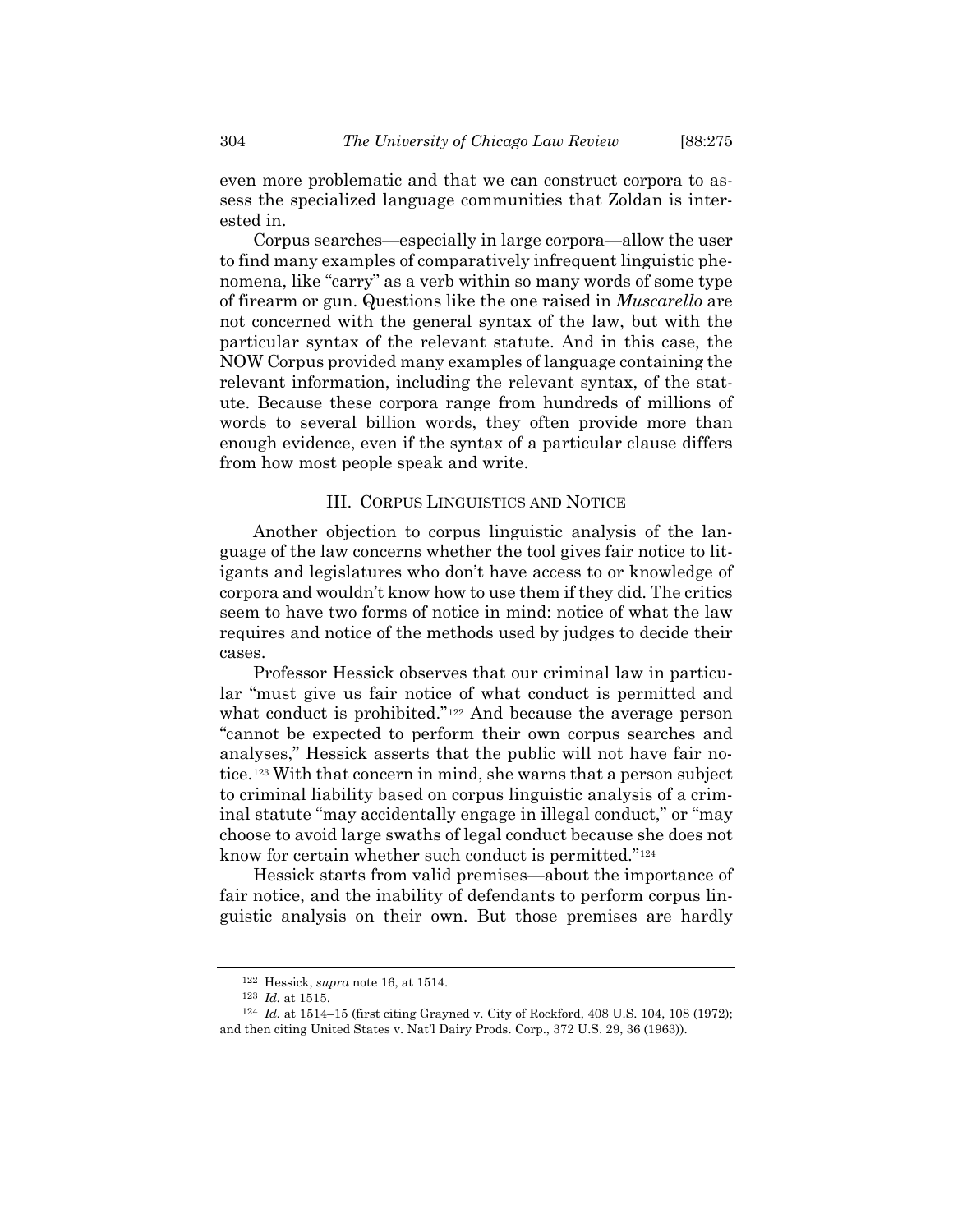enough to undermine the use of this set of tools. Indeed, concerns about fair notice cut against maintaining the status quo and strongly in favor of the addition of corpus tools to the judge's existing toolbox.

The concern about fair notice underpins our attempt to discern the meaning of the language of the law.[125](#page-30-0) In fact, this concern drives most any interpretive inquiry—whether textualist, purposivist, pragmatic, or otherwise—to begin with an attempt to discern the ordinary or plain meaning of legal language.[126](#page-30-1) We start (and often end) with that inquiry because we think that people are entitled to fair notice of the legal consequences of their behavior—and because we believe that our shared conventions about language usage lend more determinacy and predictability to the inquiry into ordinary meaning than we will find in other interpretive inquiries.[127](#page-30-2)

Hessick is also right that most people don't know how to do corpus linguistic analysis. But it doesn't follow that the tools of this field cannot be used to assess the ordinary meaning of the language of law. The viability of these tools must turn on whether they improve the accuracy of the judge's assessment of that meaning. Our courts use a broad range of tools (canons, legislative history, etc.) that the general public lacks the expertise necessary to employ on its own. And the viability of those tools has always turned on whether they accurately assess the public behavior they purport to measure—not on whether the public has the expertise necessary to employ such tools on their own.

To flesh out this point it may be helpful to distinguish two categories of factual inquiry performed in our courts. One such inquiry concerns adjudicative facts. These are facts about the real-world dispute between the parties to a given case—facts about what/where/when/how/why that require courts to decide which side's view is deemed correct.<sup>[128](#page-30-3)</sup> We would not put up with a criminal justice system that subjects people to criminal (or even civil) liability based on factual inquiries that turn on standards or methods that are opaque, hidden, or inaccessible to the parties. Transparency and fair notice are crucial. Yet the transparency

<sup>125</sup> *See* Lee & Mouritsen, *Judging Ordinary Meaning*, *supra* not[e 7,](#page-2-9) at 818.

<sup>126</sup> *See* ESKRIDGE, *supra* not[e 27,](#page-7-7) at 34–35.

<sup>127</sup> *See* Lee & Mouritsen, *Judging Ordinary Meaning*, *supra* not[e 7,](#page-2-9) at 792–95.

<span id="page-30-3"></span><span id="page-30-2"></span><span id="page-30-1"></span><span id="page-30-0"></span><sup>128</sup> As to these facts, judges concededly are beholden to the evidence presented by the parties; sua sponte judicial inquiries into adjudicative facts are prohibited. *See* State v. Rasabout, 356 P.3d 1258, 1284 (Utah 2015) (Lee, A.C.J., concurring in part and concurring in the judgment); Lee & Mouritsen, *Judging Ordinary Meaning*, *supra* not[e 7,](#page-2-9) at 868–71.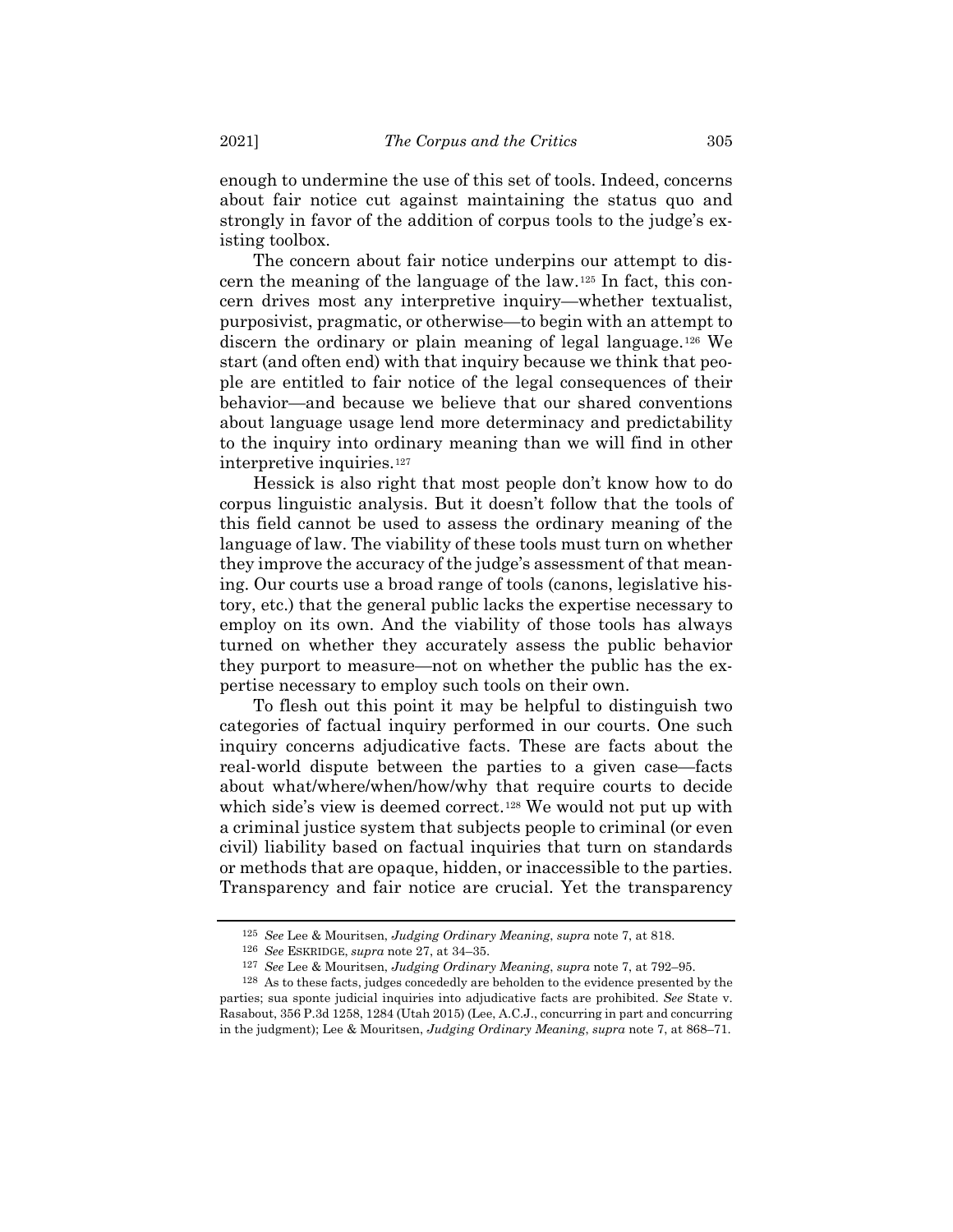and notice that we require does not turn on a layperson's ability to reproduce the means of proving a particular fact; it just turns on whether those means are shown to be sufficiently reliable in proving the underlying fact.[129](#page-31-0) Where means of proof are inaccessible to parties directly, we expect them to turn to and rely on experts who can inform them and represent their interests in court—their counsel and the expert witnesses that their counsel may employ.

Consider a criminal price-fixing case under antitrust law,[130](#page-31-1) or a criminal counterfeiting case under trademark law.[131](#page-31-2) A defendant in these cases is entitled to fair notice of the terms and conditions for proving the facts necessary to establish the elements of the charged crimes. And the law of evidence will dictate whether a given means of proving those elements is sufficiently reliable to be admitted into evidence. But we do not require the defendant himself to be capable of understanding or replicating the methodology. Instead, we expect him to rely on his own experts. In the criminal antitrust case example, the prosecution may put on expert testimony from an economist, presenting a multiple regression analysis supporting an allegation that the defendant exercised market power in setting prices. The defendant may not be in a position to replicate or even understand the economist's regression analysis. Yet that would not foreclose the admissibility of this testimony. That would rise or fall on the competency and reliability of the expert analysis;[132](#page-31-3) and the defendant could retain his own expert to challenge it.

The same goes for the trademark case. Here we could expect the prosecution to call a marketing or consumer behavior expert to present a consumer survey supporting the allegation that the defendant's trademark creates a likelihood of confusion with a senior trademark. Again, the defendant would likely have no capacity to replicate this sort of evidence. And again, the

<span id="page-31-0"></span><sup>129</sup> *See* Daubert v. Merrell Dow Pharm., Inc., 509 U.S. 579, 593–94 (1993) (establishing admissibility factors for scientific testimony); Kumho Tire Co. v. Carmichael, 526 U.S. 137, 147 (1999) (applying *Daubert* to all expert testimony under Federal Rule of Evidence 702).

<span id="page-31-1"></span><sup>130</sup> *See* 15 U.S.C. § 1 (making illegal "[e]very contract, combination in the form of trust or otherwise, or conspiracy, in restraint of trade or commerce among the several States, or with foreign nations").

<sup>131</sup> *See* 18 U.S.C. § 2320(a) (defining federal criminal trademark counterfeiting offenses).

<span id="page-31-3"></span><span id="page-31-2"></span><sup>132</sup> *See, e.g.*, *In re* Processed Egg Prods. Antitrust Litig., 81 F. Supp. 3d 412, 434 (E.D. Pa. 2015) ("The Court finds Dr. Rausser's regression sufficiently reliable for purposes of *Daubert*. . . . Plaintiffs persuasively note that Dr. Myslinski's methods for testing Dr. Rausser's regression model hardly demonstrate that the model is, as a whole, unreliable for demonstrating an expected overcharge.").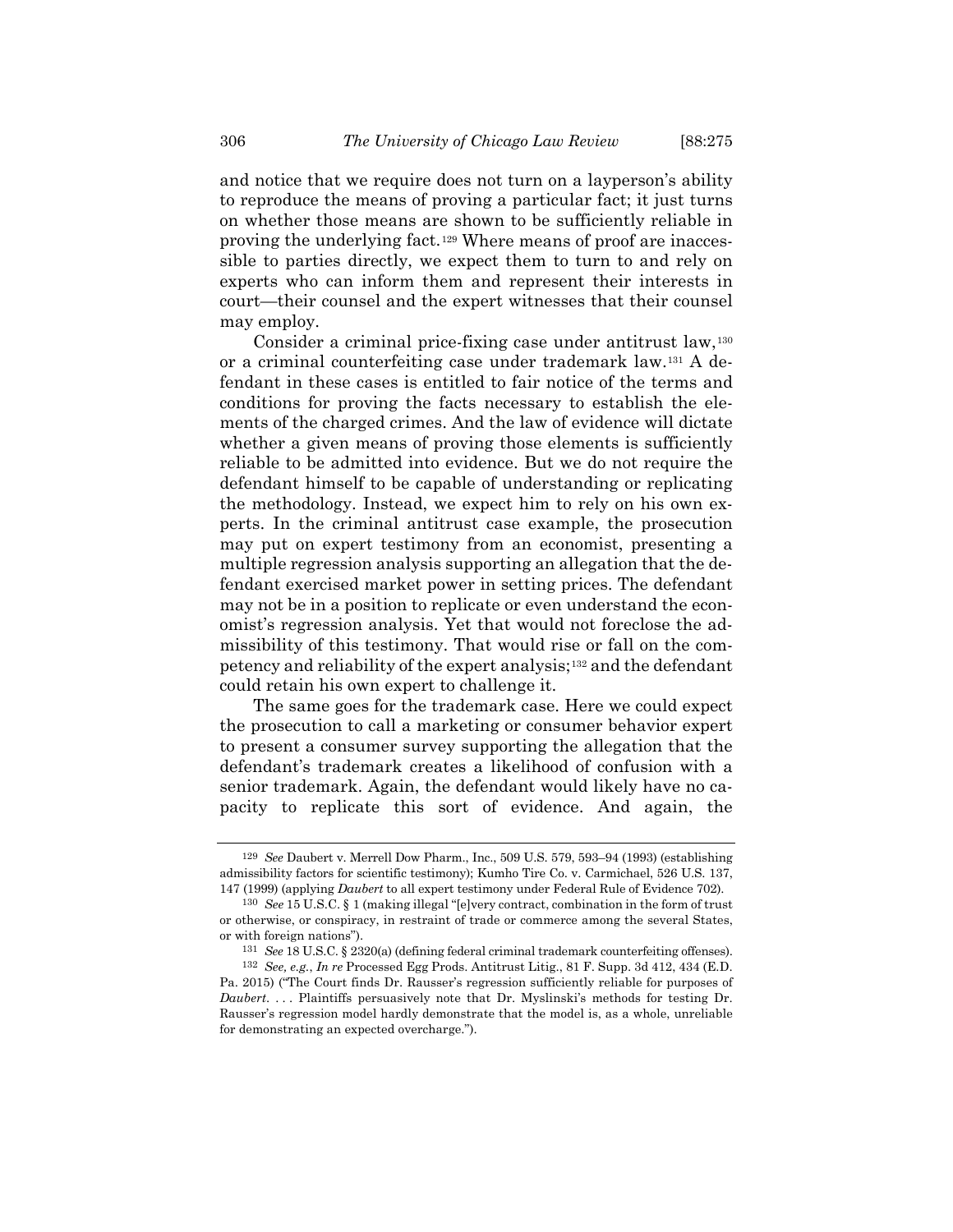admissibility of the evidence would turn not on that concern but on whether the expert is competent and the proposed survey is reliable.[133](#page-32-0) The defendant would of course also have access to his own expert if he wishes to challenge the prosecution's survey or present his own countersurvey.

Corpus linguistic analysis goes to a different sort of factual inquiry—to the relevant legislative facts of the case. These are facts that inform the court's understanding of the law that applies to the resolution of the case.[134](#page-32-1) In a common law case, the legislative facts may concern psychological, economic, or sociological materials that inform the court's decision as to the optimal rule to adopt in a particular field.[135](#page-32-2) In a constitutional case, the legislative facts may encompass a historical inquiry into the original meaning of a term or clause of the Constitution.[136](#page-32-3) On these sorts of facts we allow and even encourage our judges to perform their own inquiries. Judges are not limited to the legislative factual material submitted by the parties or their counsel[.137](#page-32-4) They may perform their own inquiries into relevant social science literature to determine the best common law rule, just as they may do their own historical research on the original meaning of the

<span id="page-32-2"></span>135 *See, e.g.*, Lee & Mouritsen, *Judging Ordinary Meaning*, *supra* not[e 7,](#page-2-9) at 871 n.316 (listing examples); *Rasabout*, 356 P.3d at 1276–77, 1277 nn.14–16 (Lee, A.C.J., concurring in part and concurring in the judgment) (discussing examples).

<span id="page-32-3"></span>136 *See* Lucia v. SEC, 138 S. Ct. 2044, 2056–57 (2018) (Thomas, J., concurring) (interpreting "Officers of the United States"); *see also* Lee & Phillips, *supra* note [8,](#page-2-11) at 264–71 (describing several examples).

<span id="page-32-0"></span><sup>133</sup> *See* 6 J. THOMAS MCCARTHY, MCCARTHY ON TRADEMARKS AND UNFAIR COMPETITION § 32:182 (5th ed. 2020).

<span id="page-32-1"></span><sup>134</sup> *See Rasabout*, 356 P.3d at 1284 & n.36 (Lee, A.C.J., concurring in part and concurring in the judgment); *see also* Bulova Watch Co. v. K. Hattori & Co., 508 F. Supp. 1322, 1328 (E.D.N.Y. 1981) (explaining that the "court's power to resort to less well known and accepted sources of data to fill in the gaps of its knowledge for legislative and general evidential hypothesis purposes must be accepted because it is essential to the judicial process"); Lee & Mouritsen, *Judging Ordinary Meaning*, *supra* note [7,](#page-2-9) at 868–71 (discussing how corpus linguistic tools are used to assess and determine legislative, rather than adjudicative facts); ROBERT E. KEETON, JUDGING 38–39 (1990) (clarifying the distinction between legislative and adjudicative facts).

<span id="page-32-4"></span><sup>137</sup> *See Rasabout*, 356 P.3d at 1284 (Lee, A.C.J., concurring in part and concurring in the judgment); *see also* Lee & Mouritsen, *Judging Ordinary Meaning*, *supra* note [7,](#page-2-9) at 869–70; Kenneth Culp Davis, *An Approach to Problems of Evidence in the Administrative Process*, 55 HARV. L. REV. 364, 402–03 (1942):

When an agency wrestles with a question of law or policy, it is acting legislatively, just as judges have created the common law through judicial legislation, and the facts which inform its legislative judgment may conveniently be denominated legislative facts. The distinction is important; the traditional rules of evidence are designed for adjudicative facts, and unnecessary confusion results from attempting to apply the traditional rules to legislative facts.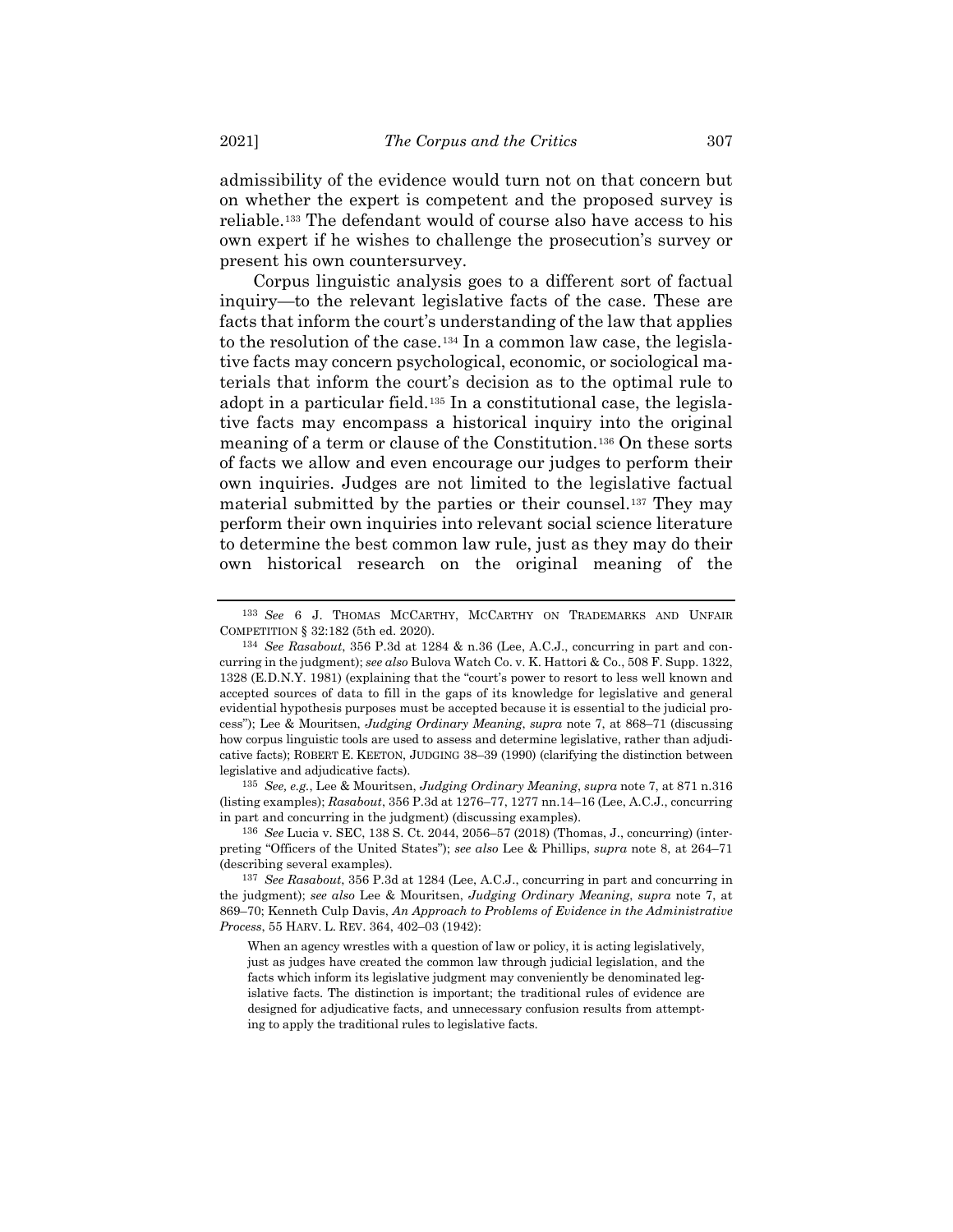Constitution. The same goes for our judges' inquiries into the ordinary meaning of the language of the law. They are not stuck with the dictionaries or other materials cited by the parties; we expect them to use their best lights and the most reliable tools to assess the meaning of legal language.[138](#page-33-0)

This is not to say that "anything goes" when it comes to the inquiry into legislative facts. We expect both parties and judges alike to utilize competent methods and tools and to present reliable, probative evidence in support of their positions on these facts. And although a judge is entitled to perform his own inquiry and present his own evidence, most judges will prefer to have adversary briefing before relying on a new line of inquiry (such as corpus linguistic analysis).[139](#page-33-1) Ultimately, however, we judge the competence of the methods and tools and the reliability of the evidence on the basis of their ability to accurately inform the court's determination of the legislative fact in question—and not on whether a party to the case could himself replicate the process leading to the court's determination. As with adjudicative facts, we understand that a lay party may lack the knowledge or expertise to perform a given factual inquiry; but we fall back on the assurance that the inquiry itself is reliable and that the defendant can retain his own expert to perform his own analysis of the issue.

Average criminal defendants may lack knowledge of the social science methods or literature of relevance to the court's determination of the appropriate common law standard or defense to apply in a given case, just as they may be out of their depth on the tools or methods for assessing the original meaning of the Double Jeopardy Clause or the Ex Post Facto Clause in a case where those provisions may provide a defense. But we do not foreclose a court from employing these tools for determining the content of the law on this basis. We allow defendants to acquire the expertise they may need through counsel and expert witnesses.

For all these reasons, the viability of corpus linguistic analysis of the language of the law must turn on the reliability of these tools for assessing ordinary meaning. And a core premise of the corpus linguistics movement in law is the notion that our

<span id="page-33-0"></span><sup>138</sup> *See Rasabout*, 356 P.3d at 1276–77 (Lee, A.C.J., concurring in part and concurring in the judgment); *see also* Lee & Mouritsen, *Judging Ordinary Meaning*, *supra* note [7,](#page-2-9) at 869–71.

<span id="page-33-1"></span><sup>139</sup> *See Rasabout*, 356 P.3d at 1283 (Lee, A.C.J., concurring in part and concurring in the judgment) ("Our opinions are better when adversary briefing is complete and in-depth.").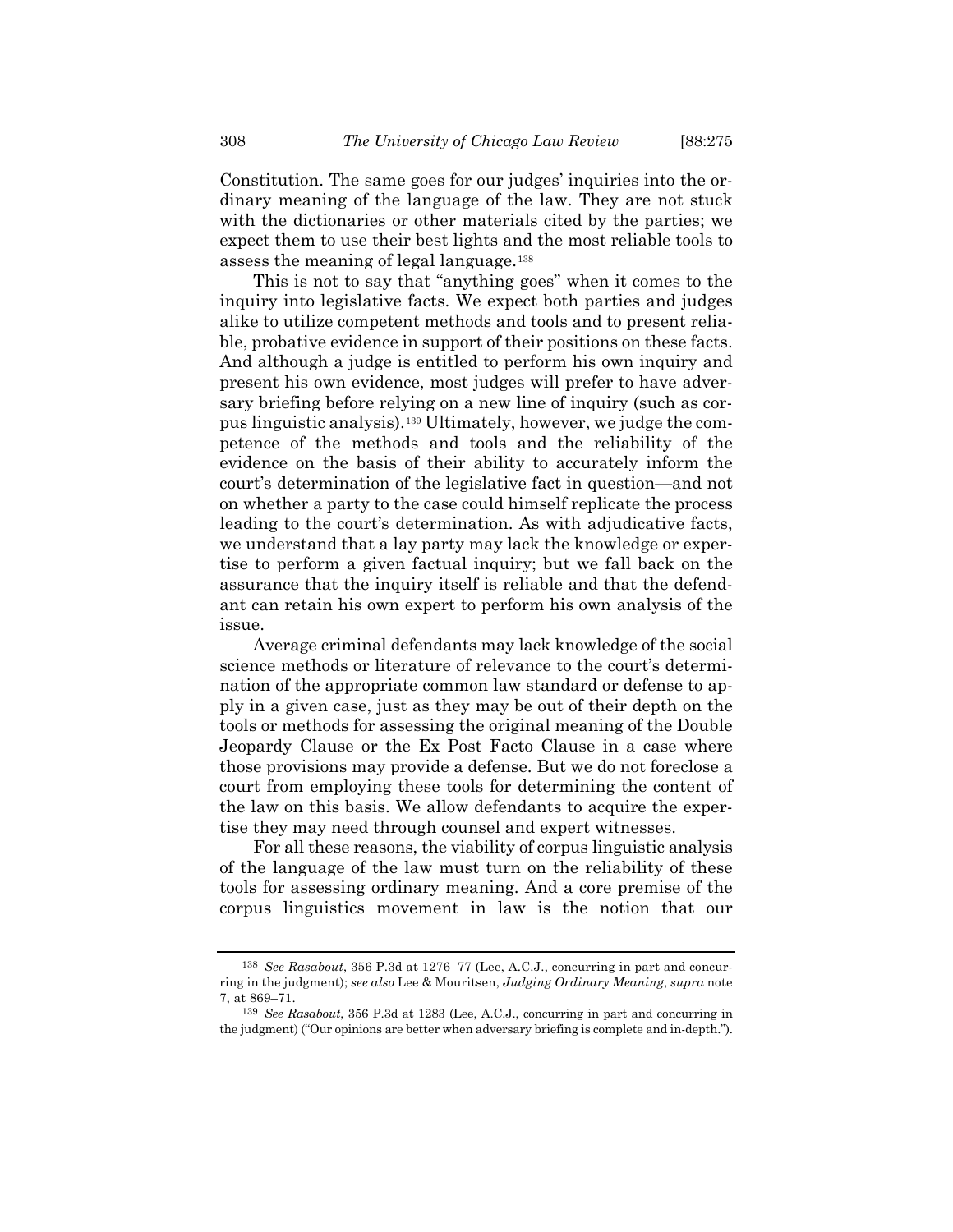traditional tools for assessing ordinary meaning—judicial intuition, dictionaries, etymology, and canons—are demonstrably inadequate. The first two of these listed tools are usually just smoke screens. Judges cite them as dispositive, but they usually don't give a reliable indication of which of two proffered senses of a statutory term is more ordinary.[140](#page-34-0) Hessick and other critics do not address with this problem. They certainly don't defend the reliability of these tools. And without an answer to this problem, they are effectively arguing in favor of judicial reliance on tools that are clearly incapable of providing a reliable answer to the ordinary meaning inquiry. If notice is the concern, this prospect ought to be much worse. One of the motivating concerns behind the corpus linguistics project is the need for greater transparency, and the avoidance of tools that can mask and facilitate confirmation bias and motivated reasoning.[141](#page-34-1) When judges are allowed to justify their answers to questions about legislative facts with malleable tools that don't really provide an answer, they are certain to undermine the goal of fair notice. Corpus linguistic tools are aimed at minimizing this risk. To the extent they accurately inform the inquiry into the ordinary meaning of the language of the law, they enhance rather than undermine the goal of promoting fair notice to the public. And for reasons explored above and in our prior writings we are confident that these tools do in fact improve the accuracy of this judicial inquiry.

That leaves the use of judicial intuition. We are quite in favor of the use of this tool. We just think that intuition about linguistic facts, unchecked by evidence, runs the risks (if not the guarantee) of confirmation bias and motivated reasoning. And again, these

<span id="page-34-0"></span><sup>140</sup> *See* Lee & Mouritsen, *Judging Ordinary Meaning*, *supra* not[e 7,](#page-2-9) at 808–09 (arguing that relying on the ordering of definitions in a dictionary to determine the sense of the word used in a given context is often problematic because "[t]he dictionaries typically cited by our courts . . . make no claims about the relative frequency of the listed senses of a given word"); *id.* at 809–10 (describing the "etymological fallacy" as the assumption that a word's etymology reveals the word's true meaning in a given context (quoting HENRY SWEET, THE PRACTICAL STUDY OF LANGUAGES: A GUIDE FOR TEACHERS AND LEARNERS 88 (1900))); Lee & Phillips, *supra* note [8,](#page-2-11) at 283 (noting that "because the human brain understands words not in isolation but in their broader semantic (and pragmatic) context, we may often miss the import of a given constitutional term if we just separately look up its component words in the dictionary").

<span id="page-34-1"></span><sup>141</sup> Lee & Mouritsen, *Judging Ordinary Meaning*, *supra* note [7,](#page-2-9) at 877:

At a minimum, the data that can be compiled through corpus linguistic analysis will allow lawyers and judges to have a transparent debate informed by real data instead of inferences from sources (like dictionaries or etymology or intuition) that are both opaque and ill-suited to the task to which they are applied.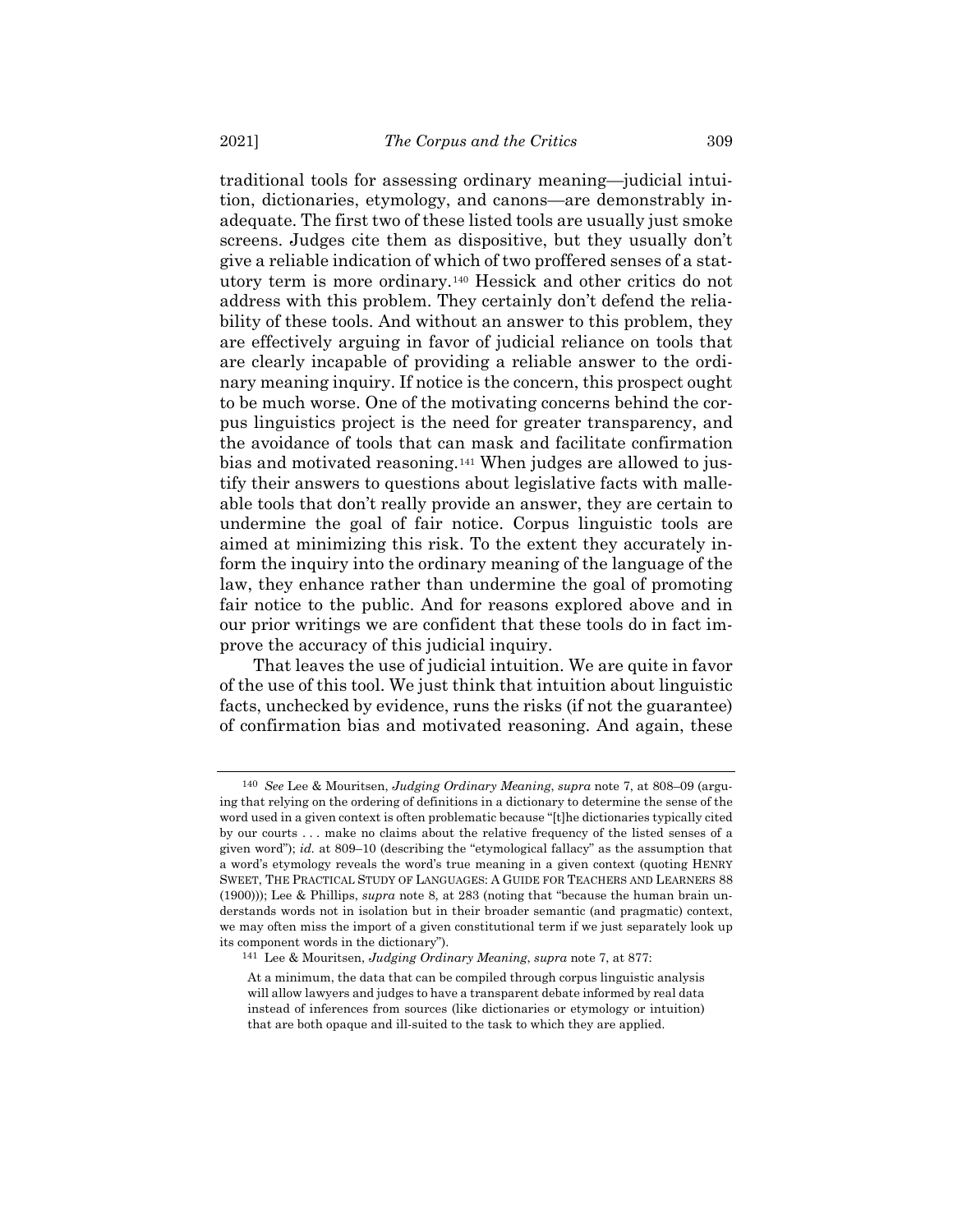are the very risks that a proponent of fair notice ought to be interested in avoiding.

On this point (as with every other argument addressed herein) our critics fall short in their failure to back up their criticism with a defense of the status quo. A central part of the law and corpus linguistic thesis is its challenge to the viability of traditional tools for assessing ordinary meaning. And, unless our critics can show that the status quo is better at protecting their concerns about fair notice, they have failed to counter a central element of the project. Indeed, if fair notice about judicial tools for assessing ordinary meaning is the concern, then the status quo is the approach that ought to cause the most heartburn. A party to a judicial proceeding may not be able to anticipate the linguistic intuitions of the individual judge or panel of judges that will decide their case. So if the inaccessibility of a decisive interpretive methodology is a sticking point on fair notice grounds, then the bare use of judicial intuition (unchecked by any evidence) is the worst approach we could possibly imagine.

Hessick misstates the premises of the corpus linguistic inquiry. She accuses us of "[s]eeking to prevent judges from relying on their own judgment in statutory interpretation," in a manner that ultimately "reject[s] [ ] the judicial power to interpret the laws."[142](#page-35-0) Professor Bernstein advances a similar charge. She says that corpus linguistic analysis improperly "outsourc[es] interpretation," giving the "impression of certainty" but "actually undermin[ing] . . . the discretion we thrust on [judges]."[143](#page-35-1) Both of these criticisms are mistaken. As discussed in more detail below, the corpus linguistics project has never been about eliminating judicial discretion. The only discretion we wish to limit is the discretion to make claims about language usage based on the single data point of a judge's "take my word for it" assurance—an assurance unsupported by (and at times directly contradicted by) evidence from a tool specifically designed to measure language usage.

We do not disagree with Bernstein's observations about the discretion that remains in a judge's use of corpus linguistic evidence. To use such evidence reliably and appropriately, a judge must be informed of the premises of this corpus linguistic inquiry and exercise the judgment necessary to separate reliable corpus linguistic analysis from junk science. We concede that more work

<sup>142</sup> Hessick, *supra* note [16,](#page-4-0) at 1512.

<span id="page-35-1"></span><span id="page-35-0"></span><sup>143</sup> Bernstein, *supra* not[e 15,](#page-4-8) at 439.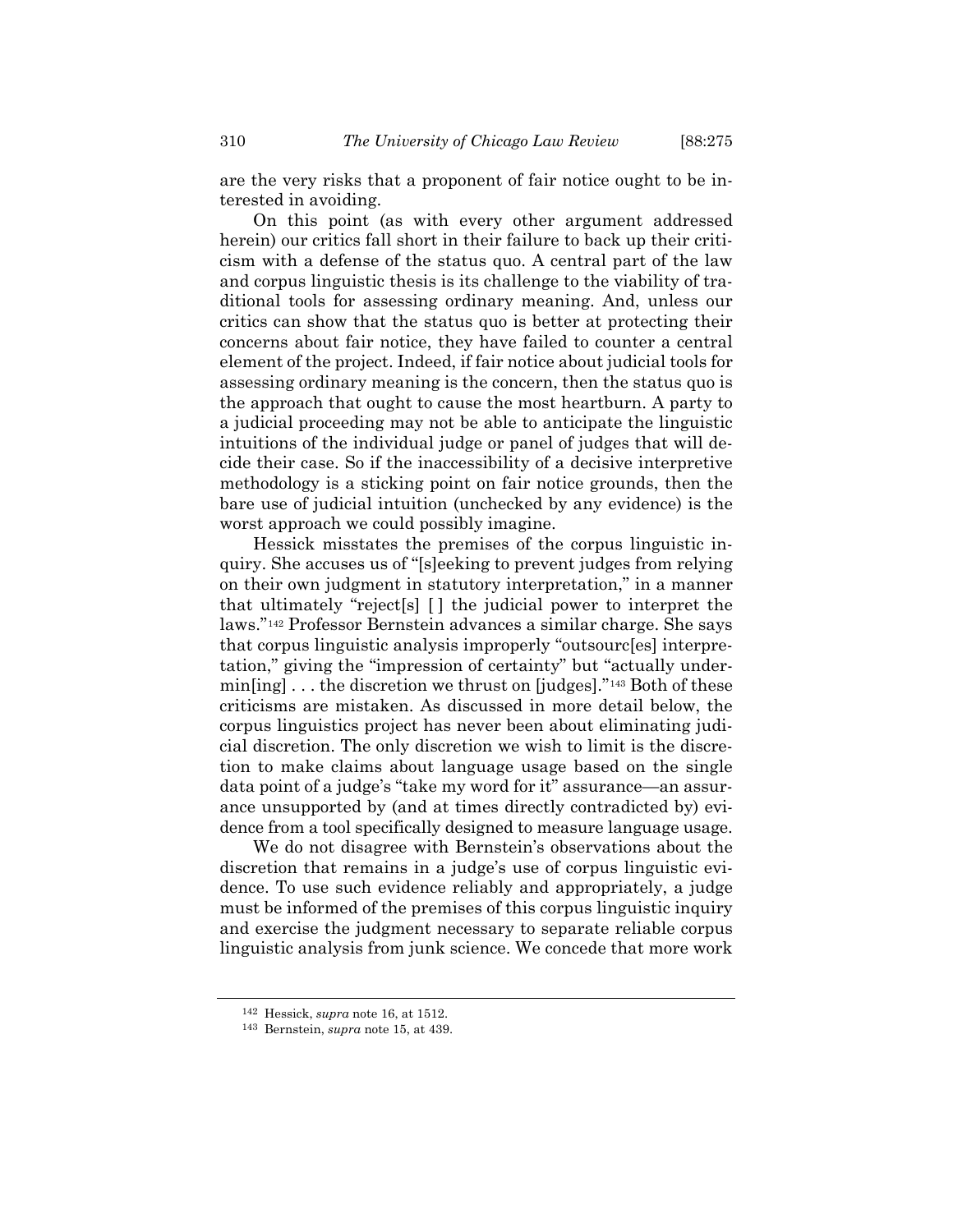needs to be done to refine the proper terms and conditions for corpus analysis of the language of the law. But that concession does not undermine the basis for the project.

## IV. SURVEY-BASED CRITIQUES OF THE ACCURACY OF CORPUS LINGUISTIC ANALYSIS

Recent criticisms of corpus linguistic analysis also question whether corpus tools yield an accurate measure of the ordinary understanding of statutory language. A prominent example of this work is Professor Tobia's recent article in the *Harvard Law Review*.[144](#page-36-0) Tobia tests the performance of survey respondents on a series of interpretive tasks. Some of the respondents were asked to respond based on their own intuitive concept of a given question. Others were either given dictionary definitions or corpus evidence.[145](#page-36-1) Because respondents who made concept-based judgments about the scope of tested terms responded differently than those who were given dictionary definitions and corpus evidence, Tobia concludes that the corpus-based (and dictionarybased) analysis must be in "error"[146](#page-36-2) and "inconsistent with ordinary meaning."[147](#page-36-3)

Tobia states that "dictionary use and legal corpus linguistics carry serious risks of diverging from ordinary understanding."[148](#page-36-4) He also concludes that the results of his experiments "shift the argumentative burden to theorists and practitioners who rely on these tools to determine legal outcomes: in light of the data, these views must articulate and demonstrate a nonarbitrary and reliable method of interpretation."[149](#page-36-5)

Tobia's thesis is premised on a series of surveys administered to judges, law students, and, primarily, respondents recruited from Amazon's Mechanical Turk.[150](#page-36-6) The surveys addressed the meaning of several statutory terms. But here we will focus on Tobia's surveys of the scope of the term "vehicle."

<span id="page-36-0"></span>Tobia's experiment proceeded in four parts. In the first part, he conducted surveys assessing the meaning of the term "vehicle" under three separate conditions—a concept condition, a

<sup>144</sup> *See generally* Tobia, *supra* not[e 17.](#page-4-0)

<span id="page-36-1"></span><sup>145</sup> *Id.* at 754–56.

<sup>146</sup> *Id.* at 772–74.

<span id="page-36-4"></span><span id="page-36-3"></span><span id="page-36-2"></span><sup>147</sup> *Id.* at 749 tbl.1, 772.

<sup>148</sup> *Id.* at 805.

<span id="page-36-5"></span><sup>149</sup> Tobia, *supra* not[e 17,](#page-4-0) at 805.

<span id="page-36-6"></span><sup>150</sup> *Id.* at 754, 763, 765.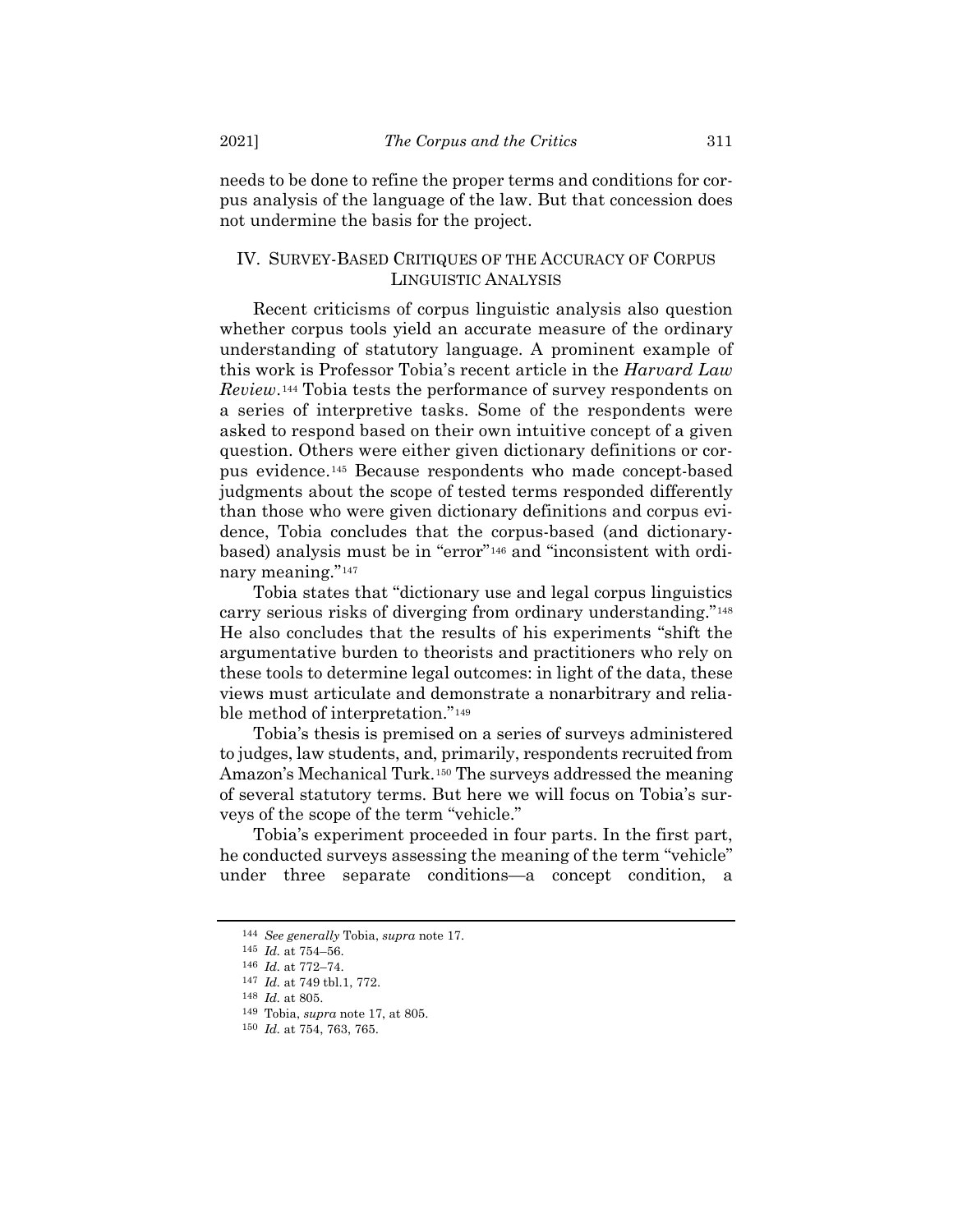dictionary condition, and a corpus condition.[151](#page-37-0) In the concept condition, Tobia's respondents were asked to respond to a series of questions about whether a given noun (car, bus, truck, bicycle, airplane, toy car, etc.) is properly classified as a "vehicle."[152](#page-37-1)

Tobia's dictionary and corpus condition surveys took a somewhat different approach. Instead of asking survey respondents to say whether a given noun is properly classified as a "vehicle," Tobia introduced a dummy replacement word ("ailac"), asserting that the use of such a placeholder would prevent respondents from having any associations with the term "vehicle" that would interfere with their use of the dictionary and ensure that the responses were attributable to the dictionary prompts, rather than their "conceptual competence concerning vehicles."[153](#page-37-2)

In the dictionary condition, participants were given a set of dictionary definitions defining "ailac" as "1) a means of carrying or transporting something" and "2) an agent of transmission: carrier."[154](#page-37-3) Respondents were then asked to characterize ten items (vehicle, automobile, car, bus, truck, bicycle, airplane, ambulance, golf cart, and toy car), responding to question prompts like: "'Is a car an ailac?' [Yes / No]."[155](#page-37-4)

In the corpus condition, Tobia attempted to model the use of linguistic corpora in legal interpretation. Participants in the corpus condition were prompted to "[c]onsider the noun, 'ailac'" and given "some information" about the term to help them "understand" it.[156](#page-37-5) First, he gave respondents "the top common words used in connection with 'ailac'"—words that "might appear before

<sup>151</sup> *Id.* at 754–56.

<span id="page-37-1"></span><span id="page-37-0"></span><sup>152</sup> *Id.* at 754–55, 757 fig.1. Tobia speaks of a range of examples for this term in the language of law: an insurance policy covering all vehicles owned by an insured, a state statute requiring registration of all vehicles, and a local ordinance prohibiting vehicles in public parks. *See id.* at 739–40. But despite acknowledging the different context that each of these applications would introduce, Tobia does not seek to consider the context differences in any of his surveys. We take this point up further below.

<sup>153</sup> *Id.* at 755–56.

<span id="page-37-3"></span><span id="page-37-2"></span><sup>154</sup> Tobia, *supra* note [17,](#page-4-0) at 755. Notably, Tobia gave his survey respondents broad, extensive definitions of "vehicle"—the notions of "a means of carrying or transporting something" and of "an agent of transmission: carrier." He also claims that "this dictionary definition" is the one we "suggested" in our article. *Id.* at 755 n.134. This is incorrect. We identified a much wider range of definitions, including a more limited one referring to an automobile. *See* Lee & Mouritsen, *Judging Ordinary Meaning*, *supra* note [7,](#page-2-0) at 800–02. And Tobia's choice of definition skewed his results in a predictable way that renders his survey uninteresting and his results unhelpful. We discuss this problem further below.

<span id="page-37-4"></span><sup>155</sup> Tobia, *supra* not[e 17,](#page-4-0) at 756 (brackets in original).

<span id="page-37-5"></span><sup>156</sup> *Id.* at 755.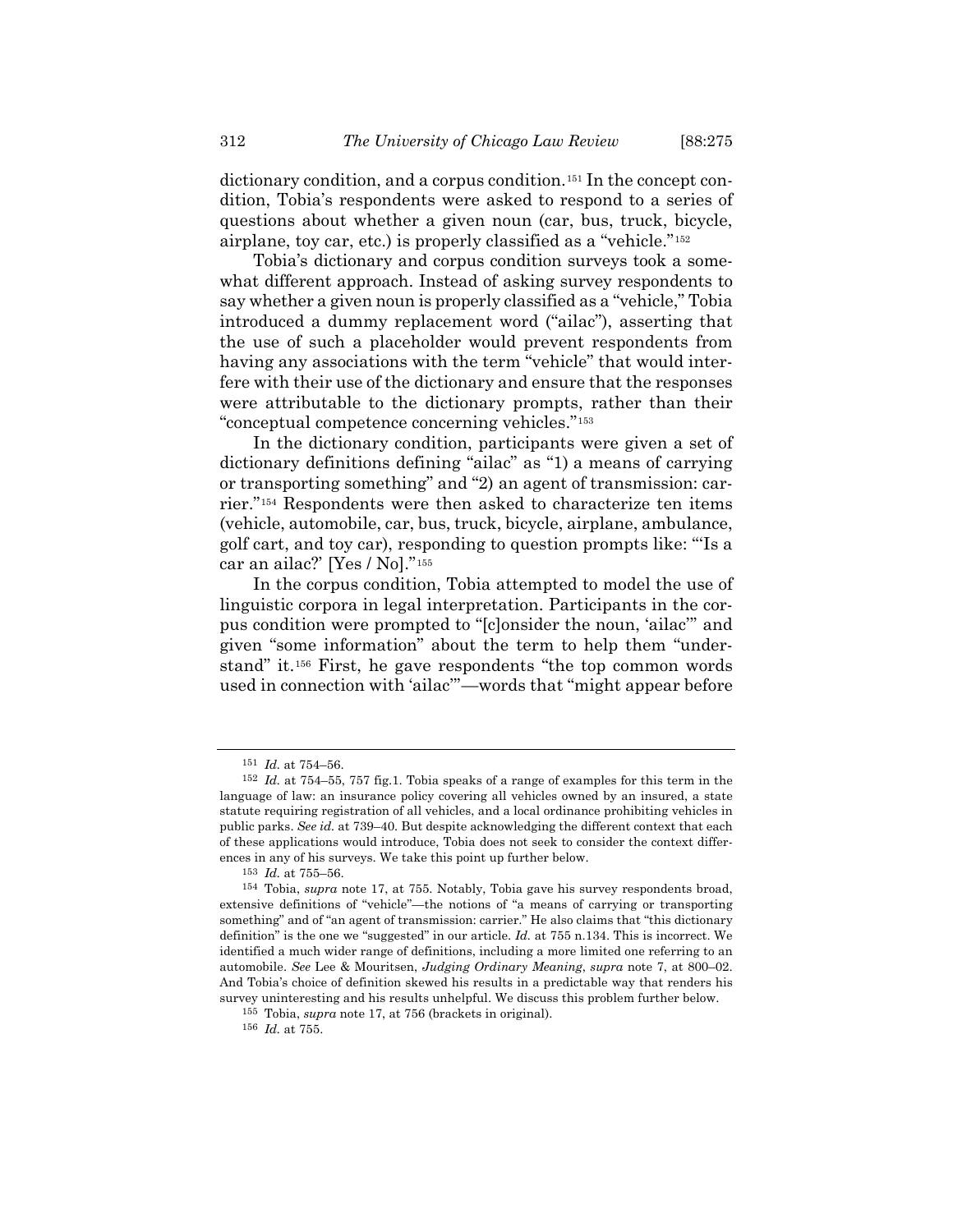or after ailac, or sometimes close to ailac."[157](#page-38-0) He then showed respondents a collection of approximately fifty collocates or "[t]op common words" purportedly associated with "ailac," though they were in fact collocates of "vehicle."[158](#page-38-1)

Next, Tobia showed respondents a collection of nine concordance lines featuring the word "ailac."[159](#page-38-2) Tobia characterizes these survey prompts as "*precisely* what recent advocates of legal corpus linguistics recommend."[160](#page-38-3) As with the dictionary condition, respondents were asked to characterize ten items responding to question prompts like: "'Is a car an ailac?' [Yes / No]."[161](#page-38-4)

In a second experiment, Tobia administered a different survey to respondents recruited from Amazon's Mechanical Turk. In this survey, Tobia explained to respondents "the difference between prototypical and nonprototypical category members," and then asked them to answer the following prompts for the same ten items as in the first experiment:

An airplane is a prototypical vehicle. 1 (strongly disagree) to 7 (strongly agree)

An airplane is technically a vehicle. 1 (strongly disagree) to 7 (strongly agree).[162](#page-38-5)

In light of the results of his first and second experiments, Tobia concludes, among other things, that "corpus linguistics elicits more prototypical uses of a term[,] but dictionaries elicit more extensive uses."[163](#page-38-6)

In a third experiment, Tobia repeated the first experiment with minor changes,<sup>[164](#page-38-7)</sup> only this time his respondents were a collection of ninety-six state and federal judges who agreed to

<sup>157</sup> *Id.*

<span id="page-38-1"></span><span id="page-38-0"></span><sup>158</sup> *Id.* These were: "electric, motor, plug-in, unmanned, armored, connected, cars, aerial, charging, pure, launch, owners, hybrid, traffic, fuel, driving, gas, autonomous, struck, operating, road, safety, accidents, battery, ownership, emergency, batteries, emissions, seat, advanced, driver, primary, demand, commandeered, fuel-efficient, automakers, demonstrators, excluding, lunar, passenger, fleet, gasoline, luxury, drove, parking, retirement, [and] infrastructure." *Id.* at 755–56 (emphasis omitted).

<sup>159</sup> *Id.* at 756 & n.137.

<span id="page-38-4"></span><span id="page-38-3"></span><span id="page-38-2"></span><sup>160</sup> Tobia, *supra* not[e 17,](#page-4-0) at 756 (emphasis in original) (citing Lee & Mouritsen, *Judging Ordinary Meaning*, *supra* not[e 7,](#page-2-0) at 840–42).

<sup>161</sup> *Id.* (brackets in original).

<sup>162</sup> *See id.* at 759.

<sup>163</sup> *Id.* at 761.

<span id="page-38-7"></span><span id="page-38-6"></span><span id="page-38-5"></span><sup>164</sup> Here, Tobia asked about twenty-five entities instead of ten entities, including some that he predicted would not be viewed as "vehicles." *See id.* at 762.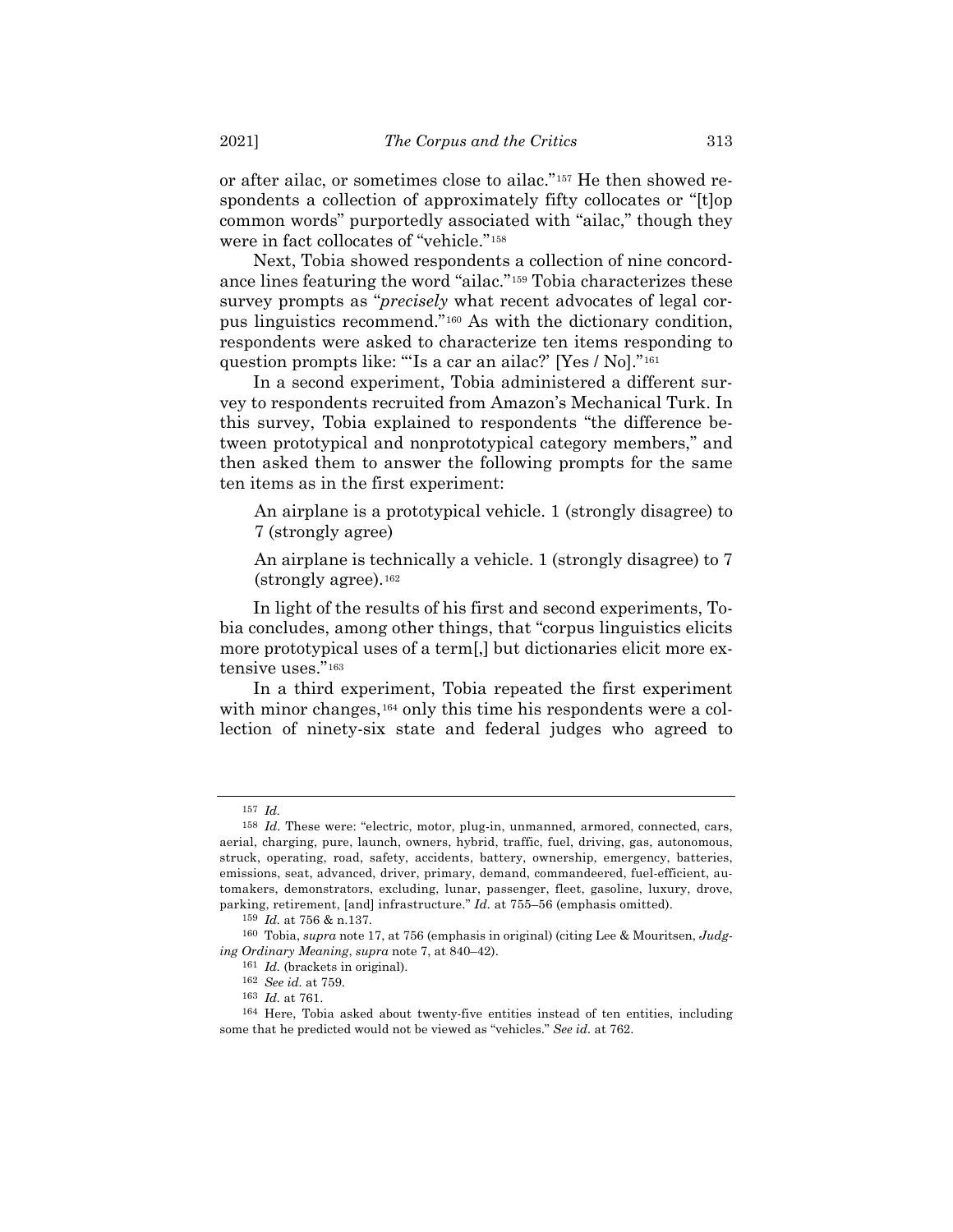respond to a survey.[165](#page-39-0) He finds that the responses of state and federal judges are "strikingly similar" to those of "nonexpert[ ]" respondents, and also that the "judges' use of legal corpus linguistics and dictionary methods did not consistently reflect their ordinary judgments about category membership."[166](#page-39-1)

Lastly, Tobia conducted a fourth experiment in which he administered surveys similar to those in the first experiment, but this time assessing "vehicle" and nine additional terms.[167](#page-39-2) The additional tested terms were: carry, interpreter, labor, tangible object, weapon, animal, clothing, food, and furniture.[168](#page-39-3)

Tobia says that the data from these experiments show "significant differences among Dictionary, Legal Corpus Linguistics, and Concept conditions."[169](#page-39-4) He questions the use of both dictionaries and corpus tools for assessing ordinary meaning, asserting that both approaches yield responses that are inconsistent with the results of his concept condition surveys.[170](#page-39-5) And he thus asserts that both are problematic tools for accurately assessing ordinary meaning.[171](#page-39-6)

Tobia is particularly critical of corpus tools. He says that "[b]roadly speaking, dictionary use was fairly consistent with people's ordinary judgments," in that "cars, buses, and trucks are vehicles, but a toy car definitely is not."[172](#page-39-7) Yet he concludes that "corpus linguistics did not perform nearly as well," asserting that "[a] bus is seemingly within our modern conception of a vehicle, but *only half* of the users of legal corpus linguistics made that categorization."[173](#page-39-8) Later, however, Tobia also raises concerns

<span id="page-39-0"></span><sup>165</sup> *See* Tobia, *supra* note [17,](#page-4-0) at 763. Tobia also administered the first survey to law students at Harvard, Columbia, and Yale. *See id.* at 762. The results are presented in Appendix C to Tobia's article and included in some charts, but not discussed in detail in the main body. *See id.*; *see, e.g.*, *id.* at 766 fig.5. This Article will primarily address the discussion in the main body of Tobia's piece.

<sup>166</sup> *Id.* at 764.

<sup>167</sup> *Id.*

<span id="page-39-3"></span><span id="page-39-2"></span><span id="page-39-1"></span><sup>168</sup> *See id.* As in the third experiment, Tobia asked survey respondents about twentyfive separate entities for each term. In addition, rather than look for definitions in the dictionaries cited in Lee & Mouritsen, *Judging Ordinary Meaning*, *supra* not[e 7,](#page-2-0) as in the first experiment, Tobia relied on the first full definition of the relevant term from *Merriam-Webster.com*. *See id.* at 764–65. It is not clear why Tobia elected to use only the first definition. Here again, Tobia finds a large degree of divergence in responses to his Concept, Dictionary, and Corpus conditions. *Id.* at 765.

<span id="page-39-4"></span><sup>169</sup> Tobia, *supra* not[e 17,](#page-4-0) at 756; *see id.* at 764–65.

<span id="page-39-5"></span><sup>170</sup> *See id.* at 772–73.

<span id="page-39-6"></span><sup>171</sup> *See id.*

<span id="page-39-7"></span><sup>172</sup> *Id.* at 757.

<span id="page-39-8"></span><sup>173</sup> *Id.* (emphasis in original).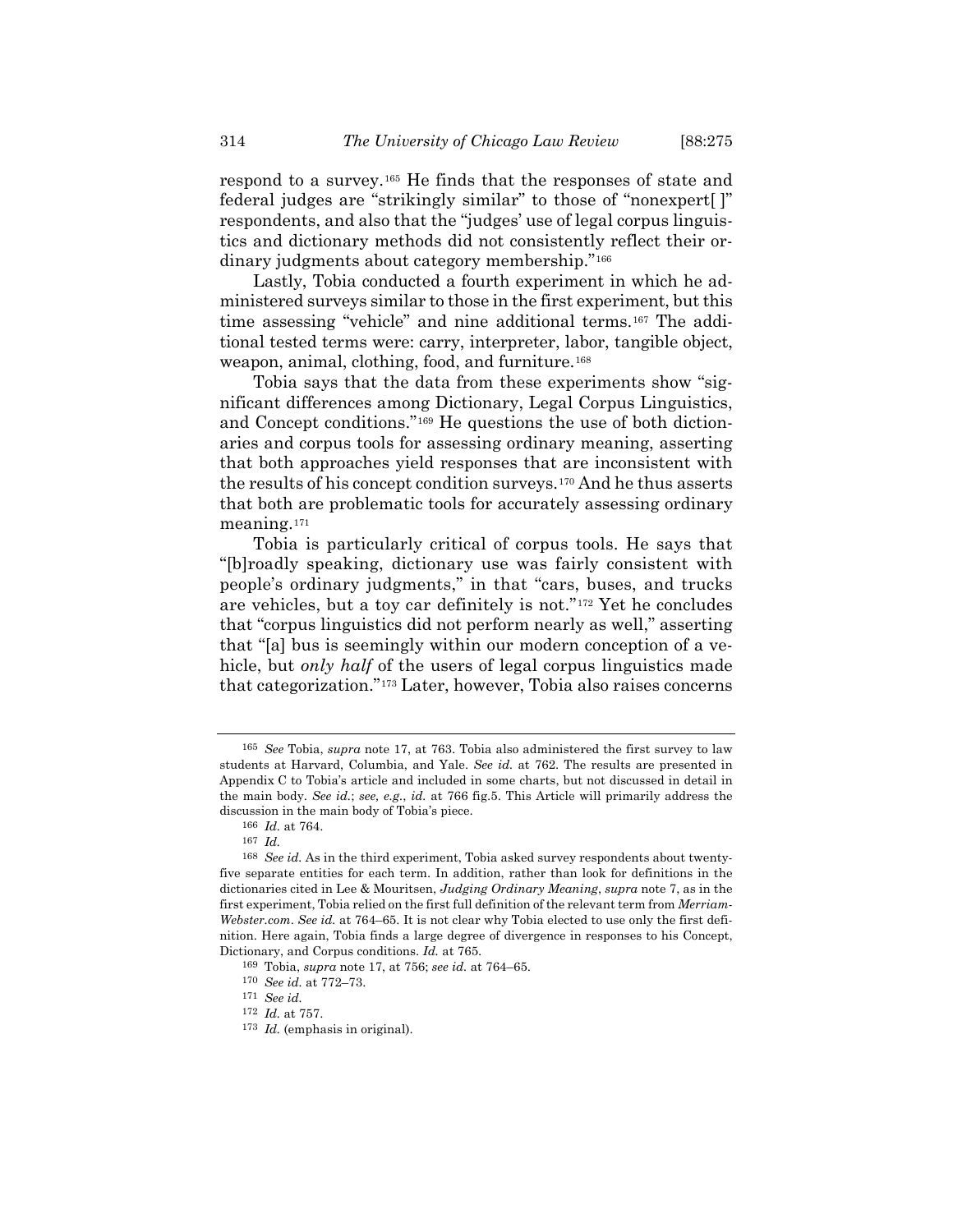about dictionary usage. He asserts that "in some cases the dictionary use indicated that clear nonvehicles were, in fact, vehicles"—noting that "dictionary-using judges overrated roller skates and baby-shoulder carriers as vehicles, compared to judges' ordinary evaluation of those entities."[174](#page-40-0)

Tobia makes some provocative points. We are open to the possibility that survey tools may hold some promise in introducing an additional set of empirical data for assessing the ordinary meaning of statutory text. And we welcome Tobia's contribution to the dialogue about how best to assemble empirical data in this budding field. That said, we see flaws in the methods and premises of Tobia's analysis. So, although we think he raises some crucial questions that merit further exploration, we don't think he delivers defensible answers to his own questions. And we don't think his surveys establish the ground truth by which the "accuracy" of corpus tools for discerning the ordinary meaning of legal language can be measured.

Our response proceeds in two main parts. In Part IV.A, we address the threshold premise of Tobia's accuracy claim—his assertion that the baseline truth of ordinary meaning is established by the results of his concept condition survey. We identify a range of reasons to question this premise, highlighting shortcomings in Tobia's survey design and in survey methods generally. In Part IV.B, we respond to the specific charge that corpus measures are biased in a particular way. Again, we highlight problems in Tobia's measures. But we also show how the careful corpus methods that we have advocated can account for the concerns that Tobia has raised.

A. Tobia's Concept Condition Results Do Not Establish Baseline Truth

Tobia assumes, without establishing, that his concept condition survey results are an accurate depiction of human perception of ordinary meaning. But his assumption falters on each of three grounds: (1) Tobia adopts an implicit preference for linguistic competence over linguistic performance, even though his choice introduces a range of concerns for which he has not accounted. (2) He ignores the nuance and complexity embedded in the legal notion of ordinary meaning, which renders his data unhelpful. (3) Human perception of language is informed by both syntactic

<span id="page-40-0"></span><sup>174</sup> Tobia, *supra* not[e 17,](#page-4-0) at 773.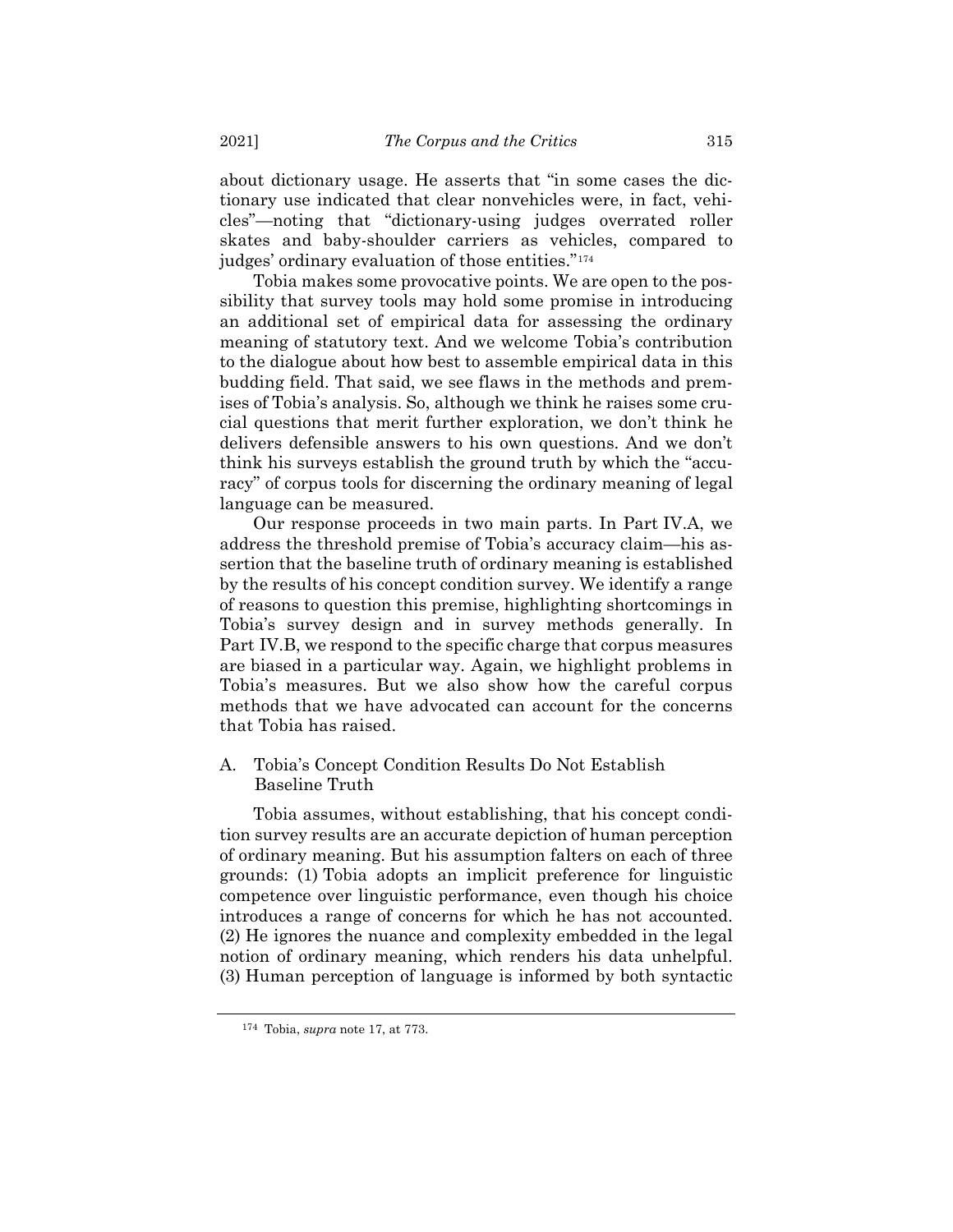and pragmatic context but is excluded from Tobia's oversimplified concept condition experiment (while such context may be incorporated into corpus linguistic analysis).

1. Survey methods do not give privileged access to linguistic "competence."

A threshold problem with Tobia's survey analysis is definitional. Tobia repeatedly uses the phrases "ordinary understanding" and "ordinary judgments."[175](#page-41-0) He never defines these terms.[176](#page-41-1) But he seems to equate them with the results of his concept condition surveys.[177](#page-41-2) So when Tobia says that "both legal corpus linguistics and dictionary use diverged from [the] ordinary meaning" of the tested term or phrase,  $178$  all he is saying is that the results of his dictionary- and corpus-based surveys diverged from the results of his concept-based survey.[179](#page-41-4) And when he states that the "judges' use of legal corpus linguistics and dictionary methods did not consistently reflect their ordinary judgments about category membership,"[180](#page-41-5) all he is saying is that the results of dictionaryand corpus-based surveys diverged from the results of his concept-based survey. The divergence in the survey results across the three conditions is thus the basis for Tobia's conclusion that corpus linguistic tools cannot accurately assess "ordinary under-standing" or "ordinary meaning."<sup>[181](#page-41-6)</sup>

While Tobia doesn't define what he means by ordinary understanding, he does quote Justice Holmes for the proposition that, in construing a legal text, "we ask, not what this man meant, but what those words would mean in the mouth of a normal speaker of English," and that words are used "in the sense in which they would be used by the normal speaker of English."[182](#page-41-7) Justice Holmes also said that "[w]hen a rule of conduct is laid down in words that evoke [a picture] in the common mind," the proper

<sup>175</sup> *See, e.g.*, *id.* at 739, 753.

<span id="page-41-1"></span><span id="page-41-0"></span><sup>176</sup> Tobia does appear to provide a definition of the related term "ordinary meaning," stating that "ordinary meaning is generally informed by considerations of *how readers of the text would actually understand it*." *Id.* at 739 (emphasis in original).

<span id="page-41-4"></span><span id="page-41-3"></span><span id="page-41-2"></span><sup>177</sup> *See id.* at 754 ("[C]oncept participants received no information so that they would rely on their ordinary understanding.").

<sup>178</sup> *Id.* at 735.

<sup>179</sup> *See* Tobia, *supra* not[e 17,](#page-4-0) at 772–73.

<sup>180</sup> *Id.* at 764.

<sup>181</sup> *Id.* at 805.

<span id="page-41-7"></span><span id="page-41-6"></span><span id="page-41-5"></span><sup>182</sup> *Id.* at 736–37 (quoting Oliver Wendell Holmes, *The Theory of Legal Interpretation*, 12 HARV. L. REV. 417, 417, 419–20 (1899)).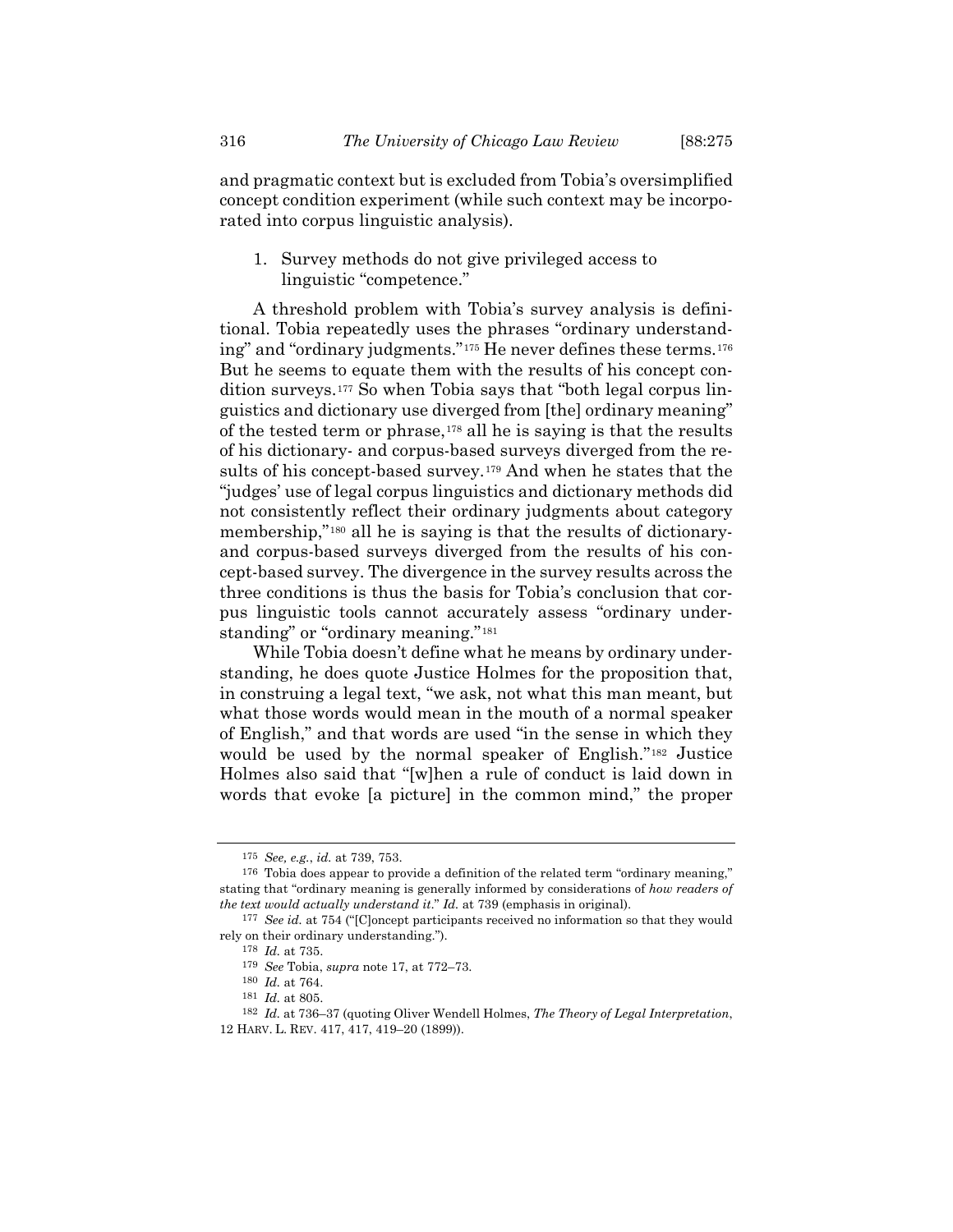interpretation of the legal text should be consistent with that picture.[183](#page-42-0) Tobia seems to suggest that the survey methods he employs give us privileged access to the picture that is elicited in the mind by the words of a statute—access that cannot be obtained through linguistic corpora.

Though Tobia doesn't define what he means by "ordinary understanding," a possible framing might turn on the distinction between linguistic "competence" and linguistic "performance." In his influential work *Aspects of the Theory of Syntax*, Professor Noam Chomsky distinguishes between linguistic competence, which is "the speaker-hearer's knowledge of his language," and performance, which is "the "actual use of language in concrete situations."[184](#page-42-1) Competence is thus the unconscious, internal knowledge of language, while performance reflects the actual, real-world use of language by speakers and writers.

It is possible to view corpus analysis as aimed at uncovering evidence of performance, while surveys could be viewed as producing evidence of competence. But this view is problematic for reasons explained below, and it is one that Chomsky would flatly reject. Chomsky made clear that he viewed the speaker-hearer's competence as "neither presented for direct observation nor extractable from data by inductive procedures of any known sort."[185](#page-42-2)

Survey responses do not present a direct window into the linguistic perceptions of survey respondents. And they do not give us direct evidence of Chomskyan competence. Like corpora, they provide *indirect* evidence of linguistic perception, use, and knowledge. In Chomskyan terms, survey responses, like corpus evidence, are just another type of performance.

Tobia does not reference Chomsky's *Aspects of the Theory of Syntax*, nor does he make explicit claims about *performance* or *competence*. But Tobia does argue that ordinary meaning is a search for "ordinary people's understanding of legal texts."<sup>[186](#page-42-3)</sup> When presented with a divergence between his corpus-based survey and his concept-based survey, Tobia concludes that the corpusbased survey is in error. The implication is that when conclusions based on an examination of usage evidence diverge from direct questioning about concepts, it is the response to direct questioning that best reflects "ordinary understanding."

<sup>183</sup> McBoyle v. United States, 283 U.S. 25, 27 (1931).

<span id="page-42-1"></span><span id="page-42-0"></span><sup>184</sup> NOAM CHOMSKY, ASPECTS OF THE THEORY OF SYNTAX 4 (1965).

<span id="page-42-3"></span><span id="page-42-2"></span><sup>185</sup> *Id.* at 18.

<sup>186</sup> Tobia, *supra* note [17,](#page-4-0) at 736 (emphasis omitted).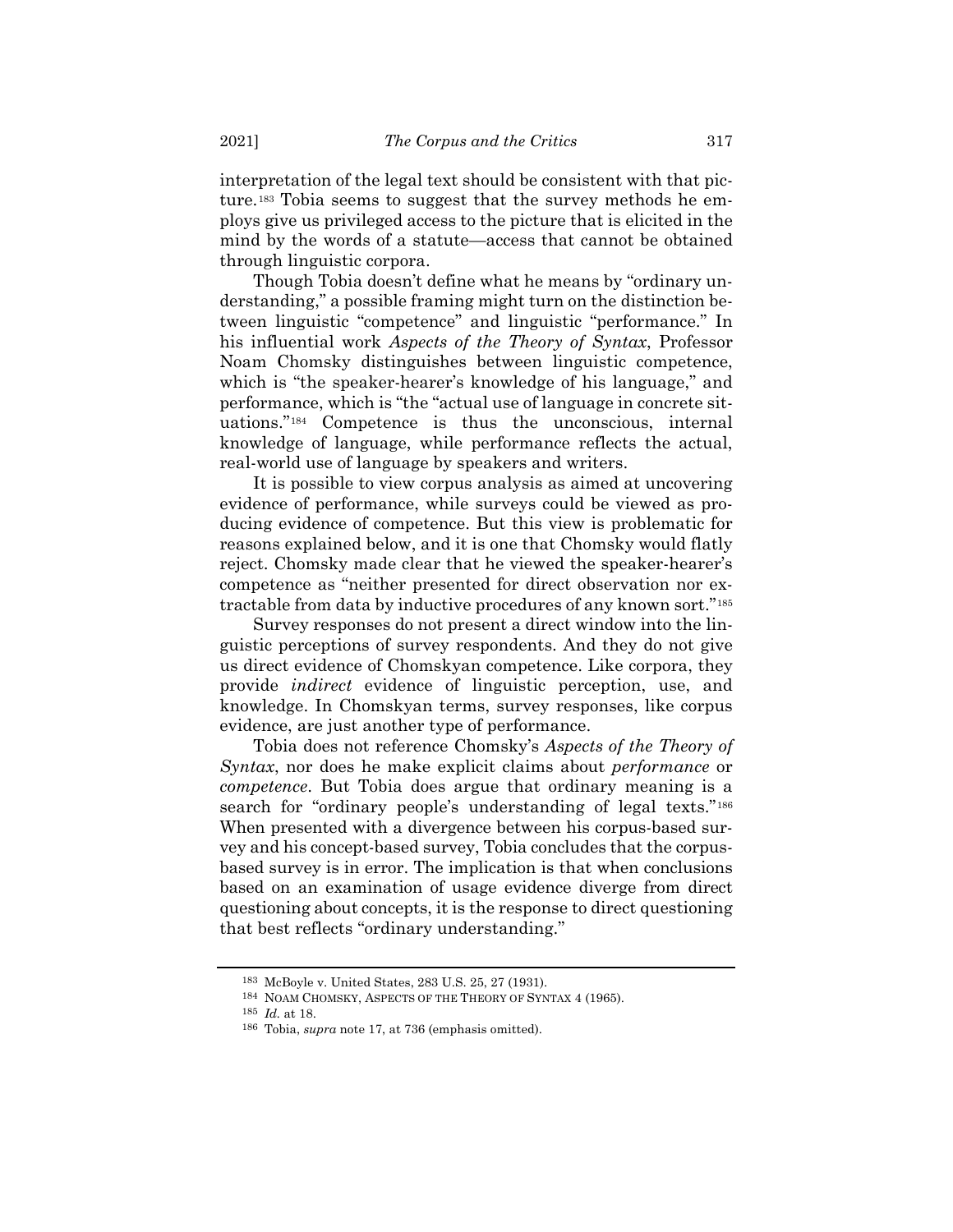This is problematic. A significant body of research calls into question the reliability of self-reported linguistic judgments and behaviors and the proposition that natural linguistic behaviors can ever be elicited in artificial linguistic settings like interviews and surveys. In circumstances where linguists employ interview or survey methods to elicit linguistic behavior, they take great pains in study design to avoid observer effects and create naturalistic linguistic settings. Tobia does not appear to have taken any such steps in his survey design. He has not cited anything from a large body of social science literature on the use of survey responses to elicit judgments about meaning and usage. And his concept condition results are questionable due to his failure to consider this literature.

The literature identifies at least three categories of problems with Tobia's reliance on his survey evidence: (a) survey respondents cannot be expected to accurately self-report their own linguistic performance and perceptions, (b) natural linguistic behavior cannot reliably be observed in artificial linguistic settings, (c) the survey methods described by Tobia are not designed to elicit responses that are consistent with natural language use.

*a) Self-reporting problems.* Tobia's concept condition survey results closely resemble experiments measuring respondents' judgments about the grammaticality or acceptability of a given utterance. Indeed, Tobia often uses the phrase "ordinary judgments" to describe the results of his concept-based survey.[187](#page-43-0) The use of grammaticality judgment surveys was once widespread in linguistics. Linguists interested in trying to examine the Chomskyan notion of linguistic competence would seek to elicit such judgments from test subjects and survey respondents.

In recent decades, however, this approach to the study of language has been called into question.[188](#page-43-1) Linguists have grown

The assumption is that the properties of a stimulus's mental representation are transparently reflected in the verbal response to the stimulus. This assumption in turn motivates an erroneous supposition that is pervasive in the literature:

<span id="page-43-2"></span><sup>187</sup> *E.g.*, *id.* at 752.

<span id="page-43-1"></span><span id="page-43-0"></span><sup>188</sup> *See, e.g.*, WAYNE COWART, EXPERIMENTAL SYNTAX: APPLYING OBJECTIVE METHODS TO SENTENCE JUDGMENTS 2 (1997) ("[T]here have been continuing doubts about the empirical reliability and theoretical interpretation of judgment data as well as questions about what constitutes an appropriate technique for gathering judgment data.... [A]uthors have alleged that judgments are gravely compromised by instability of several different kinds."); Kathryn Bock, *Language Production: Methods and Methodologies*, 3 PSYCHONOMIC BULL. & REV. 395, 396 (1996):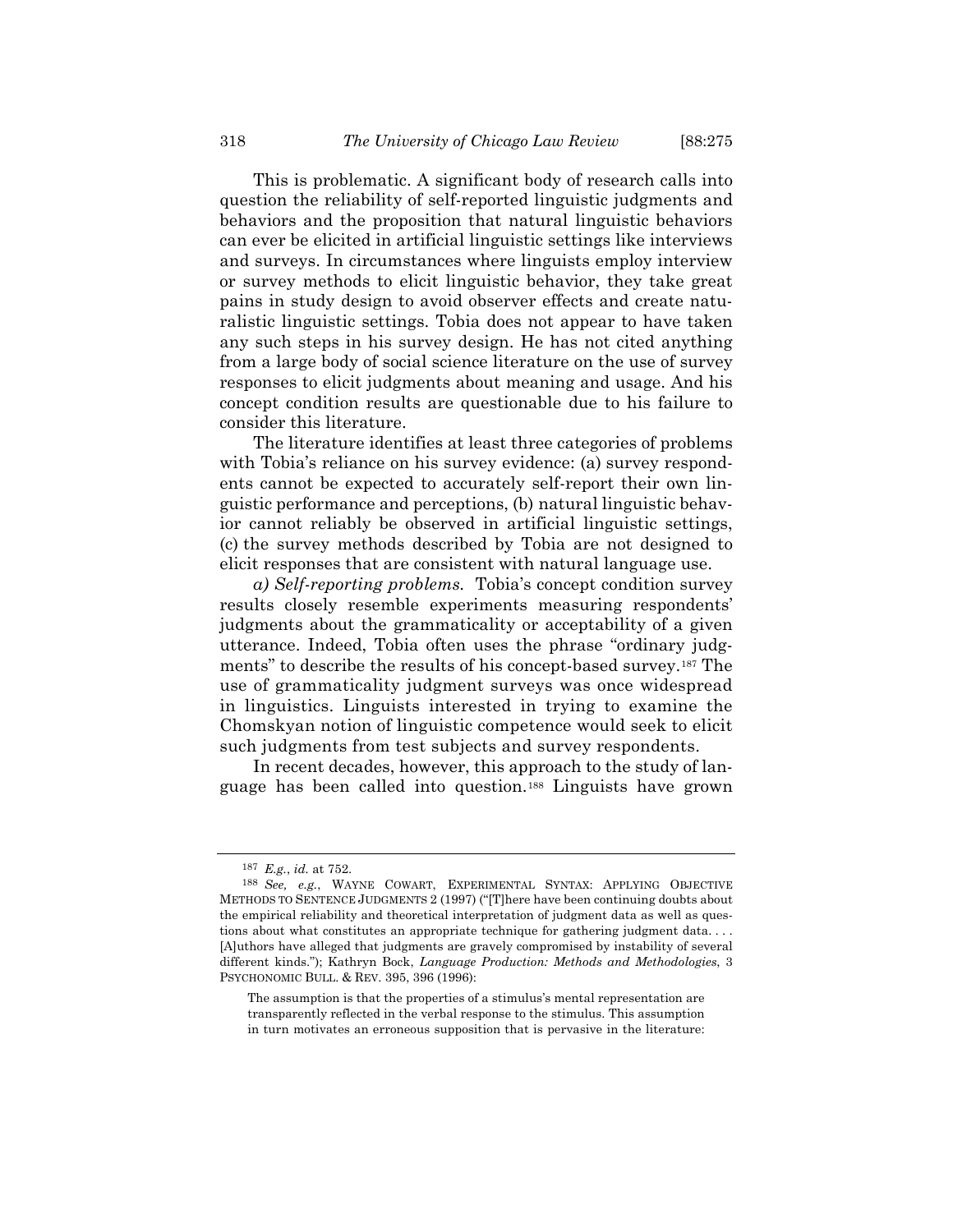concerned with the notion that responding to a survey question about grammaticality may involve entirely different cognitive processes from that of ordinary communication. Put simply, when survey respondents are asked for their judgments about language, they are not performing a natural language task. They are responding to an experiment in an experimental setting.[189](#page-44-0) The introspection and inferential reasoning involved in responding to a linguistic prompt, and offering a linguistic judgment, are not the same cognitive task as simply engaging in communication. Thus, "[p]erformance in an experiment, including performance on the standard linguistic task of making grammaticality judgments, cannot be equated with grammatical knowledge. To determine properties of the underlying knowledge system requires *inferential reasoning, sometimes of a highly abstract sort*."[190](#page-44-1) Grammaticality judgments are sometimes said to be unreliable because of their "unavoidable meta-cognitive overtones,"[191](#page-44-2) that is, they involve cognitive processes that are not part of ordinary communication. For these reasons, "there have been continuing doubts about the empirical reliability and theoretical interpretation of judgment data."[192](#page-44-3)

In fact, one reason given for skepticism about survey evidence of grammaticality judgments is that they do not match up with usage evidence from linguistic corpora:

<span id="page-44-5"></span><span id="page-44-4"></span>Theoretical linguistics traditionally relies on linguistic intuitions such as grammaticality judgments for data. But the massive growth of language technologies has made the spontaneous use of language in natural settings a rich and easily

What one says, how one says it, and how long it takes to say it are unsullied reflections of input processing and interpretation.

*See also* Hiroshi Nagata, *The Relativity of Linguistic Intuition: The Effect of Repetition on Grammaticality Judgments*, 17 J. PSYCHOLINGUISTIC RSCH. 1, 3 (1988) ("[S]tudies suggest that grammaticality judgments of sentences are not always invariant but are variable depending on the conditions according to which the sentences are judged.").

<span id="page-44-0"></span><sup>189</sup> See CARSON T. SCHÜTZE, THE EMPIRICAL BASE OF LINGUISTICS: GRAMMATICALITY JUDGMENTS AND LINGUISTIC METHODOLOGY 13 (Language Science Press, 2d ed. 2016) ("[C]ountless studies [ ] have demonstrated that grammaticality judgments are susceptible to order and context effects, handedness differences, etc., and have then concluded . . . that the grammar itself must have these properties. . . . Such conclusions are not justified.").

<span id="page-44-1"></span><sup>190</sup> Jane Grimshaw & Sara Thomas Rosen, *Knowledge and Obedience: The Developmental Status of the Binding Theory*, 21 LINGUISTIC INQUIRY 187, 188 (1990) (emphasis added).

<span id="page-44-3"></span><span id="page-44-2"></span><sup>191</sup> Shimon Edelman & Morten H. Christiansen, *How Seriously Should We Take Minimalist Syntax?*, 7 TRENDS COGNITIVE SCIS. 60, 60 (2003) (citing CARSON T. SCHÜTZE, THE EMPIRICAL BASE OF LINGUISTICS: GRAMMATICALITY JUDGMENTS AND LINGUISTIC METHODOLOGY (1996)).

<sup>192</sup> COWART, *supra* note [188,](#page-43-2) at 2.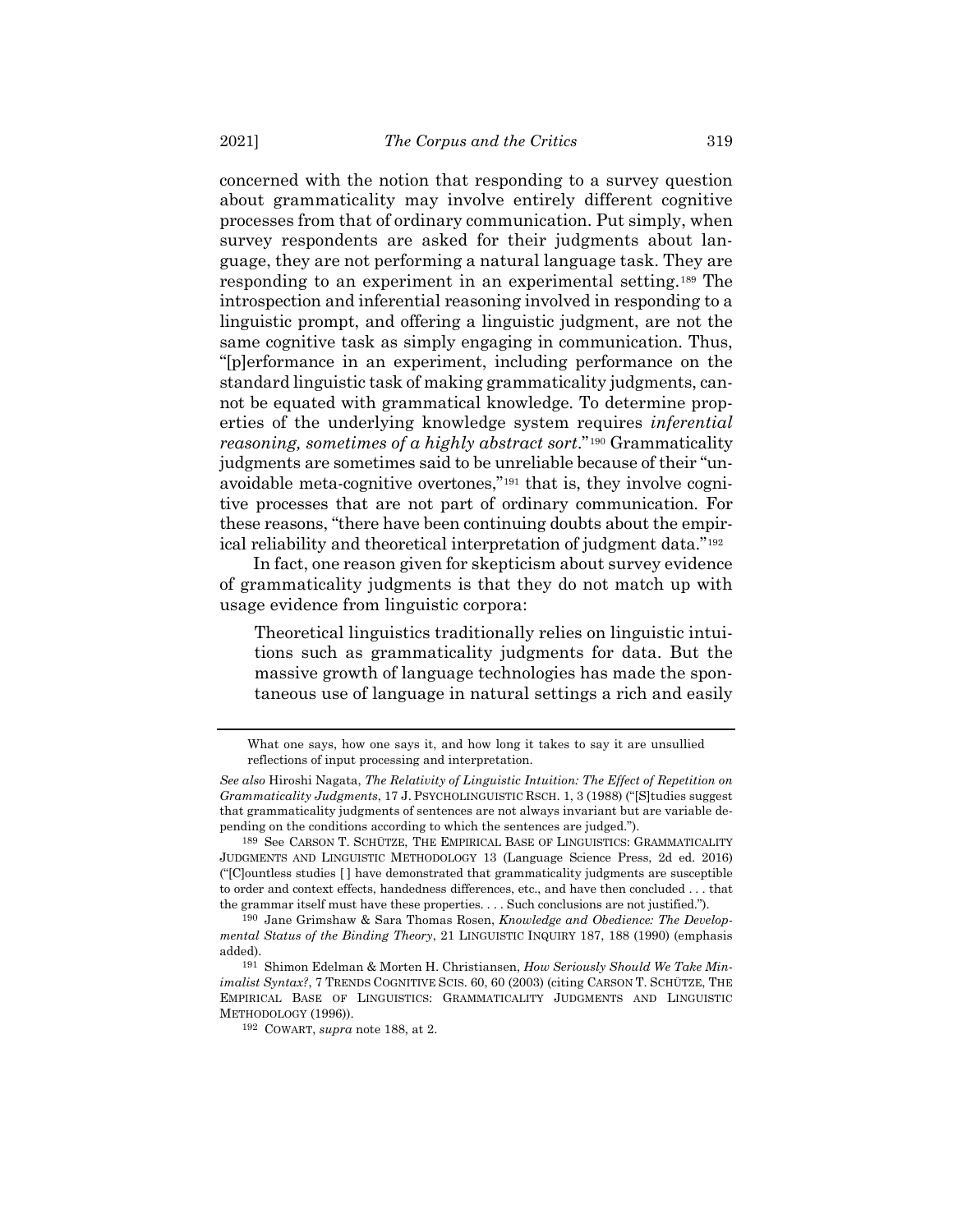accessible alternative source of data. Moreover, studies of usage as well as intuitive judgments have shown that linguistic intuitions of grammaticality are deeply flawed.[193](#page-45-0)

That is, where corpus evidence and survey evidence diverge, many linguists express skepticism of the survey, rather than the corpus, because the corpus is a record of natural language, while the survey is a record of "highly abstract" "inferential reasoning"[194](#page-45-1) with "meta-cognitive overtones."[195](#page-45-2)

We do not mean to suggest that asking for linguistic judgments of survey respondents cannot be useful. Survey evidence *is* a measure of linguistic performance. But an examination of performance evidence is just one *indirect* method of trying to understand *actual* linguistic perception and usage. Yet surveys and elicited language judgments are not a privileged window into the workings of the mind. Where survey evidence and corpus evidence conflict, at a minimum it is not obvious that survey evidence should be preferred.

*b) Natural language versus unnatural language.* A second problem arises with Tobia's assumption that surveys report natural linguistic behavior. Survey respondents are not engaged in natural linguistic communication, and a survey response is not a natural linguistic behavior. As foreshadowed above, responding to an artificial linguistic prompt in a survey may involve a different type of cognition than the type involved in ordinary communication. Survey respondents know that they are taking part in a survey, and that their responses are being observed and subjected to analysis. This fact alone may cause respondents to deviate from their natural linguistic behavior.

Corpus linguistics is one method of gathering evidence about language. One of the advantages of corpus linguistics is that linguistic corpora are designed to represent natural language use in natural linguistic settings. That is, linguistic corpora are large electronic collections of natural language—language that was produced in a natural linguistic setting and during ordinary communication (like reading and writing, or speaking and hearing).

<span id="page-45-0"></span><sup>193</sup> Joan Bresnan, *Is Syntactic Knowledge Probabilistic? Experiments with the English Dative Alternation*, *in* ROOTS: LINGUISTICS IN SEARCH OF ITS EVIDENTIAL BASE, SERIES 75, 75 (Sam Featherston & Wolfgang Sternefeld eds., 2007).

<sup>194</sup> Grimshaw & Rosen, *supra* note [190,](#page-44-4) at 188.

<span id="page-45-2"></span><span id="page-45-1"></span><sup>195</sup> Edelman & Christiansen, *supra* note [191,](#page-44-5) at 60 (citing CARSON T. SCHÜTZE, THE EMPIRICAL BASE OF LINGUISTICS: GRAMMATICALITY JUDGMENTS AND LINGUISTIC METHODOLOGY (1996)).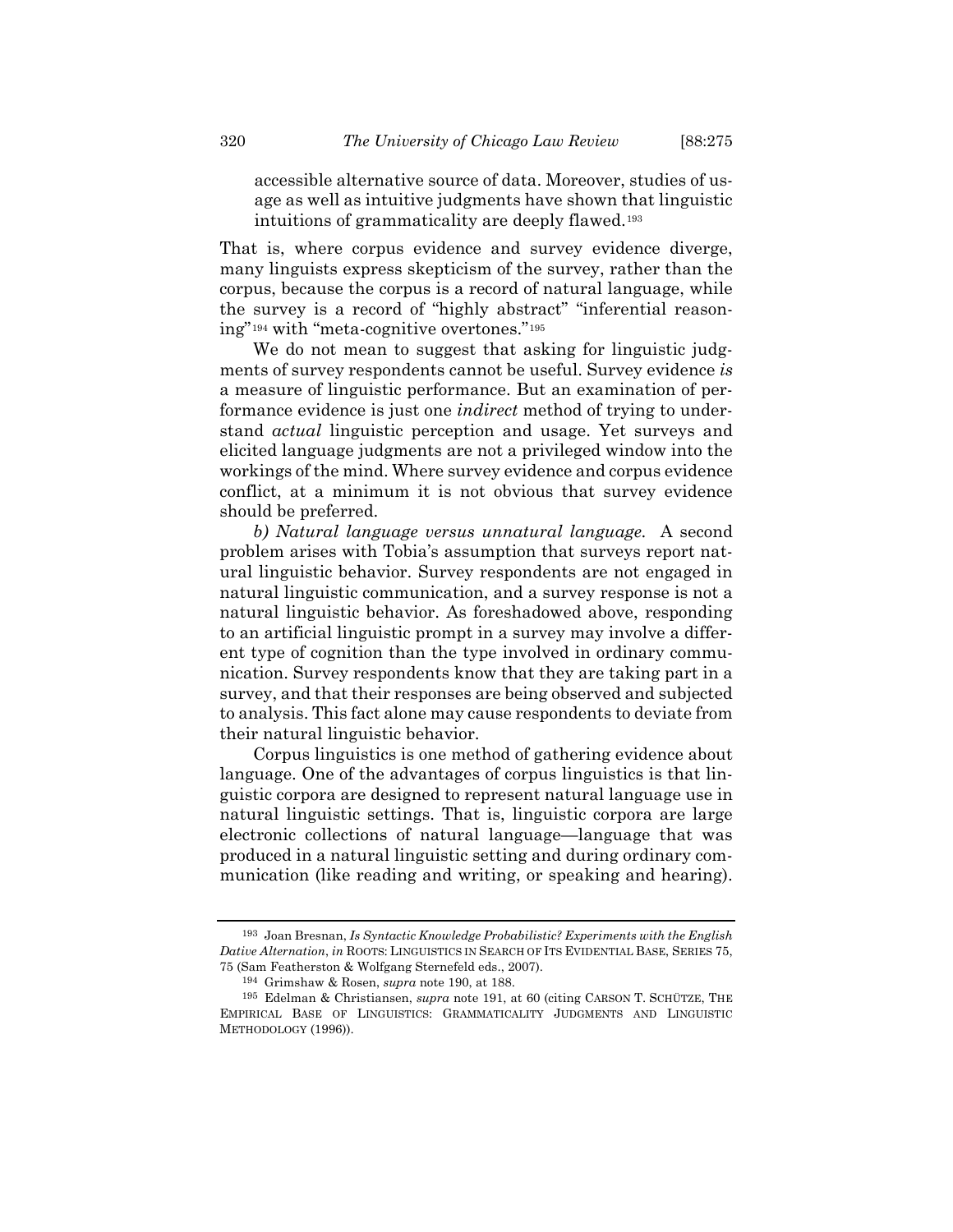Most corpora are not composed of language that was elicited or recorded specifically for the purpose of study or where the speaker, hearer, reader, or writer would have been aware that they were being observed. Corpus linguistics cannot give us access to the picture evoked in the mind of an individual during communication. But corpus linguistics can give us a lot of evidence of the linguistic output of that mind in natural linguistic settings.[196](#page-46-0) The black box of the mind cannot be directly observed, and we can learn a lot about language and meaning through indirect observation—by making observations about the mind's linguistic output.

Tobia's article may be taken then as an attempt to validate or invalidate language claims based on evidence of natural language (i.e., corpus evidence) with evidence from unnatural language (i.e., language produced in the artificial linguistic environment of a survey response). The point of relying on usage evidence from linguistic corpora (indeed, one of the key tenets of corpus linguistics) is that the researcher has access to natural, unobserved (and therefore less tainted) language use from natural linguistic environments. We think that relying on survey responses as a proxy for ordinary understanding ignores a whole host of challenges that Tobia fails to address.

<span id="page-46-4"></span>Survey responses may not reflect the actual linguistic perceptions or performance of survey respondents. "Even the best designed elicitation tasks are removed from how people use (and think about) language in everyday life, and people's reports of their linguistic usage may or may not match up with what they actually do."[197](#page-46-1) Surveys "can induce respondents to claim knowledge and use of features they have never heard prior to the research situation."[198](#page-46-2) Survey respondents can very easily confound grammaticality with acceptability or correctness.[199](#page-46-3) And survey respondents may be influenced by "ordering effects, participants' possible discomfort with the test-like nature of the elicitation task, and their resulting desire either to do 'well' on the test" by providing the answers they perceive the test

<span id="page-46-0"></span><sup>196</sup> *See* Svenja Adolphs & Phoebe M.S. Lin, *Corpus Linguistics*, *in* THE ROUTLEDGE HANDBOOK OF APPLIED LINGUISTICS 597, 597 (James Simpson ed., 2011) ("At the heart of empirically based linguistics and data-driven description of language, corpus linguistics is concerned with language use in real contexts.").

<span id="page-46-3"></span><span id="page-46-2"></span><span id="page-46-1"></span><sup>197</sup> Natalie Schilling, *Surveys and Interviews*, *in* RESEARCH METHODS IN LINGUISTICS 96, 102 (Robert J. Podesva & Devyani Sharma eds., 2013).

<sup>198</sup> *Id.*

<sup>199</sup> *See id.* at 102–03.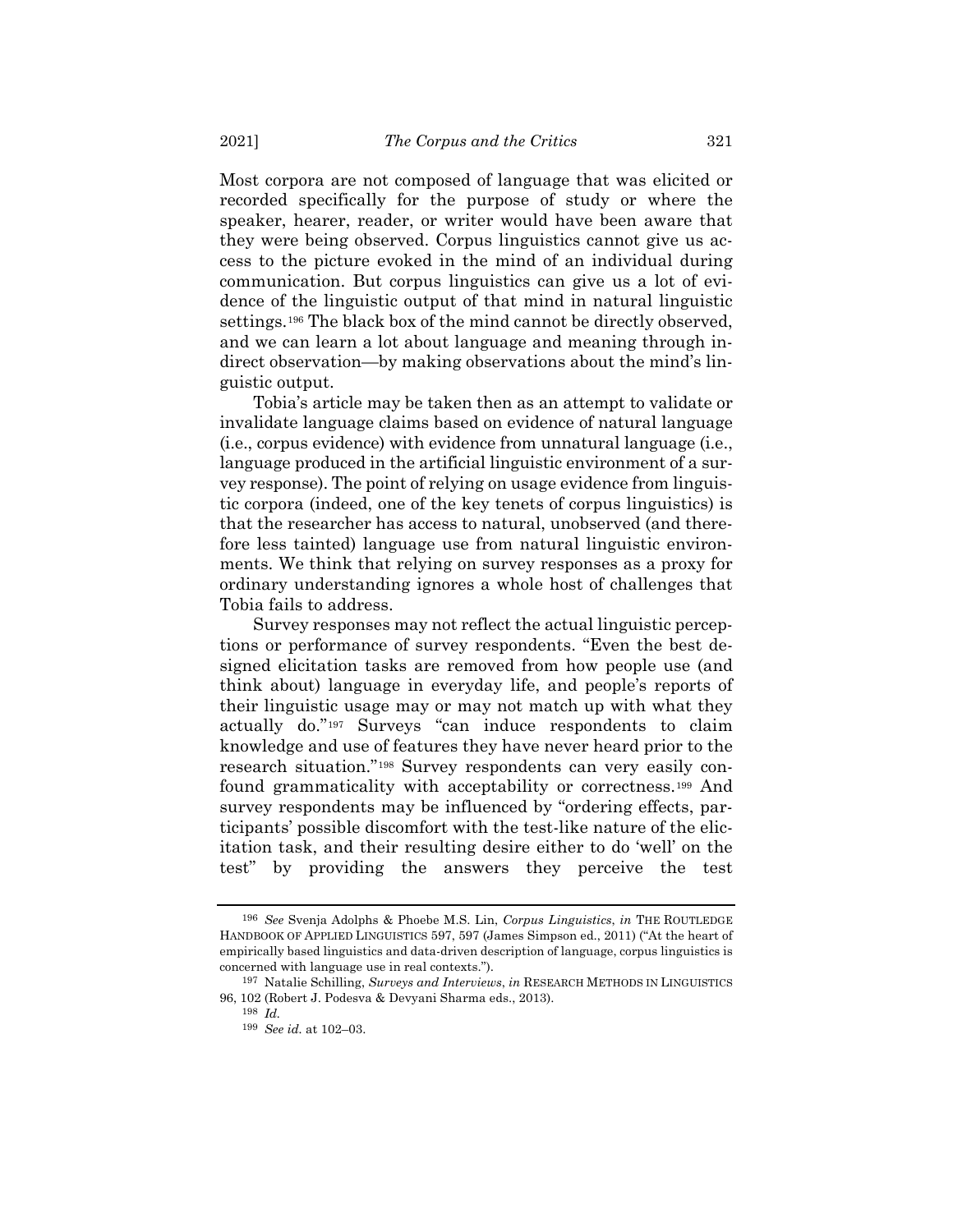The traditional method of eliciting language attitudes is plagued by the same problems as elicitations of speech production. The tasks are unnatural, and there is no guarantee that the results are reflective of listeners' genuine attitudes. . . . This may be because listeners do not have free access to their attitudes or the ability to accurately convey them, or because they do not wish to express negative attitudes they might really hold.[201](#page-47-1)

If the test for ordinary meaning is the picture that is elicited in the common mind by the words of the legal text, it is not at all clear that survey evidence will give us a higher resolution of that picture than corpus linguistics will.

*c) Survey design and observer effects.* One obvious response to these objections to survey evidence is that linguists, like other social scientists, frequently rely on surveys to study language and meaning. Yet linguists have recognized the problems inherent in relying on survey evidence to study linguistic behavior. And they have devised a number of methods for mitigating observer effects and eliciting natural language. Tobia does not appear to have employed any of these techniques.

<span id="page-47-4"></span>Survey methods suffer from what sociolinguist William Labov referred to as "the *Observer's Paradox:* the aim of linguistic research in the community must be to find out how people talk when they are not being systematically observed; yet we can only obtain these data by systematic observation."[202](#page-47-2) If we are aiming to understand natural language use or natural language perception (i.e., ordinary understanding), then unnatural language produced in an artificial setting may not be satisfactory.[203](#page-47-3)

Labov proposed that "[o]ne way of overcoming the paradox is to break through the constraints of the interview situation by

<span id="page-47-5"></span><sup>200</sup> *Id.* at 103.

<sup>201</sup> *Id.* at 106.

<sup>202</sup> WILLIAM LABOV, SOCIOLINGUISTIC PATTERNS 209 (1972) (emphasis in original).

<span id="page-47-3"></span><span id="page-47-2"></span><span id="page-47-1"></span><span id="page-47-0"></span><sup>203</sup> *See* William Labov, *Some Principles of Linguistic Methodology*, 1 LANGUAGE SOC'Y 97, 108 (1972) ("In the gathering of elicitations and intuitions, there is no obvious sense in which the work can be described as *valid*." (emphasis in original)); SIDNEY GREENBAUM & RANDOLPH QUIRK, ELICITATION EXPERIMENTS IN ENGLISH: LINGUISTIC STUDIES IN USE AND ATTITUDE 7 (1970) ("We are well aware that we cannot escape from the artificiality of the test situation, though with continuing refinement we can hope to remove some of the worst effects of bias that the test situation introduces.").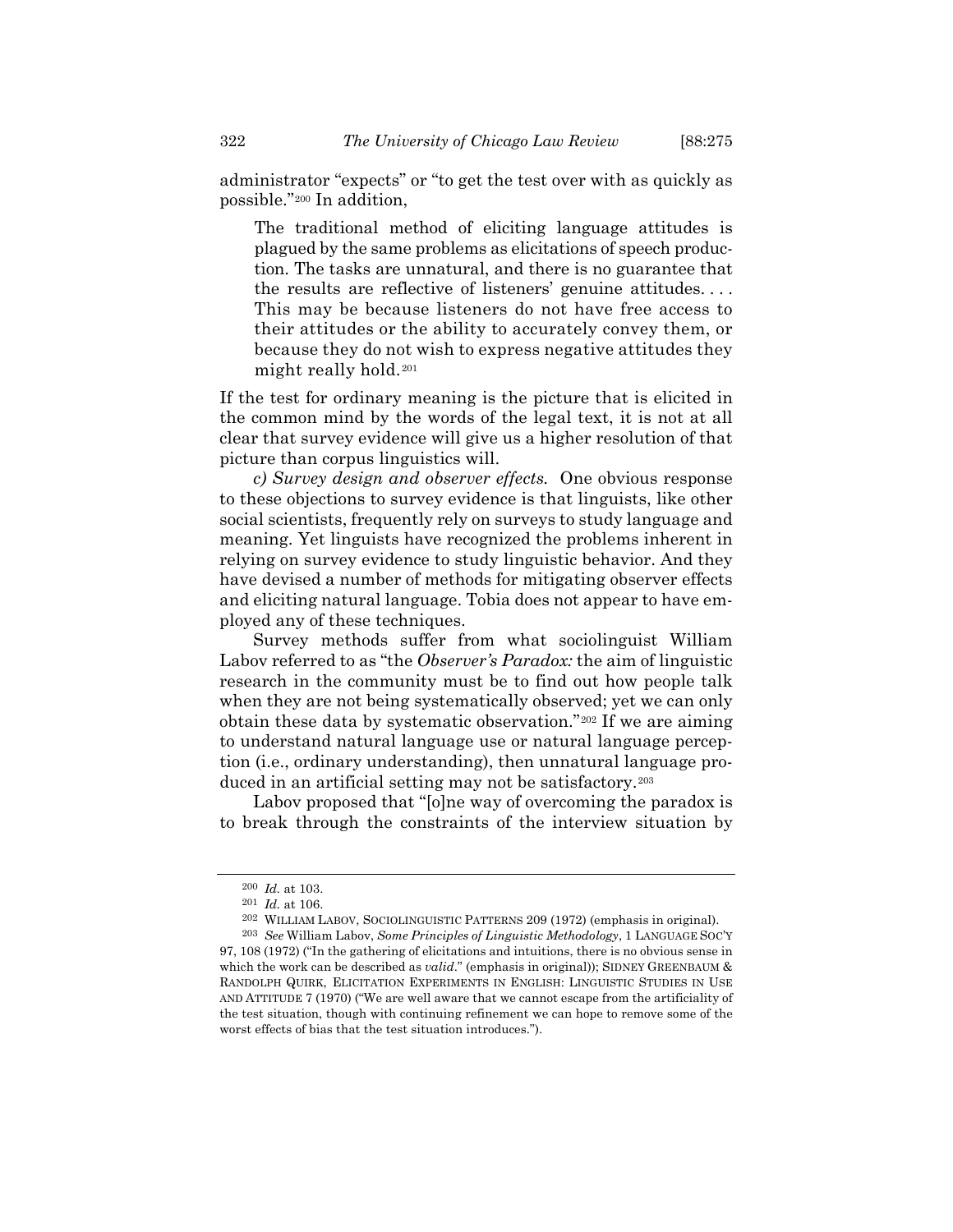various devices which divert attention away from speech," so that "the subject unconsciously assumes that he is not at that moment being interviewed."[204](#page-48-0) Or, the interviewer can "involve the subject in questions and topics which recreate strong emotions he has felt in the past, or involve him in other contexts."[205](#page-48-1) A surveyor may administer a rapid and anonymous survey, in which relevant speech is elicited through questions administered before respondents are aware that they are participating in the survey.[206](#page-48-2)

Even where such mitigating techniques are employed, respondents are typically aware that they are in an unnatural linguistic setting and that their language is being evaluated.[207](#page-48-3) Moreover, there is some evidence that when responding to survey questions, respondents are speaking in an entirely different register from ordinary speech.[208](#page-48-4)

Whatever the advantages or disadvantages of these mitigation techniques, it is clear that Tobia made no attempt to mitigate observer effects. Instead, he merely directed responses to questions that were obviously directed at the respondent's language judgments, like "'Is a car an ailac?' [Yes / No]" or "An airplane is a prototypical vehicle. 1 (strongly disagree) to 7 (strongly agree)."[209](#page-48-5) In such a case, it is not clear that Tobia's survey responses are representative of the natural language use or perception of his respondents.

2. Tobia's data are unhelpful given his study design.

Tobia's survey data also suffer from a second definitional problem. In his concept condition survey, Tobia asked his respondents to determine whether items on a list of nouns were properly classified as a "vehicle." But in so doing Tobia never gave any indication of how the respondent was to decide on the breadth of the classification of "vehicle." In other words, he never defined "ordinary meaning" for his survey respondents. This left their answers up to their own judgment about the very legal construct he was trying to measure, robbing the data of any utility.

<span id="page-48-1"></span><span id="page-48-0"></span>Tobia's move ignores the wide range of senses of "ordinary meaning" that we identified in *Judging Ordinary Meaning*. Our

<sup>204</sup> LABOV, *supra* note [202,](#page-47-4) at 209.

<span id="page-48-2"></span><sup>205</sup> *Id.*

<sup>206</sup> *See* Schilling, *supra* not[e 197,](#page-46-4) at 103–04; GREENBAUM & QUIRK, *supra* note [203,](#page-47-5) at 7.

<sup>207</sup> *See* Schilling, *supra* note [197,](#page-46-4) at 109.

<span id="page-48-3"></span><sup>208</sup> *See id.*

<span id="page-48-5"></span><span id="page-48-4"></span><sup>209</sup> Tobia, *supra* note [17,](#page-4-0) at 756, 759 (brackets in original).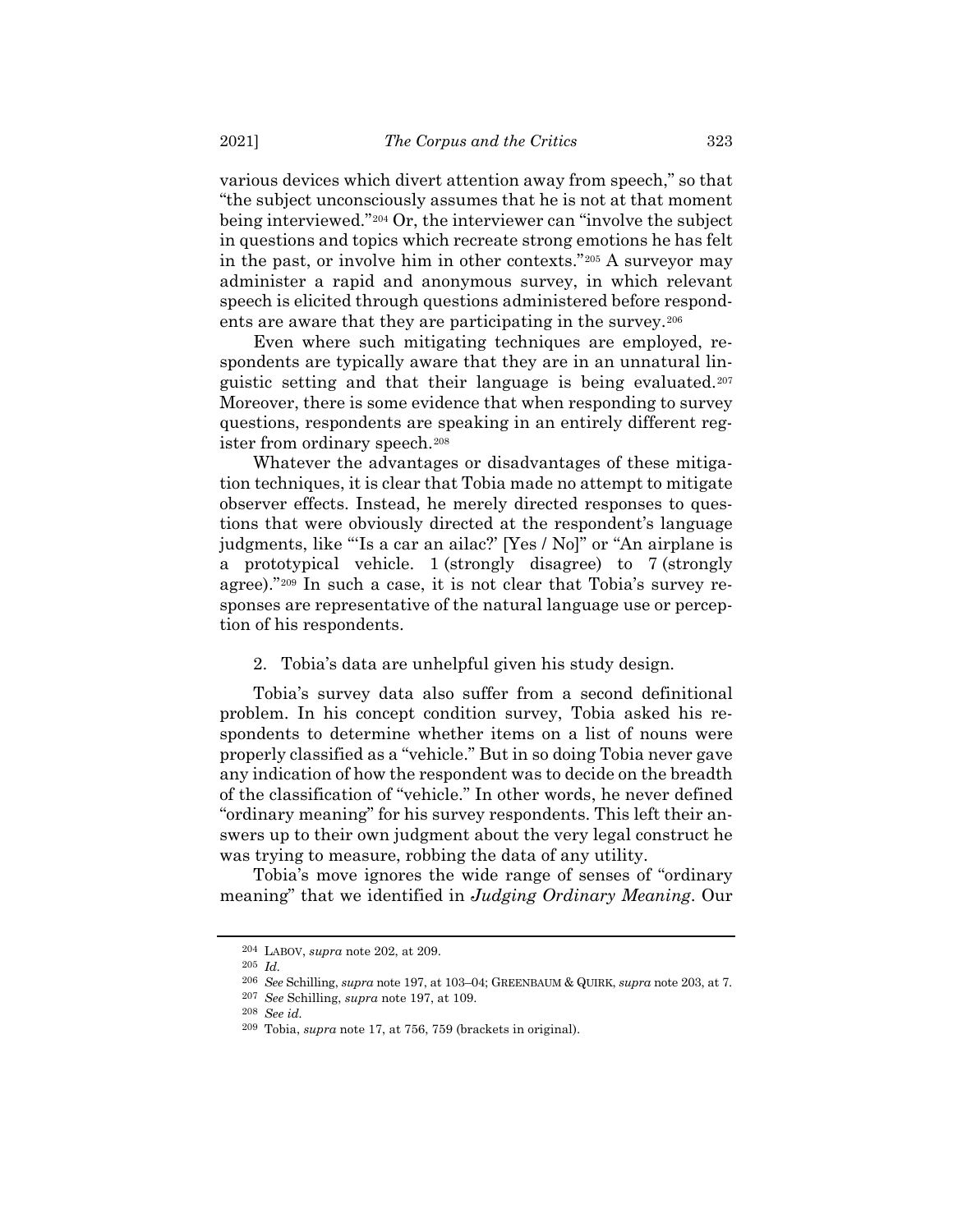article highlighted a problematic imprecision in the law's search for ordinary meaning.[210](#page-49-0) Citing classic cases on statutory ambiguity, we noted that the range of senses embraced in legal theory spans a frequency continuum (running from "permissible" senses of a given term to the "most frequent" or even "exclusive" sense) and sometimes also sweeps in "prototype" meaning.[211](#page-49-1) We also identified different values or policies that could be viewed to sustain different concepts of ordinary meaning.[212](#page-49-2)

The foregoing principles were a prelude to our demonstration of the utility of corpus linguistic tools. We noted that the imprecisions in the attempt to conceptualize ordinary meaning are wrinkles that need to be ironed out in our legal theory of interpretation.[213](#page-49-3) And we concluded by demonstrating that corpus tools can yield data of relevance to any of the notions of ordinary meaning embraced in the case law.[214](#page-49-4) For example, we

If we accept the most common use of the word as the ordinary meaning, we can conclude that the ordinary meaning of *vehicle* is *automobile*.

We can also make a strong case for crediting the most common meaning as the ordinary one, in that it will best avoid unfair surprise (public meaning) and vindicate the presumed intent of the lawmaker (intended meaning). . . . But, as discussed above, that is a question for legal theory.

*See also id.* at 817–18:

Intended meaning is an appropriate construct to the extent we are aiming to vindicate the preferences of lawmakers. This is a viable, distinct basis for crediting ordinary meaning. . . .

There is also a case for the public or "reader's" understanding. This sort of meaning makes sense to the extent we are seeking to vindicate the notice rationale for the "standard picture"—the protection of reliance interests and the avoidance of unfair surprise.

<span id="page-49-3"></span>213 *See id.* at 874 (emphasis in original) (quoting Baude & Sachs, *supra* note [68,](#page-14-0) at 1089–90):

This raises the question of whether to credit only the top-of-mind sense or a possibly broader, "reflective" sense as ordinary. But this is not a deficiency in corpus data—or even in linguistic theory. It is a question for law—"we have to decide *which* meaning, produced by which *theory* of meaning, we ought to pick."

<span id="page-49-4"></span>*See also id.* at 858:

What if our sense of public meaning differs from our sense of intended meaning? If that happens we would need to decide which data set to rely on. That is a problem for legal theory—and essentially a choice of which of two sets of justifications for the "standard picture" we seek to vindicate.

214 *See, e.g.*, *id.* at 858:

<span id="page-49-2"></span><span id="page-49-1"></span><span id="page-49-0"></span><sup>210</sup> Lee & Mouritsen, *Judging Ordinary Meaning*, *supra* note [7,](#page-2-0) at 798 ("[I]ronically, we have no ordinary meaning of 'ordinary meaning.'").

<sup>211</sup> *Id.* at 800–01.

<sup>212</sup> *See, e.g.*, *id.* at 859 (emphasis in original):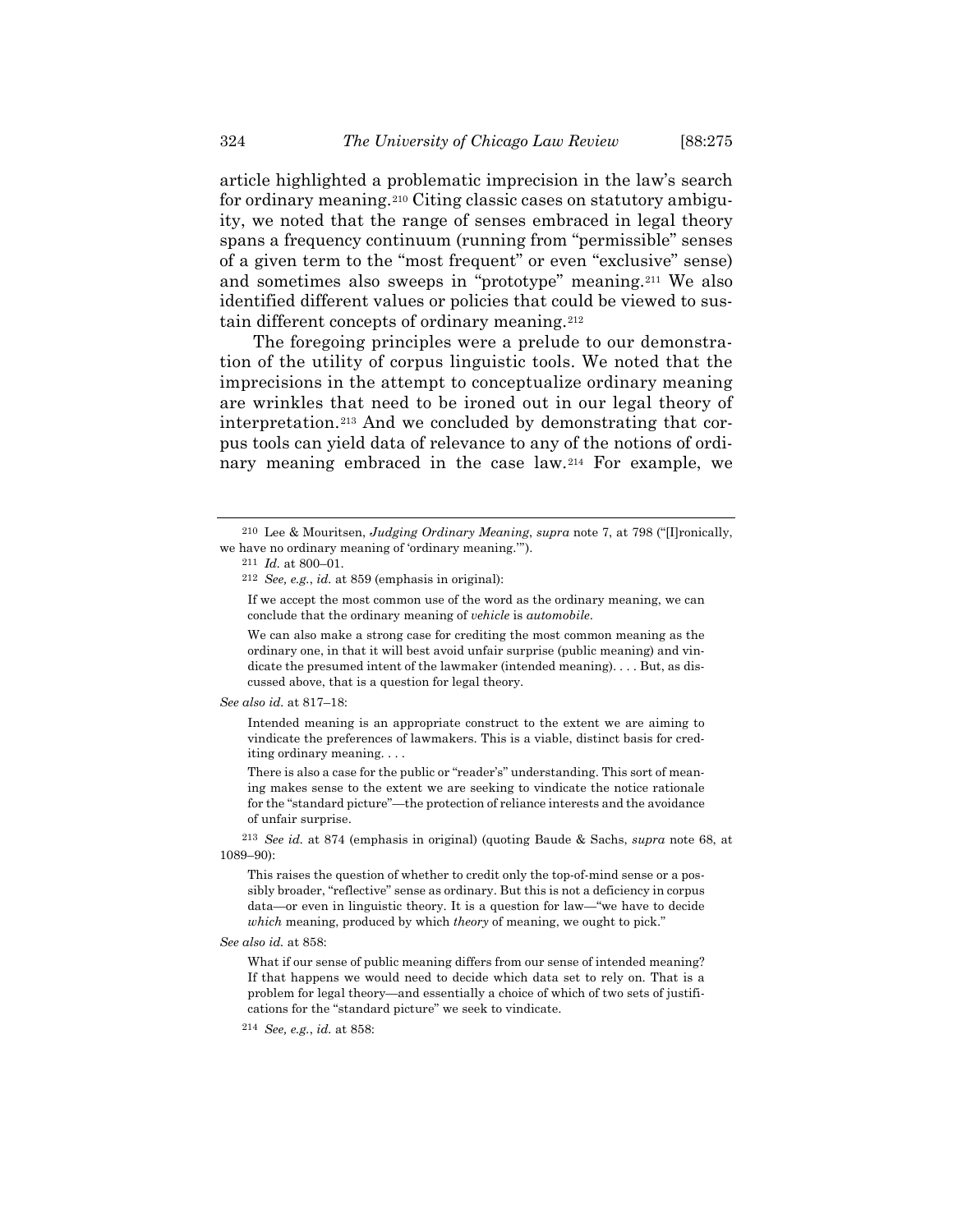showed how corpus tools could help us determine whether airplanes, bicycles, and automobiles were simply acceptable, common, or prototypical examples of "vehicles."[215](#page-50-0)

Tobia skates past all of these nuances. In crediting results from his concept condition survey, Tobia purports to be establishing a baseline truth about human perception of ordinary meaning. But he nowhere acknowledges the range of possible meanings of ordinary meaning. And because his survey gave no guidance to his concept condition respondents, their classifications of various nouns as falling inside or outside the "vehicle" category are ultimately indecipherable. Without more, we cannot tell whether the survey respondents are thinking of the question whether a given item qualifies as a vehicle in terms of the "permissible" sense of the term or whether they may instead be thinking of it in terms of a "common," "most frequent," or even "prototype" sense.

This is fatal to the utility of Tobia's inquiry. Even if we assume away the above concerns about the probity of evidence of language competence, there is no basis in Tobia's experiment for his decision to elevate the results of his concept condition survey. The survey is in this sense a black box. The respondents inside it could be telling us that a given item counts (or does not count) as a "vehicle" because they think all permissible senses of vehicle should be included. Or they could have in mind a different standard for inclusion, based on a "most frequent" sense of "vehicle" or even a "prototype" sense. We will never know. And without such knowledge we cannot even begin to have a conversation about whether the data are conclusive. (It would only be the beginning of the conversation in any event, as the answer would still depend on the debatable considerations we highlighted in *Judging Ordinary Meaning*—as to whether or when each of the various

The speech community question, as we have noted, has implications for the selection of a relevant corpus. If we are trying to measure intended meaning, we might want to gather data from a corpus of a community of speakers who look demographically like Congress. Yet if we are interested in public meaning, we would want to turn to a broader corpus.

<span id="page-50-0"></span><sup>215</sup> *See, e.g.*, Lee & Mouritsen, *Judging Ordinary Meaning*, *supra* note [7,](#page-2-0) at 859 (emphasis in original):

<sup>[</sup>W]e can conclude that the most common sense of this term is in reference to automobiles. Airplanes and bicycles appear on our frequency continuum: they are attested in the data as possible examples of *vehicle*. But they are unusual not the most frequent and not even common. If we accept the most common use of the word as the ordinary meaning, we can conclude that the ordinary meaning of *vehicle* is *automobile*.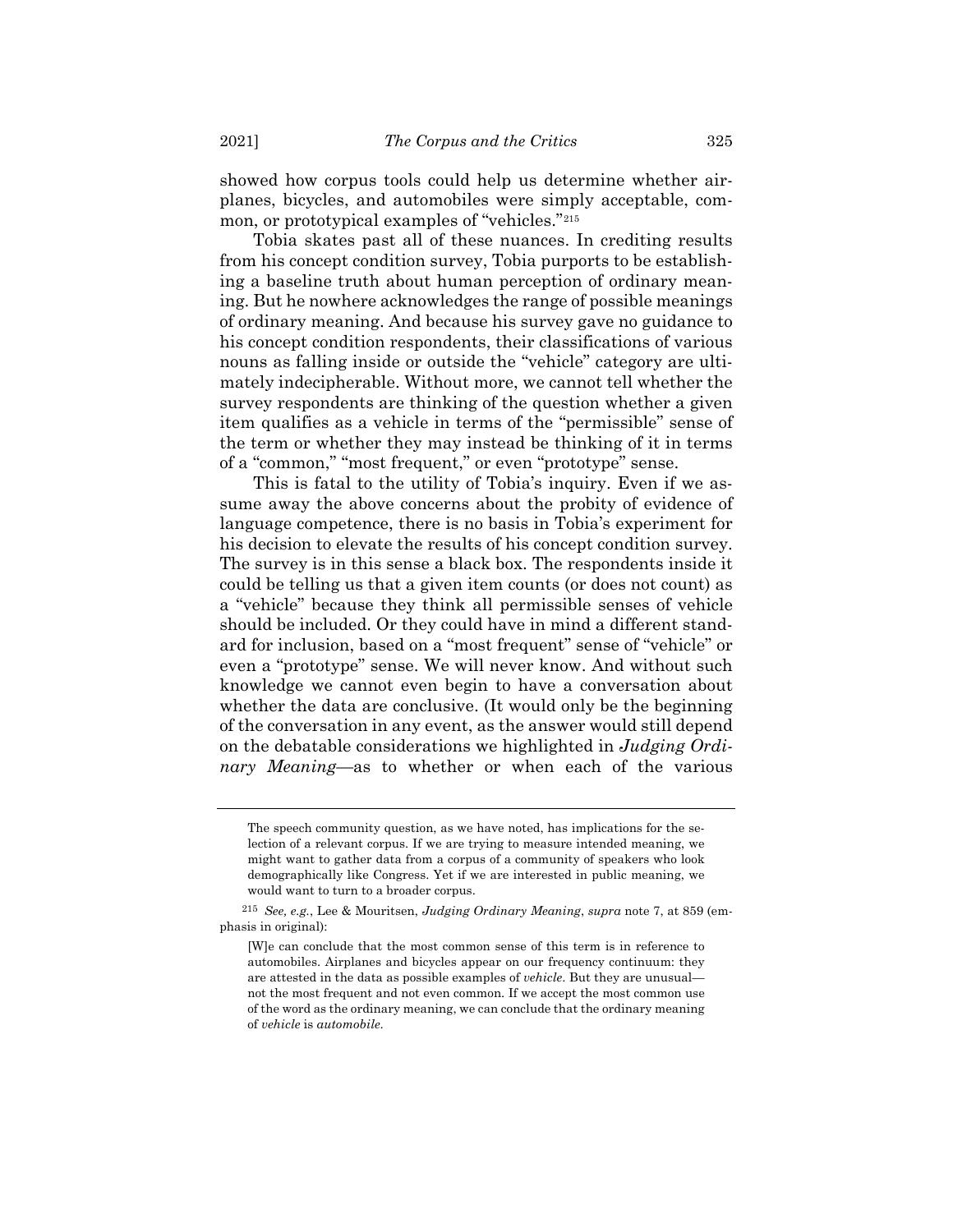concepts of ordinary meaning is preferable as a matter of a legal theory of interpretation.)

For these reasons, Tobia's analysis is circular. His data show only that his concept condition respondents classified various entities as a "vehicle" in accordance with their own unstated standard for inclusion. And the data therefore tell us nothing of interest. We cannot begin to have a coherent conversation about testing ordinary meaning until we define "ordinary meaning." And Tobia is in no position to close the debate about the right measurement tool if he is unwilling to start by defining the standard that he is seeking to operationalize.

Our corpus analysis suffers from no such problems. We identified a range of possible meanings of "ordinary meaning" and showed how corpus tools can operationalize each of them. Admittedly, we left open the choice among those concepts of ordinary meaning. But we emphasized that that is a question for our legal theory of interpretation. And we identified a range of policy considerations that might seem to favor any of a range of these concepts.

We do not mean to dismiss the possibility that survey instruments could add meaningfully to the inquiry into the ordinary meaning of legal language.[216](#page-51-0) But we see substantial barriers to the utility of the data brought to bear in the Tobia study.[217](#page-51-1) And we think the proponents of surveys must at least define their terms before they can claim to have identified a baseline truth for assessing the accuracy of corpus methods.

3. Tobia's data fail to consider syntactic and pragmatic context.

Tobia's survey data also falter in their failure to account for the range of syntactic and pragmatic context that corpus tools can incorporate. In *Judging Ordinary Meaning*, we presented the linguistic basis for the need to assess the ordinary meaning of words or phrases in light of all their relevant context.[218](#page-51-2) We noted that

<sup>216</sup> *See id.* at 861–62 (discussing the potential of surveys in this enterprise).

<span id="page-51-2"></span><span id="page-51-1"></span><span id="page-51-0"></span><sup>217</sup> *See id.* at 861 (discussing some "significant barriers to using survey data to address questions of ordinary meaning").

<sup>218</sup> *See id.* at 816–17 (citations omitted):

Real human beings do not derive meaning from dictionary definitions and rules of grammar alone. Everyone takes nonsemantic context—pragmatics—into account in deriving meaning from language. And for that reason we see no basis to credit semantic meaning without consideration of pragmatic context. If no lawmaker would read the text that is voted into law purely semantically—devoid of pragmatic context—then there is no reason to credit that kind of meaning as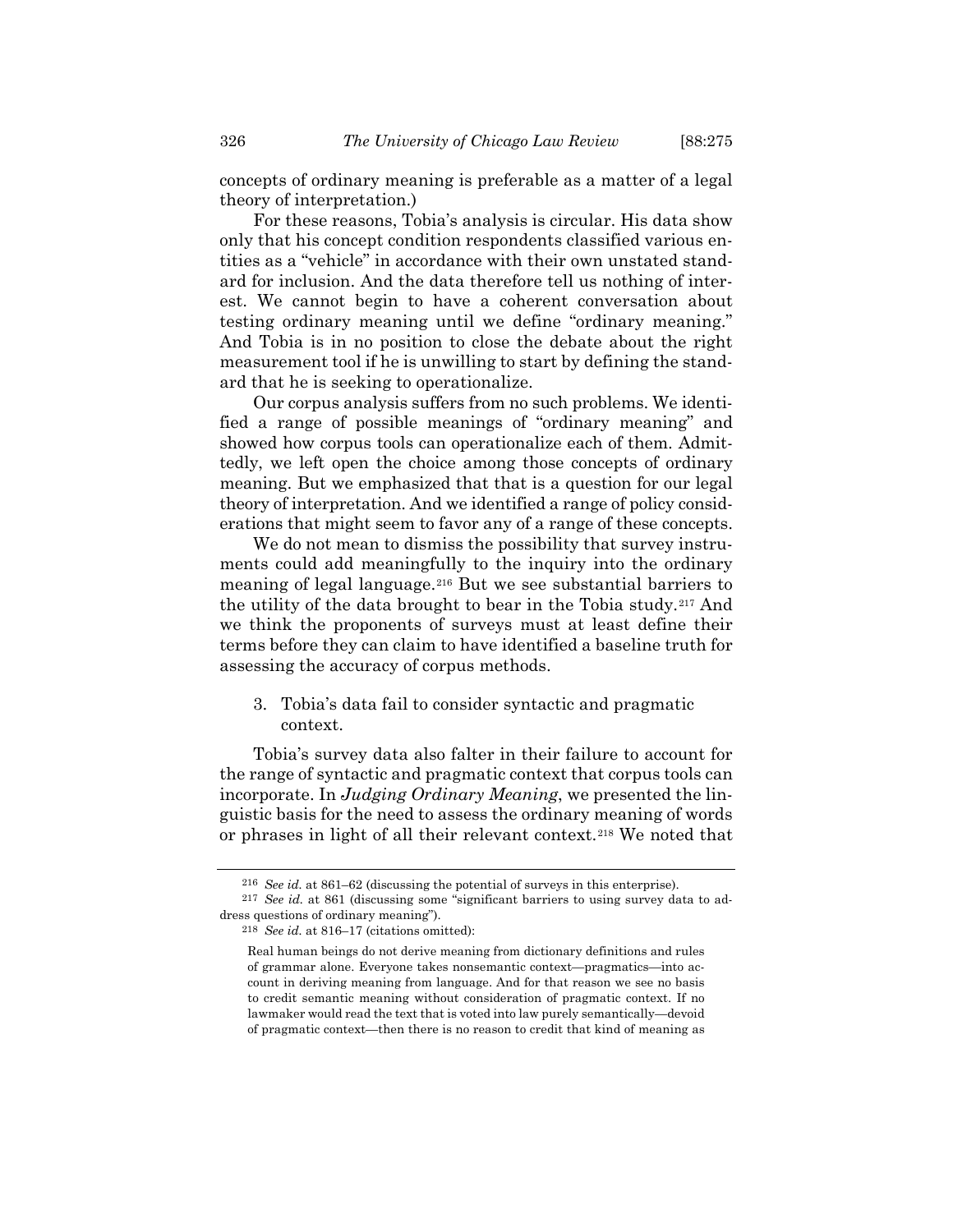words are not understood in isolation but in context. And we high-lighted the salience of both syntactic context<sup>[219](#page-52-0)</sup> (surrounding words and language structures) and pragmatic context<sup>[220](#page-52-1)</sup> (the physical or social setting in which the words appear).

These points can be illustrated in the "vehicle" examples listed in Tobia's article. Tobia's survey asks respondents to decide only whether items in a list of nouns can qualify as a "vehicle." No syntactic context or pragmatic context is included—respondents have no sense of whether they are being asked to decide whether an item counts as the sort of "vehicle" that would be subject, say, to a state vehicle registration law (one of Tobia's examples), fall within an insurance policy covering all vehicles owned by an insured (another), or count as a vehicle prohibited by a city ordinance banning "vehicles in the park" (the classic H.L.A. Hart problem).

This is problematic. If our human understanding of language is informed by syntax and pragmatics, we may have a different understanding of the ordinary meaning of "vehicle" in each of the three settings noted above. And Tobia's concept condition survey makes no attempt to consider this context.

Corpus analysis could easily do so. We could construct a corpus search not just for the noun "vehicle" but for the noun "vehicle" as an object of a human subject who is seeking to "register" it with a state, or a human subject who is asserting "ownership" in the context of "insurance." If the ordinary meaning of "vehicle" varies depending on this context, we could measure it using the tools of corpus linguistics.[221](#page-52-2) The flexibility of corpus tools, in fact, is a key selling point for corpus analysis—a point we developed at great length in *Judging Ordinary Meaning*. With that in mind, it is puzzling that Tobia insists on the superiority of his simplistic survey, which makes no attempt to capture this context or to engage with our defense of corpus methods on this basis.

A survey instrument could of course be devised in a manner incorporating these elements of context. Instead of just asking a respondent to determine whether or not a given item counts as a

a means of vindicating the intent of a lawmaker. The same goes for the public governed by the law. If no one reads laws literally by pure semantics, we have no reason to protect reliance interests or notice concerns rooted in that kind of understanding.

<span id="page-52-1"></span><span id="page-52-0"></span><sup>219</sup> *See id.* at 821–22.

<sup>220</sup> *See* Lee & Mouritsen, *Judging Ordinary Meaning*, *supra* note [7,](#page-2-0) at 823–24.

<span id="page-52-2"></span><sup>221</sup> *See id.* at 874–75.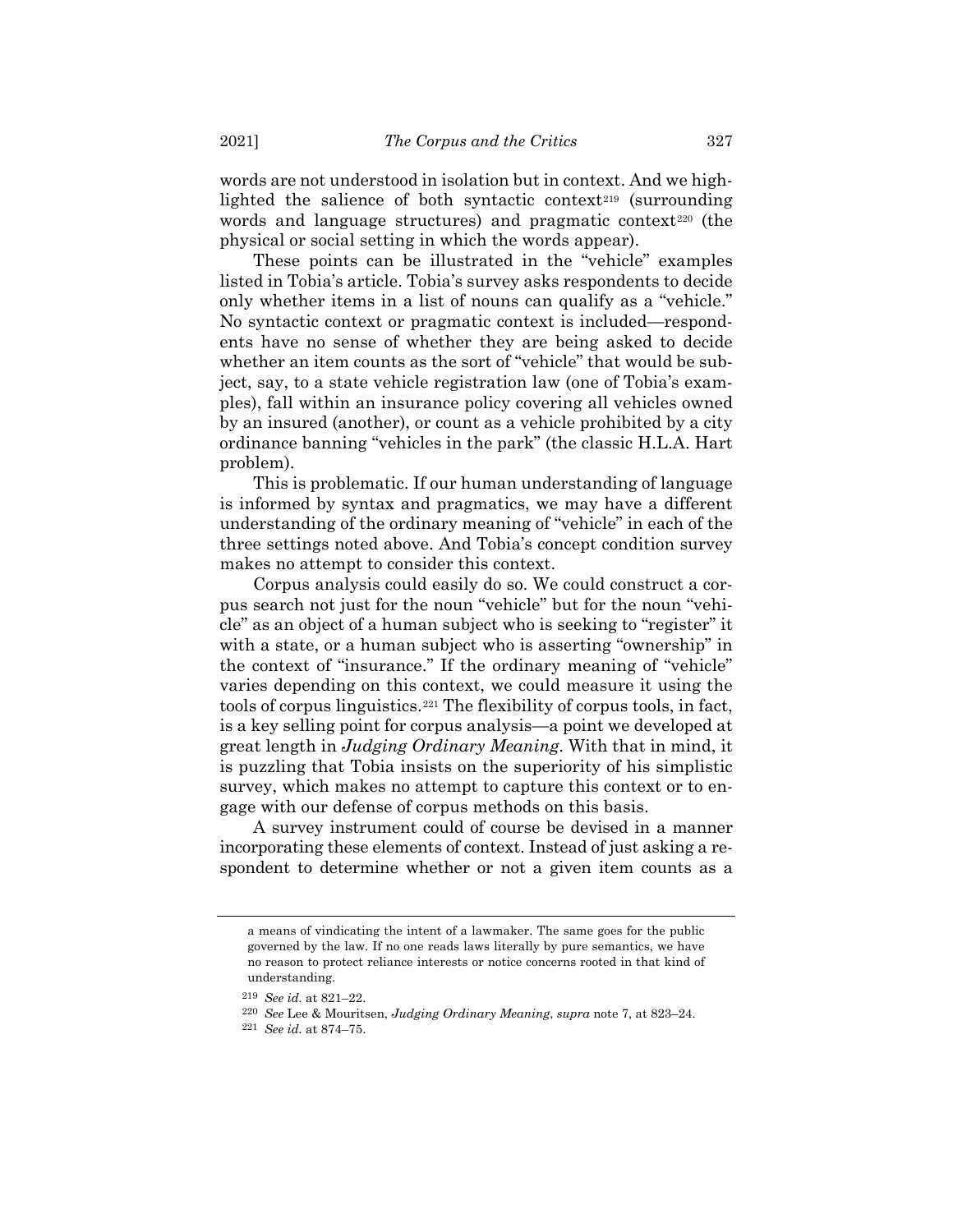"vehicle" in the abstract, the survey could tell the respondent that it is inquiring into the scope of a state vehicle registration law or the coverage of an insurance policy. In expanding the survey in that way, the context deficiency highlighted here could be addressed.

But that would introduce another set of problems—problems associated with the difficulty of assembling reliable evidence of language competence (due to self-reporting problems, unnatural language issues, and observer effects). These problems can be magnified when we extend the context given to survey respondents to incorporate pragmatic context. The more context we provide, the less certain we can be that the evidence we are gathering is telling us anything useful about ordinary language usage. Because survey respondents are humans (with biases and prejudices), their answers at some point will inevitably be more about preferences for outcomes in anticipated disputes than ordinary understanding of language usage.

The insurance coverage example highlights the problem. Our understanding of "vehicle" may well be influenced by the syntactic and pragmatic context of the insurance policy. But if we tell respondents that they are being asked to decide whether an insurance company should be required to extend insurance coverage to protect a policyholder from harm, that will certainly sway their answers. For example, as many respondents will be policyholders themselves, they may feel an increased desire to answer in the affirmative. Such a swayed answer seems unlikely to be based on perception of language and more likely to be about an implicit bias against insurance companies.

We are not suggesting that this problem is intractable. Survey instruments could perhaps be designed in a manner that could control for or otherwise deal with these concerns. But Tobia's instrument does not do that. And for now we can at least say that his study falls far short in its attempts to discredit the accuracy of corpus-based analysis. If anything, it highlights the advantages that our proposed tools have over the method he touts as yielding baseline truth.

\* \* \*

While neither corpus evidence nor survey evidence provides a direct window into the natural linguistic behavior or perceptions of language users, both methods can provide useful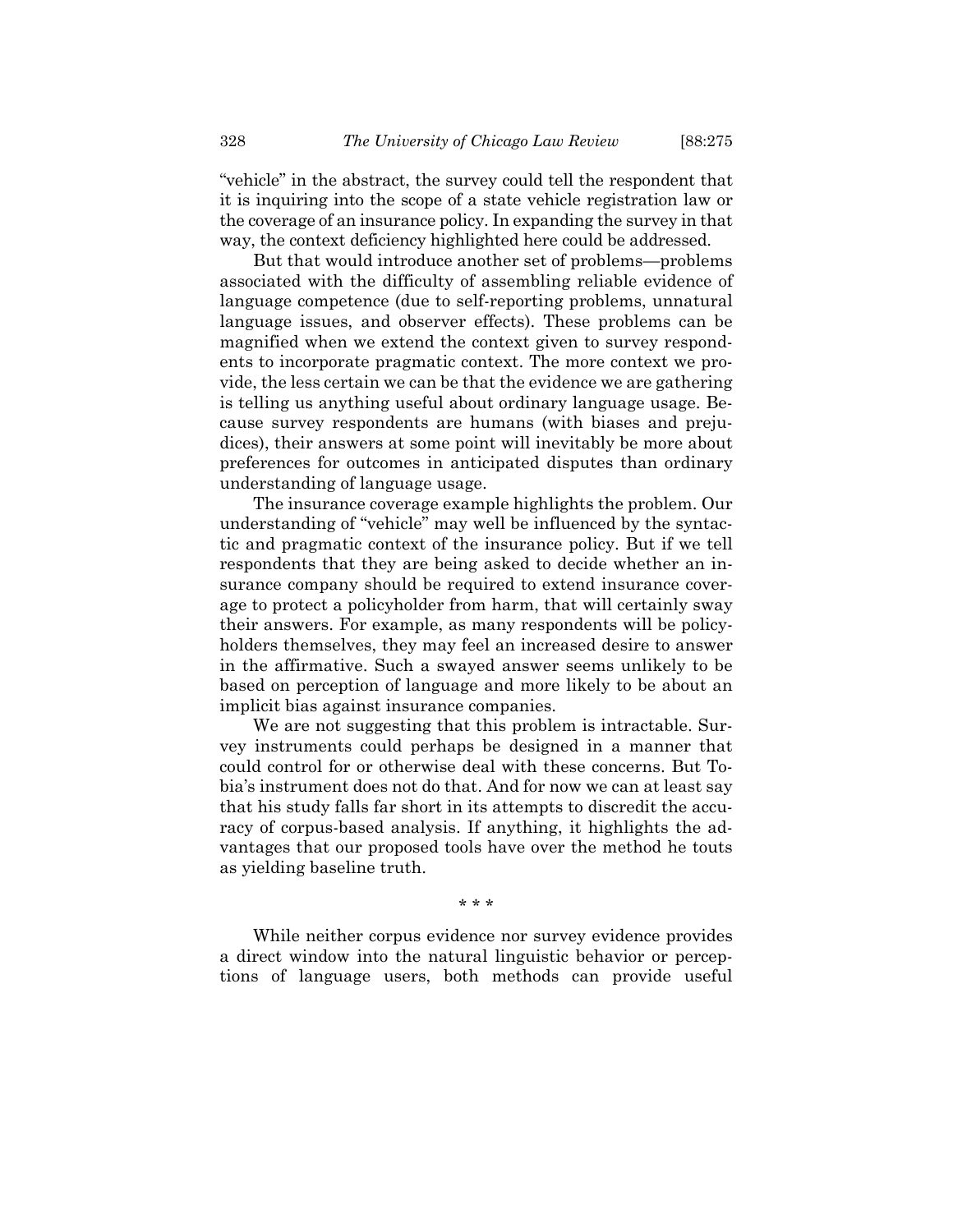information about language and meaning, even if that infor-mation must be dimly viewed through "the performance filter."<sup>[222](#page-54-0)</sup>

We do not mean to suggest that survey methods cannot provide useful evidence of language use and perception. Surveys have been used since at least the 1800s to gather evidence of language usage.[223](#page-54-1) And survey methods have been brought to bear on topics ranging from language perception and attitudes<sup>[224](#page-54-2)</sup> to language variation.[225](#page-54-3) Survey methods also have the advantage that they are already familiar to lawyers and judges. As noted by Professors Omri Ben-Shahar and Lior Strahilevitz in advocating for the use of survey methods in contract interpretation: "a large background of law is already in place making survey wording and technique in trademark disputes reasonably consistent across cases," and "[a] substantial amount of case law exists which provides insight into how to conduct and prepare a trademark survey that will be admissible in court."[226](#page-54-4) And to the extent that acceptability judgments are relevant to the inquiry of ordinary meaning, there is at least some evidence that survey methods using the Amazon Mechanical Turk are at least as good as live surveys in measuring acceptability judgments of respondents.[227](#page-54-5)

Yet there are reasons to prefer corpus evidence in some contexts. Linguistic corpora provide evidence of natural language language that occurs during ordinary communication and in natural linguistic settings. Linguistic corpora thus avoid observer effects. The language in the corpus occurred naturally and was not elicited in an experimental setting. No one was around to make metalinguistic judgments about the language being used, and the language in the corpus typically did not involve a subconscious performance for an observer. The corpus allows us to

<sup>222</sup> Grimshaw & Rosen, *supra* note [190,](#page-44-4) at 217.

<sup>223</sup> *See* Schilling, *supra* note [197,](#page-46-4) at 97.

<span id="page-54-2"></span><span id="page-54-1"></span><span id="page-54-0"></span><sup>224</sup> *See generally* Kathryn Campbell‐Kibler, *Sociolinguistics and Perception*, *in* 4 LANGUAGE AND LINGUISTICS COMPASS 377 (2010); Jennifer Hay, Paul Warren & Katie Drager, *Factors Influencing Speech Perception in the Context of a Merger-in-Progress*, 34 J. PHONETICS 458 (2006).

<span id="page-54-3"></span><sup>225</sup> *See generally* Isabelle Buchstaller & Karen Corrigan, *How to Make Intuitions Succeed: Testing Methods for Analysing Syntactic Microvariation*, *in* ANALYSING VARIATION IN ENGLISH 30 (Warren Maguire & April McMahon eds., 2011).

<span id="page-54-4"></span><sup>226</sup> Omri Ben-Shahar & Lior Strahilevitz, *Interpreting Contracts via Surveys and Experiments*, 92 N.Y.U. L. REV. 1753, 1774 (2017) (citing Jerre B. Swann, *Judge Richard Posner and Consumer Surveys*, 104 TRADEMARK REP. 918, 921 (2014)) (quoting Robert H. Thornburg, *Trademark Surveys: Development of Computer-Based Survey Methods*, 4 J. MARSHALL REV. INTELL. PROP. L. 91, 91 (2004)).

<span id="page-54-5"></span><sup>227</sup> *See* Jon Sprouse, *A Validation of Amazon Mechanical Turk for the Collection of Acceptability Judgments in Linguistic Theory*, 43 BEHAV. RSCH. METHODS 155, 164–66 (2011).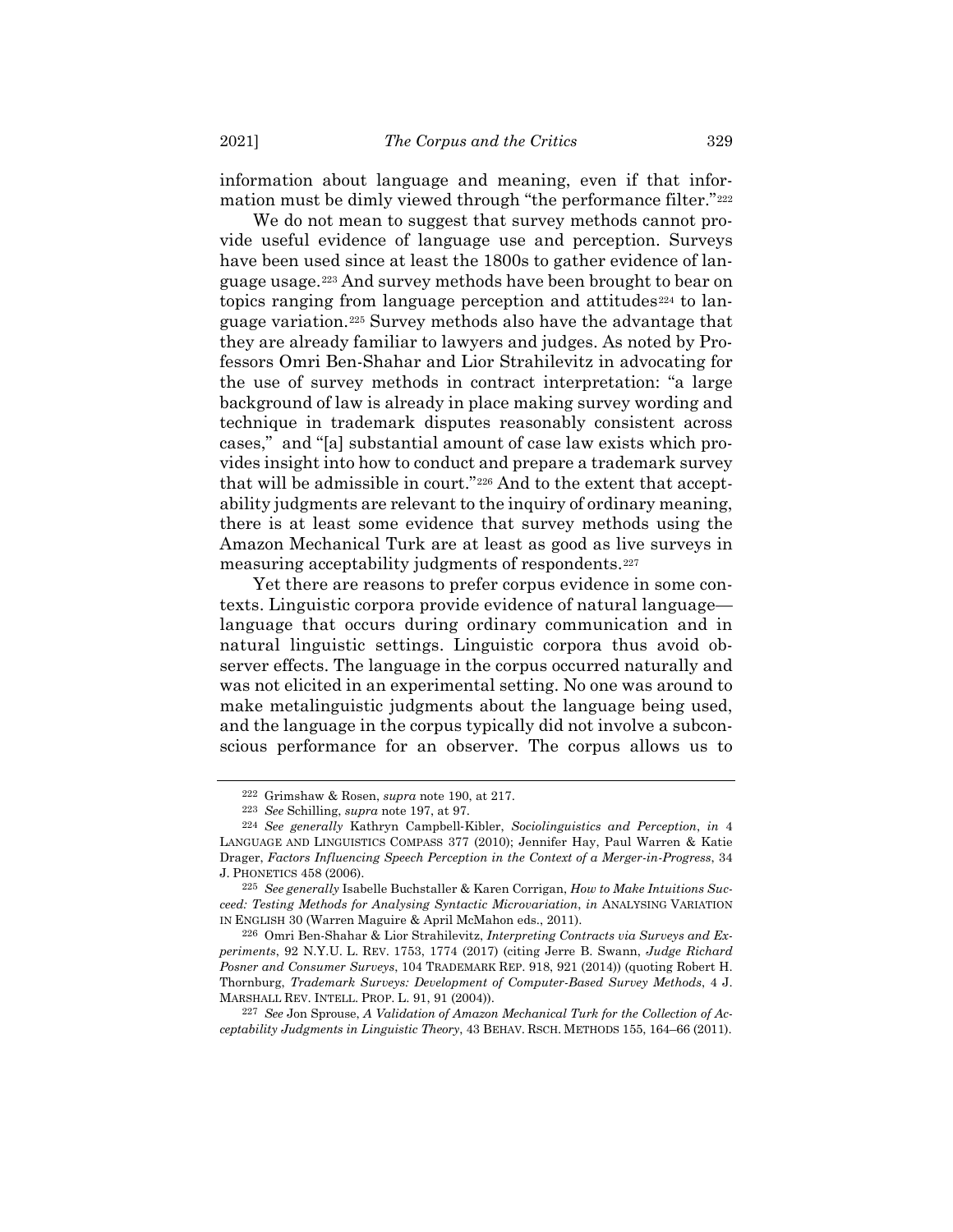examine linguistic production only. Thus, it is difficult to obtain the "picture" "evoked in the common mind" by the words of a legal text.[228](#page-55-0) But the corpus allows us to see how those words are used in a similar context, by a similar speech community, and at a similar time. The corpus may still provide indirect evidence of natural language, but it is untarnished by an experimental setting.

Surveys also provide indirect evidence of language use and perception, but responding to a survey is not a natural linguistic task—it is an unnatural one. Responses to surveys require a sort of metalinguistic, inferential cognition that does not form part of ordinary communication.

Thus, where corpus evidence and survey evidence diverge in interpretive contexts, it is not obvious that survey evidence should be preferred. Indeed, if the task is to understand natural linguistic behavior in natural linguistic settings, then we have reason to prefer corpus evidence to survey evidence.

B. Tobia's Survey Does Not Show That Corpus Tools Are Biased

Tobia claims that dictionary tools establish what he calls "more extensive" meaning and that corpus linguistic tools establish a sort of "prototypical[ ]" meaning.[229](#page-55-1) And because corpus linguistic tools purportedly point only to prototypical meaning, Tobia says that they lead to the "Nonappearance Fallacy"—the notion that "any use" of a studied term "that is not reflected" in a corpus "is therefore not part of the ordinary meaning" of the term.[230](#page-55-2) Tobia also invokes a concept that he thinks of as a related concern—an "Uncommon Use Fallacy," or the view (attributed to proponents of corpus tools) that "the relative rarity of some use in the corpus in-dicates that this use is outside of the ordinary meaning."<sup>[231](#page-55-3)</sup>

The results of Tobia's dictionary condition survey flow directly from the study design. Tobia gets extensional "vehicle" data from his dictionary condition participants because he gives them only extensional definitions—the "means of carrying or transporting something" and "agent of transmission" definitions.[232](#page-55-4) With these definitions of "ailac" in hand, respondents naturally

<sup>228</sup> *McBoyle*, 283 U.S. at 27 (alteration omitted).

<sup>229</sup> Tobia, *supra* note [17,](#page-4-0) at 766.

<span id="page-55-4"></span><span id="page-55-3"></span><span id="page-55-2"></span><span id="page-55-1"></span><span id="page-55-0"></span><sup>230</sup> *Id.* at 795 (citing Carpenter v. United States, 138 S. Ct. 2206, 2238–39 (2018) (Thomas, J., dissenting)).

<sup>231</sup> *Id.* at 796.

<sup>232</sup> *Id.* at 755.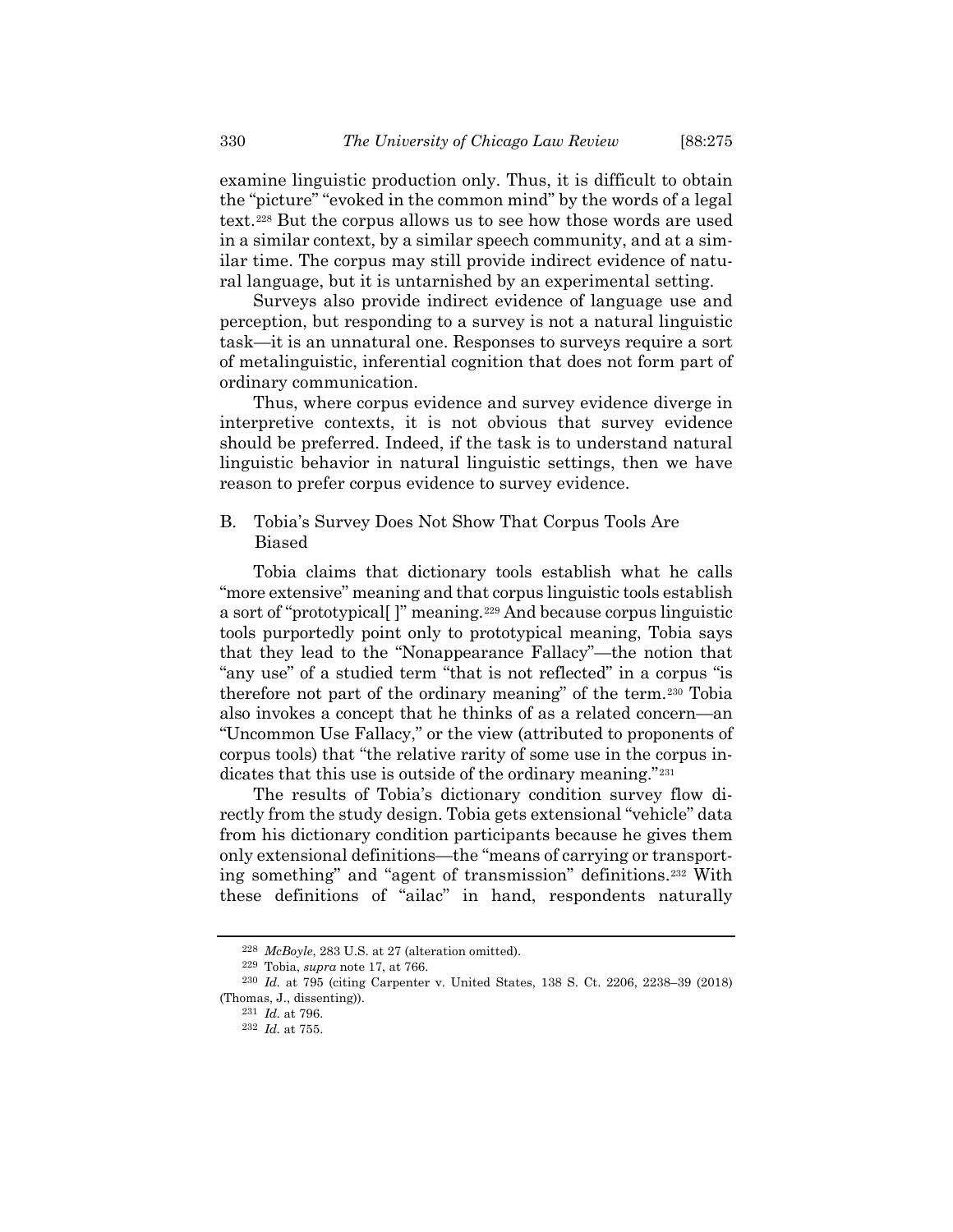conceived of a concept of "vehicle" that is broad and extensional. We agree that that is problematic. But the problem doesn't stem from reliance on dictionaries. It stems from a flawed focus on only broad, extensional dictionary definitions.

We made this point as to "vehicle" in *Judging Ordinary Meaning*. We noted that dictionaries use both extensional definitions (e.g., "carrier," "agent of transmission") and more limited ones that could be examples of a prototype definition (e.g., "automobile").<sup>233</sup> And we thus concluded that the dictionary cannot answer the problem of lexical ambiguity presented in the "no vehicles in the park" problem.[234](#page-56-1) That is the problem with dictionaries.

Tobia also resorts to the "vehicle" example to support his view that corpus analysis "often neglects nonprototypical uses of a term."[235](#page-56-2) He notes that the "predominant[ ]" example of "vehicle" in the corpus is a car.[236](#page-56-3) And because he views items like "golf carts, airplanes, and horse-drawn carriages" as falling "within the modern ordinary meaning of 'vehicle,'" he concludes that corpus analysis is systematically flawed.[237](#page-56-4)

These claims are not supported by the data presented in the Tobia article. Tobia's survey results do not reveal fundamental flaws in the corpus analysis that we have advocated (and that careful interpreters conduct). They just show that the flawed use of these tools will produce predictably flawed data. The Nonappearance Fallacy and Uncommon Use Fallacy, moreover, misstate our position. We have not advocated a use of corpus tools susceptible to Tobia's criticisms. In fact, corpus tools, unlike Tobia's survey, are quite capable of avoiding the fallacies that Tobia complains about.

That said, Tobia's critiques help highlight some points of imprecision in our previous articulations of the role of corpus linguistic analysis in legal interpretation. A full response to Tobia's analysis requires us to refine our approach—to map out a more careful framework for assessing corpus data, and to explain how the data might fit into a broader framework of interpretation.

We elaborate on all of these points below. First, we show that the supposedly skewed nature of Tobia's corpus condition results flows not from a flaw in corpus tools but in the design of Tobia's

<sup>233</sup> Lee & Mouritsen, *Judging Ordinary Meaning*, *supra* note [7,](#page-2-0) at 801–02, 807.

<span id="page-56-2"></span><span id="page-56-1"></span><span id="page-56-0"></span><sup>234</sup> *See id.* at 807.

<sup>235</sup> Tobia, *supra* note [17,](#page-4-0) at 795.

<sup>236</sup> *Id.*

<span id="page-56-4"></span><span id="page-56-3"></span><sup>237</sup> *Id.*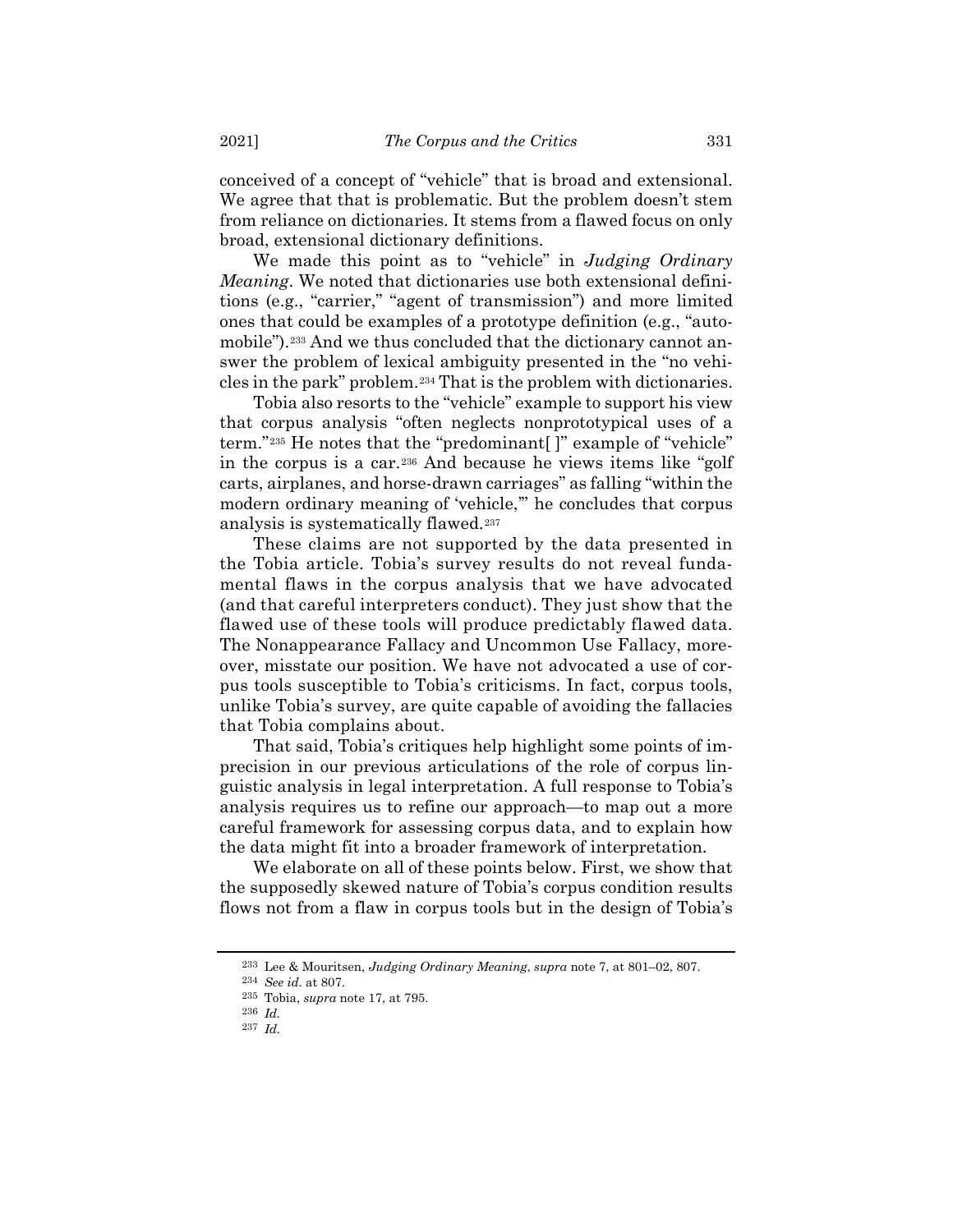experiment. Then, we show that Tobia's purported fallacies speak to uses of corpus linguistics that we did not embrace in *Judging Ordinary Meaning*. And finally, we clarify the use of corpus tools that we propose and explain how we see those tools fitting into an overall framework of legal interpretation.

1. Tobia's results come from his flawed corpus condition design.

Tobia's critiques in his corpus condition analysis also flow from methodological defects in his study design. Again, the data don't highlight flaws in corpus analysis generally, but rather in Tobia's flawed survey design.

Tobia gets prototype data from his corpus condition participants because he gives them only a list of collocates followed by nine concordance lines.[238](#page-57-0) That isn't how a careful practitioner uses corpus tools. A prudent, informed use of the tools can avoid the problems that Tobia is concerned with.

Tobia claims to be giving his study participants "*precisely*" what practitioners of corpus analysis would give them.<sup>[239](#page-57-1)</sup> But that is wrong. Tobia gives his corpus condition participants only a list of common collocates of "vehicle" and nine bare concordance lines. By asking them to assess the dummy term "ailac," he then robs participants of any access to their linguistic intuition about the actual term in question ("vehicle").

All of these moves run contrary to the methods we have advocated. And all of them predictably skew the numbers in Tobia's survey.

In our corpus analyses (in judicial opinions and academic articles), we have always started with linguistic intuition regarding the range of meanings of a studied term. And we have used dictionaries to establish a starting set of possible senses of the studied term that we may then seek to measure in a chosen corpus.

We did that in our "vehicles" analysis in *Judging Ordinary Meaning*.<sup>[240](#page-57-2)</sup> That is an important first step. Without it, and especially when looking for meaning of a dummy term, the empirical design effectively dictates "prototype" results. If study participants have no range of senses of the studied term in mind and are

<sup>238</sup> *Id.* at 755–56, 756 n.137.

<sup>239</sup> *Id.* at 756 (emphasis in original).

<span id="page-57-2"></span><span id="page-57-1"></span><span id="page-57-0"></span><sup>240</sup> *See* Lee & Mouritsen, *Judging Ordinary Meaning*, *supra* note [7,](#page-2-0) at 800–02 (coming up with different possible senses of the word "vehicle" by resorting to dictionaries and linguistic intuition).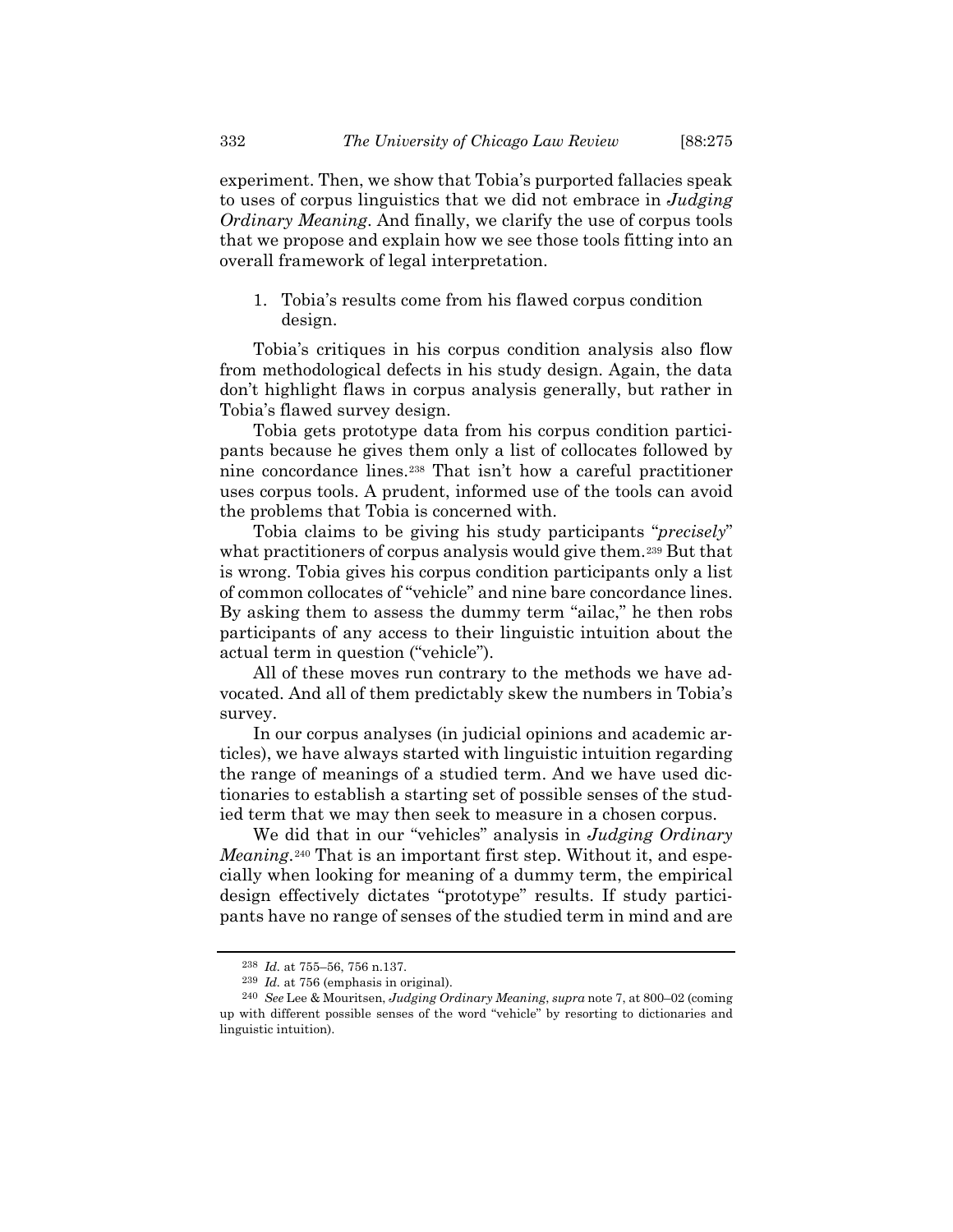given only a list of collocates and examples, they are left with nothing more to do than to establish a mental picture of attributes of the examples they are given. That is prototype analysis. And Tobia's prototype results flow from this study design.

Tobia's results are skewed further by the dumbed-down corpus evidence that he gives his study participants. We have never used a list of collocates as a determinative basis for assessing ordinary meaning. We have always paired such a list with a starting set of definitions or senses of a studied term.[241](#page-58-0) In assessing the relative frequency of competing senses, moreover, we have never examined a list of concordance lines that is anywhere near the bare nine lines that Tobia employed.[242](#page-58-1) In *Judging Ordinary Meaning*, one of our key selling points was the ability of corpus analysis to allow us to use relatively large numbers of concordance lines to improve the statistical reliability of our analysis.[243](#page-58-2) And we acknowledged that a limited evidence set could produce the same kind of bias we might find in a panel of judges.[244](#page-58-3)

One important reason to examine a large number of concordance lines is to overcome the risk that a small number of people (like the nine people who sit on the U.S. Supreme Court) will understand a term differently than the speech community in which we're interested. By presenting only nine concordance lines and depriving study participants of any background knowledge of lexical information about the studied term, Tobia is eliminating the possibility of assembling any useful evidence. His results tell us nothing useful about the effect of corpus evidence. They tell us

<sup>241</sup> *See, e.g.*, *id.*

<span id="page-58-1"></span><span id="page-58-0"></span><sup>242</sup> *See, e.g.*, *id.* at 841 ("In order to examine the sense distribution of *vehicle*, we reviewed one hundred randomized concordance lines of *vehicle* in the NOW Corpus." (emphasis in original)).

<span id="page-58-2"></span><sup>243</sup> *See, e.g.*, *id.* at 795 (advocating the use of corpus linguistics because it employs "large bodies—*corpora*—of naturally occurring language" that allow us to "look for patterns in meaning and usage in large databases of actual written language" and "allow us to conceptualize and measure the 'standard picture' in a much more careful way" (emphasis in original)); *id.* at 820 (explaining that the "large bodies or databases of naturally occurring language" means that "[c]orpus analysis has allowed lexicographers to address the problem of sense division with greater granularity" and "view a more complete range of potential uses of a given word and collect statistical information about the likelihood of a given word appearing in a particular semantic environment").

<span id="page-58-3"></span><sup>244</sup> *See, e.g.*, *id.* at 878 ("Moving forward, judges, lawyers, and linguists will need to collaborate to settle on some best practices in this emerging field" such as establishing "standards for the appropriate sample size for a given search."); *see also id.* at 866 ("Corpus data can be gathered and analyzed properly only with care and a little background and training in the underlying methodology. A judge who proceeds willy-nilly may, either consciously or unwittingly, proffer data that has only the appearance of careful empiricism.").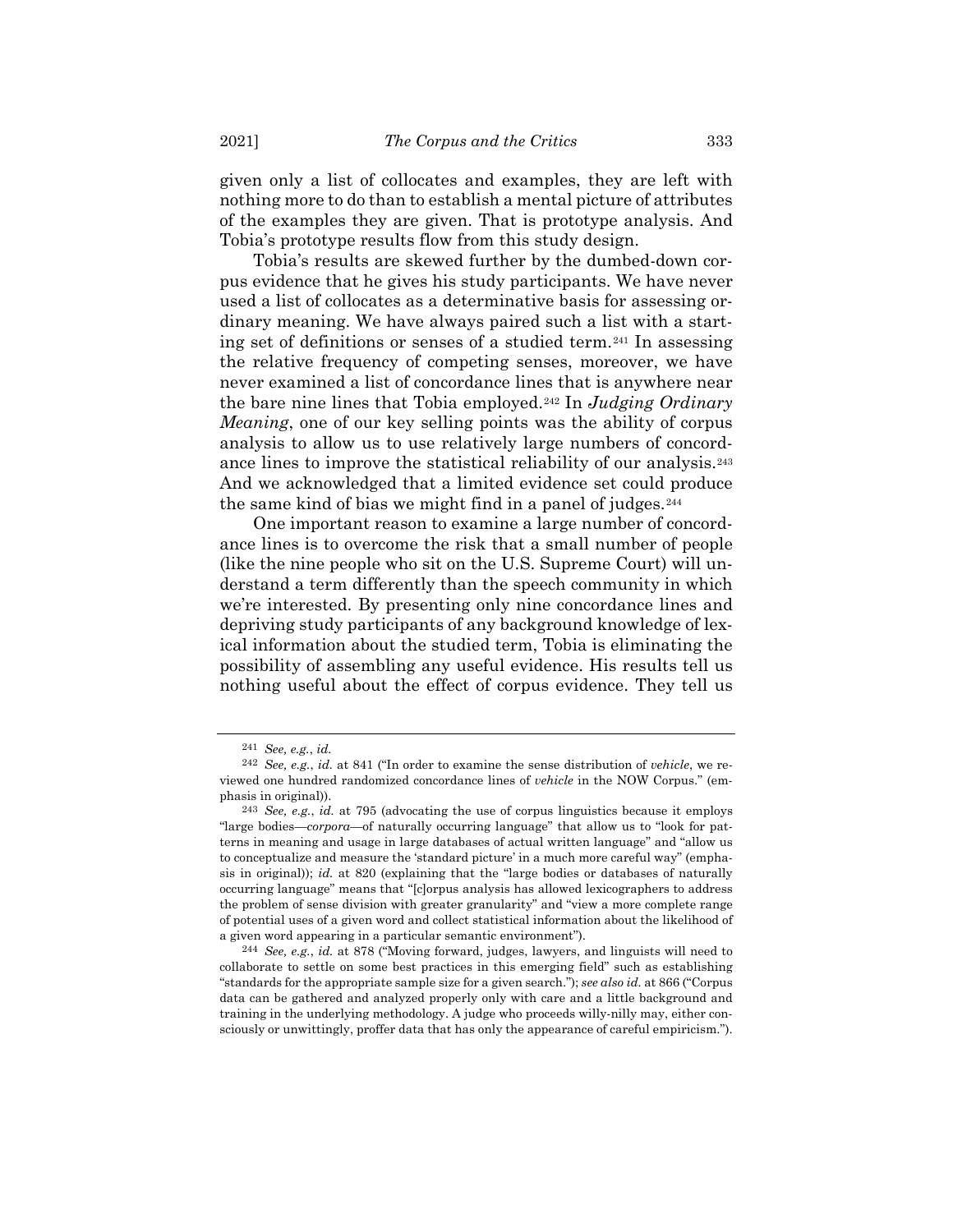only what people are likely to do with hopelessly scant and flawed corpus evidence.

## 2. Tobia's fallacies misstate our views.

The two "fallacies" invoked by Tobia are straw men. We have not adopted and do not endorse the notion that any "use that is not reflected" in a corpus<sup>[245](#page-59-0)</sup> (or is even only uncommonly reflected) cannot fall within the "ordinary meaning" of a studied term. As to whether an airplane is a vehicle, we did "ask" in *Judging Ordinary Meaning* "if *airplane* is even a possible sense of *vehicle*" given that we found no example of anyone speaking of an airplane as a vehicle in the corpus.[246](#page-59-1) But the quoted sentence was phrased as a question to be considered. And in forming the question, we were just highlighting a larger point about the kinds of questions that corpus evidence can answer.

Because one sense of ordinary meaning is a possible or previously attested sense of a term, we were noting that an interpreter who believes that an unattested example of a given use of a term is not covered by the ordinary meaning of a statute might reject "airplane" as falling outside the statute.[247](#page-59-2)

Elsewhere in our article, moreover, we went to great lengths to stop short of committing to a correct sense of "ordinary meaning." We emphasized that the choice of a concept of ordinary meaning is a matter for our legal theory of interpretation.[248](#page-59-3) And we highlighted the range of policy considerations and social values that might favor each of a range of senses of "ordinary meaning."[249](#page-59-4) Tobia's critiques miss these nuances. And by missing them

<sup>245</sup> Tobia, *supra* note [17,](#page-4-0) at 795.

<span id="page-59-2"></span><span id="page-59-1"></span><span id="page-59-0"></span><sup>246</sup> Lee & Mouritsen, *Judging Ordinary Meaning*, *supra* note [7,](#page-2-0) at 844 (emphasis in original).

<sup>247</sup> *See id.* at 844–45 (emphasis in original):

To the extent that *airplane* fits what some lexicographers have regarded as the necessary and sufficient conditions for inclusion in the class of *vehicles* (i.e., anything that is a "means of carriage, conveyance, or transport"), all that can be said of *airplane* is that it may be a possible meaning of *vehicle*, but it is unattested in the corpus data.

<span id="page-59-3"></span><sup>248</sup> *See, e.g.*, *id.* at 874 ("It is a question for law—'we have to decide *which* meaning, produced by which *theory* of meaning, we ought to pick.'" (emphasis in original) (quoting Baude & Sachs, *supra* note [68,](#page-14-0) at 1089–90)).

<span id="page-59-4"></span><sup>249</sup> *See, e.g.*, *id.* ("We think the answers to these questions are dictated in part by the rationales that drive us to consider ordinary meaning. A concern for fair notice and protection of reliance interests may well direct us to stop at the top-of-mind sense of a statutory term.").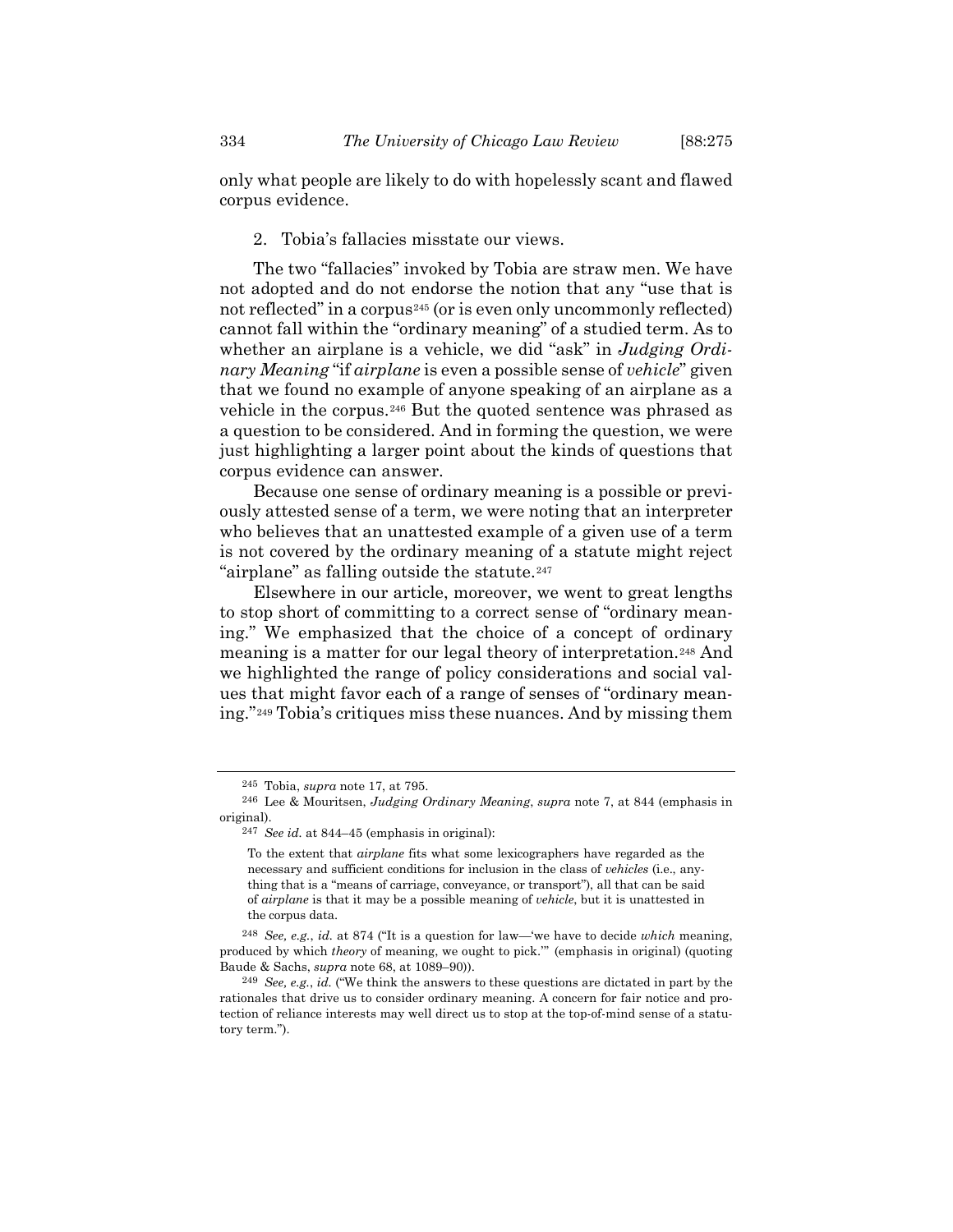he misattributes the cited fallacies to our proposed corpus linguistic analysis.

Tobia's critique also misses another important nuance in our analysis. In discussing a range of examples of lexical ambiguity in *Judging Ordinary Meaning*, we acknowledged the complications that arise in circumstances in which each of two competing senses of a term is "closely related" to the other.[250](#page-60-0) And, citing an insightful article by Professors Larry Solan and Tammy Gales, we noted the question whether "corpus data may reflect only the fact that a given sense of a certain term is a more factually common iteration of that term in the real world."[251](#page-60-1) These are questions implicated by Tobia's critique. But Tobia does not engage with them. He does not even acknowledge the discussion of these problems in *Judging Ordinary Meaning*.

Our discussion of the related senses problem analyzed both a hypothetical and *Taniguchi*. The question in *Taniguchi* was straightforward—whether a statute authorizing an award of costs for the use of an "interpreter" encompassed the services of a written translator or was limited only to face-to-face oral translation services. We noted that the corpus evidence shows that the vast majority of uses of the term "interpreter" are in reference to a face-to-face translator. But we noted that "[t]he notion of *oral translator* could simply be perceived as a more common 'prototype' of the more general notion of 'one who translates,'" while the "*written translator* idea could [ ] be viewed as an *atypical* example."[252](#page-60-2) Far from committing to the Nonappearance or Uncommon Use Fallacies, we emphasized that the nonappearance or limited appearance of a closely related sense of a term "would not tell us that an ordinary person would not understand text providing for compensation for an *interpreter* to cover a *written translator*."[253](#page-60-3)

<span id="page-60-0"></span>We highlighted this point by reference to a hypothetical rental agreement prohibiting tenants from keeping "dogs, cats,

<sup>250</sup> *Id.* at 852 (citation omitted):

One possible limitation [of corpus linguistics] stems from the vagaries of word sense division. Sense division is subjective. . . . [Linguists] concede that distinctions among senses may be "more of a descriptive device rather than a claim about psycholinguistic reality." This seems particularly true as regards closely related or fine-grained sense distinctions.

<span id="page-60-3"></span><span id="page-60-2"></span><span id="page-60-1"></span><sup>251</sup> Lee & Mouritsen, *Judging Ordinary Meaning*, *supra* note [7,](#page-2-0) at 873–74 (summarizing a concern raised by Solan and Gales, since published in Solan & Gales, *supra* note [13,](#page-3-0) at 1351).

<sup>252</sup> *Id.* at 821 (emphasis in original).

<sup>253</sup> *Id.* (emphasis in original).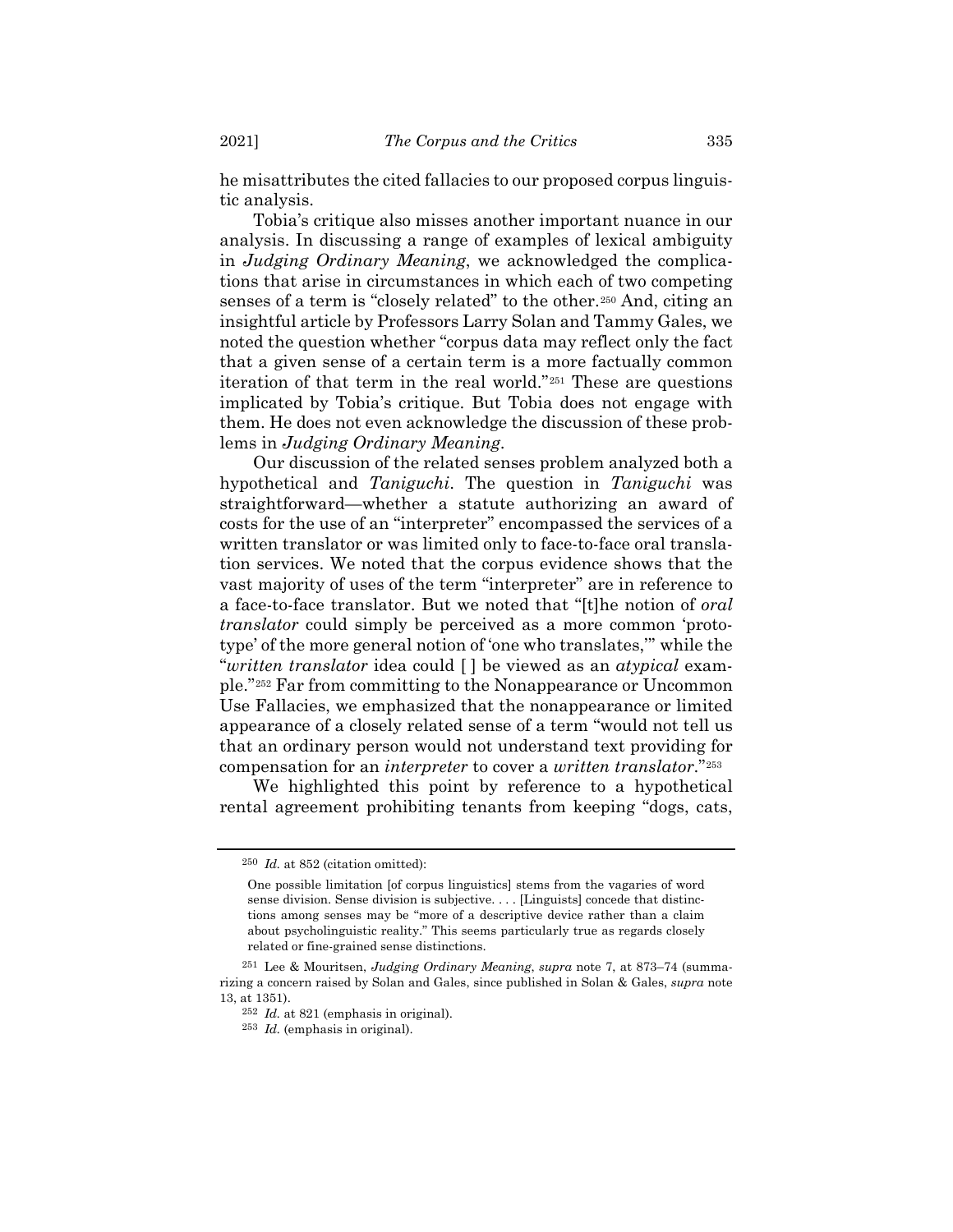birds, or other pets."[254](#page-61-0) We noted that a tenant "found in possession of a caged dodo" would "not likely [ ] escape the wrath of the landlord by insisting that a dodo is an 'obsolete' sort of a bird" not attested in a corpus.[255](#page-61-1)

A further elaboration of this point appeared in our discussion of the Solan-Gales question noted above. We conceded that "the fact that a given sense of a certain term is a more factually common iteration of that term in the real world" could give "reason to doubt the probity of the data in establishing the semantic meaning" of a statutory term.[256](#page-61-2) We emphasized the importance of this concern and warned that "anyone turning to corpus analysis would do well to consider [this] limitation[ ] before jumping too quickly to an inference about ordinary meaning."[257](#page-61-3) And we proceeded to highlight a key element of our thesis: that corpus tools can help operationalize a wide range of senses of ordinary meaning seemingly embedded in the law of interpretation, but that the choice among those senses is a matter for our legal theory of interpretation.[258](#page-61-4)

On the question whether to credit a "top-of-mind" sense that might match up closely with linguistic prototype or a "possibly broader, 'reflective' sense,"[259](#page-61-5) we discussed the question presented in *Muscarello*—whether transporting a gun in the locked glove box of a car counts as "carrying" it in relation to a drug crime. After noting that the overwhelming majority of corpus uses of a person carrying a firearm involve personally *bearing* or "packing" a gun, we questioned "whether to credit only the top-of-mind sense" in line with corpus evidence or include a broader sense that might be viewed to be closely related and included in a "reflective" sense of the term (e.g., *transporting* a gun in a car).<sup>[260](#page-61-6)</sup> Instead of committing to the former, we noted that this choice is "a question for law—'we have to decide *which* meaning, produced by which *theory* of meaning, we ought to pick.'" [261](#page-61-7)

<span id="page-61-1"></span><span id="page-61-0"></span>This looks nothing like the Nonappearance or Uncommon Use Fallacy. It is a nuanced clarification of a problem with which

<sup>254</sup> *Id.*

<sup>255</sup> *Id.*

<sup>256</sup> Lee & Mouritsen, *Judging Ordinary Meaning*, *supra* note [7,](#page-2-0) at 873–74.

<sup>257</sup> *Id.* at 874.

<sup>258</sup> *See id.* at 874–76.

<sup>259</sup> *Id.* at 874. 260 *Id.*

<span id="page-61-7"></span><span id="page-61-6"></span><span id="page-61-5"></span><span id="page-61-4"></span><span id="page-61-3"></span><span id="page-61-2"></span><sup>261</sup> Lee & Mouritsen, *Judging Ordinary Meaning*, *supra* note [7,](#page-2-0) at 874 (emphasis in original) (quoting Baude & Sachs, *supra* note [68,](#page-14-0) at 1089–90).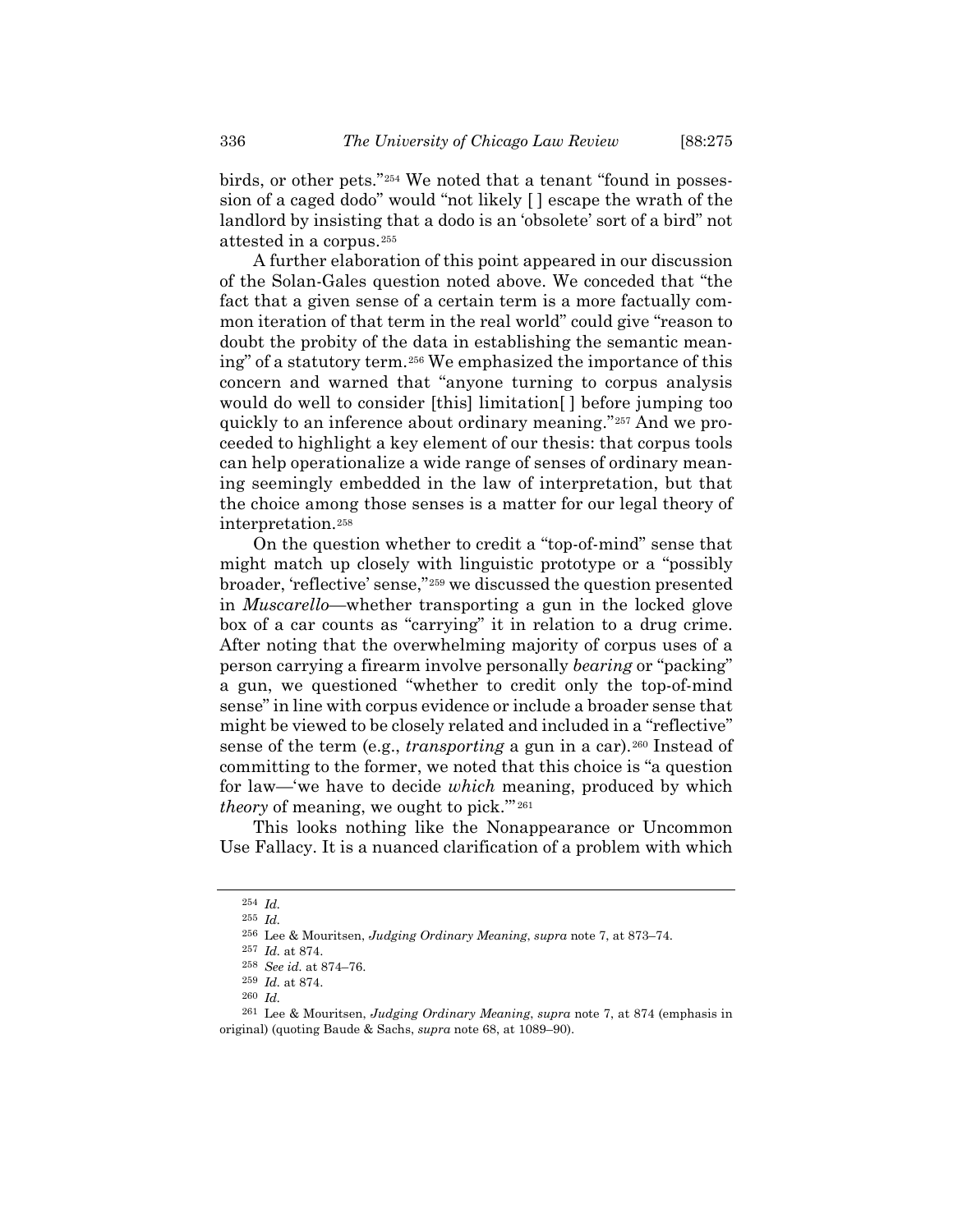all theories of interpretation must grapple. The difficulty does not reveal any "deficiency in corpus data—or even in linguistic theory."[262](#page-62-0) It just highlights an unresolved problem for legal interpretive theory.

In our article, we made clear that the choice of a concept of ordinary meaning is "dictated in part by the rationales that drive us to consider ordinary meaning."[263](#page-62-1) "A concern for fair notice and protection of reliance interests," for example, "may well direct us to stop at the top-of-mind sense of a statutory term."[264](#page-62-2)

If the personally *bear* sense of *carry* is the first one that comes to mind, then that may be the sense that the public will have in mind upon reading the terms of a statute, and if we are interested in protecting reliance interests and avoiding unfair surprise, we may want to stop short of including the broader *transport* sense that the public might concede to be covered upon reflection.[265](#page-62-3)

If, on the other hand, we are convinced that the two senses of "carry" are indistinguishable, or that our sense of the pragmatic context of a statute convinces us that the lawmaker could not have intended a difference, then we may wish to sweep in the broader, "reflective" sense of "carry." But that, again, is a matter for legal theory. If we did go with the "reflective" sense, we would be crediting an alternative set of polices or values—a "faithful agent" theory of interpretation.<sup>[266](#page-62-4)</sup> This credits the presumed intentions of the lawmaker. That is the point of our dodo bird example. A dodo may be so long forgotten that it is unattested in a modern corpus. But because there is no sense of "birdness" that includes a common example like a parakeet but excludes an uncommon example like a dodo, there is no basis for excluding the dodo.

3. Tobia's critiques highlight the need to refine our methodology.

The above should close the door on the notion that corpus tools can reveal only prototypical meaning. It should also highlight the fact that there is no Nonappearance or Uncommon Use

<span id="page-62-1"></span><span id="page-62-0"></span><sup>262</sup> *Id.*

<span id="page-62-3"></span><span id="page-62-2"></span><sup>263</sup> *Id.*

<sup>264</sup> *Id.*

<sup>265</sup> *Id.* at 874 (emphasis in original).

<span id="page-62-4"></span><sup>266</sup> *See* Sunstein, *supra* not[e 93,](#page-19-0) at 435.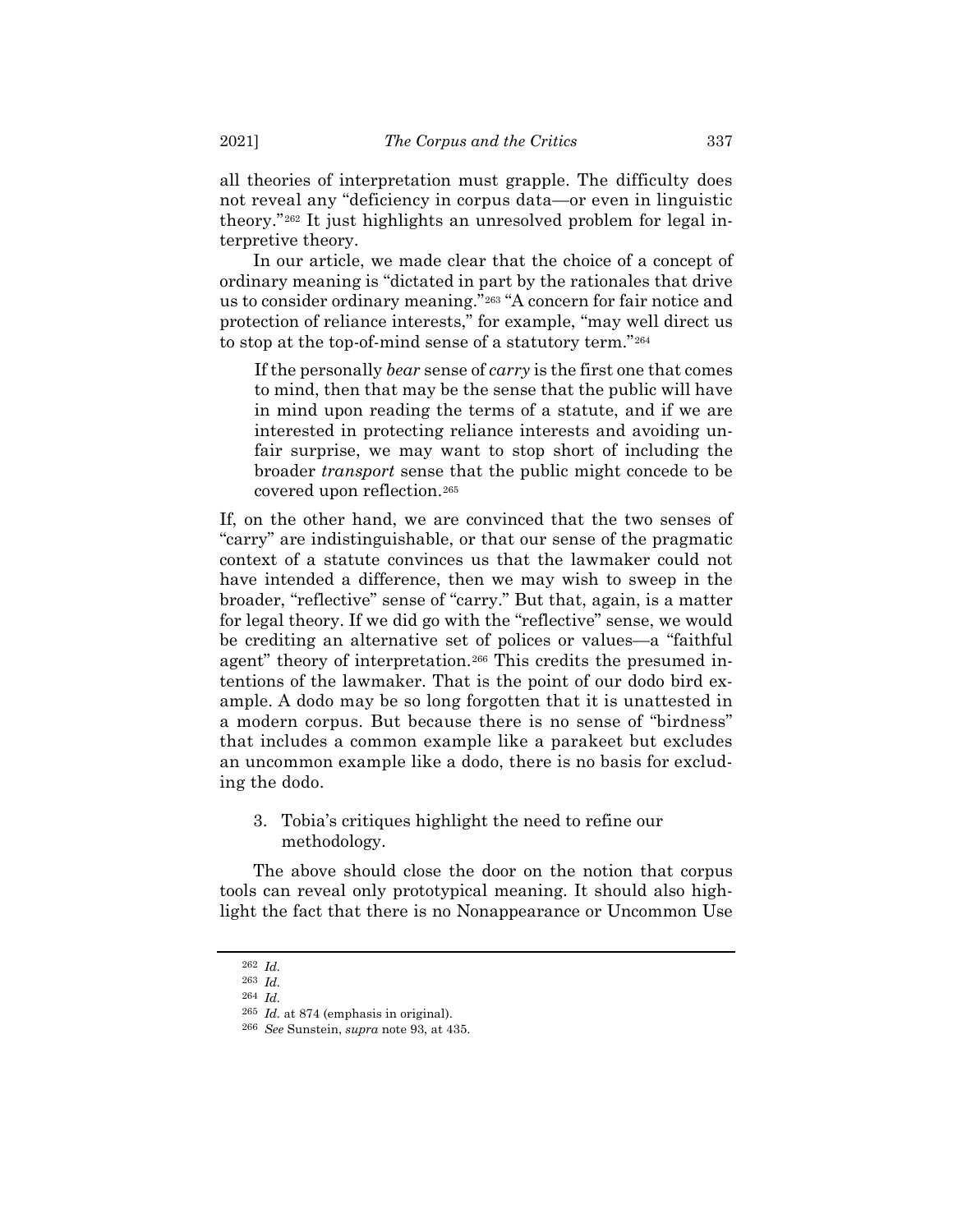Fallacy in our article. Tobia's responses, however, highlight the need for some clarification and increased refinement of our proposed methodology. Some of the refinement appears in *Judging Ordinary Meaning*—in sections dealing specifically with at least one of the examples (golf carts) that Tobia criticizes us for excluding. We restate and amplify our analysis of the golf cart example here, with an eye toward refining the methodology that we propose (and that Tobia has either missed or chosen to ignore).

Tobia criticizes corpus analysis for purportedly excluding golf carts, airplanes, and bicycles, which he deems to fall within the ordinary meaning of vehicle.[267](#page-63-0) Yet he presents no defensible basis for his conception of ordinary meaning.<sup>[268](#page-63-1)</sup> And his critique ignores not only the nuances in our theory but our specific analysis of golf carts. In *Judging Ordinary Meaning*, we noted that "[w]e found no examples of golf carts as vehicles in the corpus" but immediately suggested that that did not "mean they do not qualify under the ordinary meaning of *vehicle*."[269](#page-63-2) Instead, we explained that the absence of golf cart examples in the corpus requires more careful thinking about (a) the necessary and sufficient components of "vehicleness" as informed by the example senses in the corpus's concordance lines and (b) whether the specific example in question (golf cart) falls within that concept of "vehicle."[270](#page-63-3) Thus, we noted that "a golf cart shares a number of features with the most common vehicles" (automobiles) but that it also differs in some respects.[271](#page-63-4) And we stated that "[t]he question whether a golf cart fits into the ordinary meaning of vehicle . . . is [ ] a difficult one" that "turns on the viability of the sense divisions at work—on whether the golf cart is an unusual example [of the ordinary sense of vehicle] or perceived as a distinct linguistic construct."[272](#page-63-5)

<sup>267</sup> Tobia, *supra* note [17,](#page-4-0) at 757.

<span id="page-63-1"></span><span id="page-63-0"></span><sup>268</sup> Tobia's "concept condition" data do not establish such a basis for all the reasons explained in Part IV.A. And the only other basis for Tobia's conclusion is the invocation of "common sense," *id.* at 795—a move that ought to trouble him (and troubles us) in light of the concerns he raises elsewhere about motivated reasoning, *id.* at 776, 778. There is an irony in Tobia's analysis of this point. For all his focus on "testing ordinary meaning," Tobia never commits to a tool for assessing the ordinary meaning of language. He simply critiques the tools that others use and falls back on the idea that the flaws in those tools suggest the need to rely more on things like context, history, legislative purpose, and "other interpretive commitments." *Id.* at 778.

<span id="page-63-2"></span><sup>269</sup> Lee & Mouritsen, *Judging Ordinary Meaning*, *supra* note [7,](#page-2-0) at 859.

<sup>270</sup> *See id.* at 859–60.

<span id="page-63-4"></span><span id="page-63-3"></span><sup>271</sup> *Id.* at 859.

<span id="page-63-5"></span><sup>272</sup> *Id.* at 859–60 (emphasis omitted).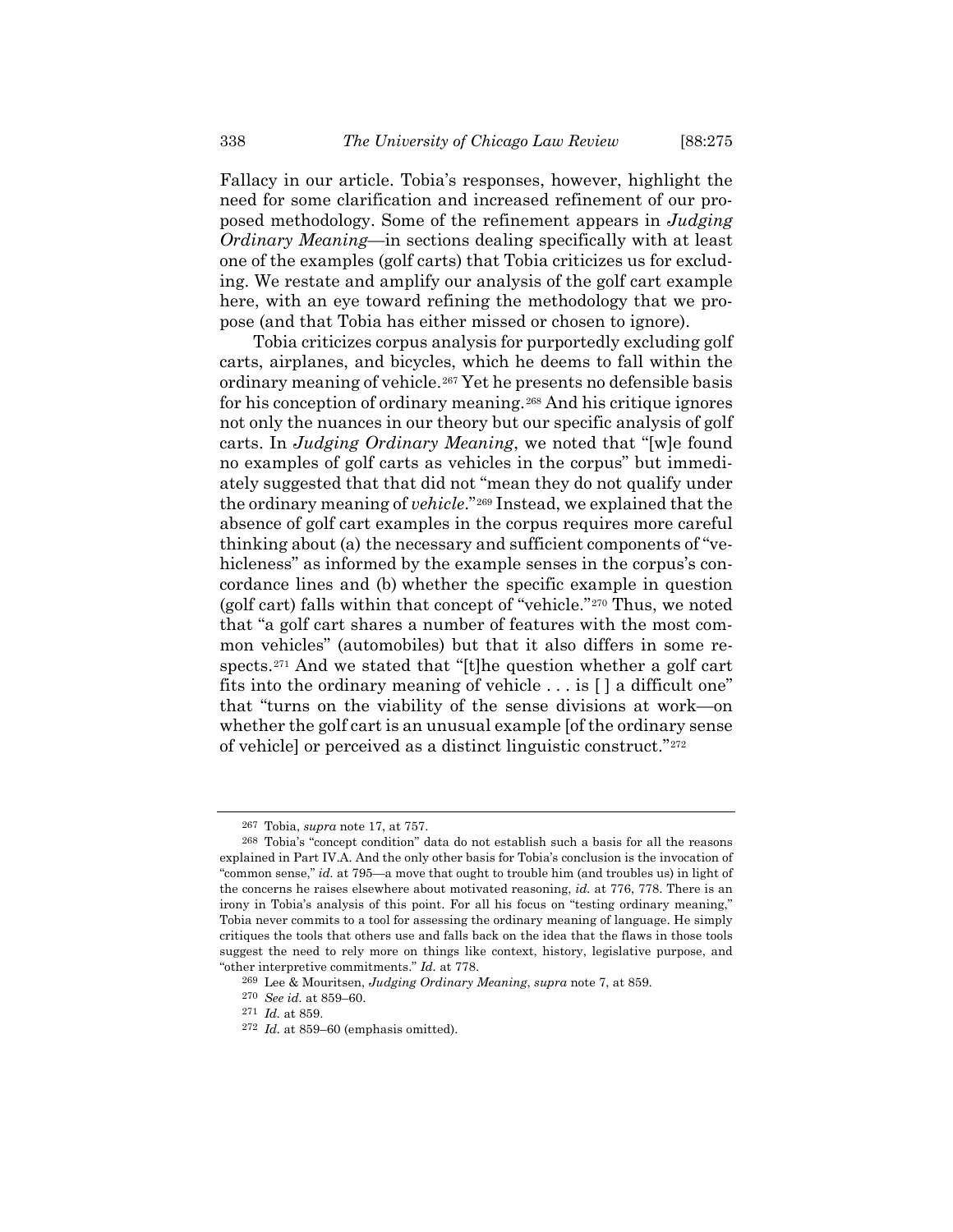To answer this question in a reliable way, we noted that it could be helpful to develop "further corpus analysis" that could help us "assemble a list of criteria for things we speak of as an automobile," which would then allow us to "ask whether a golf cart has those criteria."[273](#page-64-0) To illustrate our approach, we suggested that "[p]ossible criteria" for "vehicleness" could "include a steering wheel, motor, wheels for passage on land, and seats for passengers."[274](#page-64-1) We conceded that "a golf cart might count" as a vehicle "[i]f those are the criteria."[275](#page-64-2) But we also suggested the possibility of other criteria, "like usual usage on paved roads or highways, or licensure by the state motor vehicle division."<sup>[276](#page-64-3)</sup> And we noted that "if those are the criteria, then a golf cart might not count."[277](#page-64-4)

We also conceded that a complete analysis of the golf cart question could extend to the use of other experimental tools.[278](#page-64-5) We noted that such tools are "costly to design and implement" and are "notoriously susceptible to context effects and response bias."[279](#page-64-6) But we opened the door to the possibility that "these alternative empirical linguistic methods [may] provide possible approaches to addressing questions of ordinary meaning beyond the use of corpus linguistics."[280](#page-64-7) We are still of that view. We hold hope of a future in which questions about ordinary meaning are informed not just by linguistic intuition, dictionaries, and corpus tools, but also by reliable survey experiments. We see barriers and limitations to the utility of each of these tools, but see no reason to exclude any of them a priori.

In wrapping up our discussion of the "vehicle" problem in *Judging Ordinary Meaning*, we conceded the possibility that "[t]he limitations of the empirical methods" we had identified could lead to a dead end—to the conclusion "that we cannot give a conclusive answer to the question of whether the ordinary meaning of *vehicle* extends to the *golf cart*."[281](#page-64-8) In so doing, we emphasized the possibility that at that point the interpretive inquiry could "fall back" to other interpretive inquiries that seek to

<span id="page-64-0"></span><sup>273</sup> *Id.* at 860.

<sup>274</sup> Lee & Mouritsen, *Judging Ordinary Meaning*, *supra* note [7,](#page-2-0) at 860 n.257.

<span id="page-64-2"></span><span id="page-64-1"></span><sup>275</sup> *Id.*

<span id="page-64-4"></span><span id="page-64-3"></span><sup>276</sup> *Id.*

<sup>277</sup> *Id.*

<span id="page-64-5"></span><sup>278</sup> *Id.* at 860–62.

<sup>279</sup> *See* Lee & Mouritsen, *Judging Ordinary Meaning*, *supra* note [7,](#page-2-0) at 860–61.

<span id="page-64-7"></span><span id="page-64-6"></span><sup>280</sup> *Id.* at 862.

<span id="page-64-8"></span><sup>281</sup> *Id.* (emphasis in original).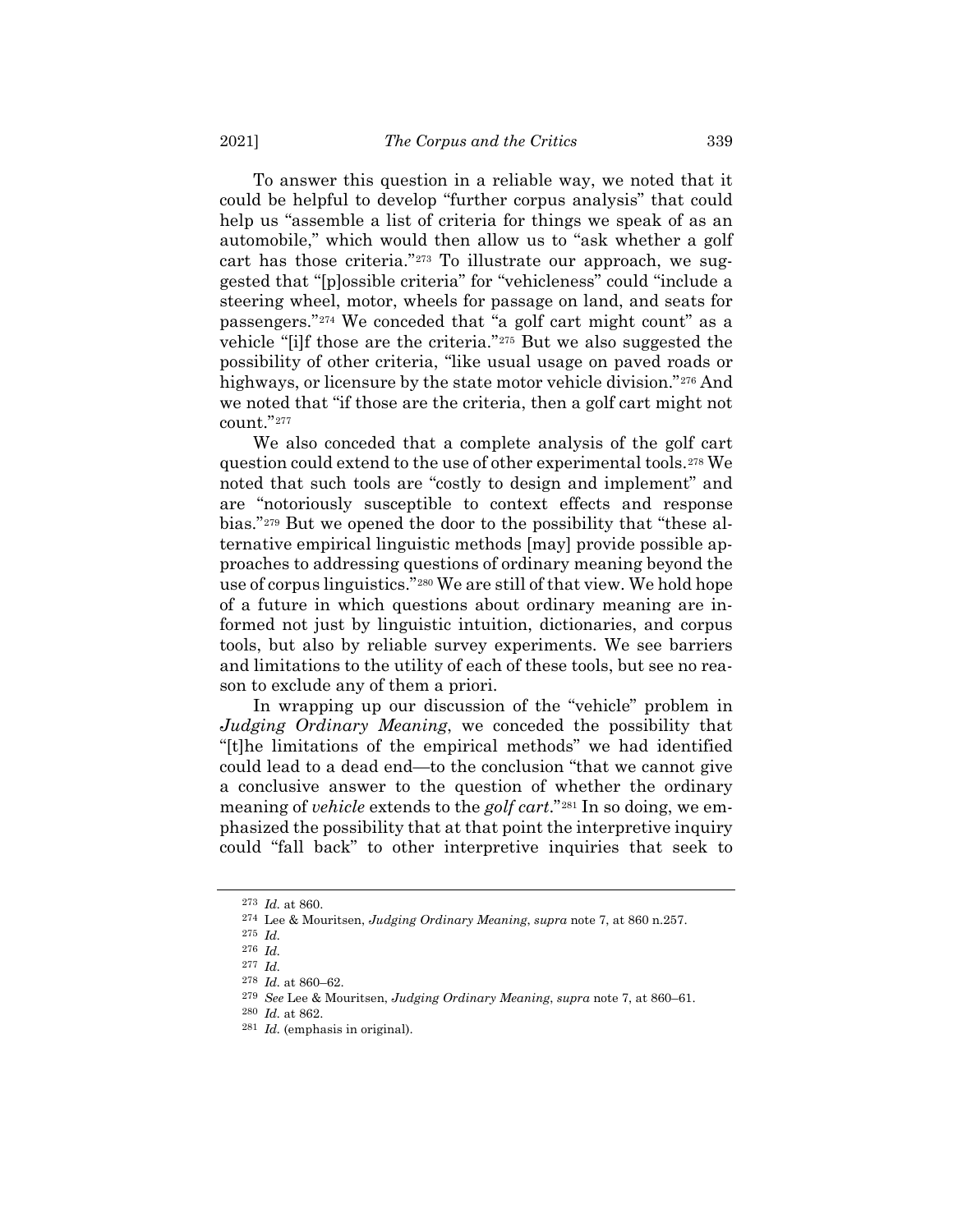establish the "legal content" of law that may not necessarily be "in line with its communicative content."[282](#page-65-0)

We stand by that position. But we hasten to emphasize that there are ample reasons to seek first to inquire into the law's communicative content. And we think that refined corpus methods will be an important element of this first-order inquiry. With that in mind, we close with some points of refinement, as applied to another of Tobia's examples: the cement mixer.[283](#page-65-1)

Assume the cement mixer is in fact an example of an item that does not appear in the corpus as a "vehicle." That would not mean that it does not fall within the ordinary meaning of vehicle. It surely would count, as it would meet any of the necessary and sufficient criteria for "vehicleness." A cement mixer has each and every one of the conditions of "vehicleness" hypothesized above. It has a steering wheel, a motor, wheels for passage on land, and seats for passengers; and it is a vehicle that is used on highways and required to be registered by a state department of motor vehicles. For those reasons it seems apparent that the nonappearance of cement mixer in the corpus would just be a "dodo bird" or, to use a parallel example raised by Solan and Gales, a "blue pitta" (a bird, which may appear rarely, if at all, in corpora of American English or be thought of as an example of a "bird" because it is found in Asia and not North America, but has all the necessary and sufficient conditions of "birdness").[284](#page-65-2) And because it seems impossible to imagine any criteria of "vehicleness" that would not sweep in the cement mixer, we can conclude that its nonappearance is beside the point and does not undermine the conclusion that it falls within the ordinary meaning of vehicle.

This suggests some needed refinements to our approach. One refinement can build on interpretive principles presented by Professor Larry Solum in his work on constitutional interpretation. Solum draws an important distinction between "original expected application[s]" of a constitutional provision and the legal principle embedded in the "[o]riginal public meaning" of the text.<sup>[285](#page-65-3)</sup> He clarifies that what is fixed in the law is the principle embedded in its communicative content. Expected applications, at most, have

<sup>282</sup> *Id.*

<sup>283</sup> Tobia, *supra* not[e 17,](#page-4-0) at 796.

<sup>284</sup> Solan & Gales, *supra* note [13,](#page-3-0) at 1315.

<span id="page-65-3"></span><span id="page-65-2"></span><span id="page-65-1"></span><span id="page-65-0"></span><sup>285</sup> Lawrence B. Solum, *Triangulating Public Meaning: Corpus Linguistics, Immersion, and the Constitutional Record*, 2017 BYU L. REV. 1621, 1637 (first alteration in original) (quotation marks omitted) ("The meaning of a text is one thing; expectations about how the text will or should be applied to particular cases or issues is another.").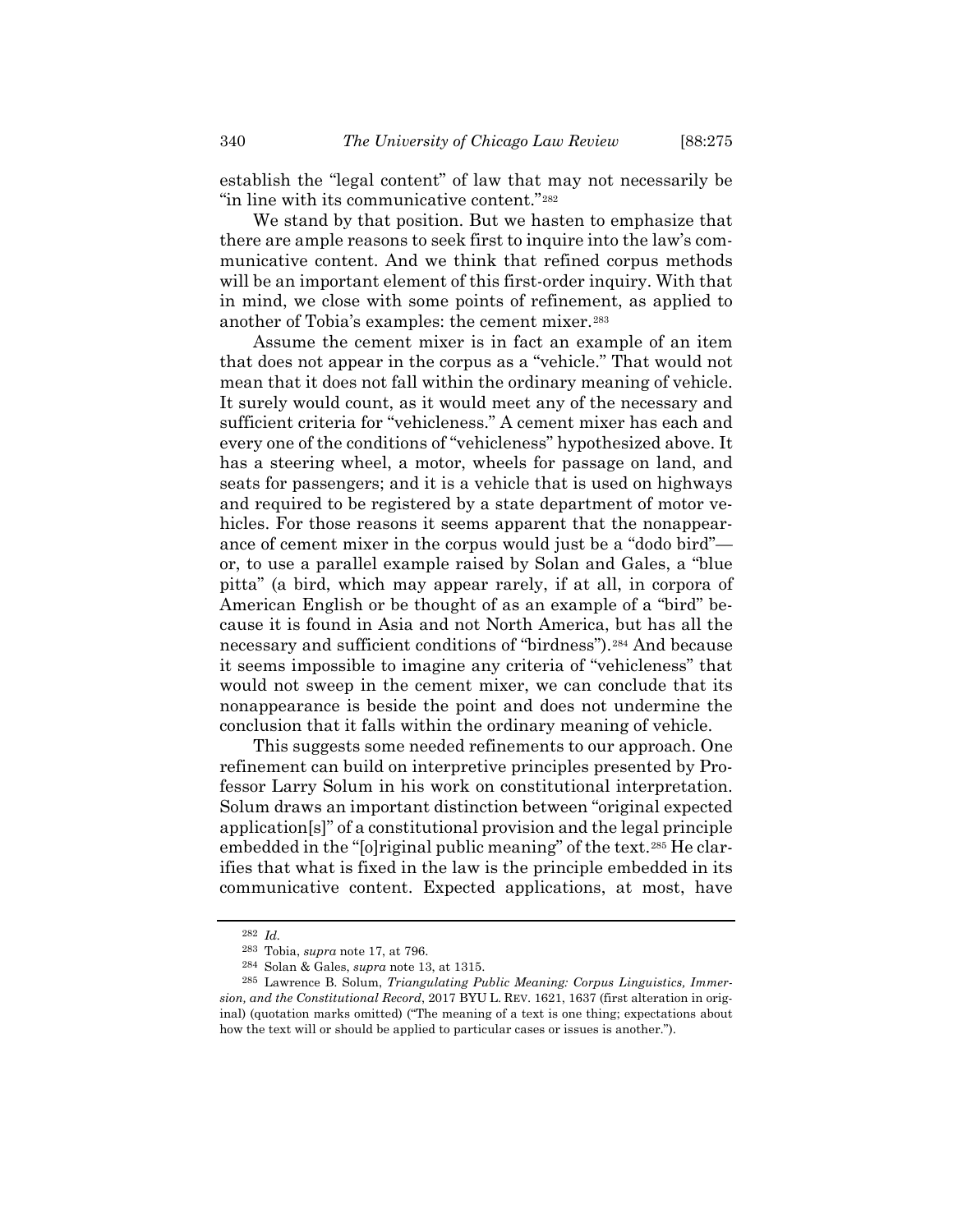evidential significance—they can help *inform* ambiguities in our interpretation of the communicative content, but they do not define or *limit* the reach of the language of law.[286](#page-66-0)

These principles can refine our analysis of the golf cart and cement mixer questions. Through corpus analysis and otherwise, we can define the reach of the legal concept embedded in the communicative content of "vehicle"—in identifying the necessary and sufficient conditions of "vehicleness." The corpus evidence will also help identify some expected applications of a law covering vehicles. If a golf cart or cement mixer doesn't appear in the corpus, that may tell us that the legislative body may not have been thinking of these examples in enacting the law in question (or, perhaps, that people subject to the law would not think of these examples at first blush). But that doesn't tell us that these examples are excluded. Expected applications have only evidential significance. They can help us define the necessary and sufficient conditions of "vehicleness," but they do not necessarily define the full reach of the legal concept embedded in the language of the law.

Tobia seems to miss this nuance in his criticism of corpus analysis. In suggesting that corpus tools would exclude the golf cart or the cement mixer, he assumes that ordinary meaning is limited to its expected applications. That has never been our claim, nor the point of corpus analysis. But we hope this refinement will help avoid further misunderstandings of this nature.

## V. ORDINARY MEANING AND FREQUENCY OF OCCURRENCE

Perhaps the most persistent criticism of the use of corpus tools in legal interpretation has been referred to as the "frequency fallacy."[287](#page-66-1) This critique posits that corpus advocates merely use linguistic corpora to determine the most commonly used sense of a word, and then label that the ordinary meaning.[288](#page-66-2)

<span id="page-66-3"></span><span id="page-66-0"></span><sup>286</sup> *See id.* at 1637–38 (emphasis in original):

Thus, the framers and ratifiers of the Second Amendment may have expected that the "right to . . . bear Arms" would be applied to muskets and flintlocks, but the meaning of *arms* is more general and would encompass modern weapons. . . . Although original expected applications do not constitute the original meaning of the constitutional text, they are nonetheless relevant to constitutional inter-

pretation because they can provide *evidence* of the original public meaning. 287 *See generally, e.g.*, Shlomo Klapper, *(Mis)Judging Ordinary Meaning: Corpus Lin-*

<span id="page-66-1"></span>*guistics, the Frequency Fallacy, and the Extension-Abstraction Distinction in "Ordinary Meaning" Textualism*, 8 BRIT. J. AM. LEGAL STUD. 327 (2019).

<span id="page-66-2"></span><sup>288</sup> *See* Tobia, *supra* note [17,](#page-4-0) at 796 (defining the "Comparative Use Fallacy" as "when considering two possible senses, the comparatively greater support for one sense in the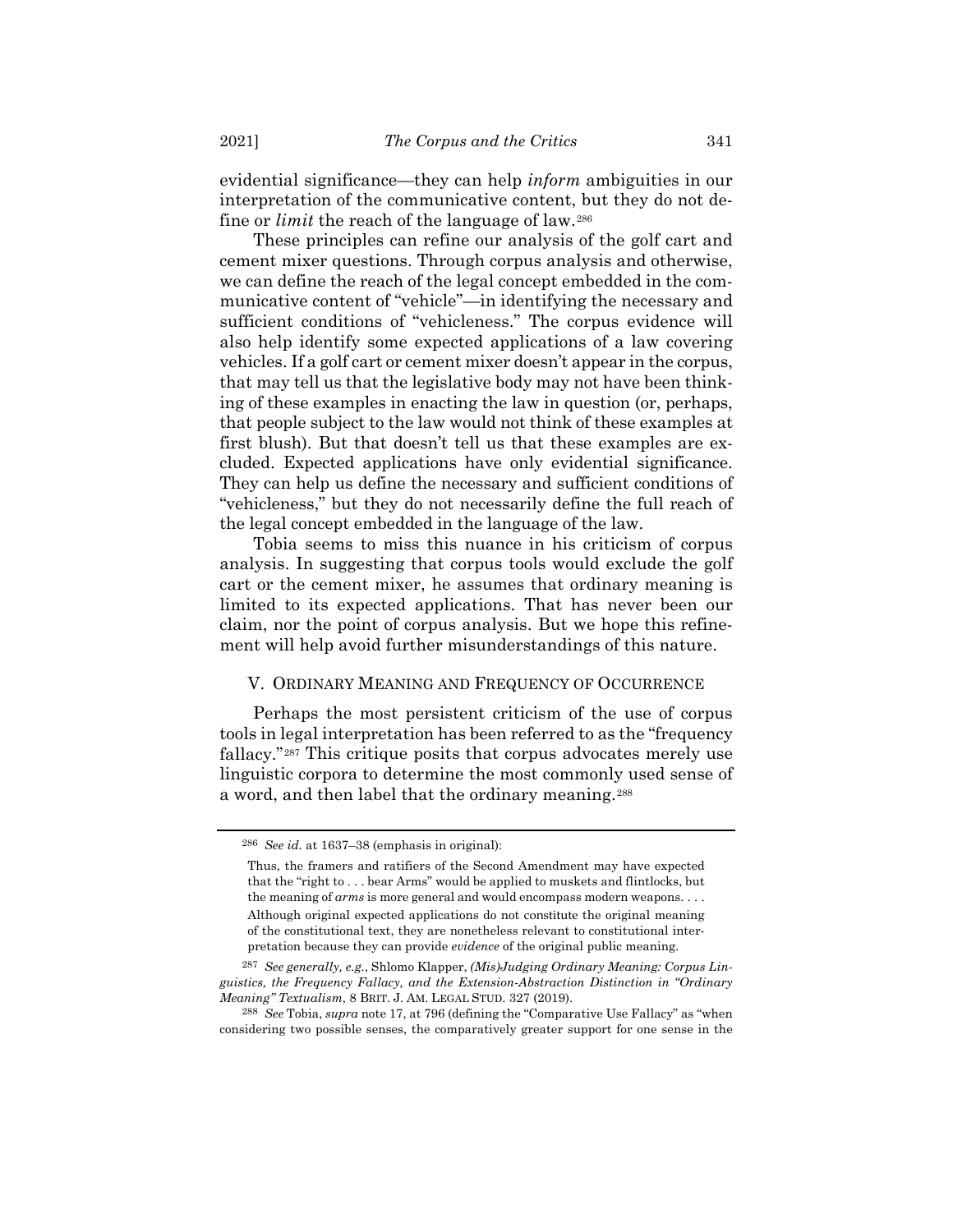The frequency fallacy is another straw man. It has no foundation in our writing on law and corpus linguistics. Indeed, both of us have expressly disavowed an approach that merely seeks to determine the most common sense of a word and then labels that sense the ordinary meaning.[289](#page-67-0) As we have said, such an approach would be arbitrary.[290](#page-67-1)

Proponents of the frequency fallacy assert that corpus linguistics represents a "new theory about how statutes ought to be interpreted"—one that reframes the question of ordinary meaning as an empirical question that "ought to be answered by how frequently a term is used in a particular way."[291](#page-67-2) But we have never advocated the blind acceptance of the most common sense of a word, and the notion that courts consider frequency is not a reframing of the question of ordinary meaning. It is just one of the ways (certainly not the only way) that courts have talked about ordinary meaning. As we point out in *Judging Ordinary Meaning*, courts often frame the question of ordinary meaning in

*See also* Mouritsen, *Definitional Fallacies*, *supra* note [1,](#page-2-1) at 1962:

corpus indicates that this sense is a better candidate for ordinary meaning"); Ethan J. Herenstein, *The Faulty Frequency Hypothesis: Difficulties in Operationalizing Ordinary Meaning Through Corpus Linguistics*, 70 STAN. L. REV. ONLINE 112, 113 (2017) (ascribing to us the view that "where an ambiguous term retains two plausible meanings, the ordinary meaning of the term (and the one that ought to control) is the more frequently used meaning of the term"); James A. Macleod, *Ordinary Causation: A Study in Experimental Statutory Interpretation*, 94 IND. L.J. 957, 988 (2019) ("Legal scholars drawing on corpus linguists search corpora for a given word or phrase to ascertain the frequency with which it is used in a given manner.").

<span id="page-67-0"></span><sup>289</sup> *See* J.M.W. v. T.I.Z. (*In re* Adoption of Baby E.Z.), 266 P.3d 702, 726 (Utah 2011) (Lee, J., concurring in part and concurring in the judgment) (citation omitted):

I share the view that we should not blindly attribute to every statutory term its most frequent meaning. . . . Such an approach would be arbitrary and would lead to statutory incoherence. This is not the approach I have articulated, and not the one I have followed in my consideration of corpus linguistic data.

My contention is not that because [carry on your person] is far more common than [carry in a car], § 924(c) ought to be interpreted with the [carry on your person] meaning. Such a reading would be arbitrary. There are undoubtedly circumstances in which Congress employs the less frequent of two senses of a word.

<span id="page-67-1"></span><sup>290</sup> *See In re Adoption of Baby E.Z.*, 266 P.3d at 726 (Lee, J., concurring in part and concurring in the judgment); Mouritsen, *Definitional Fallacies*, *supra* note [1,](#page-2-1) at 1962. Here we feel some solidarity with Professors Alan Schwartz and Robert Scott. *See* Alan Schwartz & Robert E. Scott, *Contract Interpretation Redux*, 119 YALE L.J. 926, 932–33 (2010) ("Initially, though our article was the first cut at a difficult subject, and so was less clear than it could have been, the mistakes in representing our view are hard to explain as resulting only from a lack of clarity on our part.").

<span id="page-67-2"></span><sup>291</sup> Hessick, *supra* note [16,](#page-4-1) at 1506.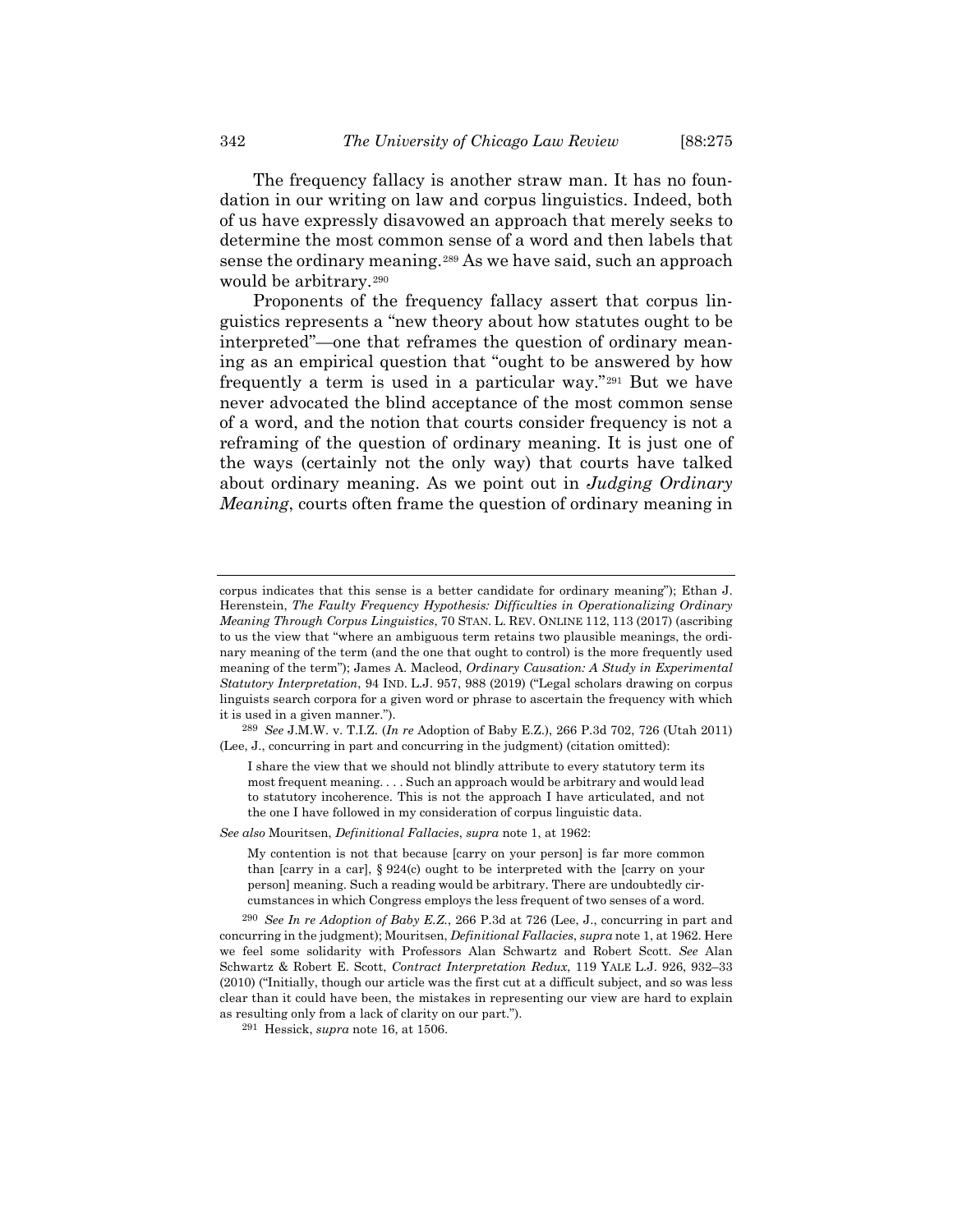terms of frequency, sometimes referring to possible, common, most common, or exclusive ways in which words are used.[292](#page-68-0)

<span id="page-68-3"></span>Judicial consideration of frequency is not surprising and not problematic in itself. The concept of ordinariness evokes a notion of things that more commonly occur or things that are more com-monly experienced.<sup>[293](#page-68-1)</sup> Still, we agree that the "more common" formulation is not the only way that judges talk about ordinary meaning. Sometimes courts speak of "ordinary meaning" to refer to whether a meaning is "permitted," "obvious," or something a "reasonable person" would say or understand.[294](#page-68-2) Courts also "focus on whether or not it feels 'natural' or 'appropriate' to apply a given

<span id="page-68-0"></span><sup>292</sup> *See* Lee & Mouritsen, *Judging Ordinary Meaning*, *supra* note [7,](#page-2-0) at 800; *see also, e.g.*, *Muscarello*, 524 U.S. at 149 (Ginsburg, J., dissenting) (using a "possible" sense of ordinary when arguing that a word sense is ordinary because it is "hardly implausible nor at odds with an accepted meaning" of the statutory terms); *Taniguchi*, 566 U.S. at 569 (rejecting a sense as ordinary when it was merely a "possible" meaning but "hardly a common or ordinary meaning"); *Muscarello*, 524 U.S. at 128–29, 131 (employing a "common" sense of ordinary when asserting that the transport-in-a-vehicle sense of "carry" is ordinary because "many"—"perhaps more than one-third"—of the instances of "carrying a firearm" in the *New York Times* and *U.S. News* databases reflect that sense, and because the ordinary sense of "'carry' *includes* conveyance in a vehicle") (emphasis added)); *id.* at 128 (referring to a "most common" sense of ordinary when reasoning that "we believe Congress intended to use the word in its primary sense and not in this latter, special way"); *id.* at 143 (Ginsburg, J., dissenting) (speaking in terms of the "most common" sense of ordinary by referring to "what meaning showed up some two-thirds of the time" as opposed to the alternative sense which showed up "'more than one-third' of the time").

<span id="page-68-1"></span><sup>293</sup> *See* WEBSTER'S THIRD NEW INTERNATIONAL DICTIONARY 1589 (3d ed. 2002) (defining "ordinary" as "being of frequent occurrence"); THE AMERICAN HERITAGE DICTIONARY OF THE ENGLISH LANGUAGE 1241 (5th ed. 2011) (defining "ordinary" as "[c]ommonly encountered; usual"); THE RANDOM HOUSE DICTIONARY OF THE ENGLISH LANGUAGE 1363 (2nd ed. 1987) (defining "ordinary" as "the commonplace or average condition, degree, etc."). Professor Hessick insists that use of dictionaries by corpus advocates is somehow "almost ironic," Hessick, *supra* note [16,](#page-4-1) at 1508 n.16, but as we have repeatedly made clear, we have no objections to the use of dictionaries for defining terms or highlighting a range of possible uses. *See* Lee & Mouritsen, *Judging Ordinary Meaning*, *supra* note [7,](#page-2-0) at 826 (explaining that dictionaries "can be useful for defining unknown terms and attesting contested uses"); *In re Adoption of Baby E.Z.*, 266 P.3d at 729 (Lee, J., concurring in part and concurring in the judgment) ("I have no problem citing dictionaries for the information that they *do* contain. Dictionaries may help the court by defining unknown terms or presenting a range of *possible* meanings that a term may bear in a given context." (emphasis in original)); State v. Rasabout, 356 P.3d 1258, 1272 (Utah 2015) (Lee, A.C.J., concurring in part and concurring in the judgment) (noting that dictionaries are "useful in cataloging a range of possible meanings that a statutory term may bear" (quoting Hi-County Prop. Rts. Grp. v. Emmer, 304 P.3d 851, 856 (Utah 2013))). Our objection is the reliance on dictionaries to determine ordinary meaning.

<span id="page-68-2"></span><sup>294</sup> Hessick, *supra* note [16,](#page-4-1) at 1507. Though we note that we disagree with Hessick's assertion that "[n]one of these usages is empirical—or at least they are not readily quantifiable." *Id.* We believe that there are a number of ways that linguists might test whether a meaning is obvious or how it would be understood by a reasonable person.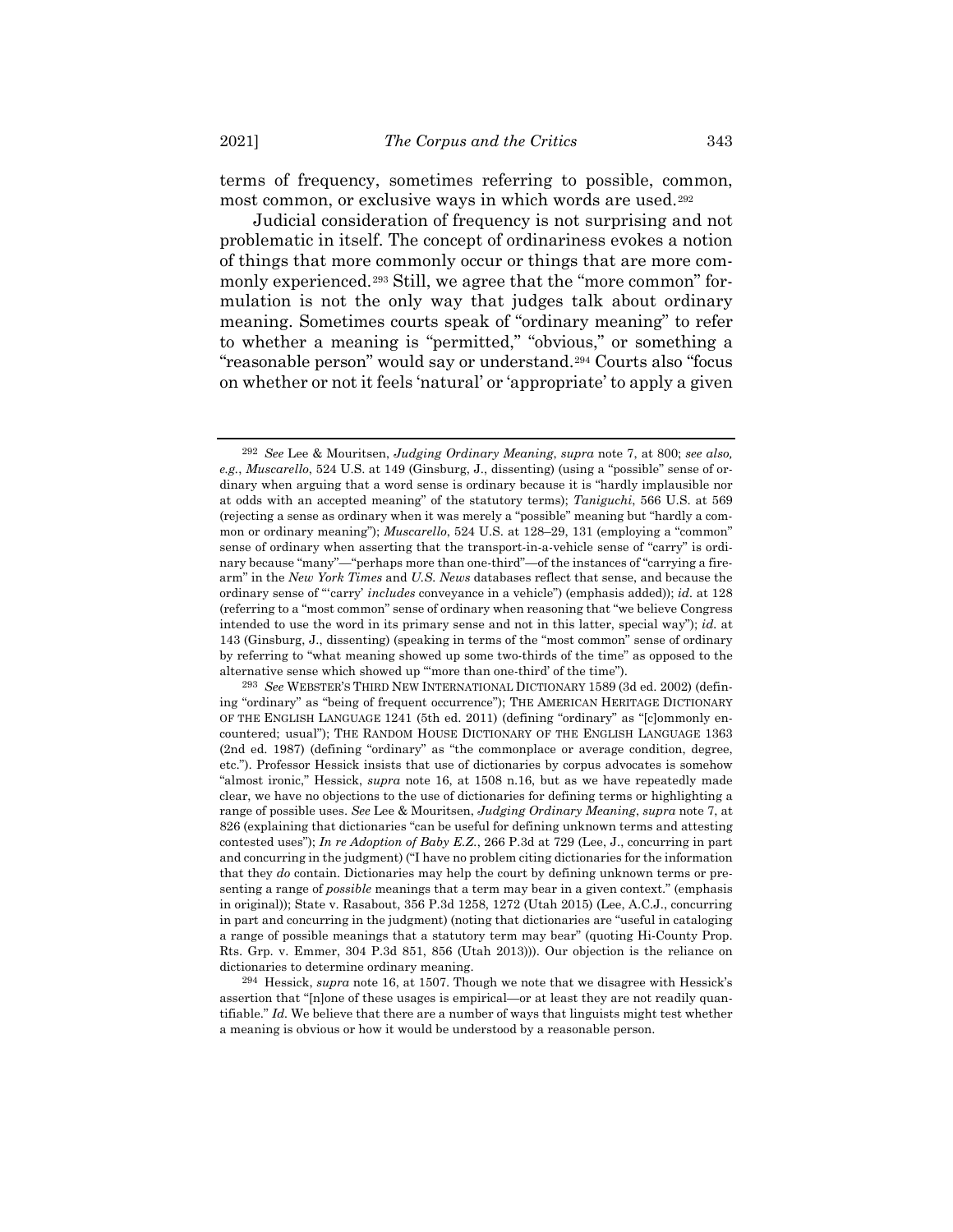term or phrase to a particular example."[295](#page-69-0) And we agree that judges sometimes appear to be invoking a concept of ordinary meaning that is similar to the linguistic notion of a prototype.[296](#page-69-1)

We disagree, however, with any suggestion that judges (or even any given judge) use any of these notions of ordinariness exclusively. None of these conceptions of ordinary meaning should be taken as *the* definitive notion of ordinary meaning. The point of our discussion of different conceptions of ordinary meaning is to highlight the fact that, "ironically, we have no ordinary meaning of 'ordinary meaning.'" [297](#page-69-2) Judges and lawyers lack a shared, coherent, and workable understanding of this concept. Sometimes individual judges contradict themselves within a single opinion.[298](#page-69-3) And often it is not obvious that two closely related uses of a word are in fact different senses, as judges often assume.

While we do not endorse the view that blindly attributes to each word its most frequent sense, we think the frequency assessment should play a role in the interpretation of legal texts. We have said that

a complete theory of ordinary meaning requires us to take into account *not only* the comparative frequency of different senses, but also the context of an utterance [including the syntactic, semantic, and pragmatic context in which an utterance occurs], its historical usage and the speech community in which it was uttered.[299](#page-69-4)

And if all of these factors are to be taken into account, we will need a method to gather evidence of such usage.

This view of the role of context permeates *Judging Ordinary Meaning*, and its application is illustrated in several of the examples in the paper. In assessing the "carries a firearm" question in *Muscarello*, for example, we spoke at length of the need to assess not just the frequency of different senses of the verb "carry," but also to consider the use of the verb "carry" in the context of

<sup>295</sup> Macleod, *supra* note [288,](#page-66-3) at 990.

<span id="page-69-1"></span><span id="page-69-0"></span><sup>296</sup> *See* Lawrence M. Solan, *Why Laws Work Pretty Well, but Not Great: Words and Rules in Legal Interpretation*, 26 LAW & SOC. INQUIRY 243, 258 (2001) ("Some Supreme Court cases concerning statutory interpretation can be seen as battles among the justices over definitions versus prototypes.").

<sup>297</sup> Lee & Mouritsen, *Judging Ordinary Meaning*, *supra* note [7,](#page-2-0) at 798.

<span id="page-69-4"></span><span id="page-69-3"></span><span id="page-69-2"></span><sup>298</sup> *See, e.g.*, *Muscarello*, 524 U.S. at 128–31 (toggling between the "common" and "most common" senses of ordinary in the majority opinion); *id.* at 143-44, 149 (Ginsburg, J., dissenting) (toggling between the "possible" and *"most common*" sense of ordinary in the dissent); *supra* text accompanying note [292.](#page-68-3)

<sup>299</sup> Lee & Mouritsen, *Corpus Linguistics*, *supra* note [4](#page-2-2) (emphasis added).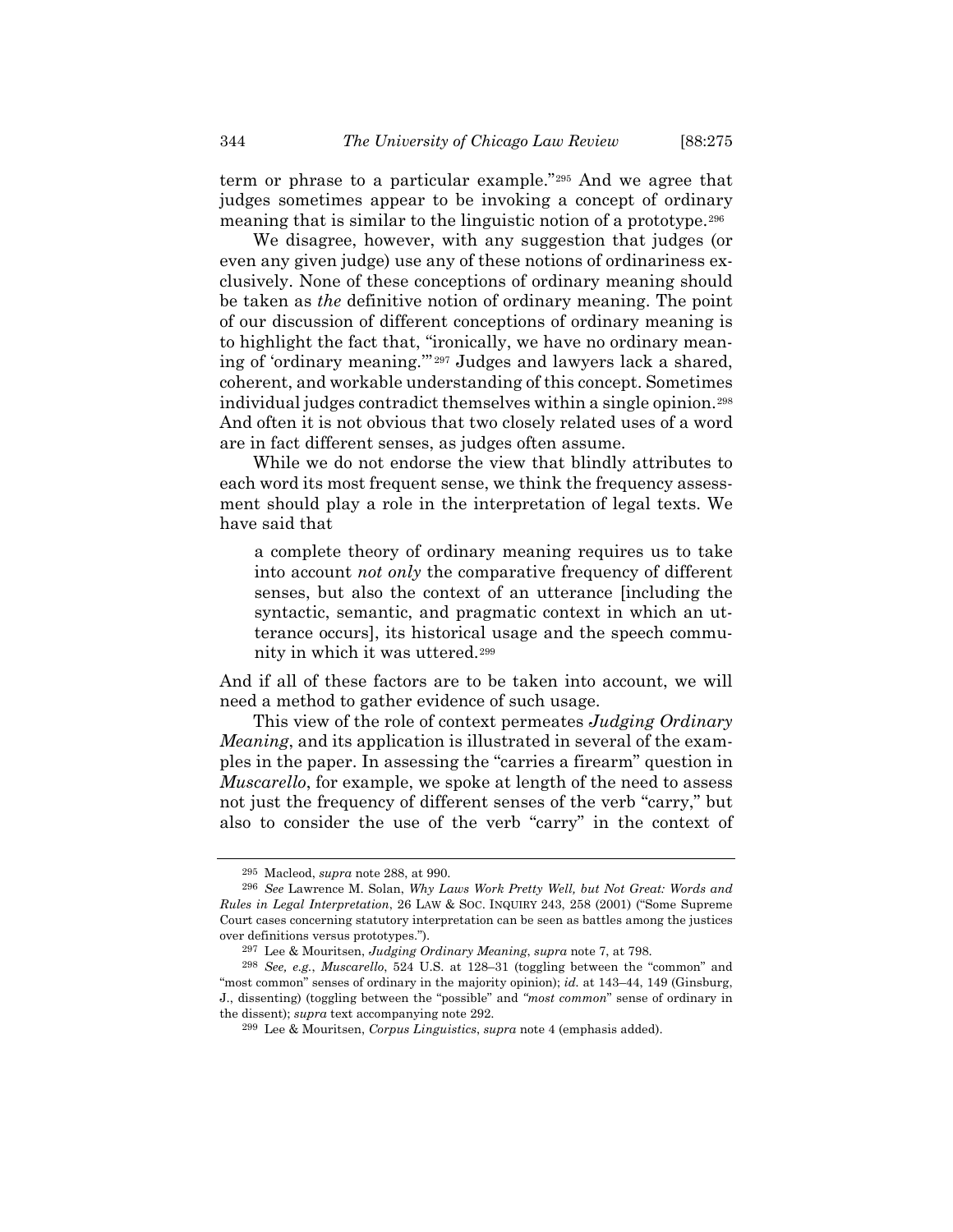"firearm" and its synonyms by looking at concordance lines in which the carrying is being done by a human subject, and to make this examination at a given time and with respect an appropriate language community.[300](#page-70-0) Corpus tools allow us to do all of that. They provide evidence of the syntactic argument structure in which the word occurs, the semantic features of a given utterance, the linguistic conventions prevailing at the time that the words of a legal text were first executed, and the linguistic conventions prevailing in the relevant speech community, genre, and register in which the words are used. This is important because words can take on different meanings when used with different inflections, in different parts of speech, or when they merely co-occur with different collocates. And existing tools (dictionaries, intuition, etc.) do not allow for any of this kind of assessment. So unless we are going to abandon the search for ordinary meaning altogether, we need the new tools.

Responding to this more nuanced framework, Professor Hessick has argued that "everyone agrees that context is important."[301](#page-70-1) But mutual agreement about the importance of context is irrelevant where courts lack a shared understanding of what context means or a viable means of examining language usage in those contexts.

Our contention is not that corpus linguistics will provide push-button answers to difficult questions of legal interpretation simply by highlighting the most common sense of a word. Instead, language evidence from linguistic corpora can help us give content to an otherwise vague and empty term like ordinary meaning, by providing evidence of the way words and phrases are used in particularized contexts, in particular speech communities or linguistic registers, and at particular times. Once jurists have a more accurate picture of prevailing linguistic conventions, they will have to make difficult jurisprudential decisions about what language evidence is useful and how such evidence can inform (and perhaps modify) interpretive practices.

Corpus tools do not supplant a judge's experience, training, or professional judgment. They are a check against the judge's linguistic intuition. Hessick offered a puzzling retort. She said that "[t]he idea that the traditional ordinary meaning inquiry is somehow inferior to a frequency analysis because judges might rely on

<span id="page-70-0"></span><sup>300</sup> *See* Lee & Mouritsen, *Judging Ordinary Meaning*, *supra* note [7,](#page-2-0) at 845–48.

<span id="page-70-1"></span><sup>301</sup> Hessick, *supra* note [16,](#page-4-1) at 1514 n.43.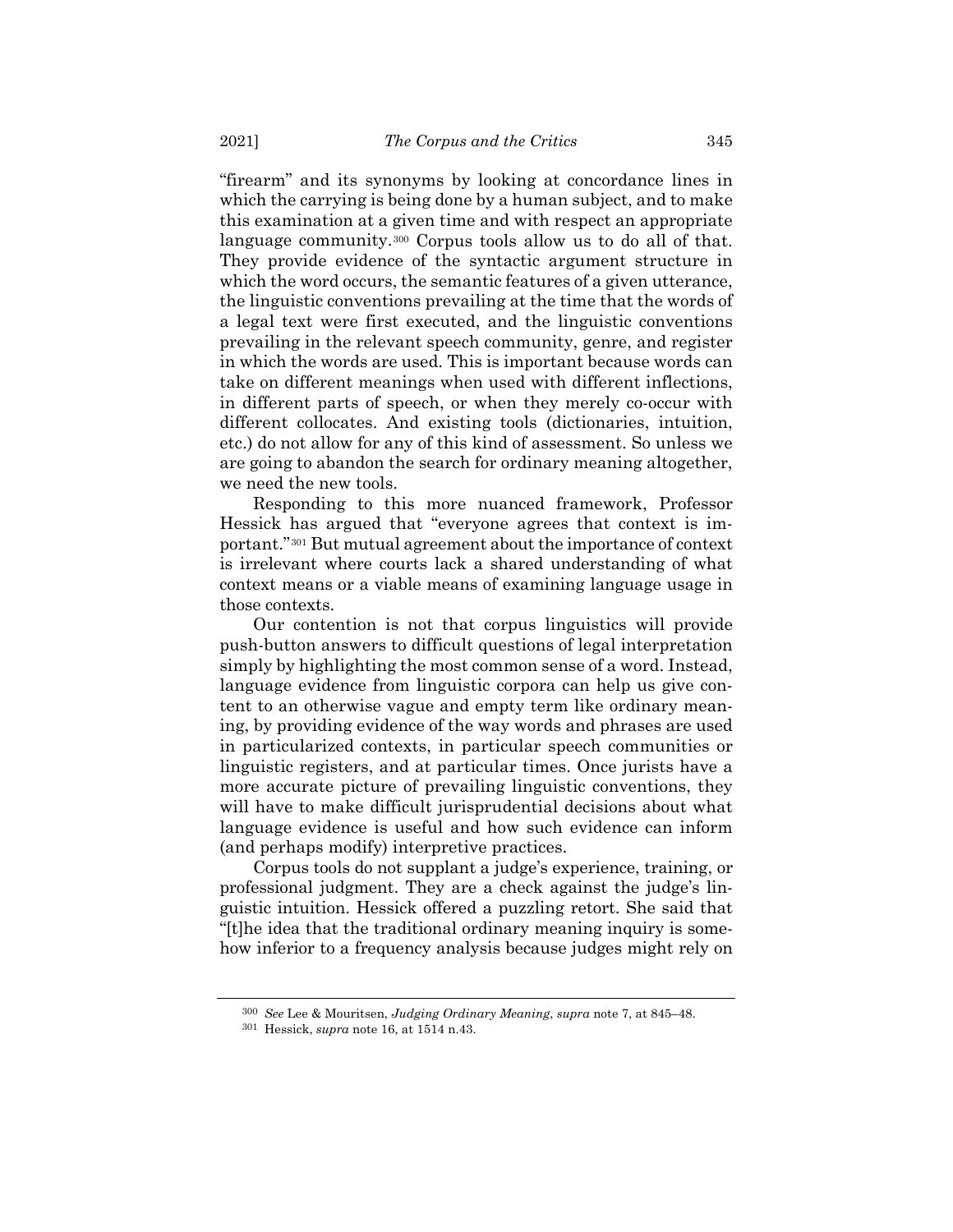their intuition—that is, their professional judgment—rejects the very foundation of the judicial role."[302](#page-71-0) There is a lot to unpack in this sentence. To begin with, Hessick used the phrase "traditional ordinary meaning inquiry" as if judges and lawyers have some sort of shared, coherent understanding of what "ordinary meaning" actually means. They don't.[303](#page-71-1) Hessick and others have implicitly acknowledged this very problem by highlighting ways in which courts describe their search for ordinary meaning.[304](#page-71-2)

More importantly, Hessick's statement conflated (and incorrectly suggested that we conflate) a judge's "intuition" with a judge's "professional judgment." There is no foundation in any of our writing for this move. We are in no way against the judge's reliance on her professional judgment—informed by her training, education, or experience—in judging ordinary meaning. Our concerns about "intuition" are directed to the judge's "linguistic intuition," not her "professional judgment."[305](#page-71-3) Judges, like all human

<span id="page-71-2"></span>304 *See* Hessick, *supra* note [16,](#page-4-1) at 1507 ("Sometimes courts use the term 'ordinary meaning' to refer to whether a meaning is permitted, sometimes to refer to whether the meaning is obvious, and sometimes to refer to the meaning that the hypothetical reasonable person would give to the statutory language." (citations omitted)). A "permissible" meaning and an "obvious" meaning are not necessarily the same thing. A meaning can be permissible without being obvious. *See also* Macleod, *supra* note [288,](#page-66-3) at 990 ("[C]ourts' ordinary meaning analysis tends to focus on whether or not it feels 'natural' or 'appropriate' to apply a given term or phrase to a particular example.").

<sup>302</sup> *Id.* at 1511.

<span id="page-71-1"></span><span id="page-71-0"></span><sup>303</sup> *See* Clark D. Cunningham, Judith N. Levi, Georgia M. Green & Jeffrey P. Kaplan, *Plain Meaning and Hard Cases*, 103 YALE L.J. 1561, 1563–65 (1994) (explaining that "the phrase 'plain meaning' itself presents interpretive difficulties" and discussing various, conflicting senses of the phrase); *see also* Sandra F. Sperino, *Flying Without a Statutory Basis: Why* McDonnell Douglas *Is Not Justified by Any Statutory Construction Methodology*, 43 HOUS. L. REV. 743, 764–65 (2006) ("While the term 'plain meaning' exudes a sense of simplicity, such an assumption would be misplaced because the exact contours of plain meaning interpretation are debated."); Richard J. Lazarus & Claudia M. Newman, City of Chicago v. Environmental Defense Fund*: Searching for Plain Meaning in Unambiguous Ambiguity*, 4 N.Y.U. ENVTL. L.J. 1, 15 (1995) ("[T]he definition of 'plain meaning' is itself anything but plain. How much ambiguity is required before the meaning of a provision becomes ambiguous? Words are hardly ever entirely free of ambiguity and there is almost always room for disagreement based on at least plausible readings.").

<span id="page-71-3"></span><sup>305</sup> Lee & Mouritsen, *Judging Ordinary Meaning*, *supra* note [7,](#page-2-0) at 806 ("Typically, this assessment is made at a gut level, on the basis of a judge's *linguistic intuition*, without recognition of the empirical nature of the question." (emphasis added)); *id.* at 831 ("Linguistic corpora can perform a variety of tasks that cannot be performed by *human linguistic intuition* alone." (emphasis added)); *id.* at 857 ("Our *linguistic intuitions* about usage and meaning in our own time and our own speech community can be highly unreliable. But this problem is amplified when we are interpreting a text that dates from a period of which we have no linguistic memory or experience." (emphasis in original)); Stephen C. Mouritsen, *Hard Cases and Hard Data: Assessing Corpus Linguistics as an Empirical Path to Plain Meaning*, 13 COLUM. SCI. & TECH. L. REV. 156, 175 (2011) (citation omitted):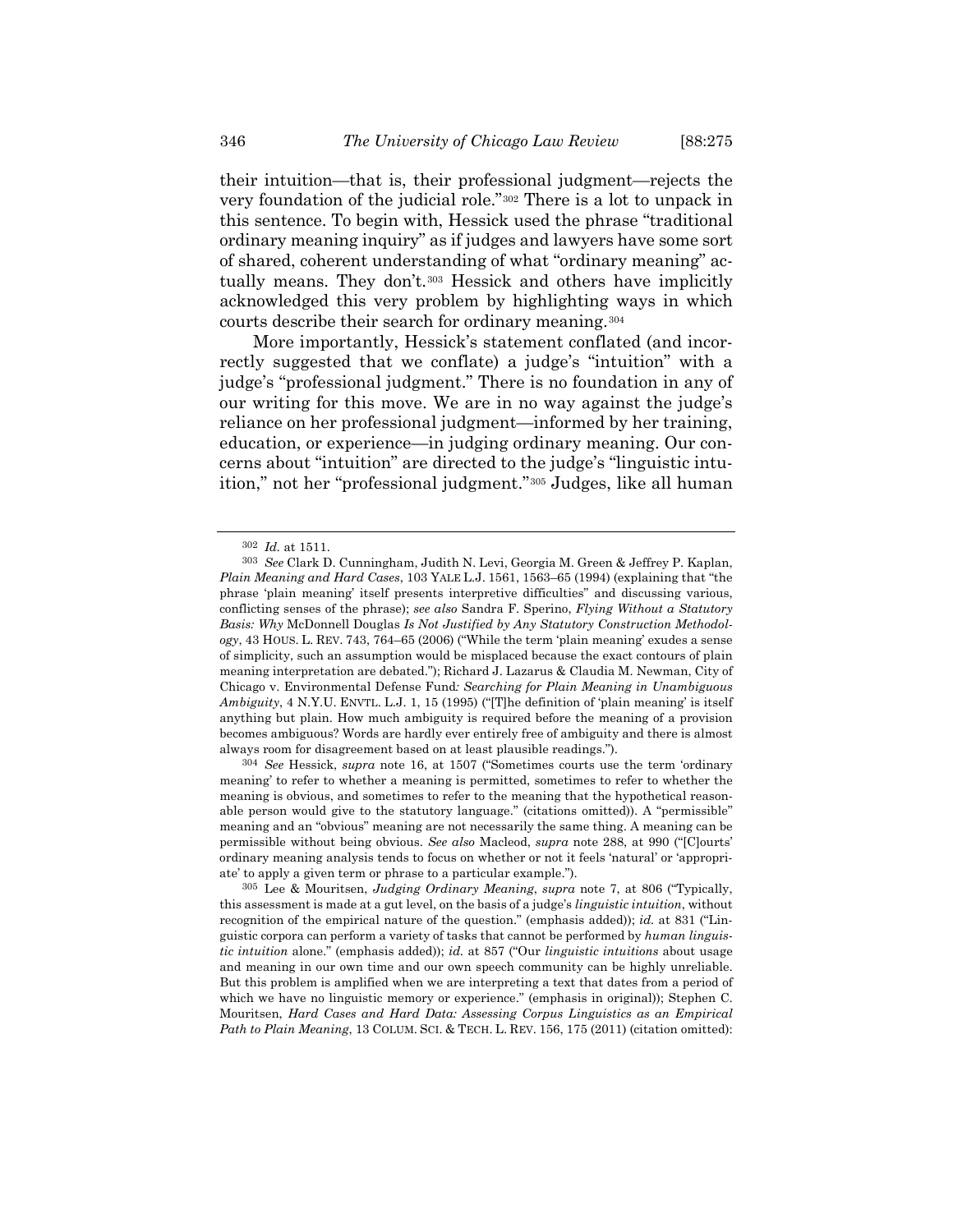beings, have a language faculty that has certain limitations. One of those limitations is that a great deal of information regarding language use is "not susceptible to recovery via introspection."<sup>[306](#page-72-0)</sup> This is in part because, "[i]n many cases, humans tend to notice unusual occurrences more than typical occurrences."[307](#page-72-1) Judges and lawyers, like all language users, may not be particularly adept at objectively and predictably identifying and resolving lexical ambiguities when faced with high-frequency, highly polysemous words—words that occur often and that have a lot of different, related senses.[308](#page-72-2) This is a problem because word frequency is correlated with polysemy—the more commonly a word is used, the more likely it is to have many different senses, and the more senses it has, the more likely two people are to disagree as to its meaning in a given context.[309](#page-72-3) Judges and lawyers have no special immunity from this and other linguistic limitations. And our argument is simply that linguistic corpora may provide language evidence through which judges and lawyers can test their intuitions about the meaning of a legal text.

Another criticism is that linguistic corpora may not reflect ordinary usage, but instead will "reflect the prevalence or newsworthiness of the underlying phenomenon that the term

With regard to linguistic intuition, a judge is "as liable to be as deviant as the next man." . . . [J]udges are subject to the same linguistic limitations as the rest of us, which limitations include the inability to intuit which features of the language are common or ordinary and which are unusual.

*See also id.* at 178 ("This is not to say that a judge's linguistic intuition is useless. Human experience with language allows the judge—like any other language user—to recognize almost instantly which uses of a given term are grammatically correct and which are not."); *id.* at 204 ("Against this backdrop, the corpus methodology presents an attractive alternative [ ] to the judge's sometimes unreliable linguistic intuition.").

<sup>306</sup> TONY MCENERY & ANDREW WILSON, CORPUS LINGUISTICS 15 (2d ed. 2001).

<sup>307</sup> BIBER, CONRAD & REPPEN, *supra* note [50,](#page-10-0) at 3.

<span id="page-72-2"></span><span id="page-72-1"></span><span id="page-72-0"></span><sup>308</sup> *See* Scott Crossley, Tom Salsbury & Danielle McNamara, *The Development of Polysemy and Frequency Use in English Second Language Speakers*, 60 LANG. LEARNING 573, 575 (2010).

<span id="page-72-3"></span><sup>309</sup> *See id.* at 576; *see also* Martha Palmer, Hwee Tou Ng & Hoa Trang Dang, *Evaluation of WSD Systems*, *in* WORD SENSE DISAMBIGUATION: ALGORITHMS AND APPLICATIONS 75, 91 (Eneko Agirre & Philip Edmonds eds., 2007) (noting that "[h]igh polysemy has a detrimental effect" on the performance of disambiguation tasks); George Tsatsaronis, Iraklis Varlamis & Kjetil Nørvåg, *An Experimental Study on Unsupervised Graph-Based Word Sense Disambiguation*, *in* COMPUTATIONAL LINGUISTICS AND INTELLIGENT TEXT PROCESSING 184, 193 (Alexander Gelbukh ed., 2010) (noting that human annotators have higher rates of disagreement when tasked with disambiguating highly polysemous words); CONCISE ENCYCLOPEDIA OF SEMANTICS 224 (Keith Brown & Keith Allan eds., 2009) (noting that accuracy on word sense disambiguation tasks declines where finer-grained sense distinctions are required).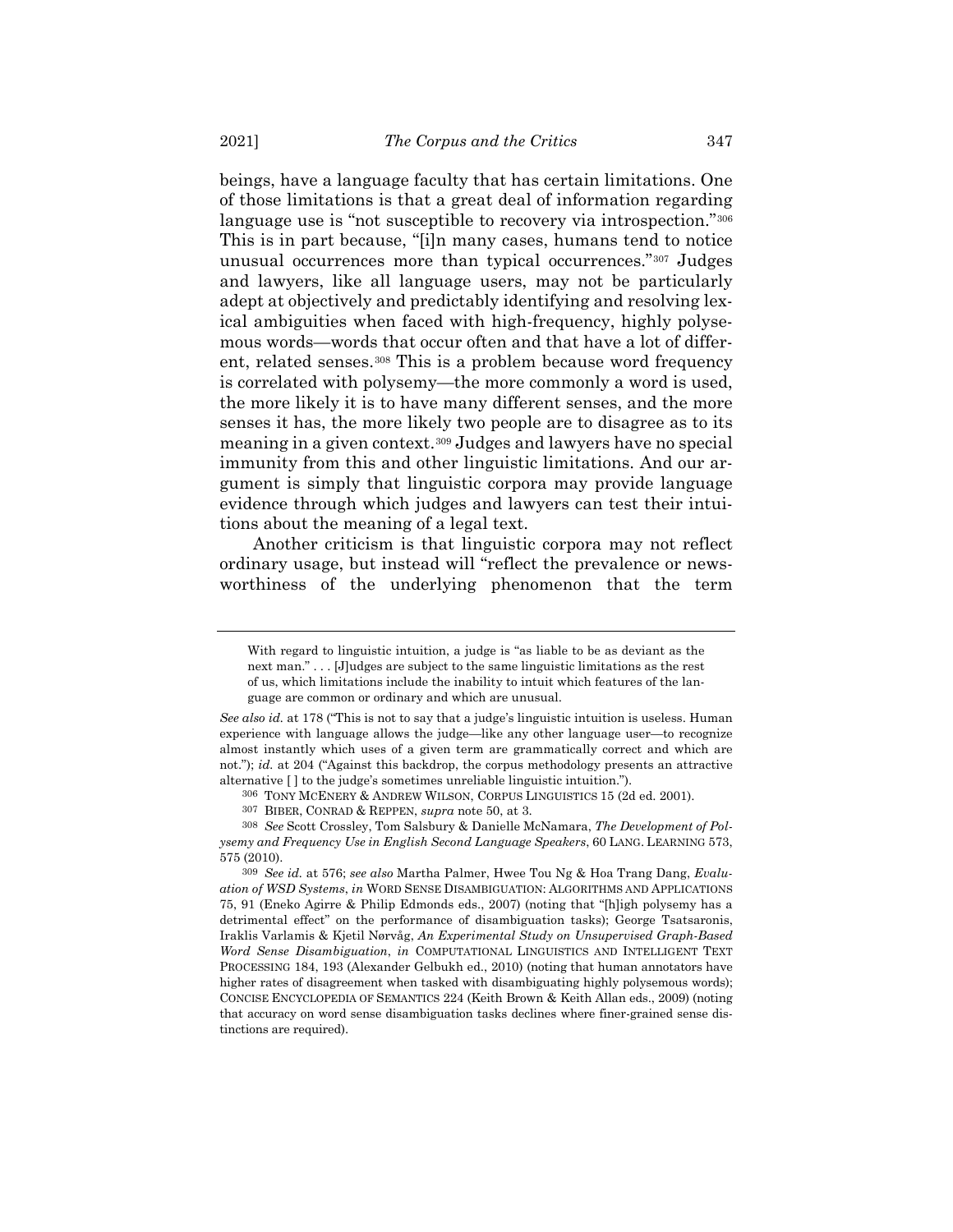denotes."[310](#page-73-0) Hessick offers the following thought experiment to illustrate this criticism:

Imagine . . . a dispute over the scope of a statute that provides relief for flood victims. The dispute centers around how much water must have accumulated in an area in order for an event to be considered a flood. A database search of how often the word "flood" is used to refer to very large amounts of accumulated water will doubtlessly be skewed by the fact that instances of extensive flooding—such as New Orleans after Hurricane Katrina in 2005 or Houston during Hurricane Harvey in 2017—will receive far more media coverage than other events. Indeed, a corpus analysis may demonstrate that seventy percent of all mentions of the word "flood" occur in the context of these superstorms. But that does not tell us whether the average American would understand the statutory term "flood" to include three inches of water in a homeowner's basement after a neighboring water main burst.[311](#page-73-1)

This illustration does more to highlight the utility of corpus tools than it does to undermine that utility.

Implicit in the illustration is the notion that the average American's understanding of the word "flood" would differ meaningfully from the word's most salient, newsworthy usage at a given time. This conclusion is possible, but not obvious. After all, average Americans (and average American judges) are people, and people view the world through the lens of a variety of systematic biases. One of these biases is the availability heuristic, which is that people believe that events are more probable if examples are easier to remember.[312](#page-73-2)

It is not difficult to imagine the ways in which the availability bias might color the way that average Americans and judges alike think about statutory terms. When a salient newsworthy event like Hurricane Katrina or Hurricane Harvey occurs, our average American speaker will be bombarded with nightly news

<span id="page-73-0"></span><sup>310</sup> Herenstein, *supra* note [288,](#page-66-0) at 122; *see also* Macleod, *supra* note [288,](#page-66-0) at 988 ("Legal scholars drawing on corpus linguists search corpora for a given word or phrase to ascertain the frequency with which it is used in a given manner.").

<sup>311</sup> Hessick, *supra* note [16,](#page-4-0) at 1509.

<span id="page-73-2"></span><span id="page-73-1"></span><sup>312</sup> NICK WILKINSON & MATTHIAS KLAES, AN INTRODUCTION TO BEHAVIORAL ECONOMICS 120 (3d ed. 2017) ("The main source of error with the availability heuristic is salience; this factor features in other types of bias also, but the main effect here is that events that have been well publicized or are prominent in people's memories tend to be estimated as having exaggerated probabilities." (emphasis omitted)).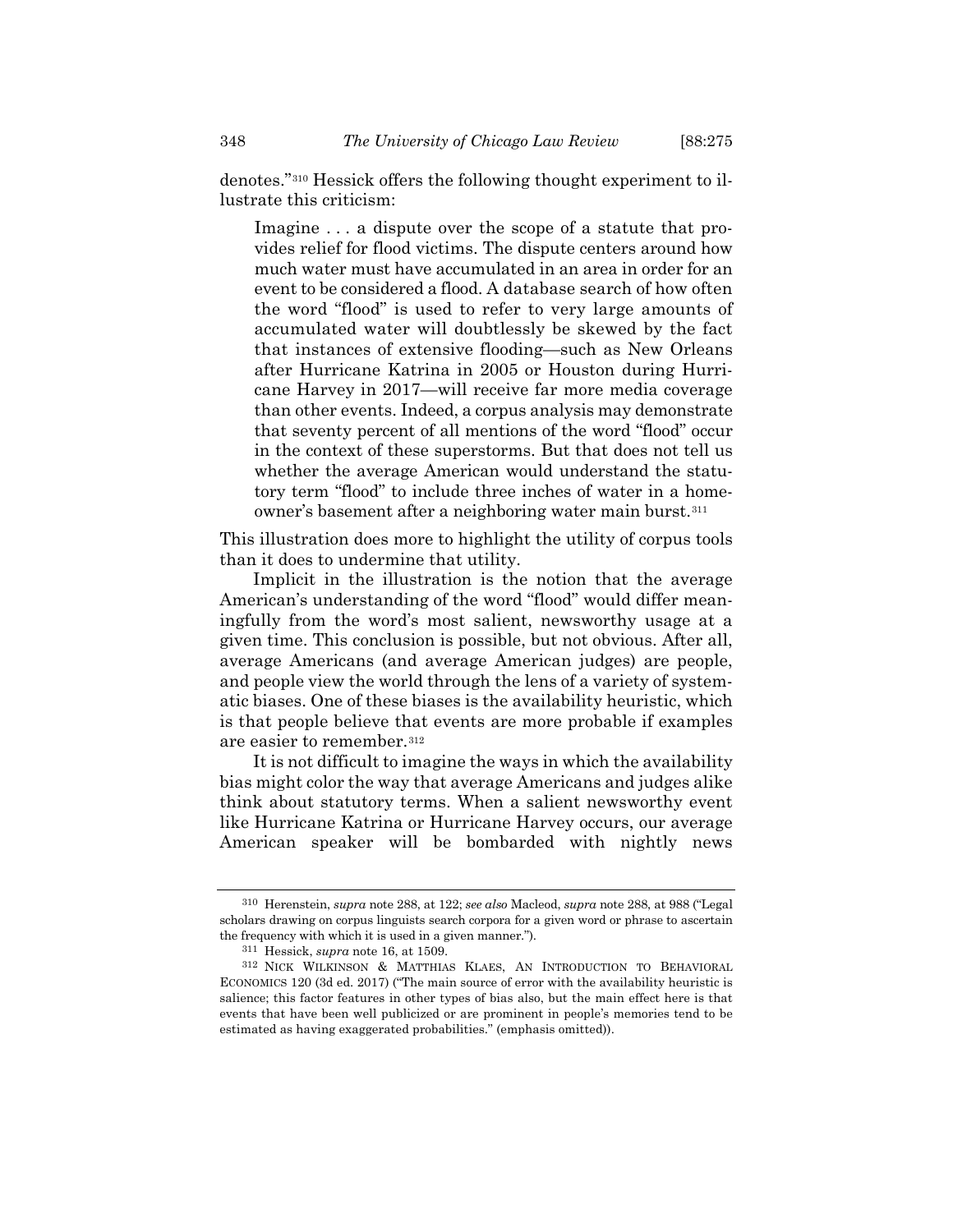broadcasts, radio programs, podcasts, and watercooler talk about the event. In the wake of a recent event of this nature, it is not hard to imagine that individuals' judgments about the meaning of a statutory term could be shaped by an event that finds its way into contemporary speech through a variety of vectors. These same individuals may not be consciously aware of the ways that recent salient events have shaped their perceptions of the meaning of "flood," and they will no longer have introspective access to their prior perceptions of meaning.

It is in this context that the examination of language evidence in a corpus can aid the intuition of the interpreter. The interpreter can examine the use of the word "flood" through time to determine whether the use of the word has changed over time (and, in particular, whether the use of the word has changed since the time of the passage of the imaginary statute in question). Analyzing how hydrological events are reflected in historical language usage is precisely one of the things that corpus evidence has been shown to be good at.<sup>[313](#page-74-0)</sup>

Using comparative corpus-based methods, an interpreter can examine the use of a word across language genres, registers, and speech communities to determine whether the word has taken on some specialized meaning in a relevant speech community, register, or genre. Indeed, using comparative corpora, the interpreter can check against the very problem the illustration is meant to highlight—determining whether a given sense of a word is overrepresented in newsprint, but less likely to be used in other contexts. In addition, though no sample text is provided for the hypothetical statute, examining the use of the text in contexts similar to the statutory context may reveal usage patterns that are not obviously available via introspection. Thus, the corpus can help address precisely one of the problems the illustration is meant to identify—providing a check against the outsized influence that real-world salience may have on judgments about ordinary meaning.

It is difficult to imagine how the "flood" illustration maps onto any real-world interpretive scenario. The illustration posits the ineffectiveness of corpus evidence without providing more than a single word from the imagined statute. Again, this highlights a

<span id="page-74-0"></span><sup>313</sup> *See generally* Tony McEnery, Helen Baker & Carmen Dayrell, *Working at the Interface of Hydrology and Corpus Linguistics: Using Corpora to Identify Droughts in Nineteenth-Century Britain*, *in* USING CORPUS METHODS TO TRIANGULATE LINGUISTIC ANALYSIS 52 (Jesse Egbert & Paul Baker eds., 2019).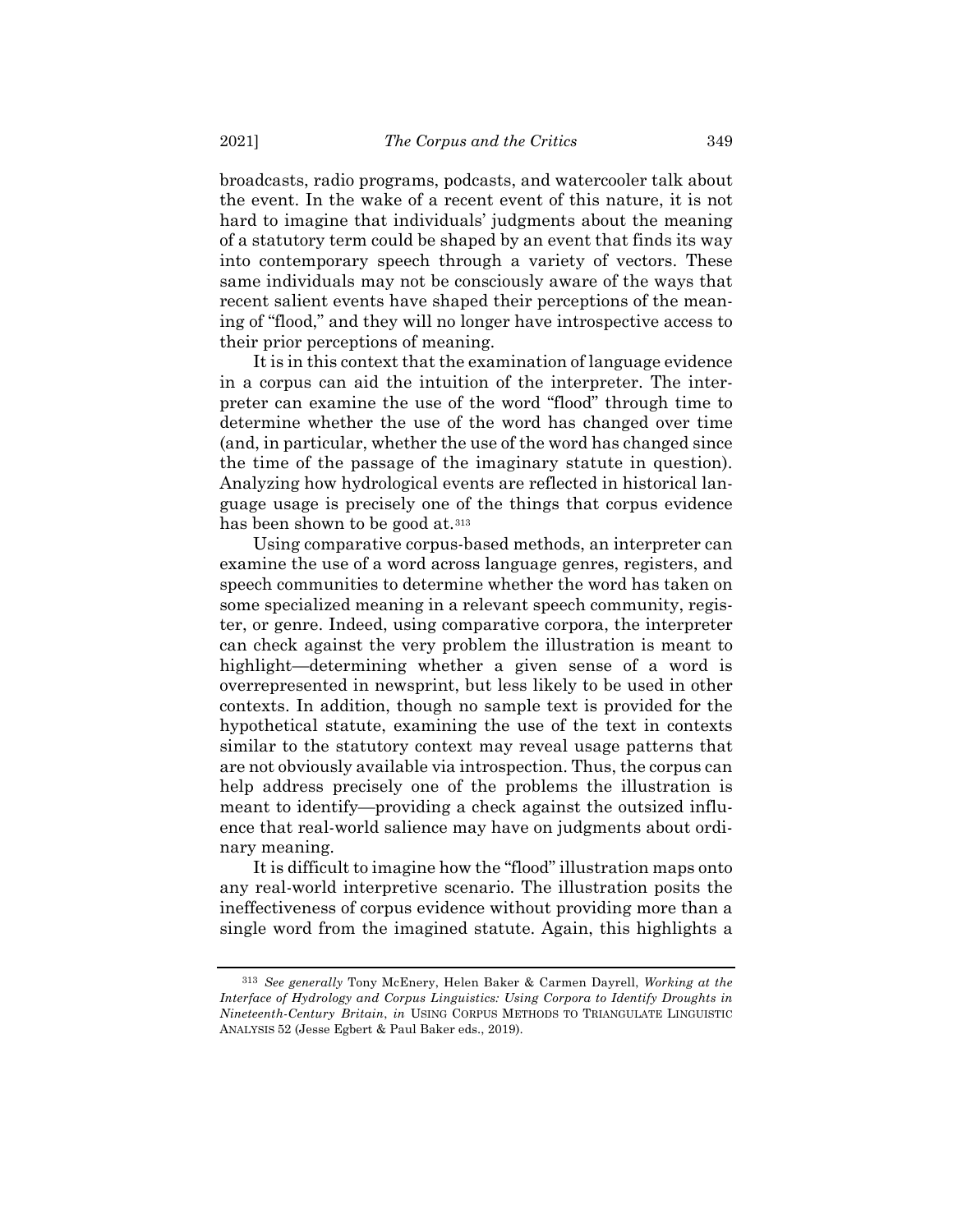main advantage of corpus analysis—that it allows us to examine uses of words and phrases in particular syntactic, semantic, and pragmatic contexts (and at particular times and in particular speech communities).

Finally, as we discussed in *Judging Ordinary Meaning*, there is a difference between addressing ambiguity on the one hand and vagueness on the other in legal interpretation. With ambiguity, two or more senses of a given word may be possible in a given context. Vagueness, by contrast, is a question of scope. We can make the case that "carry on your person" and "carry in a car" are two different senses of "carry." But a "big flood" and a "little flood" are both floods. Not surprisingly, the use of the word "flood" to describe basement flooding or flooding from a burst pipe is very well attested, even in a corpus of newspapers and magazines.<sup>[314](#page-75-0)</sup> Without more statutory context, it is impossible to predict how this information could be used in determining how the statute ought to be interpreted. But as discussed above, we have never advocated for the blind application of the most frequent use of a word as the ordinary meaning.

## **CONCLUSION**

Professor Tobia asserts that his critiques "shift the argumentative burden" to those who advocate the use of corpus tools in statutory interpretation.[315](#page-75-1) He also challenges us to show that our methods can produce "a nonarbitrary and reliable method of interpretation."[316](#page-75-2) This theme runs through each of the other criticisms leveled to date. And it falters on two fundamental grounds.

The first problem is that the starting premise is largely based on a misstatement of our proposed methods. For the most part the prevailing critiques serve only to further underscore basic problems with existing methods of assessing the communicative content of the language of law and to actively highlight core contributions (not shortcomings) of corpus methods. Corpus tools are better able to address concerns about judging the right language community. They also address concerns about fair notice. And they have not been shown to be inaccurate or to falter on a supposed nonappearance or frequency fallacy. On closer review, these

<span id="page-75-2"></span><span id="page-75-1"></span><span id="page-75-0"></span><sup>314</sup> For example, "flood" appears within 5 words of "basement" in 234 codable concordance lines in the NOW Corpus, which compiles web-based newspapers and magazines. NOW CORPUS (NEWS ON THE WEB), https://www.english-corpora.org/now/.

<sup>315</sup> Tobia, *supra* note [17,](#page-4-1) at 805.

<sup>316</sup> *Id.*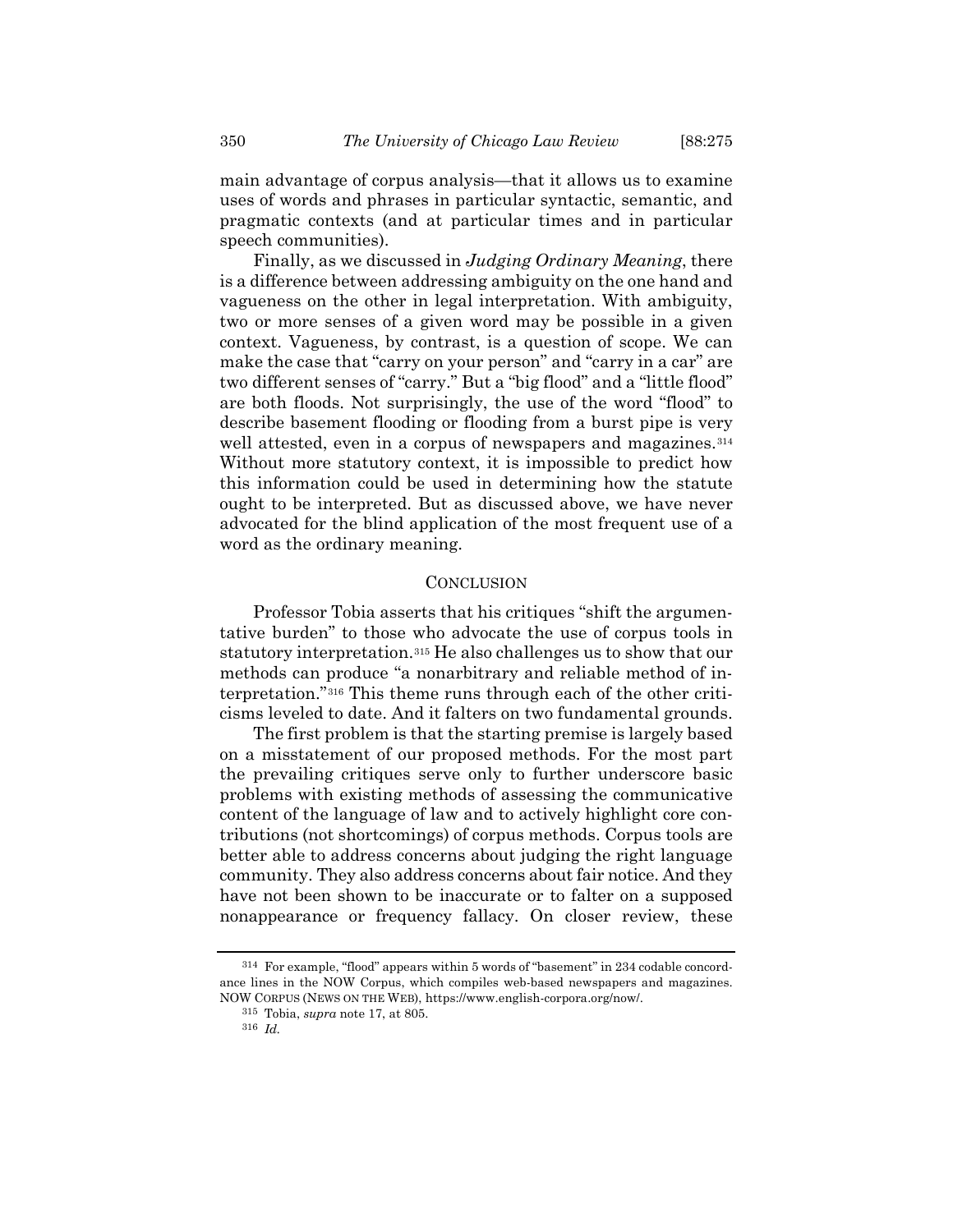criticisms help highlight salient features of corpus analysis. The burden has not been shifted.

A second problem is in our critics' failure to identify a framework or even any methods for a better alternative. No one can credibly contend for an interpretive regime in which we ignore the threshold inquiry into the ordinary communicative content of legal text. The search for such content is too embedded in our very concept of written law—and too central to too many of the policy premises that underlie it—to think that we could or should ever avoid it. So no one seriously proposes that move. And in the absence of such a proposal the onus is on our critics to clarify how they propose to paint the "standard picture"—whether they prefer to retain our current set of underdeterminate tools or, if not, can proffer something that better accounts for the shortcomings of the existing regime. None of them have done that.

We think the criticisms fail for all sorts of reasons explained in detail above. But even if some of the pushback stands as highlighting imperfections in what we have proposed (and there certainly are some wrinkles to iron out), the onus is on those who think that our methods are still not ideal to show how they could perform this function better. It takes a method to beat a method. And one of our core points has been to show that our methods account for shortcomings in existing methods and do a better job of assessing ordinary communicative content in a more transparent, reliable way.

None of our critics offer a framework for assessing the communicative content of difficult cases of lexical ambiguity—cases like *Muscarello*, *Taniguchi*, and *Mont*. And without a replacement method for resolving these kinds of cases, the utility of such criticism is limited.

Tobia comes closest to offering a substitute framework—or at least appears at first glance to do so. But even he isn't ultimately suggesting that his survey methods should take the place of corpus methods (or existing tools). He is just claiming that his surveys show that corpus tools are imperfect. And from there his only move is to suggest that we ought to fall back instead on tools that can help us discern statutory purpose.[317](#page-76-0) That move just takes us back to square one, however, since all agree that the best

<span id="page-76-0"></span><sup>317</sup> *See id.* at 804 ("Legal interpreters will have to look beyond the simple dictionary definition and corpus frequency analysis—to the legal text's context, history, and purpose; and to their other interpretive commitments.").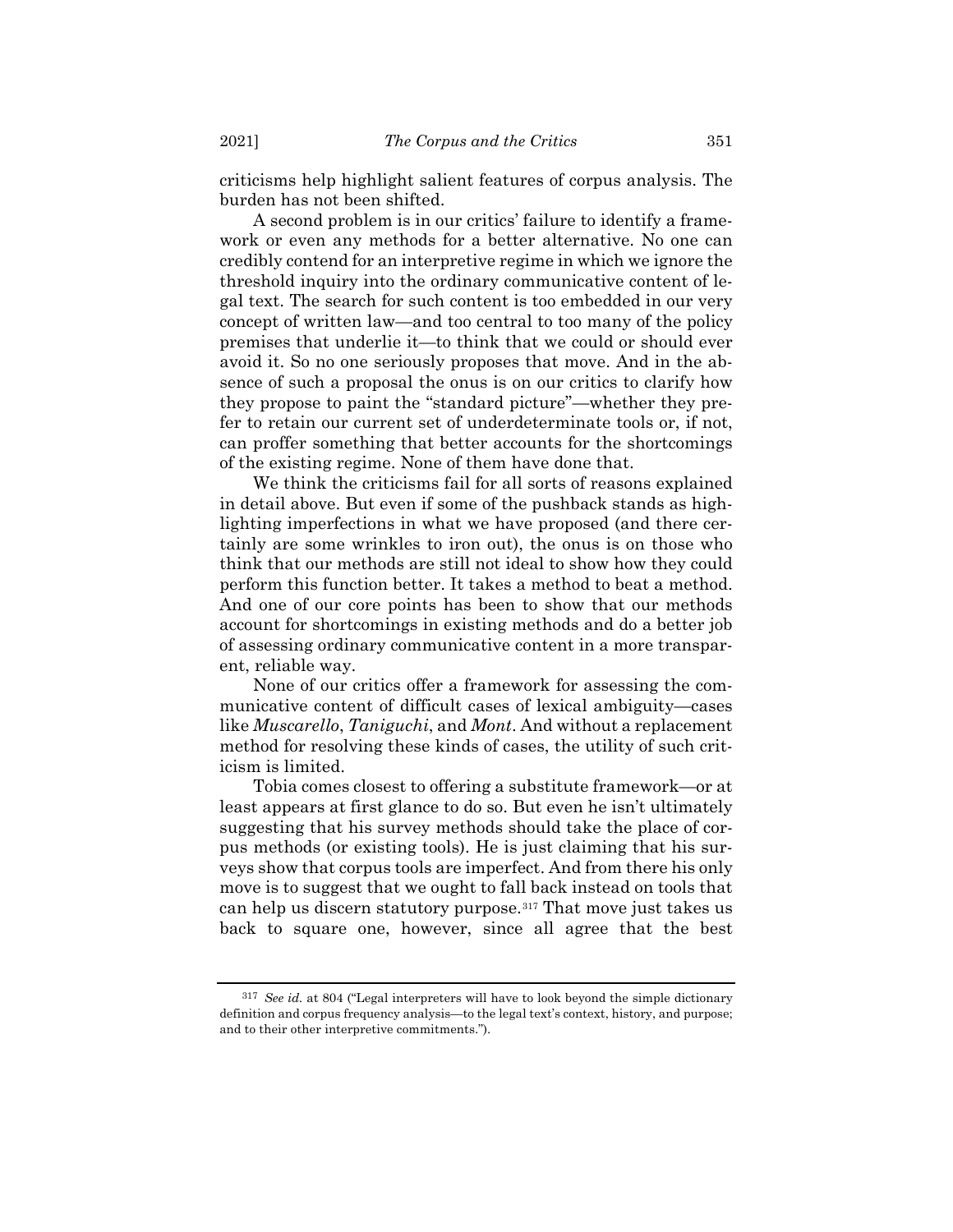indicator of purpose is in the statutory text<sup>[318](#page-77-0)</sup> and any other indicator (like legislative history) will still require a framework and toolkit for interpreting language (since legislative history is also comprised of text).

All that said, the pushback advanced by our critics is still constructive. It helps highlight the ongoing need for us to develop and refine the proper use of corpus tools in statutory interpretation. To highlight some possible steps in that direction we will close with some thoughts on refinements in corpus linguistic analysis of the types of problems raised in cases like *Muscarello*, *Taniguchi*, and *Mont*.

One difficulty presented by cases like those discussed above is the "closely related senses" problem—the fact that the competing notions of "carry" (transport in a car versus personally bear), "interpreter" (real-time oral translator versus written-text translator), and "imprisonment in connection with a conviction" (after conviction versus before but later counted toward full term) can either be viewed as two distinct senses or just a general sense that encompasses more specific variations on a theme. An alternative framing of this problem is the idea that "corpus data may reflect only the fact that a given sense of a certain term is a more factually common iteration of that term in the real world."[319](#page-77-1) This is a serious problem. And uncareful use of corpus evidence in cases like these can gloss over the problem in a manner that may undermine its key selling points. We should instead be careful. And we close with some ideas on how best to do so.

Before doing so, it is important to start by noting that this problem is not just a problem for those who turn to corpus tools. It is a problem for any theory or approach to interpretation. Corpus tools don't create this problem. They just help refine our perception of ordinary meaning in a way that helps us see a complexity or nuance that we had previously missed. And the Court did miss the complexity in each of the cited cases. The justices' competing views on "carry," "interpreter," and "imprisonment" skate

<span id="page-77-0"></span><sup>318</sup> *See* Abbe R. Gluck, *The States as Laboratories of Statutory Interpretation: Methodological Consensus and the New Modified Textualism*, 119 YALE L.J. 1750, 1756–58 (2010) (concluding, based on a comprehensive study of state court approaches to statutory interpretation, that state courts are engaged in an "effort[ ] to increase predictability in statutory interpretation," and that they give primacy to text and decline to look to external sources of meaning if they find the text "plain").

<span id="page-77-1"></span><sup>319</sup> Lee & Mouritsen, *Judging Ordinary Meaning*, *supra* note [7,](#page-2-0) at 873–74 (summarizing a concern by Solan and Gales, since published in Solan & Gales, *supra* note [13,](#page-3-0) at 1351); *see also* Klapper, *supra* note [287,](#page-66-1) at 349.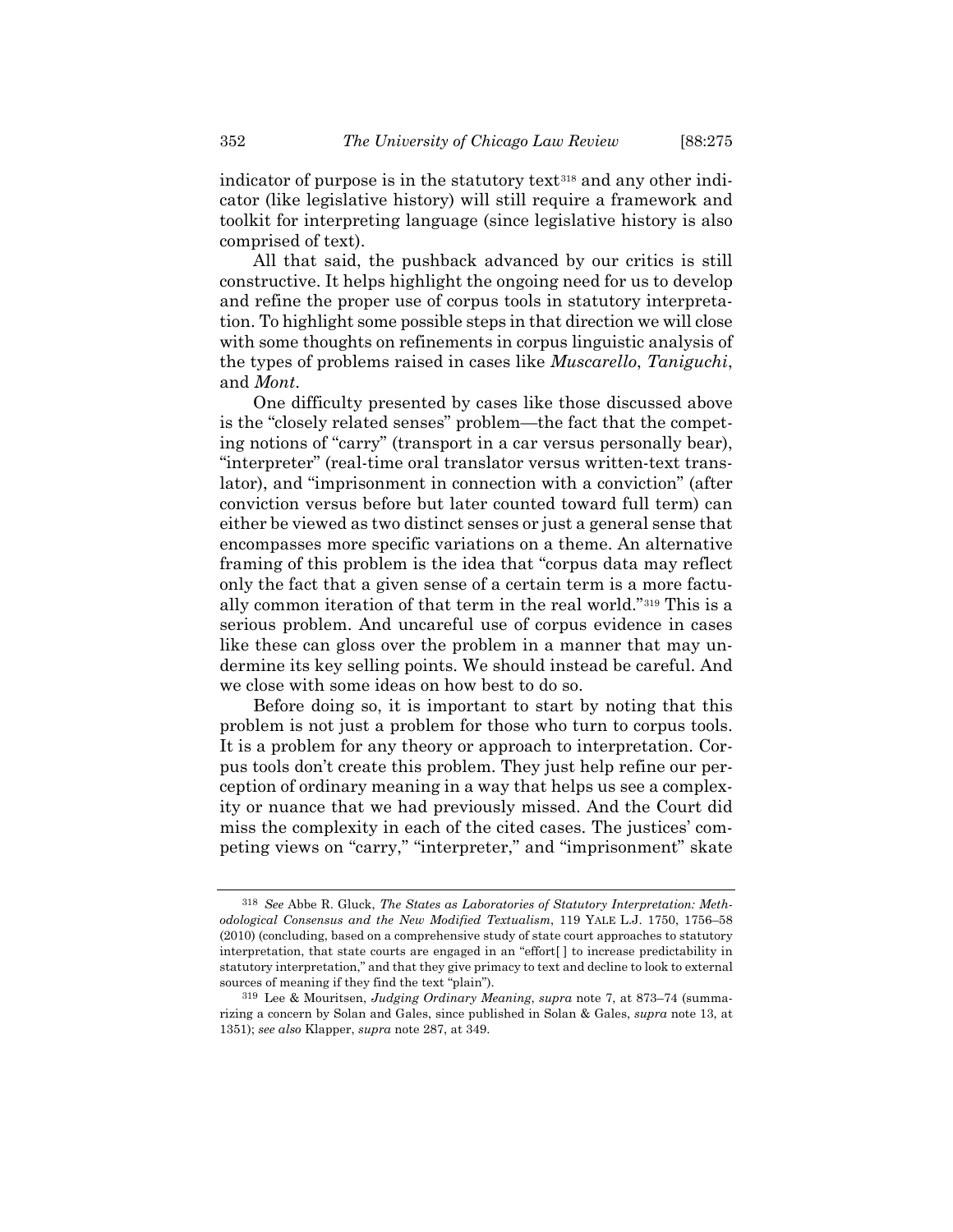past the question whether they are really talking about separate senses of these terms. In insisting on competing views of "imprisonment" in *Mont*, for example, the majority and dissent don't just have two different senses of ordinary meaning in mind ("permis-sible" versus "natural" sense of the term).<sup>[320](#page-78-0)</sup> They each assume that these are separate, competing senses. To the extent that is debatable, the debate is one that all interpreters must confront.

We think corpus tools can best facilitate a meaningful analysis of that question. They can do so in two ways. First, corpus analysis can provide a transparent view of the range of options available to the interpreter—options that implicate a choice for the chosen theory of interpretation. By analyzing a random set of concordance lines from selected corpora, the interpreter can gain access to important information that an interpreter would otherwise have to guess at. We highlight this contribution by outlining proposed steps for corpus analysis of the interpretive question in *Mont*—as to the ordinary communicative content of "imprisonment in connection with a conviction."

Step one is to choose an appropriate corpus—a corpus that can help us test the relevant language community. This is a threshold question for our legal theory of interpretation. And it is implicit in the conflict between the majority and dissent in *Mont*. One difference between the two opinions is in the language community they have in mind. The majority seems to be seeking to assess public meaning, citing dictionary definitions of "imprison" in support of its conclusion that this verb "encompass[es] pretrial detention."[321](#page-78-1) And the dissent's disagreement stems, at least in part, on its focus on Congress's meaning. It cites provisions of the U.S. Code in support of its view that "Congress regularly uses the word 'imprisoned' (or 'imprisonment') to refer to a prison term following a conviction."[322](#page-78-2)

Corpus analysis can help refine this debate. Instead of just resorting to selected dictionary definitions we can assemble a randomized set of concordance lines that can help us assemble transparent evidence on how the term "imprison" is used by the general public. And we can also systematize the inquiry that the

<span id="page-78-2"></span><span id="page-78-1"></span><span id="page-78-0"></span><sup>320</sup> *Compare Mont*, 139 S. Ct. at 1832 ("[T]he definition of 'is imprisoned' may well *include* pretrial detention." (emphasis added)), *with id.* at 1838 (Sotomayor, J., dissenting) ("'[I]mprisoned' [ ] is most naturally understood in context to mean postconviction incarceration.").

<sup>321</sup> *Id.* at 1832.

<sup>322</sup> *Id.* at 1838 (Sotomayor, J., dissenting).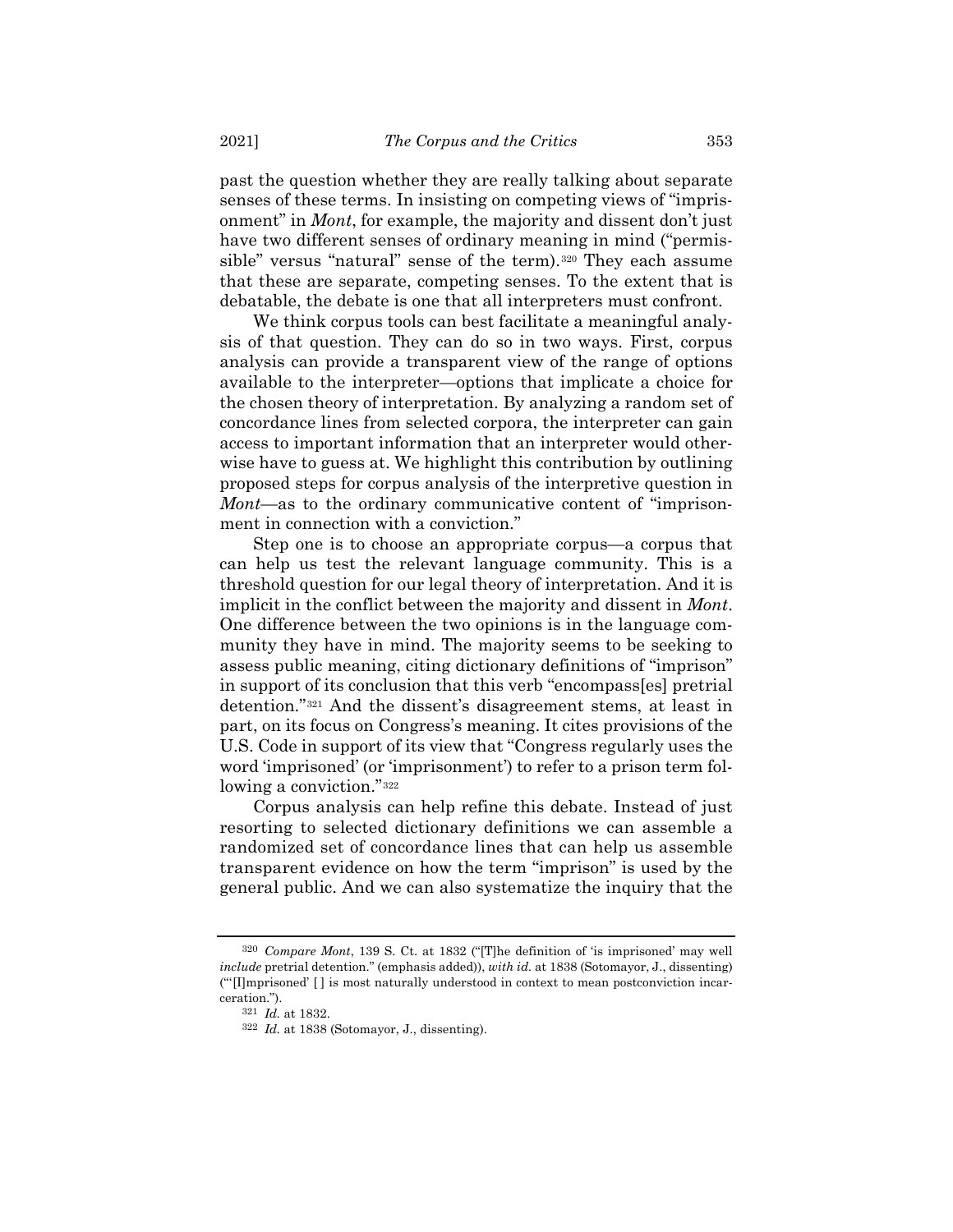dissent has in mind. By searching a corpus of statutory language we can access systematic evidence to inform our inquiry into how Congress uses "imprison" and "imprisonment." The choice between these two types of corpora is a question for our theory of interpretation. We take no position on the matter here, except to emphasize that corpus tools can help refine this inquiry and make it more transparent.

A second step is to consider and code the randomized concordance lines we assemble from our chosen corpora. In so doing we can further inform the debate that is otherwise taking place at the "take my word for it" level. Instead of just insisting that "imprison" "encompass[es] pretrial detention,"[323](#page-79-0) on one hand, or that the phrase "is imprisoned" "is most naturally understood in context to mean postconviction incarceration,"[324](#page-79-1) we can assemble transparent evidence from natural language usage to gauge the reliability of these assertions.

Our analysis of "is imprisoned" shows that this term is most often associated with a term of incarceration imposed after entry of a conviction. Often this use of the statutory phrase isn't apparent from the context of the concordance line. But where there is enough context to tell, the reference is almost always in connection with incarceration after conviction.

The last step is to determine the significance of the corpus evidence. Here we return to the "closely related senses" problem. This is a key, unresolved problem in law and corpus linguistics. And it is implicated in *Mont*, as it is possible to view the competing senses of "imprison" as either two separate senses or just two alternative examples of a single sense.

In *Judging Ordinary Meaning*, we offered a starting point for a response to this problem. We suggested that even where two senses of a statutory term are closely related, the fact that one of them is overrepresented in a corpus may tell us something important—that that sense is "likely to be the one that first comes to mind when we think of this term."[325](#page-79-2) We conceded that this "top-of-mind sense . . . may not exhaust the breadth of human perception of th[e] term," since on reflection, "some people might concede that the term encompasses" other, less common examples.[326](#page-79-3) And we noted that the choice between the two senses ("top-

<span id="page-79-0"></span><sup>323</sup> *Id.* at 1832 (majority opinion).

<span id="page-79-1"></span><sup>324</sup> *Id.* at 1838 (Sotomayor, J., dissenting).

<sup>325</sup> Lee & Mouritsen, *Judging Ordinary Meaning*, *supra* note [7,](#page-2-0) at 874.

<span id="page-79-3"></span><span id="page-79-2"></span><sup>326</sup> *Id.*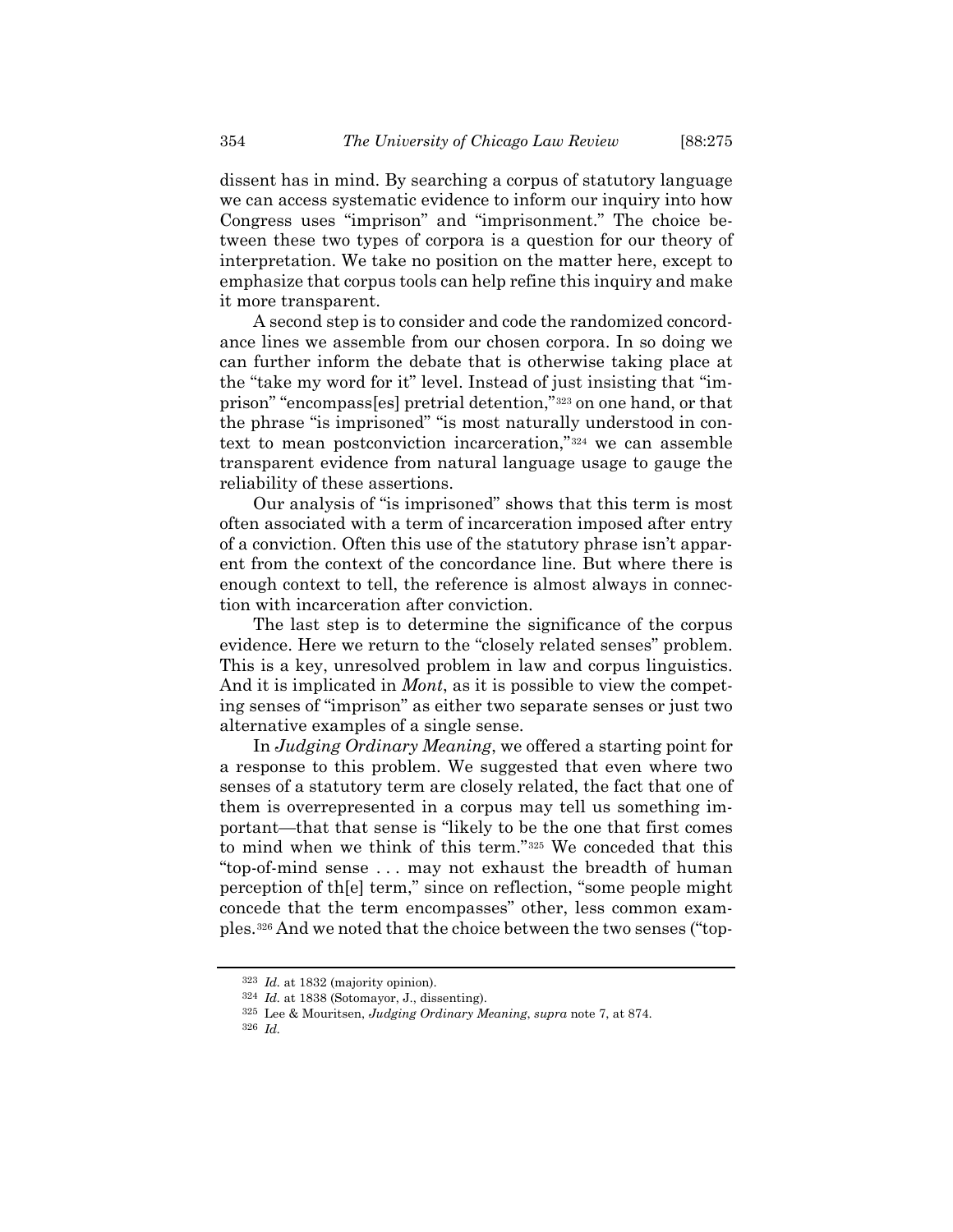of-mind" versus broader, "reflective" sense) "is not a deficiency in corpus data" but a problem for our legal theory of interpretation.[327](#page-80-0) The choice will be "dictated in part by the rationales that drive us to consider ordinary meaning"—"[a] concern for fair notice and protection of reliance interests may [ ] direct us to stop at the top-of-mind sense of a statutory term," while other rationales could press us to endorse a broader, reflective sense.<sup>[328](#page-80-1)</sup>

These principles are a good starting point for a corpusbased analysis of the *Mont* case. Corpus evidence suggests that the top-of-mind sense of "imprisonment" is in connection with post-conviction incarceration. Because that is the most frequently attested sense of this term, there are notice-based and reliance-based reasons to limit the term to that application. But there is nothing in corpus analysis that requires that outcome. The term "imprisonment" can certainly be used to refer to any form of detention. And it is fairly easy to find a rationale for extending the statutory term more broadly—a rationale, for example, based on presumed congressional intent.[329](#page-80-2)

We stand by these points but also wish to offer some further refinements. Although we still maintain that the threshold question for the closely related senses problem is a matter for legal theory, we think linguistic methods can further enhance the debate. We highlight two possibilities here. One is a means of analysis proposed by Professors Solan and Gales, which they refer to as "double dissociation."[330](#page-80-3) The starting point is the notion that "the strongest cases for using corpus analysis are ones in which not only does one meaning predominate over an alternative meaning in an appropriate corpus, but the second, less common meaning is generally expressed using language other than the language in the disputed statute." Solan and Gales propose to test the inference from corpus analysis by using corpus tools to assess the language we use when expressing the alternative sense of a statutory term.[331](#page-80-4) If the alternative sense "is generally expressed using language other than the language in the disputed statute," they say

<sup>327</sup> *Id.*

<sup>328</sup> *Id.*

<span id="page-80-4"></span><span id="page-80-3"></span><span id="page-80-2"></span><span id="page-80-1"></span><span id="page-80-0"></span><sup>329</sup> *See Mont*, 139 S. Ct. at 1832 (noting that "Congress, like most States, instructs courts calculating a term of imprisonment to credit pretrial detention as time served on a subsequent conviction," and concluding that it thus "makes sense that the phrase 'imprison[ment] in connection with a conviction' would include pretrial detention later credited as time served" (alteration in original)).

<sup>330</sup> Solan & Gales, *supra* note [13,](#page-3-0) at 1315.

<sup>331</sup> *See id.* at 1353.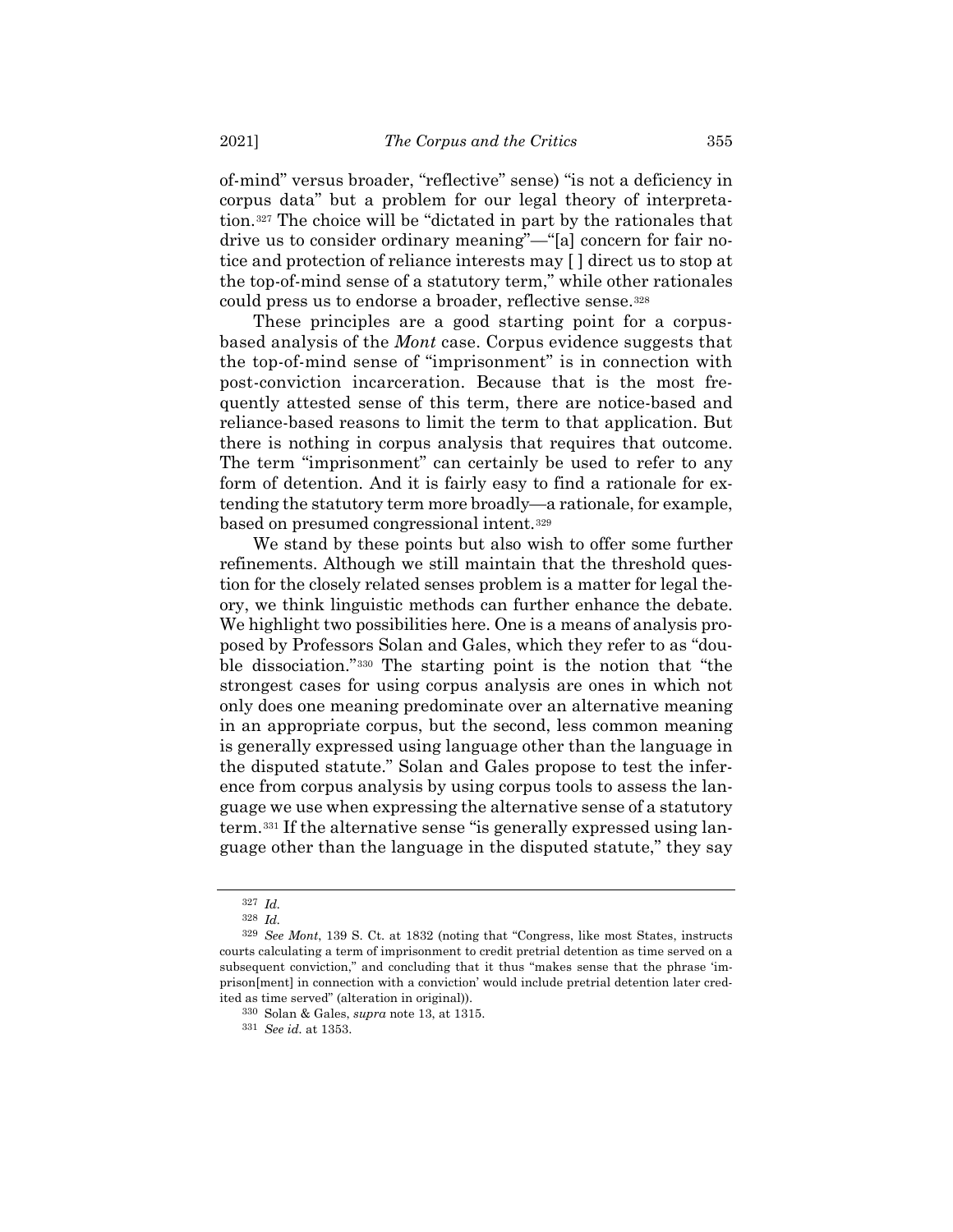this helps dissociate the alternative sense from the language of the statute.[332](#page-81-0)

We think this is an important next step in corpus analysis. And we can use it to help reinforce a possible inference from the corpus evidence of "imprisonment." Corpus analysis shows that when we speak of pretrial detention, we rarely use the terms "imprison" or "imprisonment." Most often we use other terms like detain, detention, jail, or jailed.

We have performed some corpus analysis to support this conclusion. First we compiled a list of synonyms of "imprison," based on lists from various thesauruses. Our list was "incarcerate," "confine," "detain," and "jail." Next we reviewed two hundred concordance lines for "imprison" and each of the synonyms. We used this analysis to determine how often each term refers to pretrial detention. We multiplied the frequency with which each term refers to pretrial detention by the term's frequency in the corpus: the resulting frequency for "imprison," for example, would show how commonly the corpus includes the term "imprison" when it communicates the meaning of "pretrial detention" (e.g., if 10% of words in the corpus were "imprison," and imprison refers to pretrial detention 50% of the time, then 5% of the words in the corpus are "imprison" referring to pretrial detention). By adding the resulting product for all the synonyms, we predicted roughly how often any term in the corpus refers to "pretrial detention" (the prediction is a little less than the real figure, because some nonsynonym terms might refer to pretrial detention a few times). We then divided the percent of the time that the term "imprison" refers to pretrial detention by the percent of the time that any term refers to pretrial detention. The resulting calculation indicates what percent of the time the term "imprison" is used when a term in the corpus refers to pretrial detention. If the corpus shows that "imprison" is rarely used when referring to pretrial detention, then it follows that the speaker (here, the legislative drafter) probably wouldn't have chosen "imprison" if meaning to refer to pretrial detention.

We performed this analysis using both COCA and a corpus comprised of all statutes in the U.S. Code.[333](#page-81-1) Our corpus analysis of COCA showed that at most 28% of references to detention without conviction used the term "imprison." And in the U.S. Code, we

<sup>332</sup> *Id.* at 1315, 1353–54.

<span id="page-81-1"></span><span id="page-81-0"></span><sup>333</sup> *See Corpus of the Current U.S. Code*, BYU L. & CORPUS LINGUISTICS https://lncl2.byu.edu/.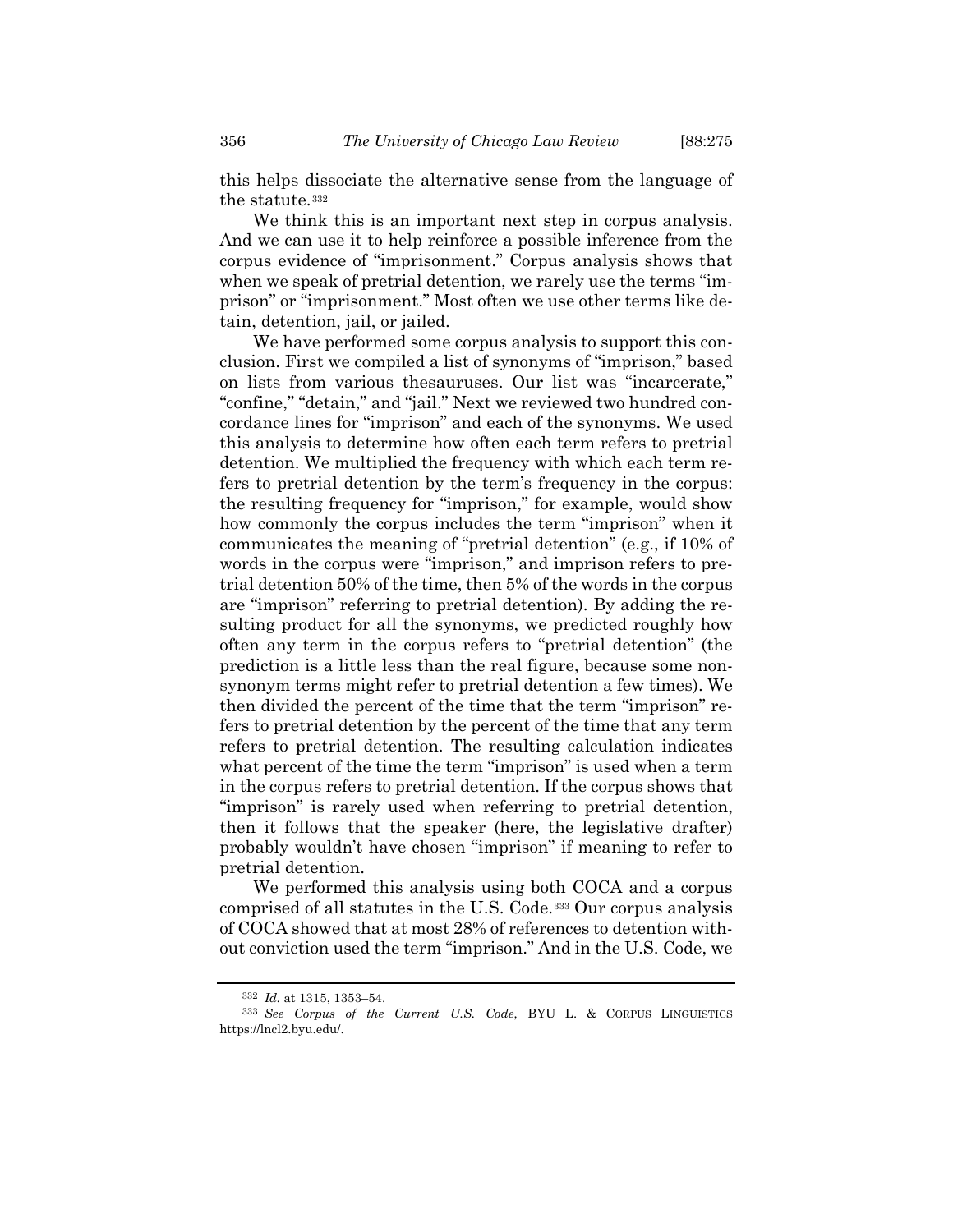found that "imprisoned" referred to detention without conviction 0% of the time—none of the references to detention without conviction in the U.S. Code used the term "imprison."

This evidence lends support to the view that "imprison" is not frequently used to refer to detention without conviction in the U.S. Code. But in COCA, reflecting ordinary language usage, "imprison" refers to detention without conviction 28% of the time essentially just as often as the other two words ("confined" and "detained") that commonly refer to detention without conviction. Because other terms are much more often used to refer to this sort of detention, the corpus evidence also suggests that the public may not understand "imprison" to refer to detention without conviction. We may thus expect the general public to sometimes use "imprison" when they intend to refer to pretrial detention.[334](#page-82-0)

This corpus evidence is helpful for assessing the question presented in *Mont*. But even this kind of evidence would not necessarily be conclusive. There still remain underlying questions for our legal theory of interpretation—questions as to the proper language community, and for what to make of this usage evidence. Remember that the *Mont* majority seemingly was asking only what "imprison" can permissibly mean in the context of this statute. And the corpus evidence doesn't ultimately disprove that; in fact, it confirms it. What the corpus evidence does tell us, however, is that "imprison" is a very unusual word choice for someone who is seeking to refer to pre-conviction detainment—and perhaps a word choice that a drafter would not have used if the intent was to cover that sort of detainment, or a word choice that the general public would not be thinking of in relying on the language of the law. And transparent analysis of this kind of evidence can help refine questions for our legal theory to resolve.

Double-dissociation analysis thus gets us closer to painting a full picture of the questions that lie at the threshold of our ordinary meaning inquiry. And we think that further development of this point can help make corpus analysis even more useful.

A final refinement could be in integrating survey-based inquiries with corpus analysis. Above we identified a range of concerns with survey instruments. We stand by those concerns. But we also find room for optimism about refinements that could be made to survey methods that could help address the problems that we have identified. As noted above, corpus tools are a good

<span id="page-82-0"></span><sup>334</sup> *See* Appendix for tables presenting some details of our analysis.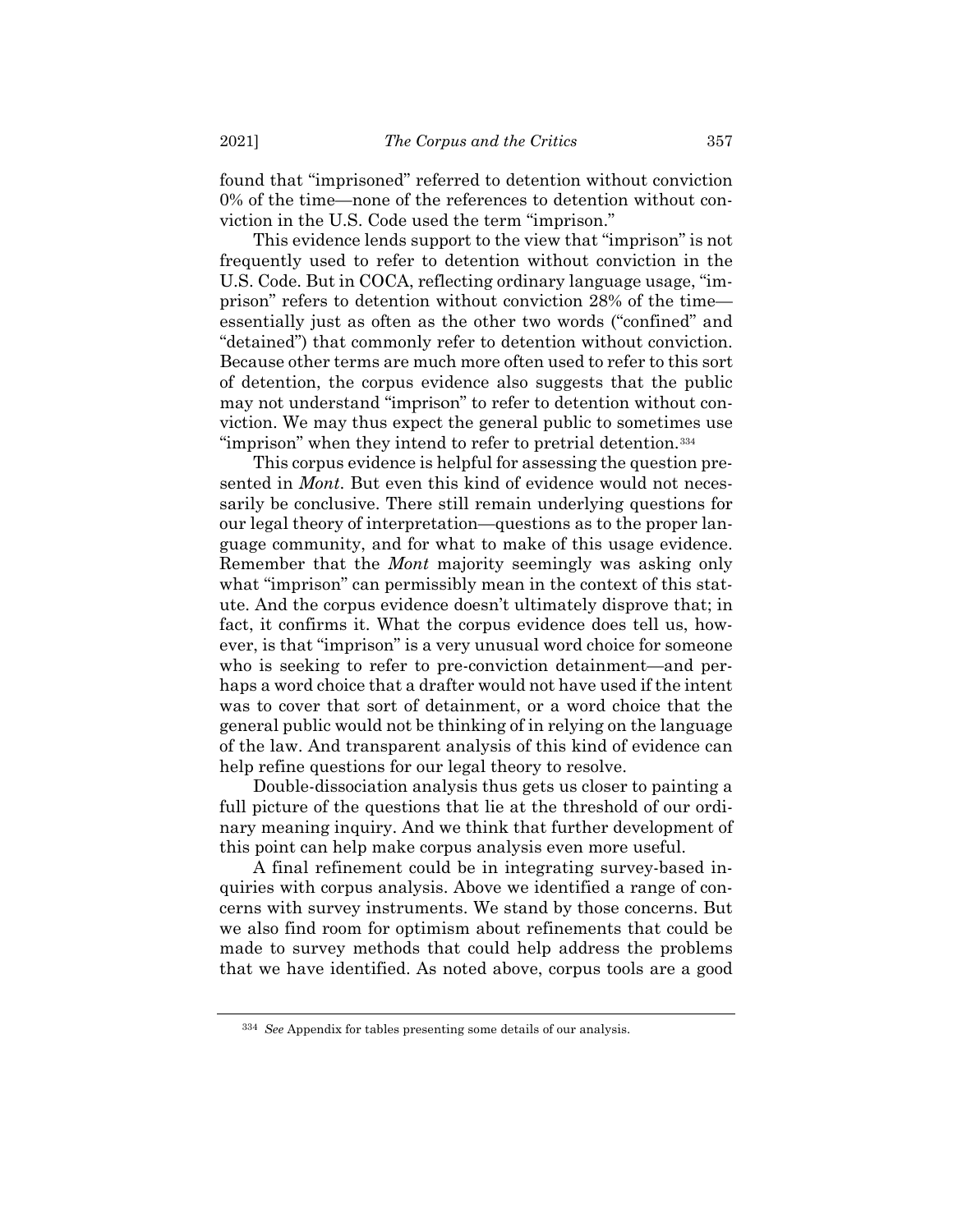way to gather evidence of natural language use—language use that takes place in natural linguistics settings and is not elicited for the purposes of study through a survey or interview. There are reasons to prefer such evidence, but also some limitations. A corpus may not have a sufficient number of examples of the language use in question. And a corpus may not allow us to gather information about the pragmatic context of the communication—the social or spatial context in which the communication occurred. An advantage of survey methods is that the survey prompts may be designed to more precisely take into account the syntactic and pragmatic context of the communication under analysis. This was demonstrated in a recent paper by Shlomo Klapper, Soren Schmidt, and Tor Tarantola, in which survey respondents were presented not only with prompts concerning the meaning of a handful of words that are relevant to important Supreme Court cases but also the factual background of those cases and precise language of the statute in question.<sup>[335](#page-83-0)</sup> We take exception to some of the claims in existing work on using surveys in legal interpretation. The purported strength of survey methods can be a key weakness—when we give survey respondents extensive detail about the nature of a legal dispute (a civil case involving an insurance company, or a criminal case involving allegations of a violent crime), the results may not give us linguistic information at all—just a reaction to respondents' priors about the litigants or preference for a perceived "fair" outcome.[336](#page-83-1) That said, we agree that there may be ways in which surveys can be useful in evaluating claims about the meaning of legal texts, and there may be information about language use and perception that a survey can provide and that can't be obtained from a corpus.

We are open to these and other possibilities. Although we see inherent shortcomings of survey results, we concede that our corpus methods are also imperfect. Going forward, we envision a framework in which the search for ordinary meaning is informed by a sort of triangulation, in which corpus evidence, survey results, and purpose-based evidence are all brought to bear.

Corpus analysis, by the way, could also help refine the inquiry into legislative purpose. Our methods acknowledge the

<span id="page-83-0"></span><sup>335</sup> *See generally* Shlomo Klapper, Soren Schmidt & Tor Tarantola, Ordinary Meaning from Ordinary People (July 17, 2020) (unpublished manuscript) (https://perma.cc/ULB4-N5C5).

<span id="page-83-1"></span><sup>336</sup> *See* Ben-Shahar & Strahilevitz, *supra* note [226,](#page-54-0) at 1780 (advancing the case for the use of surveys in contract interpretation but acknowledging this concern).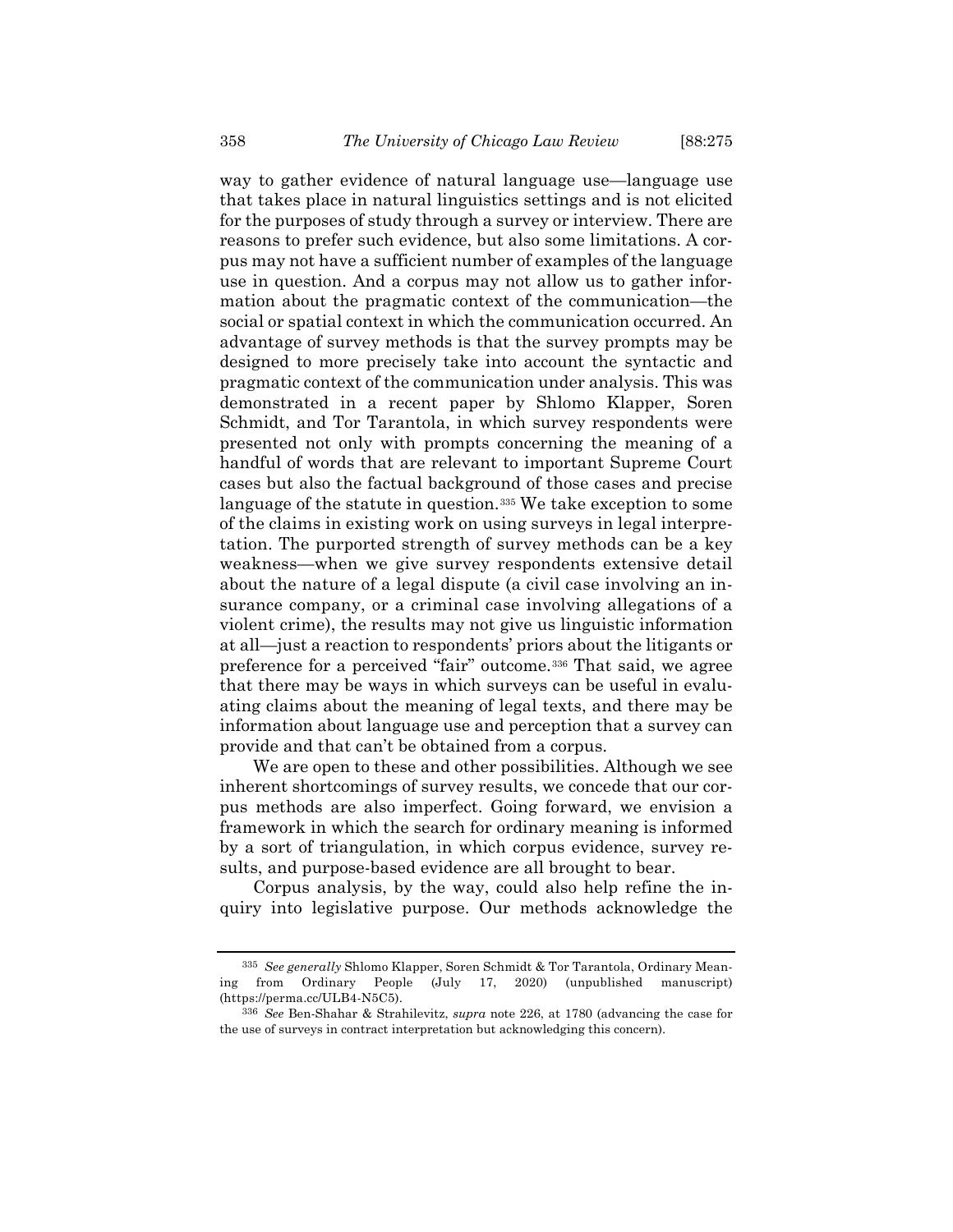need to consider pragmatic context in assessing ordinary meaning.[337](#page-84-0) Such context clearly encompasses legislative purpose. One of the biggest problems with the inquiry into such purpose is the cherry-picking concern—the "looking over a crowd and picking out your friends" problem.[338](#page-84-1) And corpus tools can help deal with that problem. A legislative history corpus is already under construction. By searching such a corpus, an analyst could assemble systematic evidence of language usage in the legislative body in a more transparent attempt to assess legislative purpose.

Such an approach could help refine the *Mont* debate even further. Perhaps survey methods, properly controlled, could help further inform our understanding of the ordinary meaning of "imprisonment." And a corpus analysis of the U.S Code Corpus and a legislative history corpus could help systematize the inquiry into legislative purpose.

We think this is the future of statutory interpretation. We think corpus tools will be an important part of that future.

<sup>337</sup> *See* Lee & Mouritsen, *Judging Ordinary Meaning*, *supra* note [7,](#page-2-0) at 823–24.

<span id="page-84-1"></span><span id="page-84-0"></span><sup>338</sup> Wald, *supra* note [100,](#page-22-0) at 214.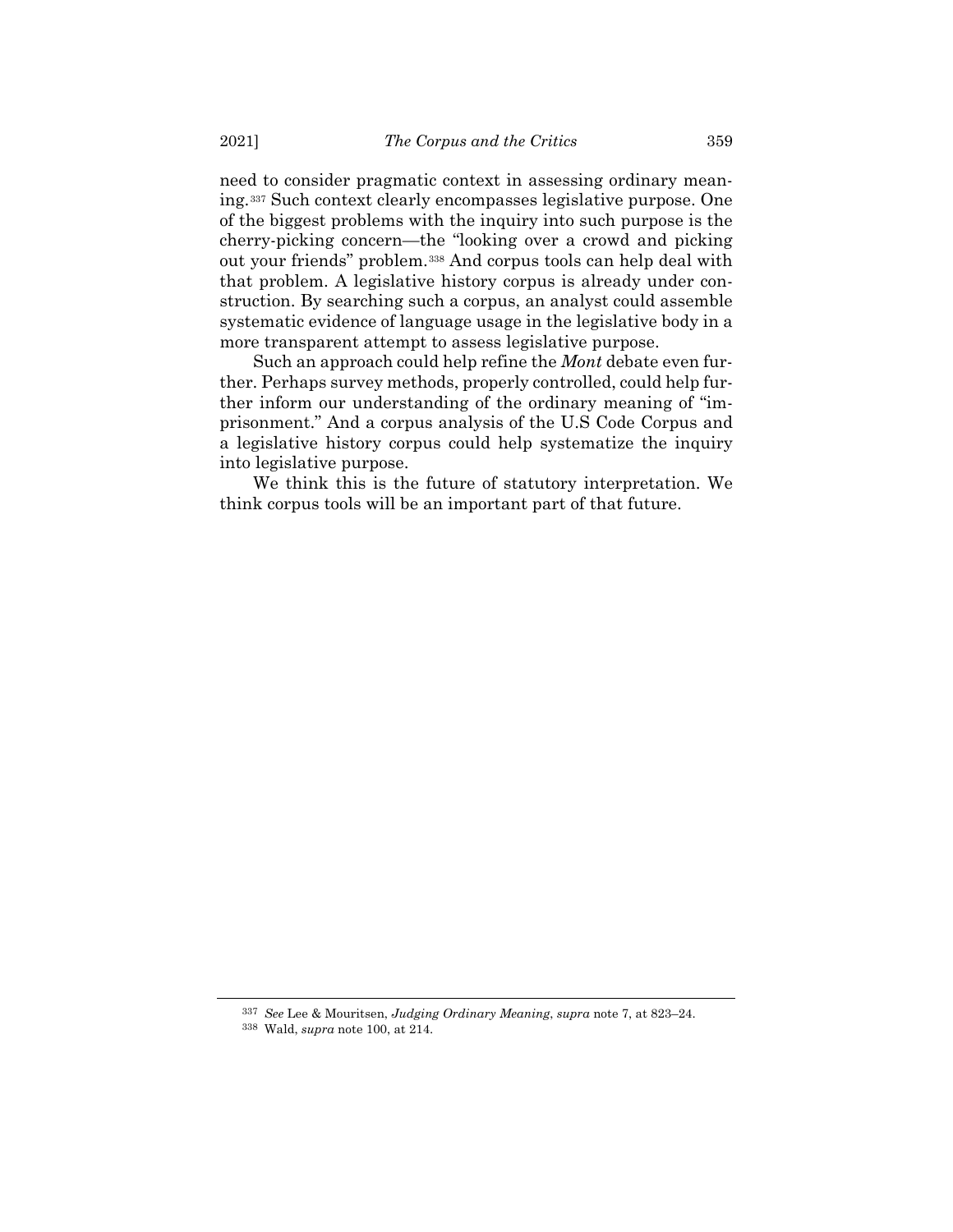#### APPENDIX

In this Appendix, we describe in more detail the corpus analysis for *United States v. Mont* (described more briefly on pages 64–66). Notably, this analysis went beyond the concordance line analysis we showcased in *Judging Ordinary Meaning*; we also engaged in double-dissociation analysis. We hope that this Appendix can show how others can utilize double-dissociation analysis (and can invite criticism to improve our methods).

#### A.I Corpus Analysis for *Mont*

Our first step was to code randomized concordance lines from our chosen corpora for the operative term, "imprisoned." We reviewed two hundred randomized concordance lines from COCA and the Corpus of the Current U.S. Code.[339](#page-85-0) The following meanings emerged:

| Meaning                        | U.S. Code    | COCA       |
|--------------------------------|--------------|------------|
| Detainment post-conviction     | 195 (97.5%)  | 30 (15%)   |
| Detainment without convic-     |              | 55 (27.5%) |
| tion                           |              |            |
| Detainment generally (un-      | $1(0.5\%)$   | 33 (16.5%) |
| clear if the term implies con- |              |            |
| viction)                       |              |            |
| Detainment in a non-U.S.       | 4(2%)        | 57 (28.5%) |
| $legal$ system $340$           |              |            |
| Unclear                        | $\mathbf{O}$ | 4(2%)      |
| Other (including metaphori-    |              | 21 (10.5%) |
| cal uses)                      |              |            |
| Total lines                    | 200          | 200        |

TABLE I: MEANING FOR "IMPRISONED" IN THE U.S. CODE AND **COCA** 

<span id="page-85-0"></span><sup>339</sup> For COCA, we limited our search to the 1990s. Although Congress enacted the statute at issue in *Mont* in 1986, see Criminal Law and Procedure Technical Amendments Act of 1986, 99 Pub. L. 99-646, 100 Stat. 3592, we deemed it unlikely that a term like "imprisoned" would change in meaning between 1986 and the turn of the millennium.

<span id="page-85-1"></span><sup>340</sup> We decided to distinguish the uses of "imprisoned" referring to a foreign legal system. While we could have researched foreign legal systems to determine whether and when they "convicted" (or similar), that inquiry was beyond the scope of this Article. Moreover, it's unclear whether "imprisoned" referring to other countries' penal systems necessarily informs what "imprisoned" means referring to the American system. Therefore, we have set aside non-U.S. lines in our corpus analysis.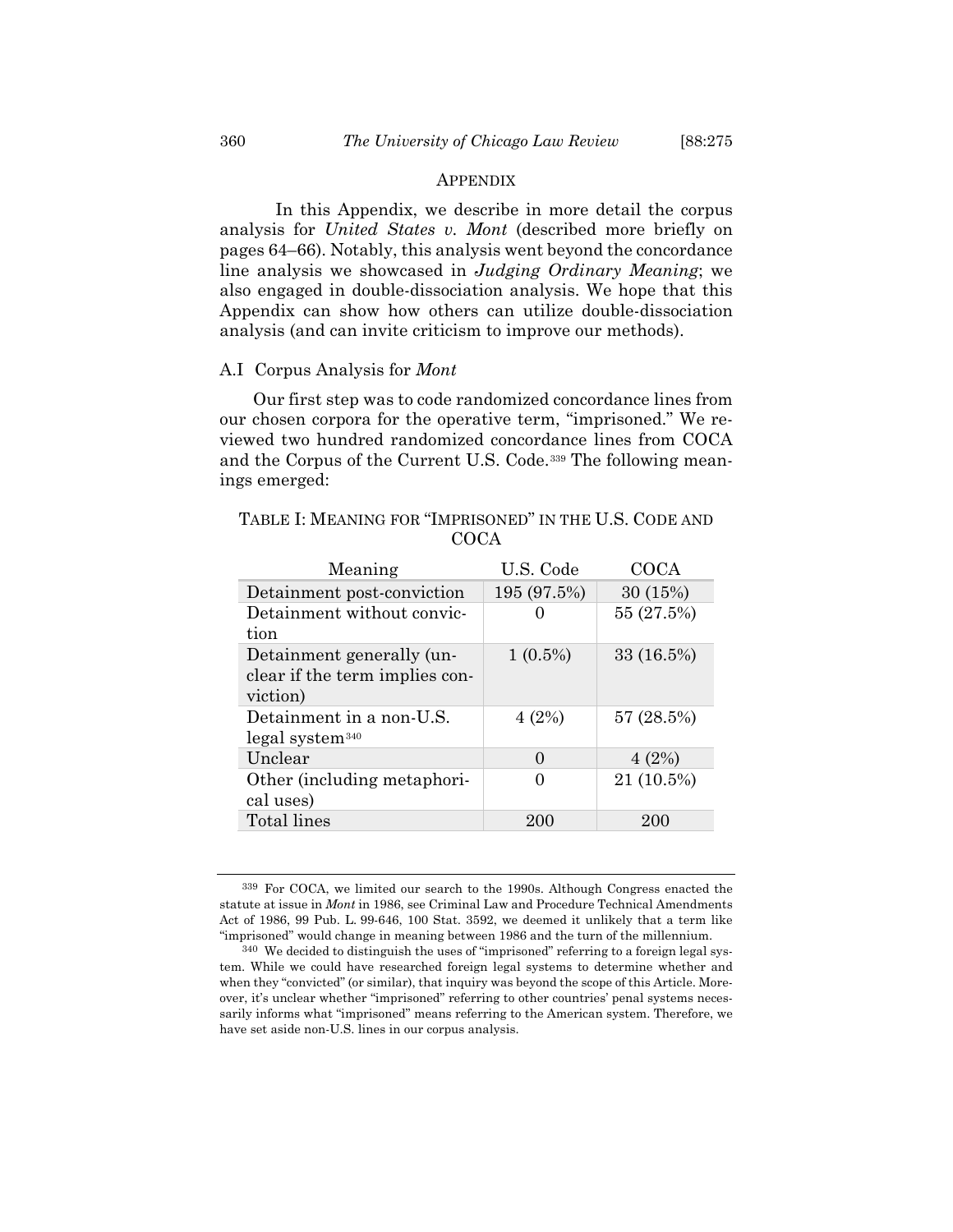In nearly all cases, "imprisoned" in the U.S. Code means punishment after conviction. In COCA "imprisoned" refers to "detainment post-conviction," "detainment without conviction," and detainment generally at similar (though not equal) rates.

## A.II Double-Dissociation Analysis

Following the lead of Professors Solan and Gales,<sup>[341](#page-86-0)</sup> we also pursued a double-dissociation analysis. That analysis asks how often someone intending to communicate a particular meaning (e.g., "detained post-conviction") will choose to use a particular word (e.g., "imprisoned"). If we construct a large domain of instances in which someone uses a term to refer to "detained without conviction," and "imprisoned" constitutes only a small percentage, this would indicate that people usually don't use the term "imprisoned" when they refer to "detained without conviction." Not only would language users not understand "imprisoned" to commonly mean "detained without conviction," they would also assume that "imprisoned" did not communicate that meaning because someone communicating "detained without conviction" would use another term.

To operationalize this approach, two steps are necessary: (1) constructing a domain of near-synonyms<sup>[342](#page-86-1)</sup> for "imprisoned;" and (2) observing these near-synonyms in context to see how often the meaning "detained without conviction" arises.

We assembled a list of near-synonyms from seven thesauruses[343](#page-86-2) and then reviewed four common synonyms of "imprisoned" for further analysis: incarcerated, confined, detained, and

<span id="page-86-0"></span><sup>341</sup> See Tammy Gales & Lawrence M. Solan, *Revisiting a Classic Problem in Statutory Interpretation: Is a Minister a Laborer?*, 36 GA. ST. U. L. REV. 481, 512 (2012) ("Following the idea of double dissociation utilized in our earlier work, we examined instances of 'work' as a variation of 'labor' to see whether statutory language indeed covered a broader concept of employment-related activity using a term other than 'labor.'").

<span id="page-86-1"></span><sup>342</sup> See Philip Edmonds & Graeme Hirst, *Near Synonomy and Lexical Choice*, 28 COMPUTATIONAL LINGUISTICS 105, 107 (2002) ("Usually, words that are close in meaning are near-synonyms . . . almost synonyms, but not quite; very similar, but not identical, in meaning; not fully intersubstitutable, but instead varying in their shades of denotation, connotation, implicature, emphasis, or register.").

<span id="page-86-2"></span><sup>343</sup> Several sources support using dictionaries and thesauruses to find near-synonyms. Professor Dilin Liu of the University of Alabama used dictionaries, thesauruses, and synonym dictionaries to unearth near-synonyms. *See generally* Dilin Liu, *Is It a Chief, Main, Major, Primary, or Principal Concern?: A Corpus-Based Behavioral Profile Study of the Near-Synonyms*, 15 INT'L J. CORPUS LINGUISTICS 56 (2010).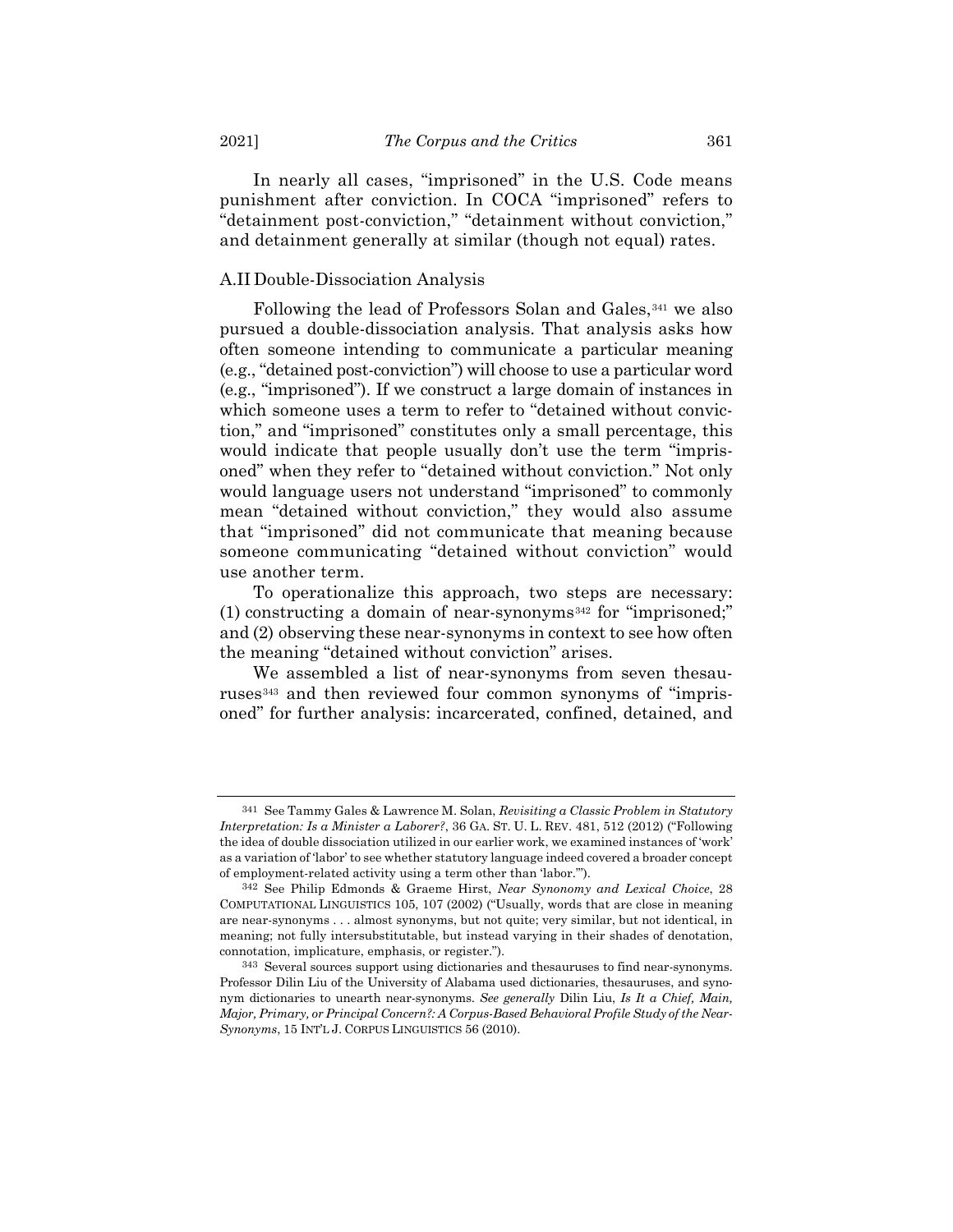jailed. We could have included more,<sup>[344](#page-87-0)</sup> but we included only the more common synonyms to simplify our analysis.

To set up the double-dissociation analysis, we first noted how frequently each term occurred in the corpora:[345](#page-87-1)

| Term         | COCA, 1990s | U.S. Code |
|--------------|-------------|-----------|
| imprisoned   | 1220        | 6381      |
| incarcerated | 502         | 637       |
| confined     | 2376        | 1191      |
| detained     | 800         | 1497      |
| jailed       | 689         | 274       |

TABLE II: RELATIVE FREQUENCY OF TERMS, RAW NUMBERS

Then we converted these raw numbers into decimal frequencies. Because it's only necessary to understand the terms' frequencies relative to each other, we used estimates of the actual numbers of words in each database. For COCA, we assumed that the corpus had 330 million words—one-third of the "billion words" that COCA advertises (we narrowed our searched to onethird of the database—the 1990s—to review materials from closer to the passage of the relevant act). For the Corpus of the Current U.S. Code, we assumed that our corpus had 22 million words—a number identified by a scholarly mathematical paper.[346](#page-87-2) It doesn't matter if the corpora have more or less words that we expect; we could have assumed that the corpora had only ten thousand words to make our math a little more easily explained. In more formal terms, we eventually divide this unit of measurement by the summated frequencies based on the same unit of measurement eliminating the unit of measurement and showing the relative frequency as opposed to an actual measure of frequency.

<span id="page-87-0"></span><sup>344</sup> Indeed, we originally reviewed two other terms—interned and impounded—and discarded them from our analysis when we found essentially no results that referred to someone detained without conviction in a U.S. jurisdiction.

<span id="page-87-1"></span><sup>345</sup> To get enough results for all the terms in the U.S. Code corpus, we included lemmas (i.e., other forms of the words).

<span id="page-87-2"></span><sup>346</sup> Michael J. Bommarito & Daniel Katz, A Mathematical Approach to the Study of the United States Code 1 (Oct. 22, 2018) (unpublished manuscript) (https://perma.cc/DB4C-DDPA).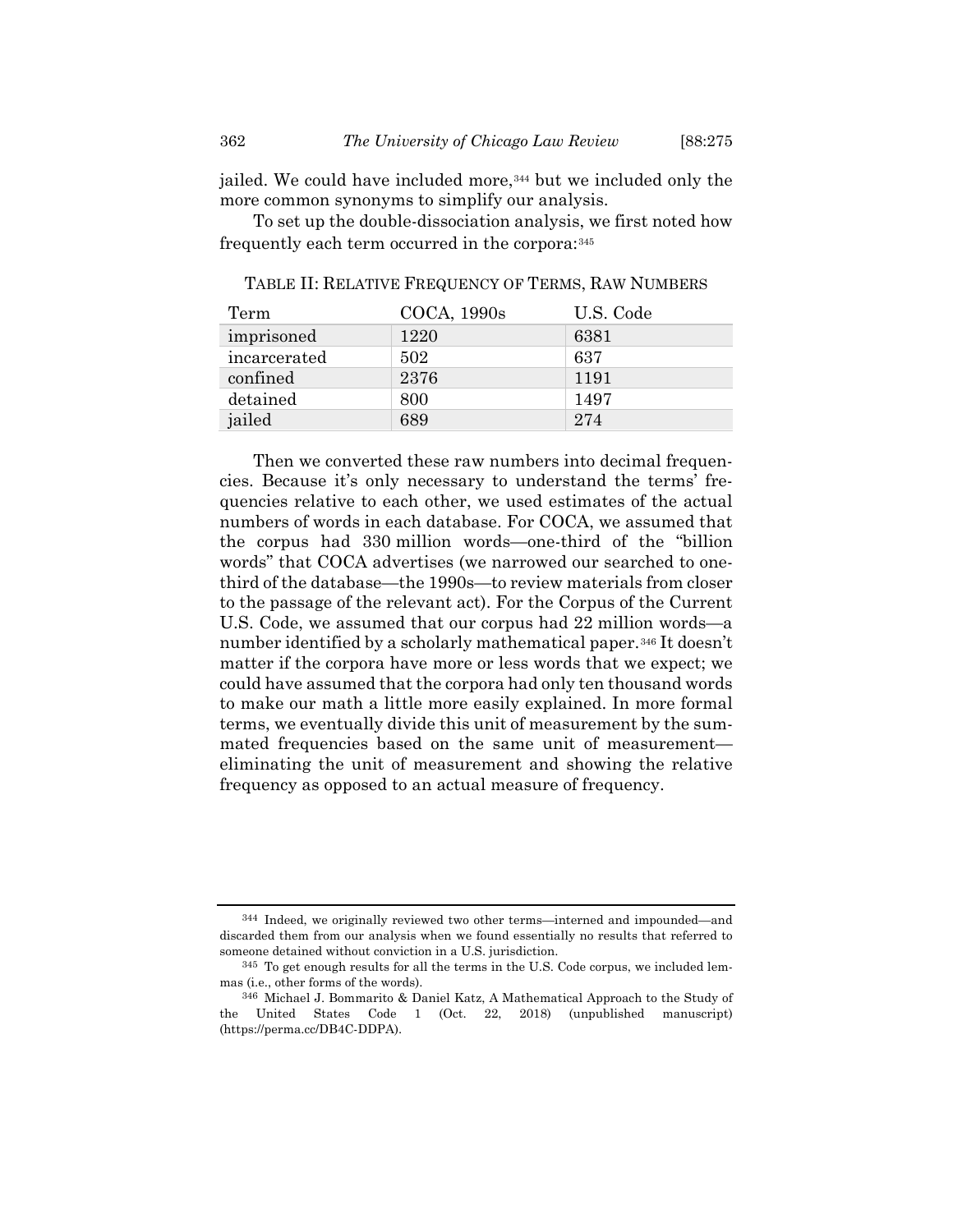| Term         | COCA, 1990s   | U.S. Code     |
|--------------|---------------|---------------|
| Imprisoned   | 0.00000369696 | 0.00029004545 |
| Incarcerated | 0.00000152121 | 0.00002895454 |
| Confined     | 0.0000072     | 0.00005413636 |
| Detained     | 0.00000242424 | 0.00006804545 |
| Jailed       | 0.00000208787 | 0.00001245454 |

TABLE III: RELATIVE FREQUENCY OF TERMS, DECIMAL

We then analyzed each of the near-synonyms for the previously identified meanings of "imprisoned." For the sake of our analysis, we could have just looked for results referring to one secondary meaning of "imprisoned" to construct a domain of terms referring to that meaning. But we reviewed for all the possible meanings so we can double dissociate for each meaning. We coded two hundred lines of each term from each corpus:

| Meaning        | Impris-    | Incar-            | $Con-$       | De-        | Jailed    |
|----------------|------------|-------------------|--------------|------------|-----------|
|                | oned       | cerated           | fined        | tained     |           |
| Detained after | 30         | 98                | 1            | 1          | 36        |
| conviction     | (15%)      | (44%)             | $(0.5\%)$    | $(0.5\%)$  | (18%)     |
| Detained       | 55         | 22                | 32           | 81         | 29        |
| without        | (27.5%)    | (11%)             | (16%)        | $(40.5\%)$ | (14.5%)   |
| conviction     |            |                   |              |            |           |
| Detained       | 33         | 58                | 1            | 12         | 58        |
| generally      | $(16.5\%)$ | (24%)             | $(0.5\%)$    | (6%)       | (29%)     |
| Non-U.S.       | 57         | 21                | 5            | 90         | 76        |
| legal system   | (28.5%)    | $(10.5\%)$        | $(2.5\%)$    | (45%)      | (38%)     |
| Unclear        | 4          | $\mathbf{\Omega}$ | $\mathbf{2}$ | 3          | $\theta$  |
|                | (2%)       |                   | (1%)         | $(1.5\%)$  | $(0\%)$   |
| Other (includ- | 21         | 1                 | 159          | 13         | 1         |
| ing metaphor-  | $(10.5\%)$ | $(0.5\%)$         | $(79.5\%)$   | $(6.5\%)$  | $(0.5\%)$ |
| ical)          |            |                   |              |            |           |
| Total lines    | 200        | 200               | 200          | 200        | 200       |

TABLE IV: MEANINGS IN COCA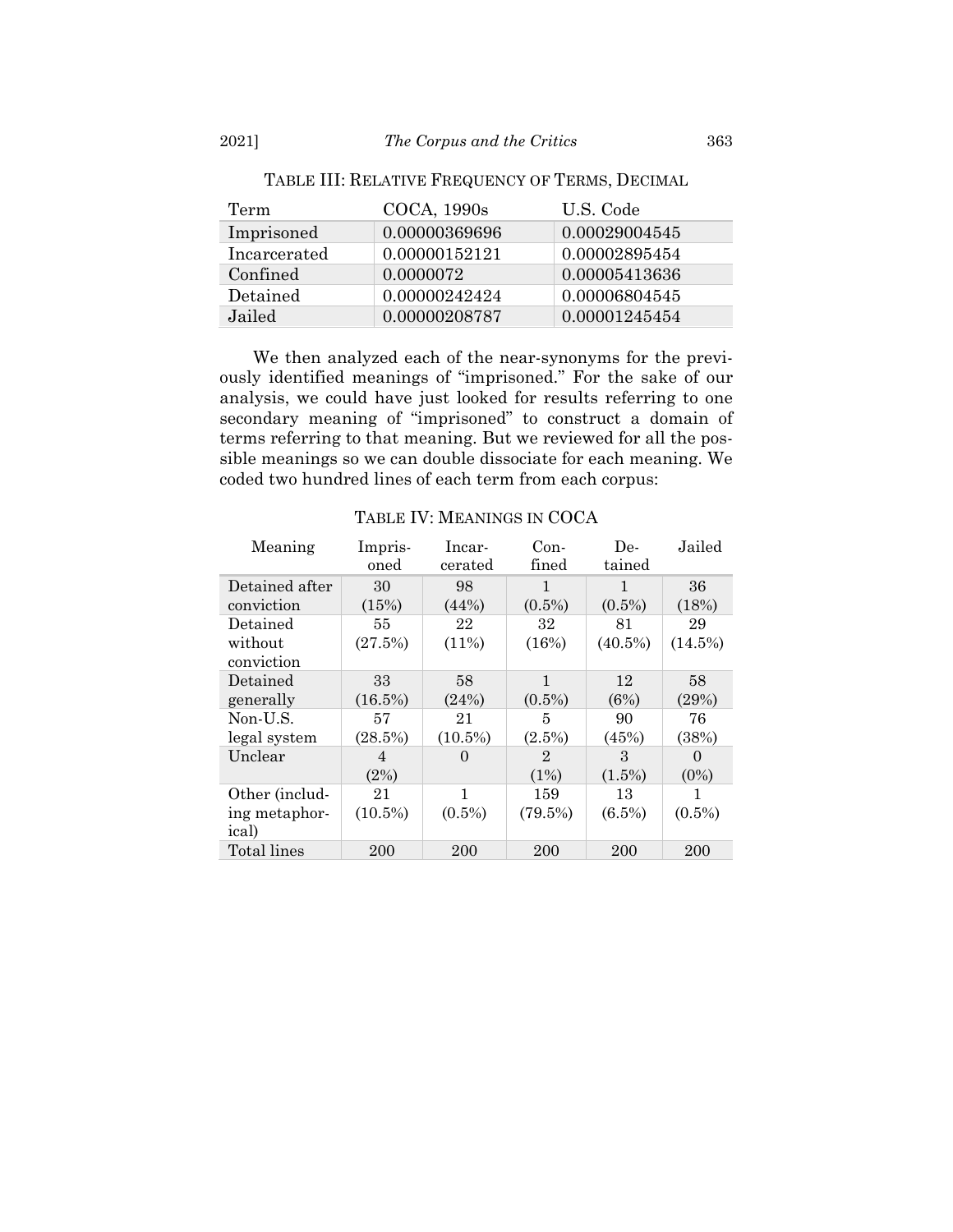| Meaning        | Impris-    | lncar-         | $Con-$         | De-        | Jailed         |
|----------------|------------|----------------|----------------|------------|----------------|
|                | oned       | cerated        | fined          | tained     |                |
| Detained after | 195        | 126            | 52             | 16 (8%)    | $\overline{4}$ |
| conviction     | (97.5%)    | (63%)          | (26%)          |            | (2%)           |
| Detained       | $\theta$   |                | 23             | 126        | 0              |
| without        |            | $(3.5\%)$      | $(11.5\%)$     | (63%)      |                |
| conviction     |            |                |                |            |                |
| Detained       | $1(0.5\%)$ | 65             | 28             | 30         | $\Omega$       |
| generally      |            | (32.5%)        | (14%)          | (15%)      |                |
| Non-U.S. legal | 4(2%)      | $\overline{2}$ | $\overline{2}$ | 27         | 11             |
| system         |            | (1%)           | (1%)           | $(13.5\%)$ | $(5.5\%)$      |
| Unclear        | $\Omega$   | $\Omega$       | 1              | 0          | 0              |
|                |            |                | $(0.5\%)$      |            |                |
| Other (includ- | $\Omega$   | $\Omega$       | 94             | $1(0.5\%)$ | 185            |
| ing metaphor-  |            |                | (47%)          |            | (92.5%)        |
| ical)          |            |                |                |            |                |
| Total lines    | 200        | 200            | 200            | 200        | 200            |

# TABLE V: MEANINGS IN THE U.S. CODE

We then multiplied the frequency with which a term appears in the corpus (expressed as a decimal) by the percentage of the time that the term communicates a particular meaning. The product is that percent of the time that any randomly chosen term in the corpus is both (1) the relevant word itself (e.g., "confined") and (2) communicating a particular meaning (e.g., "detained without conviction"). Next, we added the values in each row to estimate the percent of words in the corpus that communicate a particular meaning.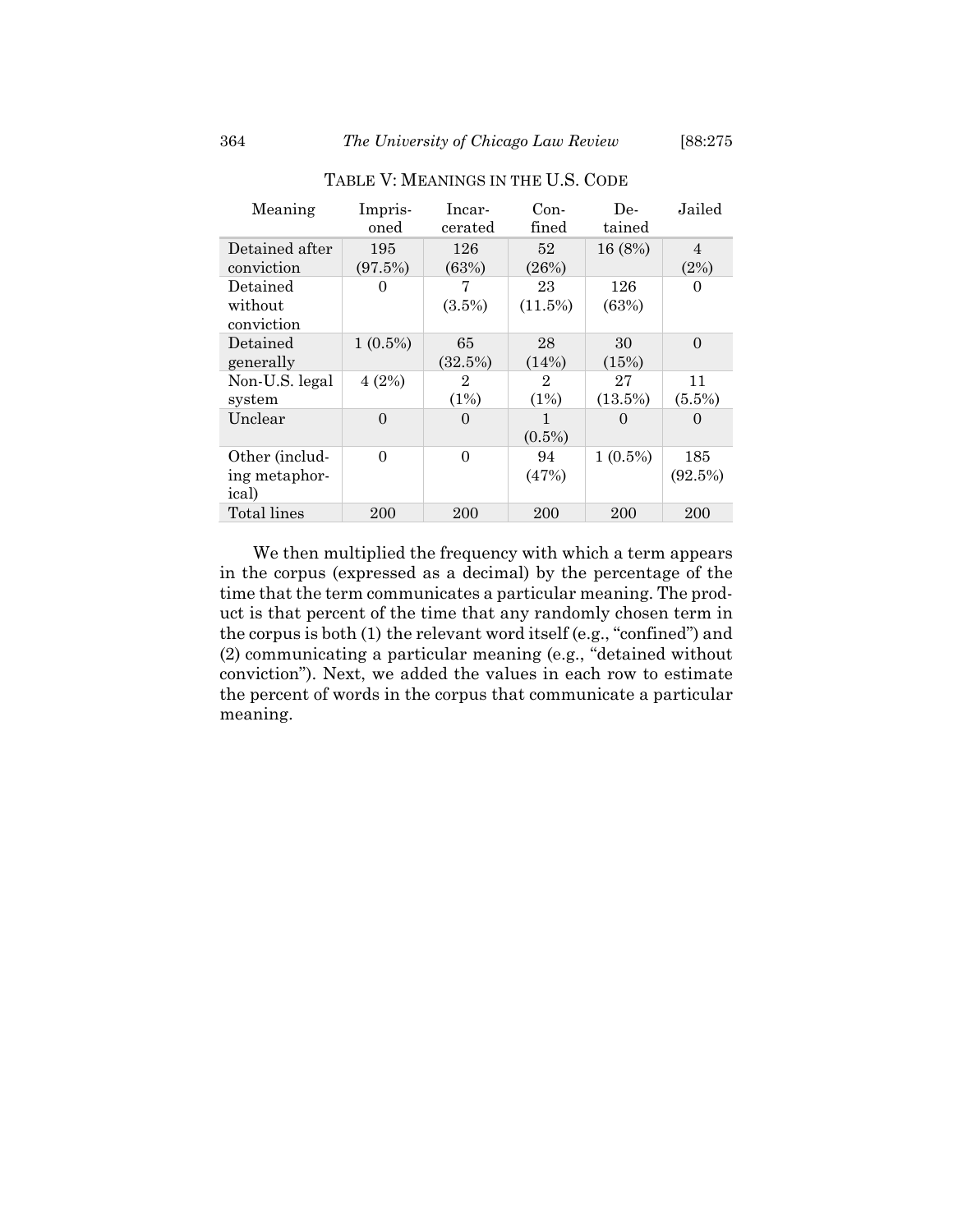| Meaning                                          | Impris-<br>oned                 | Incar-<br>cerated               | Con-<br>fined              | De-<br>tained                  | Jailed                        | Total            |
|--------------------------------------------------|---------------------------------|---------------------------------|----------------------------|--------------------------------|-------------------------------|------------------|
| Detained<br>after<br>conviction                  | 5.54544e-7<br>(33.6%)           | 6.69332<br>$4e-7$<br>$(40.5\%)$ | $3.6e-8$<br>$(2.2\%)$      | 1.21212<br>$e-8$<br>$(0.7\%)$  | 3.7581<br>66e-7<br>(22.8%     | 1.65<br>$e-6$    |
| Detained<br>without<br>conviction                | 0.00000101<br>666<br>(28%)      | 1.67333<br>$1e-7$<br>$(4.6\%)$  | 0.00000<br>1152<br>(31.8%) | 9.81817<br>$2e-7$<br>(27.1%)   | 3.0274<br>115e-7<br>$(8.4\%)$ | 3.620<br>55e-6   |
| Detained<br>generally                            | 6.099984<br>$e-7$<br>(35.7%)    | 3.65090<br>$4e-7$<br>(20.7%)    | $3.6e-8$<br>(2%)           | 1.45454<br>$4e-7$<br>$(8.7\%)$ | 6.0548<br>$23e-7$<br>(34.4%   | 1.76<br>e-6      |
| Non-U.S.<br>legal<br>system                      | 0.00000105<br>363<br>$(32.1\%)$ | 1.59727<br>$05e-7$<br>$(4.9\%)$ | $1.8e-7$<br>$(5.5\%)$      | 0.00000<br>10909<br>(33.3%)    | 7.9339<br>06e-7<br>(24.2%     | 3.277<br>$65e-6$ |
| Unclear                                          | 7.39392e-8<br>$(40.6\%)$        | $\Omega$                        | $7.2e-8$<br>(39.7%)        | 3.63636<br>$e-8$<br>(20%)      | $\theta$                      | 1.82<br>$e-7$    |
| Other<br><i>(including</i><br>metaphori-<br>cal) | 3.881808<br>$e-7$<br>$(6.2\%)$  | 7.60605<br>$e-9$<br>$(0.1\%)$   | 0.00000<br>5724<br>(91%)   | 1.57575<br>$6e-7$<br>$(2.5\%)$ | 1.0439<br>$35e-8$<br>$(.2\%)$ | 6.29<br>e-6      |

# TABLE VI: DOMAIN PERCENTAGES IN COCA

 $\overline{\phantom{a}}$